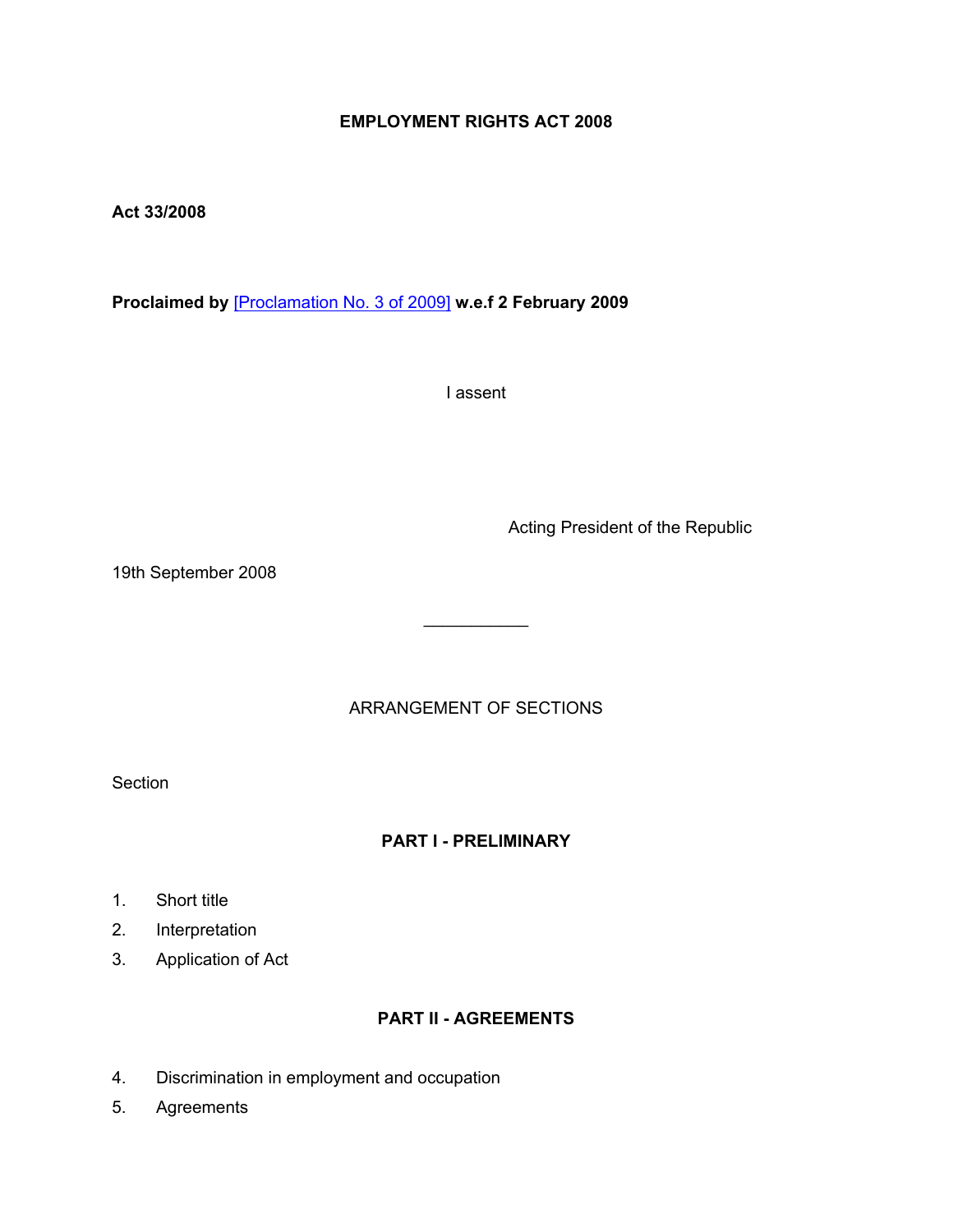- 6. Capacity of workers
- 7. Liability for act or omission of another person
- 8. Written particulars of work agreement
- 9. Continuous employment
- 10. Consideration for full-time employment
- 11. Transfer to part-time work

# **PART III - MINIMUM AGE FOR EMPLOYMENT**

- 12. Employment of children and young persons
- 13. Record of young persons

# **PART IV - HOURS OF WORK**

- 14. Normal working hours
- 15. Notional calculation of basic hourly rate
- 16. Overtime
- 17. Public holiday
- 18. Meal and tea breaks
- 19. Meal allowance

# **PART V - REMUNERATION**

- 20. Equal remuneration for work of equal value
- 21. Payment of remuneration
- 22. Deduction
- 23. Payment of remuneration to a part-time worker
- 24. Payment of remuneration in special circumstances
- 25. Payment of remuneration due on termination of agreement

# **PART VI - OTHER CONDITIONS OF EMPLOYMENT**

- 26 Transport of workers
- 27. Annual leave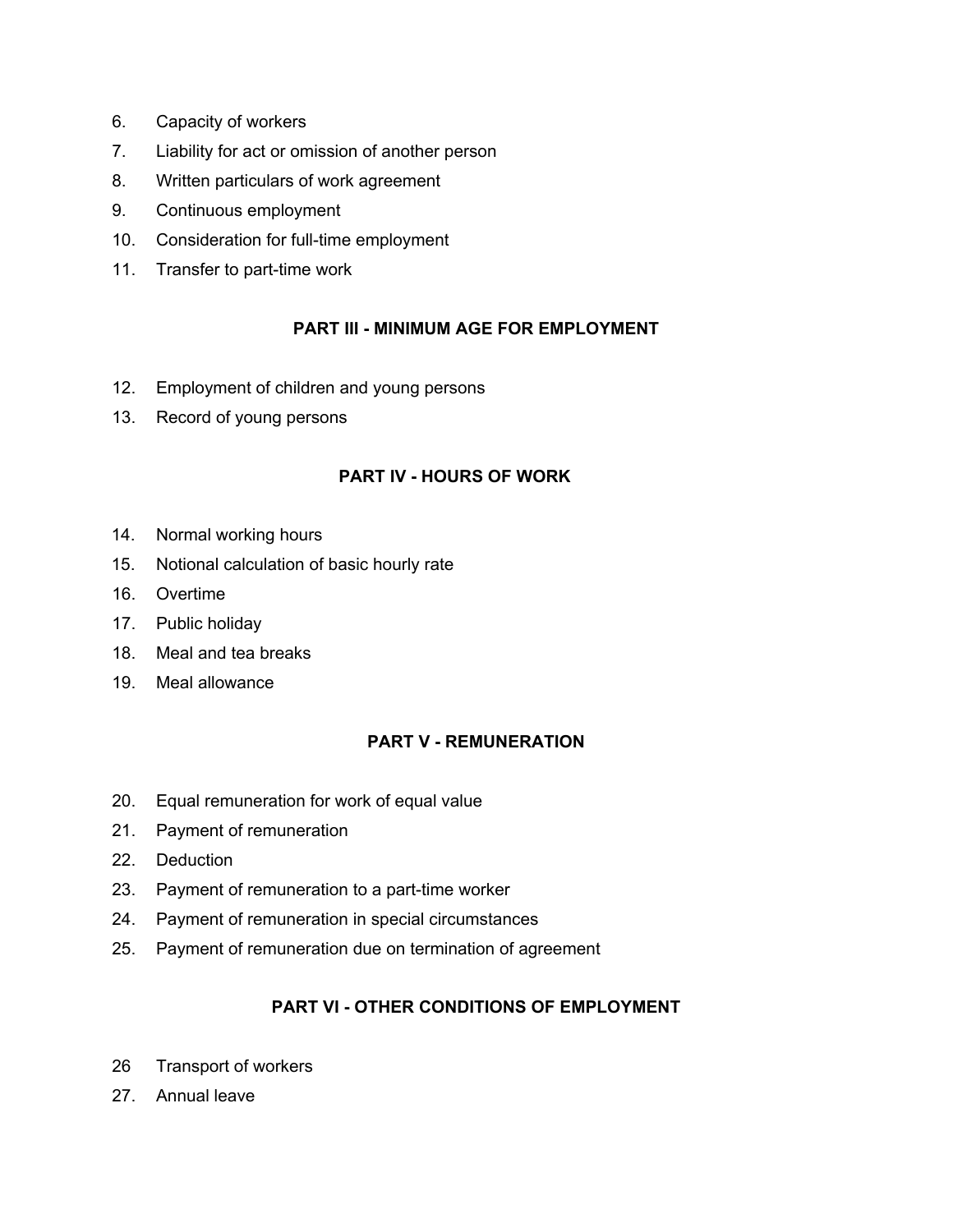- 28. Sick leave
- 29. Medical facilities
- 30. Maternity benefits
- 31. Paternity leave
- 32. Other facilities

# **PART VII - ENTITLEMENT OF WORKERS IN THE SUGAR INDUSTRY**

- 33. Interpretation of Part VII
- 34. Continuous employment of existing workers in the Sugar Industry
- 35. Workers employed by job contractor

# **PART VIII - TERMINATION OF AGREEMENT**

- 36. Termination of agreement
- 37. Notice of termination of agreement
- 38. Protection against termination of agreement
- 39. Worker under notice of termination

# **PART IX - WORKFARE PROGRAMME**

- 40. Interpretation of Part IX
- 41. Workfare Programme
- 42. Eligibility to join the Workfare Programme
- 43. Election for Workfare Programme
- 44. Transition Unemployment Benefit
- 45. Establishment of Workfare Programme Fund

# **PART X - COMPENSATION**

- 46. Payment of severance allowance
- 47. Payment of recycling fee
- 48. Deductions from severance allowance
- 49. Gratuity on retirement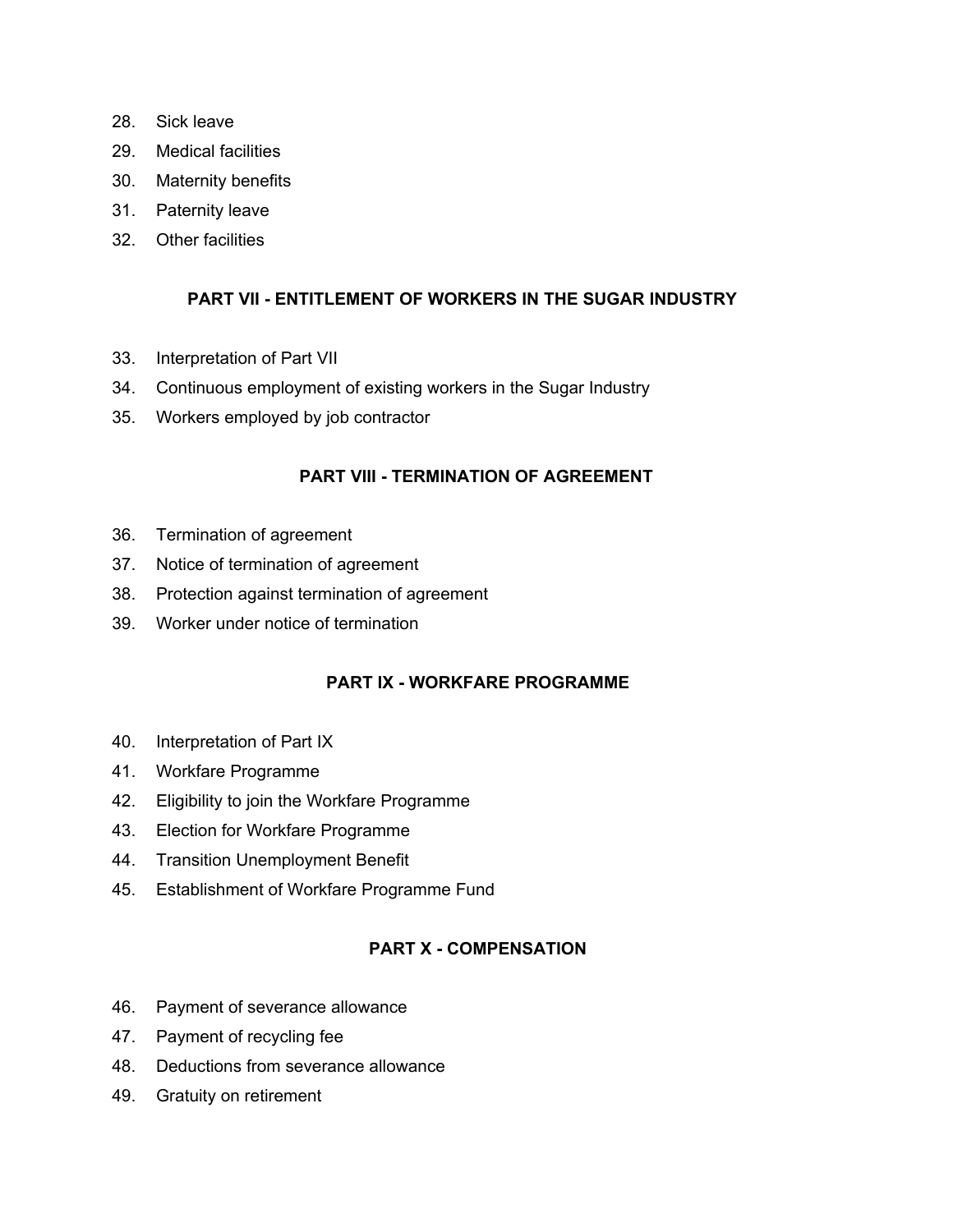- 50. Death grant
- 51 Certificate of employment
- 52. Termination of appointment under the Constitution
- 53. Contractual worker

### **PART XI – VIOLENCE AT WORK**

54. Violence at work

# **PART XII – JOB CONTRACTORS**

- 55. Issue of permit
- 56. Joint liability of employer and job contractor
- 57. Remuneration to be privileged debt

# **PART XIII – RECORDS AND ADMINISTRATION**

- 58. Register of employers
- 59. Keeping of records
- 60. Labour inspection
- 61. Power to make enquiries
- 62. Power to summon
- 63. Complaint procedure

# **PART XIV – LABOUR ADVISORY COUNCIL**

- 64. Establishment of Council
- 65. Functions of Council
- 66. Meetings of Council

#### **PART XV - MISCELLANEOUS**

- 67. Offences
- 68. Regulations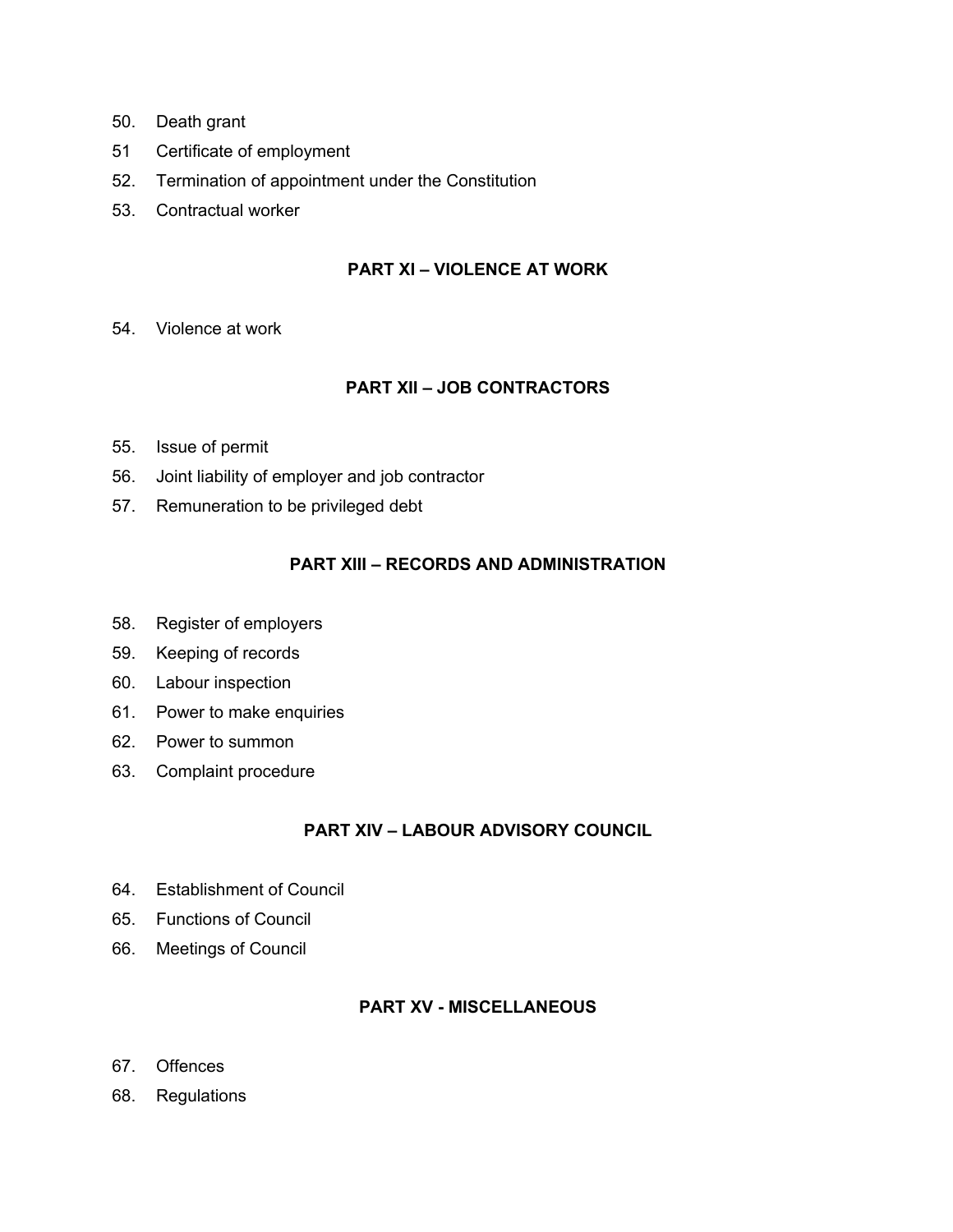- 69. Repeal
- 70. Consequential amendments
- 71. Transitional provisions
- 72. Commencement

### **An Act**

 $\mathcal{L}$ 

# **To revise and consolidate the law relating to employment and**

# **contract of employment or contract of service**

ENACTED by the Parliament of Mauritius, as follows –

# **PART I – PRELIMINARY**

# **1. Short title**

This Act may be cited as the **Employment Rights Act 2008**.

### **2. Interpretation**

In this Act –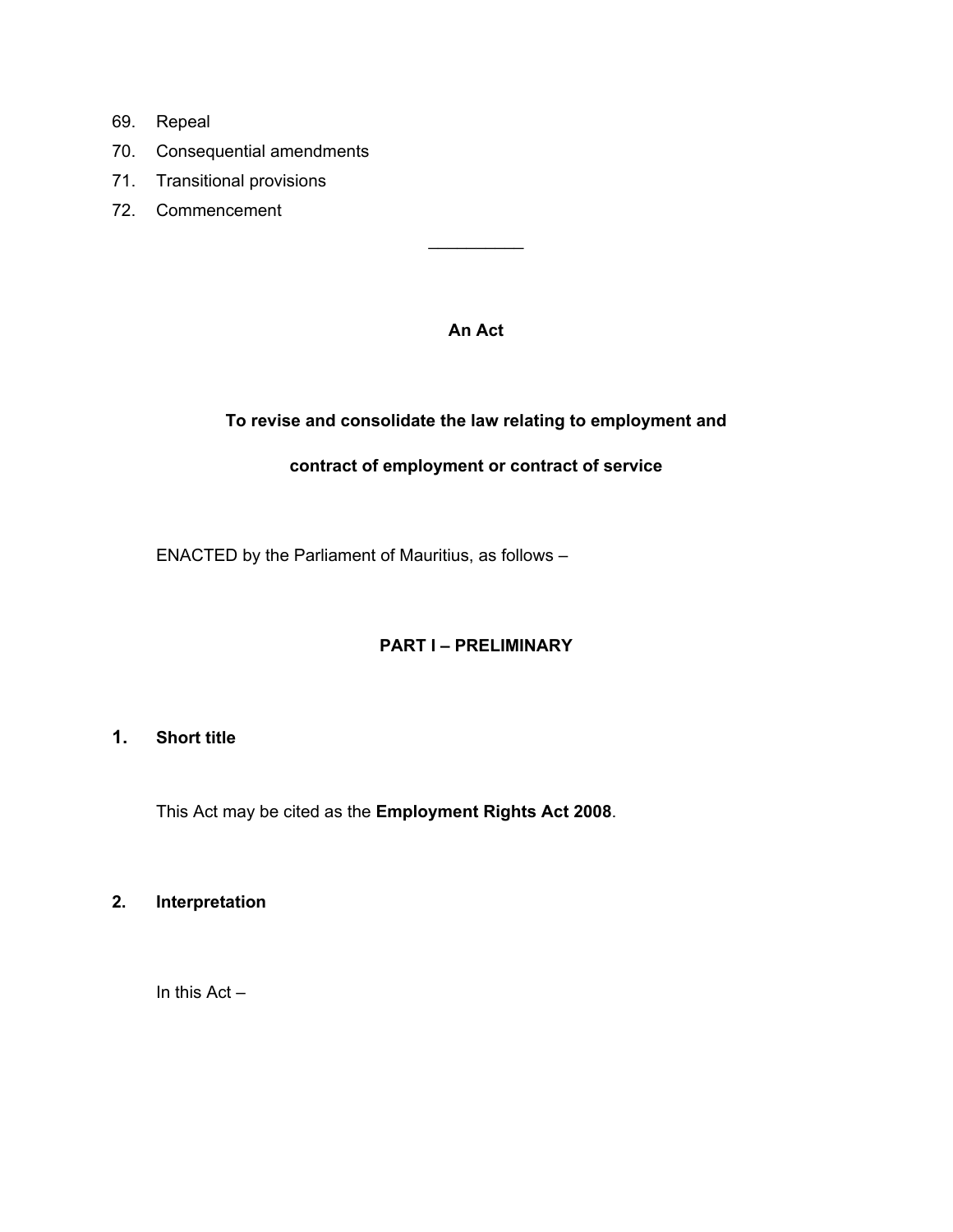"agreement" means a contract of employment or contract of service between an employer and a worker, whether oral, written, implied or express;

"basic wage or salary", in relation to a worker, means –

- (a)where the terms and conditions of employment of the worker are governed by a Remuneration Regulations, arbitral award or an agreement, whether oral or written, express or implied, the basic wage or salary prescribed in the Remuneration Regulations, award or agreement, or where the employer pays a higher wage or salary, the higher wage or salary so paid, but does not include any allowance by any name called, and whether paid in cash or in kind;
- (b)in any other case, all the emoluments received by the worker, excluding any bonus or overtime;

"child" means a person under the age of 16;

"collective agreement" has the same meaning as in the Employment Relations Act 2008;

"comparable full-time worker" means a full-time worker who –

- (a) has the same type of employment relationship;
- (b) is engaged in the same or a similar type of work or occupation; and
- (c) is employed in the same establishment, enterprise or branch of activity,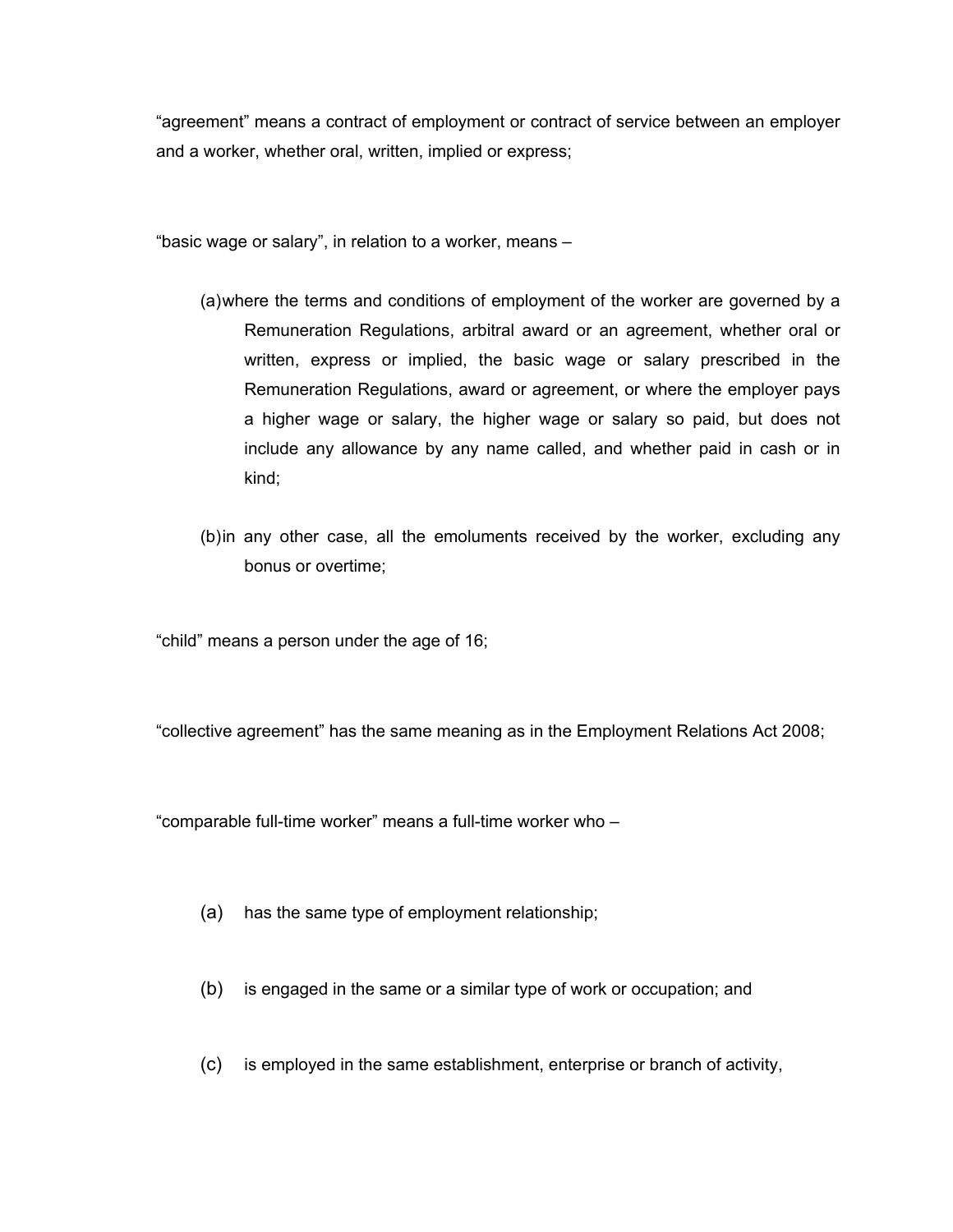as a part-time worker;

"continuous employment" means the employment of a worker under an agreement or under more than one agreement where the interval between an agreement and the next does not exceed 28 days;

"Council" means the Labour Advisory Council established under section 64;

"Court" means the Industrial Court established under the Industrial Court Act;

"day" means any period of 24 consecutive hours;

"Director-General" has the same meaning as in the Mauritius Revenue Authority Act;

"employer", subject to section 33 –

- (a) means a person who employs a worker and is responsible for the payment of remuneration to the worker;
- (b) includes
	- (i) a job contractor;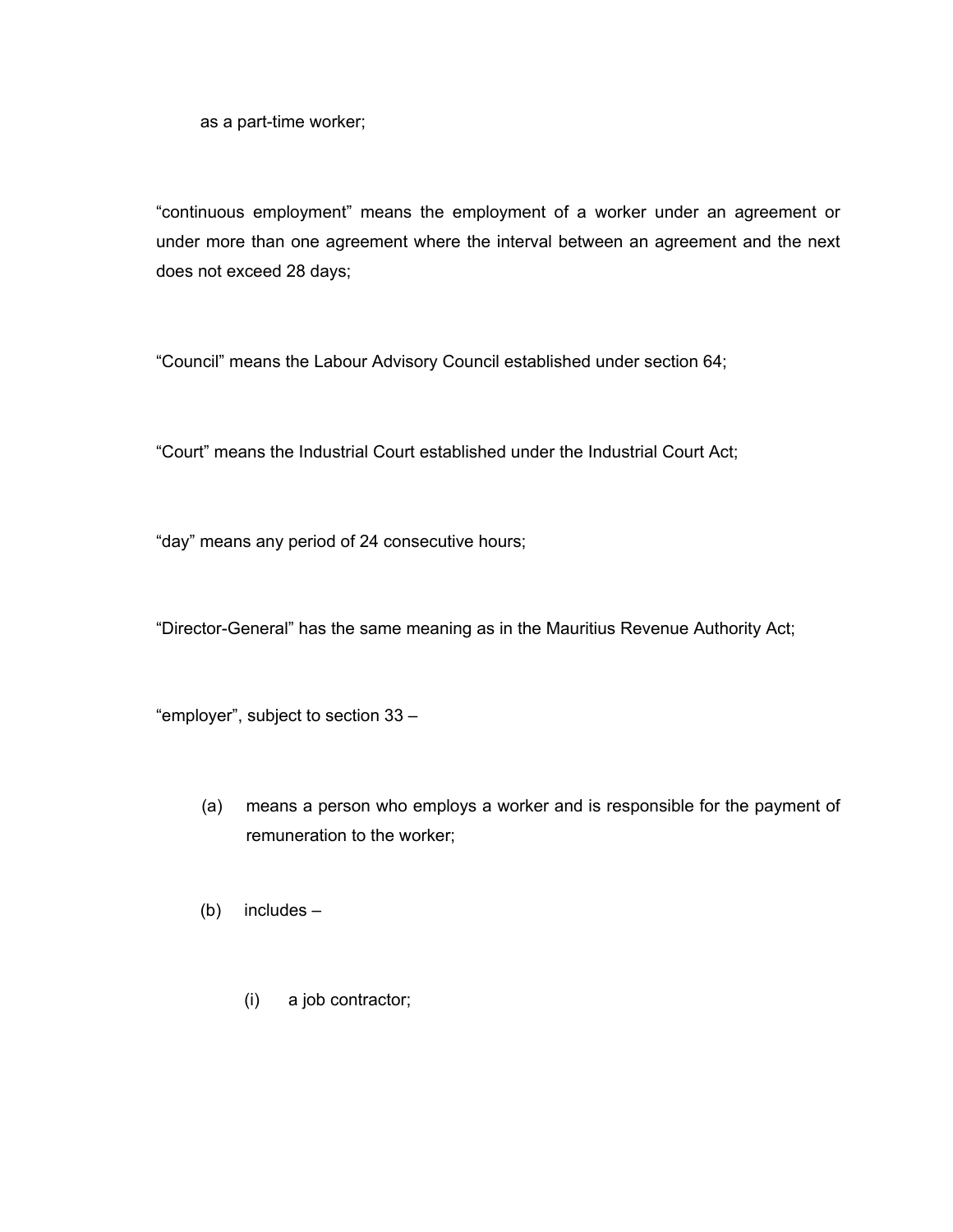(ii) a person, other than another shareworker, who shares the profit or gross earnings of a shareworker;

"enterprise" includes a trade or business;

"fortnight" means any period of 14 consecutive days;

"good and sufficient cause" includes –

- (a) illness or injury certified by a medical practitioner;
- (b) absence authorised by the employer;
- (c) absence due to participation in a lawful strike;

"goods vehicle" has the same meaning as in the Road Traffic Act;

"harassment" means any unwanted conduct, verbal, non-verbal, visual, psychological or physical, based on age, disability, HIV status, domestic circumstances, sex, sexual orientation, race, colour, language, religion, political, trade union or other opinion or belief, national or social origin, association with a minority, birth or other status, that a reasonable person would have foreseen that a worker would be affected negatively in his dignity;

"industrial undertaking" includes –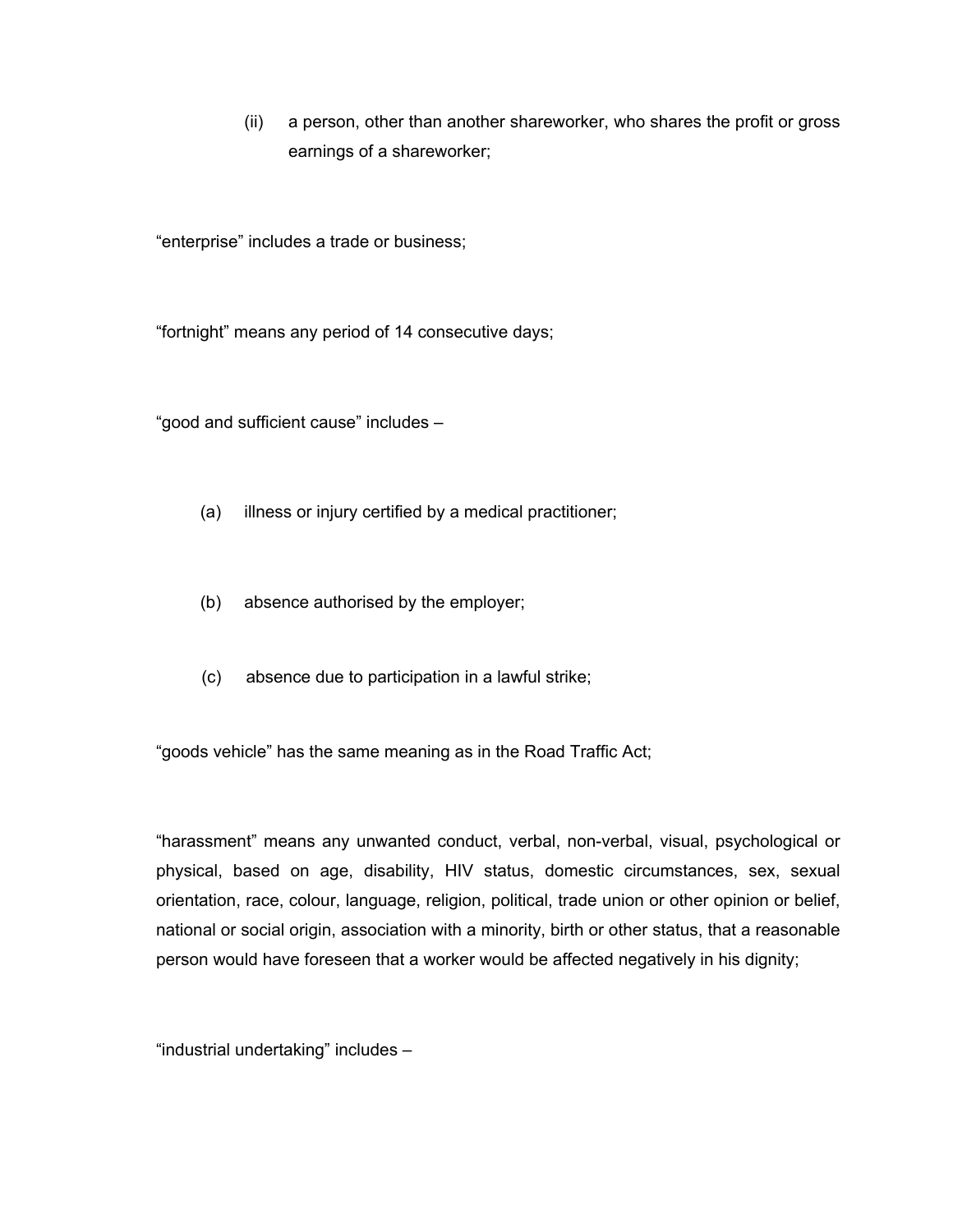- (a) mining and quarrying operations or other activities connected with mineral prospecting;
- (b) the manufacture, production, assembly, installation, repair, maintenance, modification or destruction of materials or properties;
- (c) ship building operations;
- (d) the generation, transformation, and supply of electric power or other type of energy;
- (e) the construction, extension, installation, repair, maintenance, alteration or demolition of buildings, airfields, tramway lines, harbours, dockyards, piers, inland water ways, roads, tunnels, bridges, drainage, water pipes, telegraphic and telephonic installations, electric gas or water works or other construction work including the preparation for or laying the foundation of any such work or structure; and
- (f) such other undertaking as the Minister may, by regulations, determine;

"job contractor" means a person who employs a worker to perform any work or service that the person has contracted to do or provide for another person;

"local authority" has the same meaning as in the Local Government Act 2003;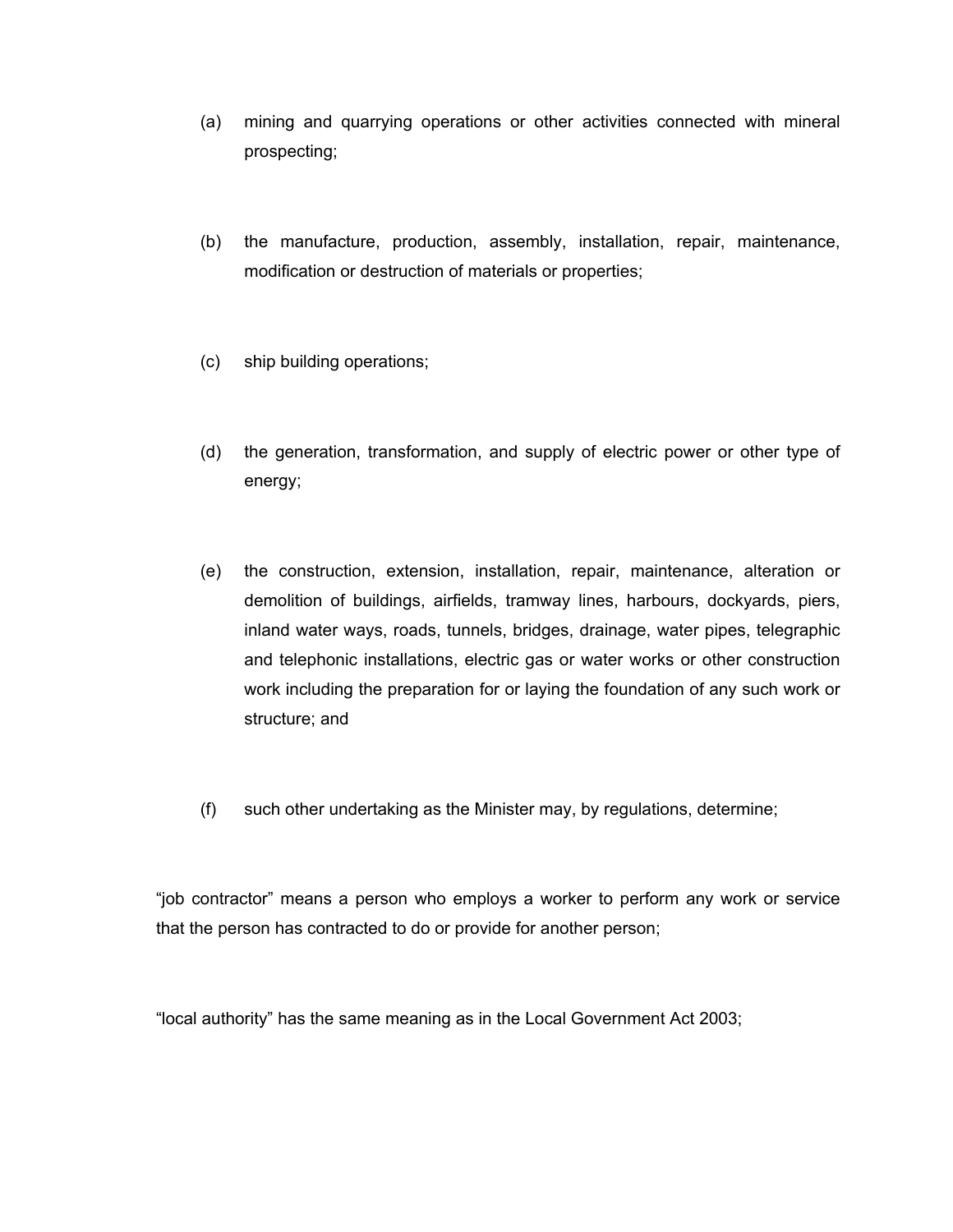"Minister" means the Minister to whom responsibility for the subject of labour and employment relations has been assigned;

"National Pensions Fund" means the National Pensions Fund established under the National Pensions Act;

"National Savings Fund" means the National Savings Fund established under the National Savings Fund Act;

"night work" means work which is performed, whether in shifts or otherwise, during a period of not less than 7 consecutive hours between 6 p.m and 6 a.m;

"notional hourly rate" means the hourly rate as calculated in section 15;

"officer" means an officer designated by the Permanent Secretary;

"pay period" means the period for which remuneration is paid under section 21;

"part-time worker" means a worker whose normal hours of work are less than those of a comparable full-time worker;

"Permanent Secretary" means the Permanent Secretary of the Ministry responsible for the subject of labour and employment relations;

"place of work" means a place where work is performed under an agreement;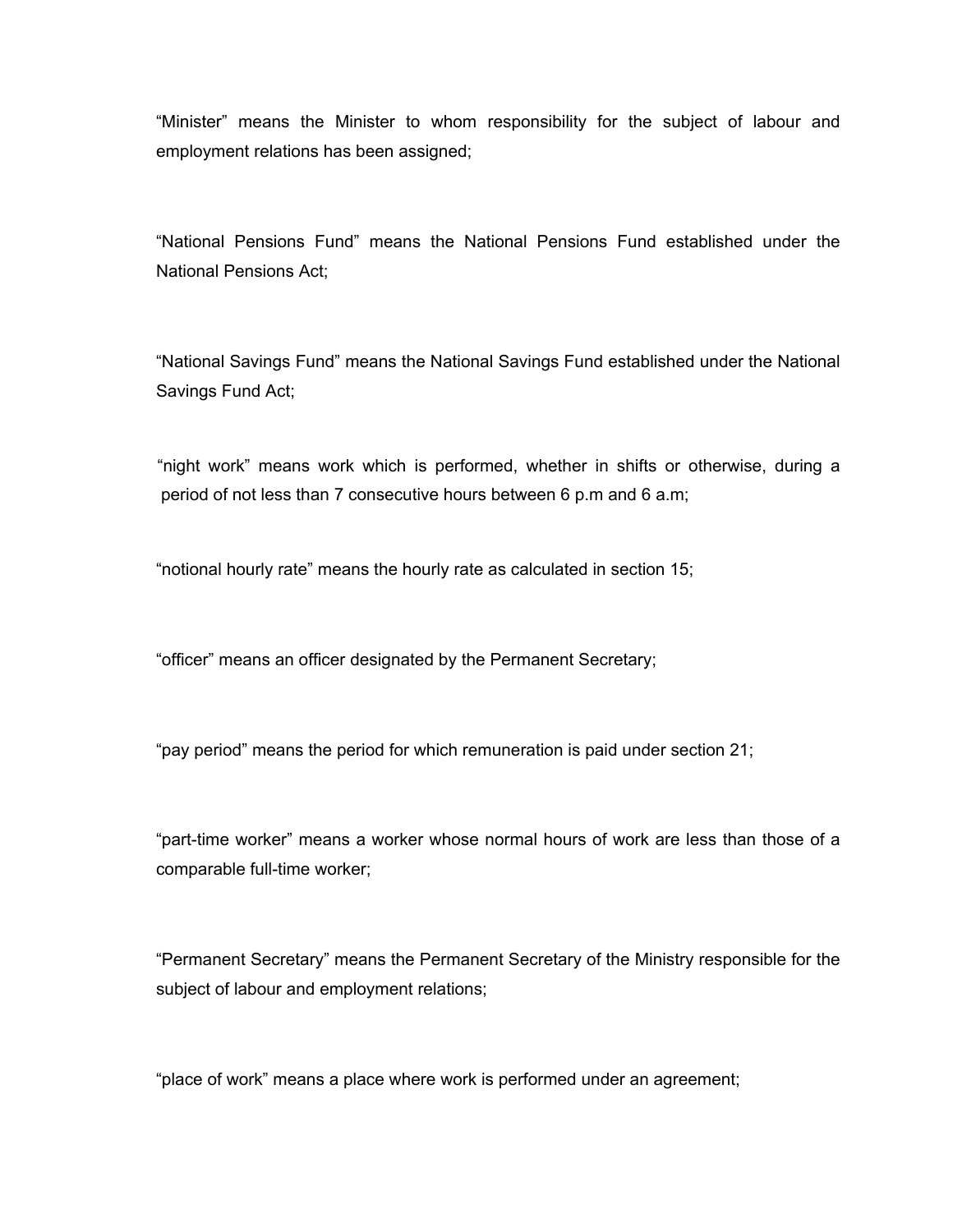"public holiday" has the same meaning as in the Public Holidays Act;

"public officer" has the same meaning as in the Constitution;

"remuneration" –

- (a) means all emoluments, in cash or in kind, earned by a worker under an agreement;
- (b) includes
	- (i) any sum paid by an employer to a worker to cover expenses incurred in relation to the special nature of his work;
	- (ii) any money to be paid to a job contractor, for work, by the person employing the job contractor; and
	- (iii) any money due as a share of profits;

"Remuneration Regulations" means any regulations made by the Minister under section 93 of the Employment Relations Act and includes any Remuneration Order, made under the repealed Industrial Relations Act, which is still in operation;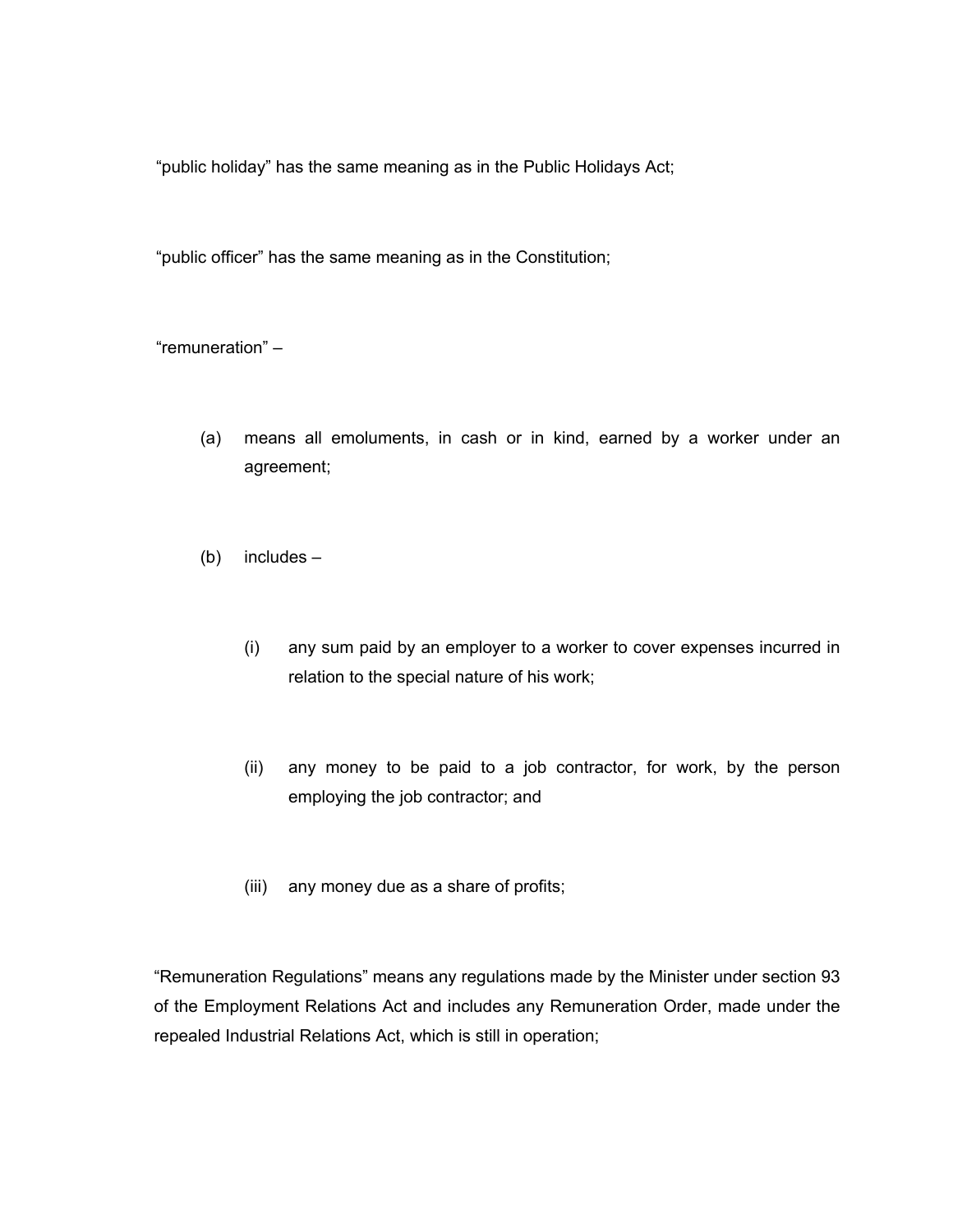"retirement age" means, in respect of a worker whose month and year of birth is mentioned in Column 1 of the First Schedule, the date on which the worker attains the age specified in Column 2 of that Schedule;

"severance allowance" means an amount calculated in accordance with section 46;

"shareworker" means a person who –

- (a) is remunerated wholly or partly by a share in the profits of the enterprise for which he works, or gross earnings of an enterprise obtained from the work done by him; and
- (b) is not an owner of the main equipment, premises and materials used in the work he does;

"shift work" means work organised in 2 or more shifts in a period of 24 consecutive hours;

"shop" means a place where any wholesale or retail trade or business is carried on;

"stipulated hours" means the hours of work specified in section  $14(1)(a)$  and  $14(4)(a)$  or such lesser number of hours of work as may be specified in an agreement;

"threatening behaviour" means any behaviour or declaration of intention to use force on, or to intimidate, a worker;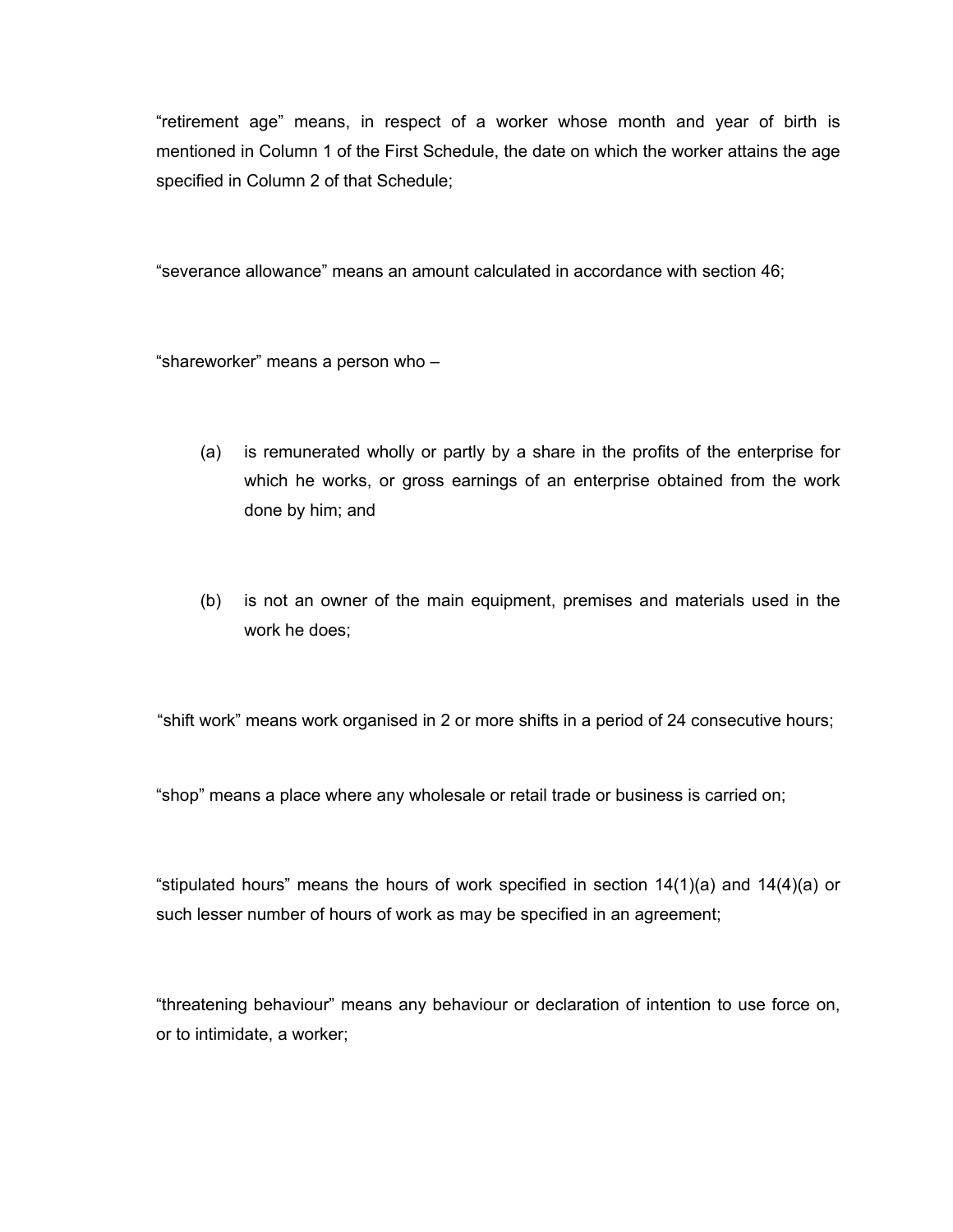"trade or business" means any occupation, calling, trade, business, profession, industry, service or other commercial activity;

"trade union" has the same meaning as in the Employment Relations Act 2008;

"Transition Unemployment Benefit" means the unemployment benefit as specified in section 44;

"Tribunal" means the Employment Relations Tribunal established under the Employment Relations Act 2008;

"week" means any period of 7 consecutive days;

"week day" means any day other than a public holiday;

"worker", subject to section 33 or 40 –

- (a) means a person who has entered into, or works under an agreement or a contract of apprenticeship, other than a contract of apprenticeship regulated under the Mauritius Institute of Training and Development Act, whether by way of casual work, manual labour, clerical work or otherwise and however remunerated;
- (b) includes
	- (i) a part-time worker;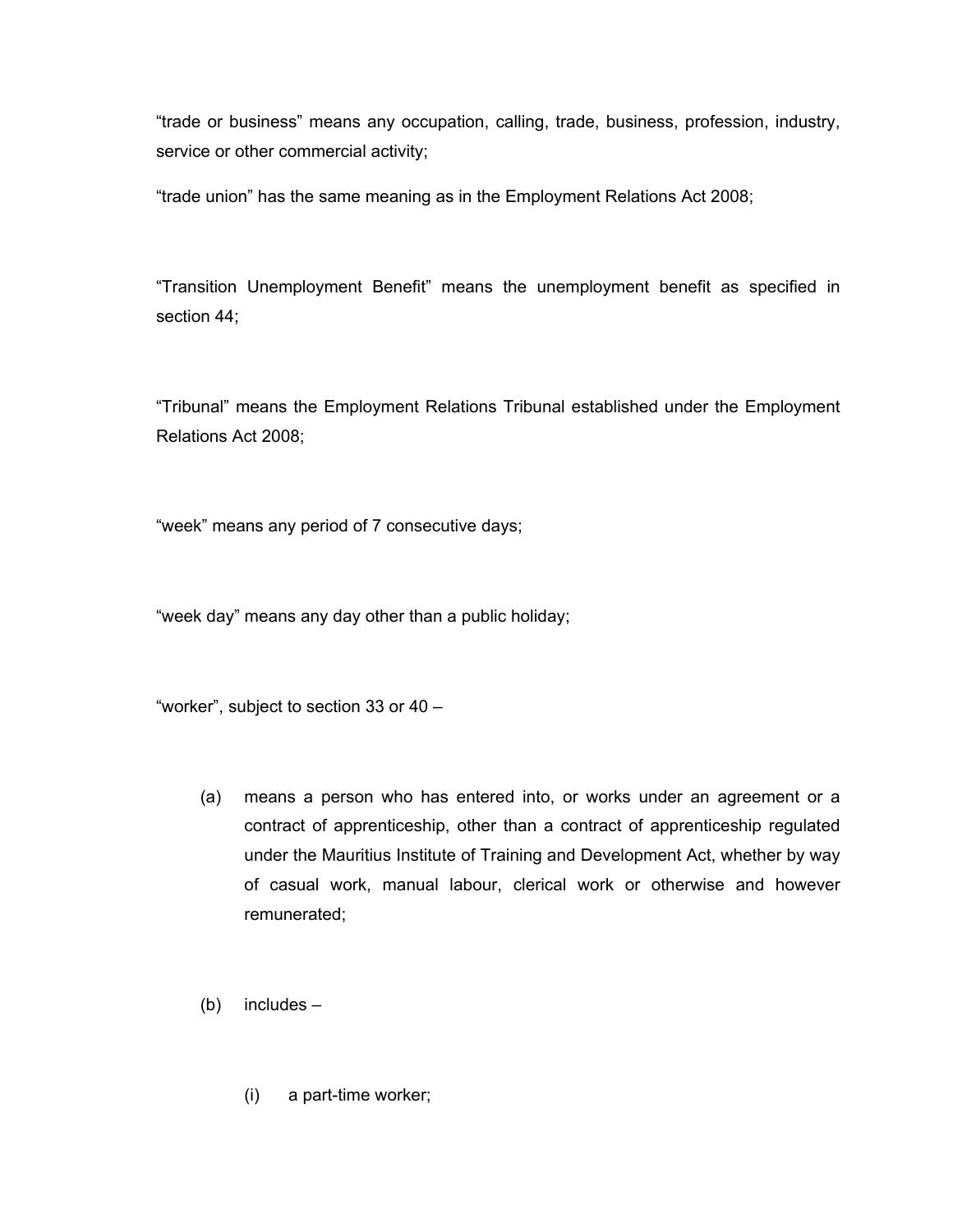- (ii) a former worker where appropriate;
- (iii) a shareworker;
- (c) does not include
	- (i) a job contractor;
	- (ii) except in relation to sections 4, 20, 30, 31 and Parts VIII, VIIIA, IX, X and XI, a person whose basic wage or salary is at a rate in excess of 360,000 rupees per annum;

"Workfare Programme" means the Workfare Programme set up under section 41;

"young person" means a person, other than a child, who is under the age of 18.

# **Amended by** [Act No. 6 of [2013\]](https://supremecourt.govmu.org/_layouts/CLIS.DMS/search/searchdocumentbykey.aspx?ID=%5BAct%20No.%206%20of%202013%5D&list=Legislations)**;** [Act No. 4 of [2017\]](https://supremecourt.govmu.org/_layouts/CLIS.DMS/search/searchdocumentbykey.aspx?ID=%5BAct%20No.%204%20of%202017%5D&list=Legislations)

#### **3. Application of Act**

(1) Subject to subsections (2) and to any provisions to the contrary in any other enactment, this Act shall apply to every agreement.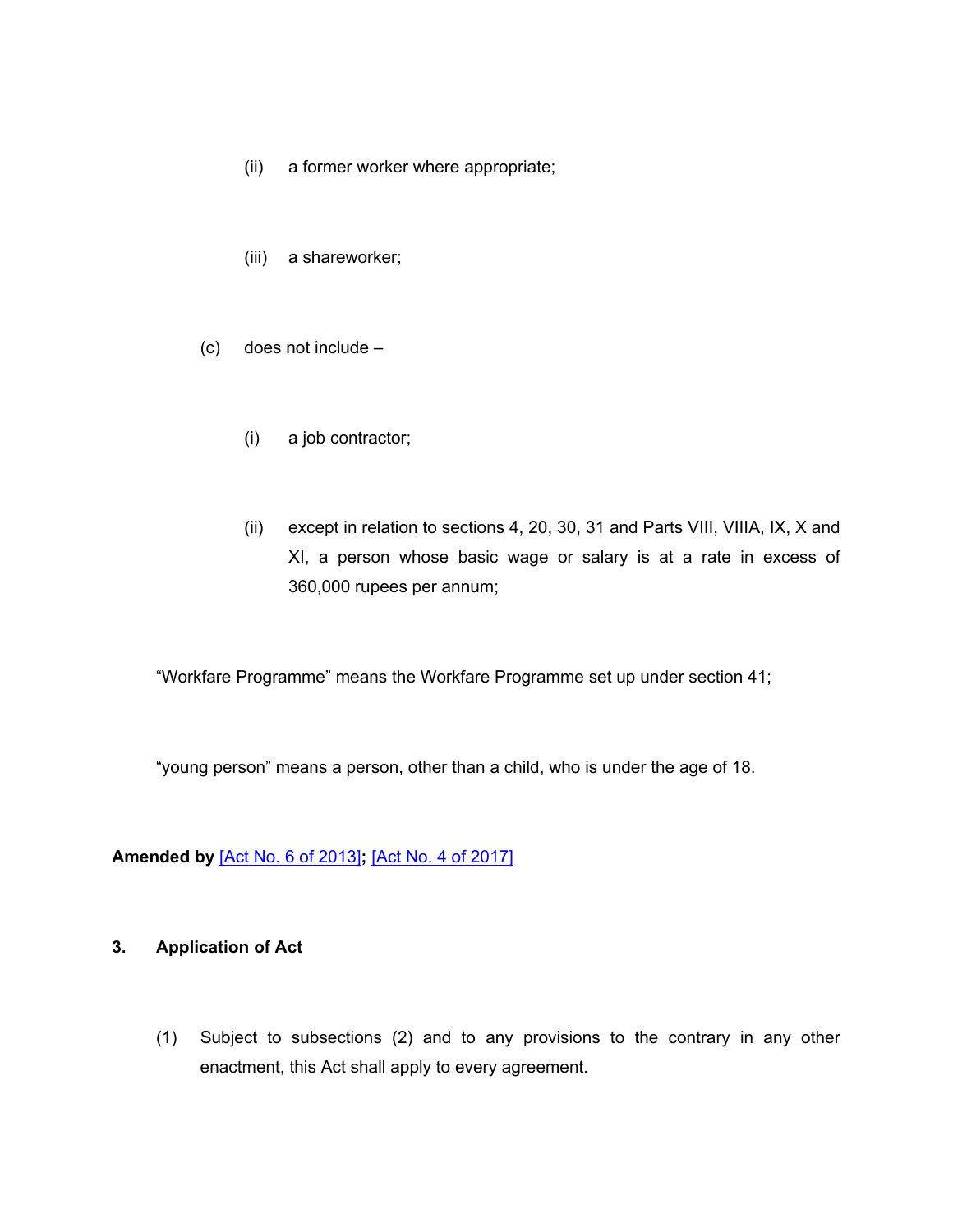- (2) This Act shall not apply to
	- (a) a public officer or a local government officer, except for sections 4, 20(1), 54,  $61(1)(a)$  and (d) and (4),  $62$ ,  $63$  and  $67(1)(e)(i)$  in so far as it applies to such public officer or local government officer, (2) and (3) of this Act;
	- (b) a worker of a statutory body who is governed by the recommendations made by the Pay Resarch Bureau, except for Parts VIII and XI and sections 4, 20(1), 46(1), (2), (3), (4), (5), (5B), (7), (8), (9), (10), (11) and (12), 48, 61, 62, 63, and  $67(1)(e)(i)$  in so far as it applies to that worker (2) and (3) of this Act.

**Amended by** [Act No. 14 of [2009\]](https://supremecourt.govmu.org/_layouts/CLIS.DMS/search/searchdocumentbykey.aspx?ID=%5BAct%20No.%2014%20of%202009%5D&list=Legislations)**;** [Act No. 27 of [2013\]](https://supremecourt.govmu.org/_layouts/CLIS.DMS/search/searchdocumentbykey.aspx?ID=%5BAct%20No.%2027%20of%202013%5D&list=Legislations)

# **PART II – AGREEMENTS**

# **4. Discrimination in employment and occupation**

- (1) (a) No worker shall be treated in a discriminatory manner by his employer in his employment or occupation.
	- (b) No person shall be treated in a discriminatory manner by a prospective employer in respect of access to employment or occupation.
- (2) Any distinction, exclusion or preference in respect of a particular occupation based on the inherent requirements thereof shall not be deemed to be discrimination.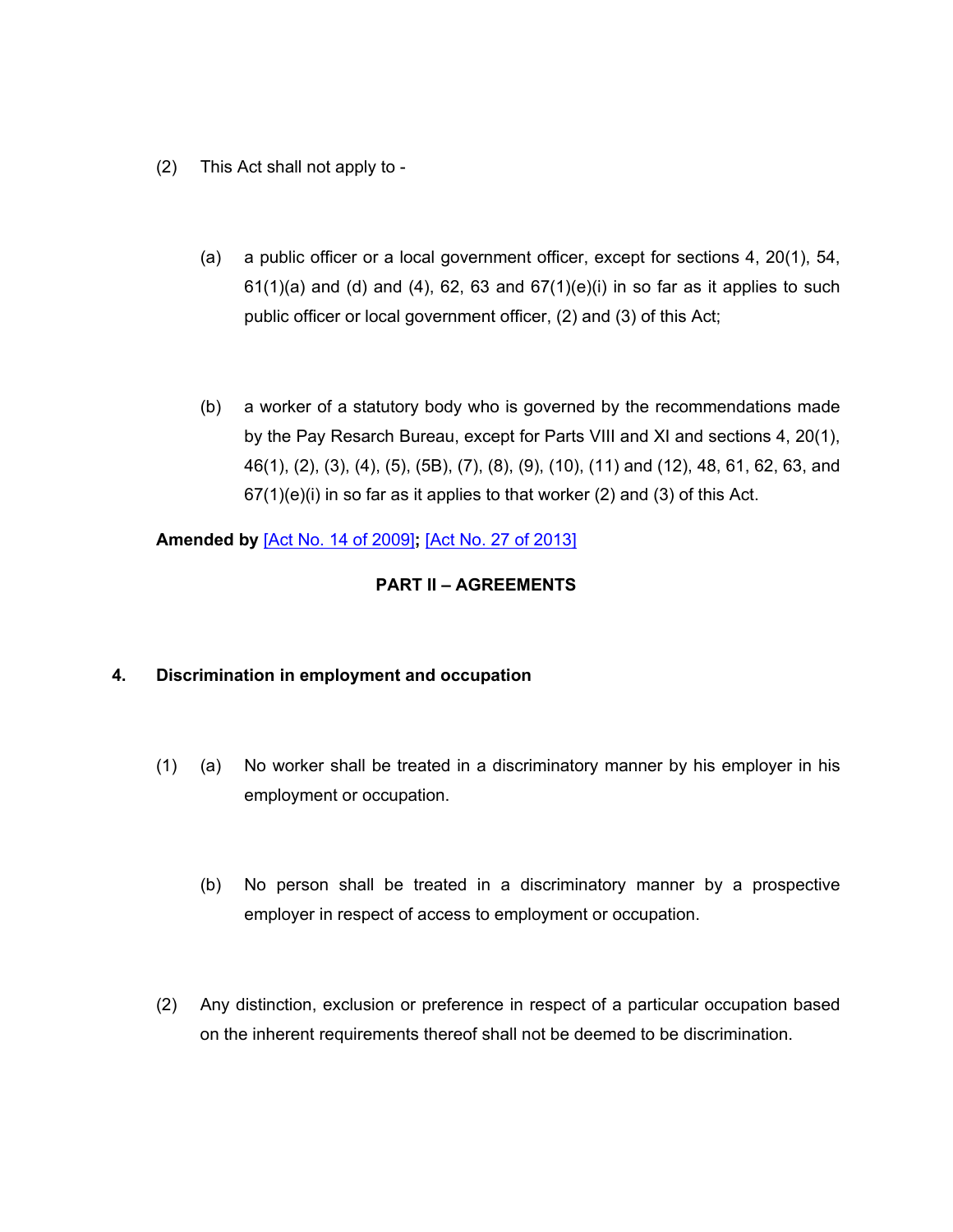- (3) A person does not discriminate against another person by imposing, proposing to impose, on that other person, a condition, requirement or practice that has, or is likely to have, a disadvantaging effect, where the condition, requirement or practice is reasonable in the circumstances.
- (4) The matters to be taken into account in determining whether or not a condition, requirement or practice is reasonable in the circumstances include –
	- (a) the nature and extent of the disadvantage resulting or likely to result, from the imposition or proposed imposition of the condition, requirement or practice;
	- (b) the feasibility of overcoming or mitigating the disadvantage; and
	- (c) whether the disadvantage is proportionate to the result sought to be achieved by the person who imposes, or proposes to impose the condition, requirement or practice.
- (5) For the purpose of this section
	- (a) "discrimination" includes affording different treatment to different workers attributable wholly or mainly to their respective descriptions by age, race, colour, caste, creed, sex, sexual orientation, HIV status, religion, political opinion, place of origin, national extraction or social origin, which has the effect of nullifying or impairing equality of opportunity or treatment in employment or occupation;
	- (b) "employment" or "occupation" includes access to vocational training, access to employment and to particular occupations, and terms and conditions of employment.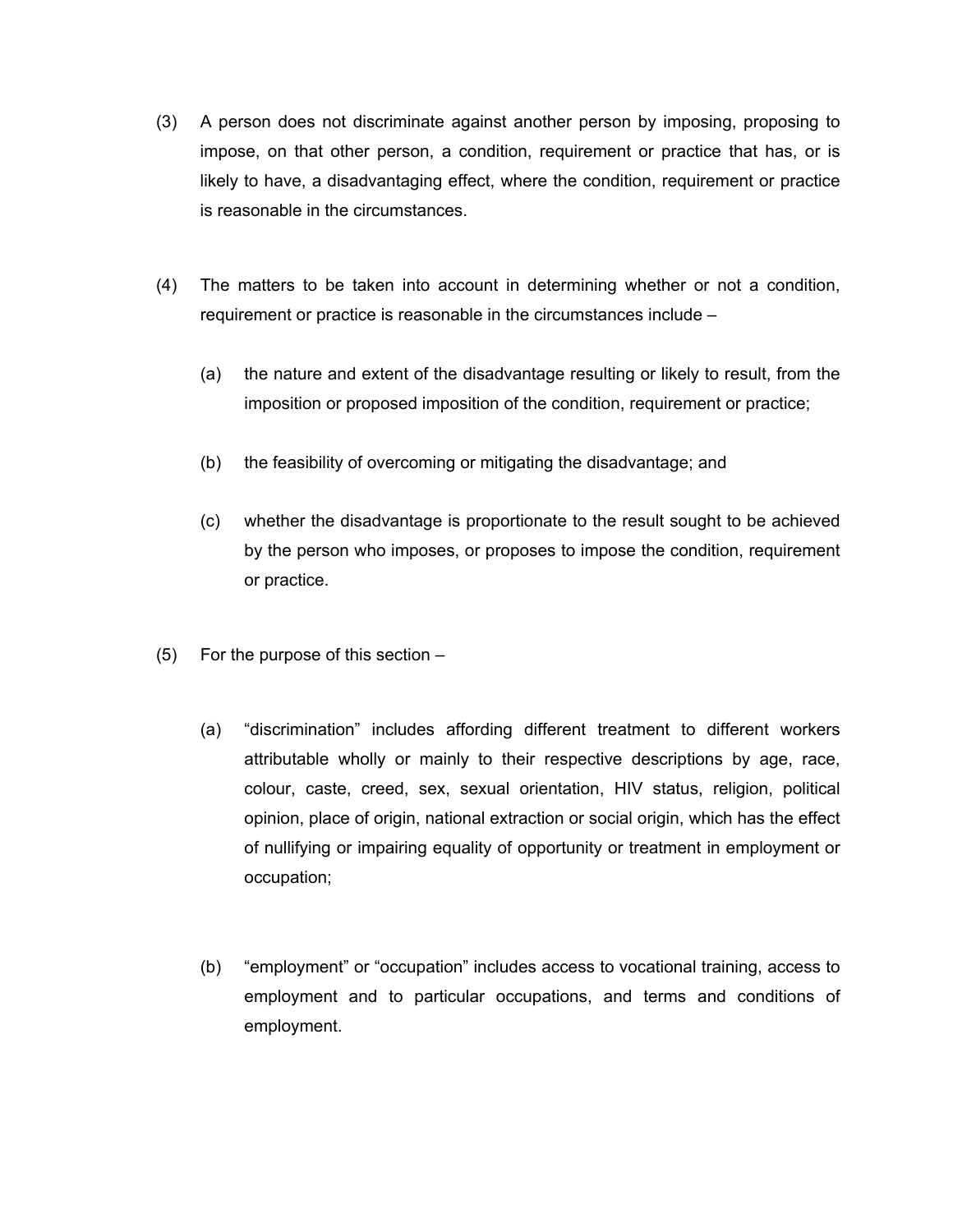#### **5. Agreements**

- (1) Subject to subsection (3), no person shall enter into an agreement where remuneration is to be paid at intervals of more than one month.
- (2) Any agreement which contains a provision inconsistent with subsection (1) shall, to the extent of the inconsistency, be void.
- (3) Subject to subsections (3A) and (3B), where a worker, other than a migrant worker, has been in the continuous employment of an employer under one or more determinate agreements for more than 24 months, in a position which is of a permanent nature, the agreement shall, with effect from the date of the first agreement, be deemed to be of indeterminate duration.
- (3A) An employer may enter into an agreement with a worker for a specified period of time —
	- (a) in respect of a specified piece of work;
	- (b) in replacement of another worker who is on approved leave or suspended from work;
	- (c) in respect of work and activity which are of a temporary, seasonal or short-term nature;
	- (d) for the purposes of providing training to the workforce;
	- (e) for a specific training contract; or
	- (f) in accordance with a specific scheme set up by the Government or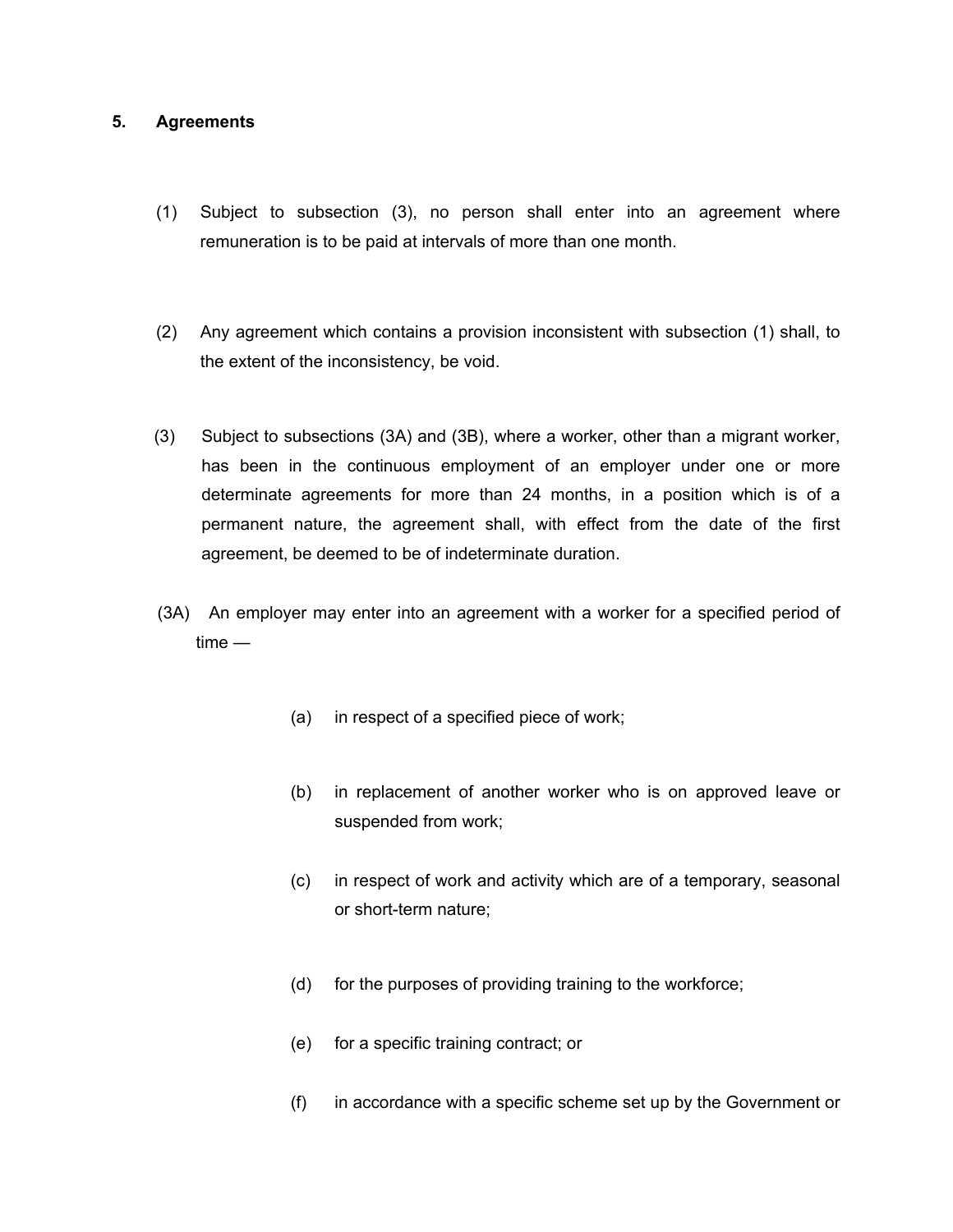#### a statutory corporation.

- (3B) An agreement under subsections (3) and (3A) shall be made in writing.
- (4) Where a worker is
	- (a) required to report at a place of work, or conveyed there by his employer or his employer's agent; and
	- (b) is found fit and willing to perform the work for which he was required, or conveyed,

the worker and the employer shall be deemed to have entered into an agreement.

- (5) Where a worker is required to perform task work, his employer or his employer's agent shall, before the work is commenced, inform the worker of the nature of the task he is required to perform and the rate at which he will be remunerated for that work.
	- (6) (a) Subject to paragraph (b), where a homeworker is in an employment relationship, he shall be employed on such terms and conditions as may be prescribed.
		- (b) Part VIII to Part XI and Parts XIII and XV shall apply to a homeworker.
		- (c) In this subsection –

"employment relationship" means a contract of service where –

- (a) work is performed under an employer's control, direction or authority;
- (b) the degree of control varies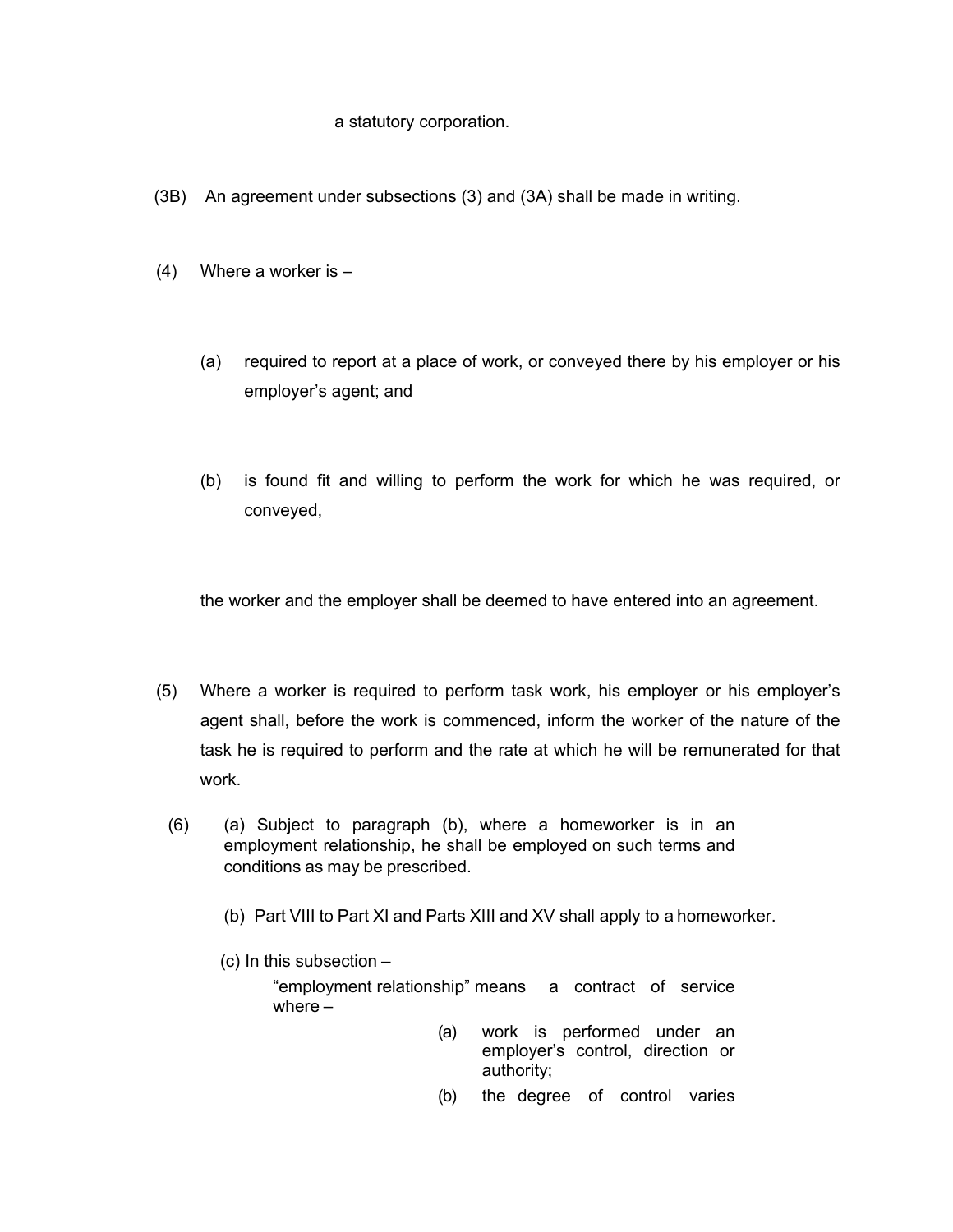and depends on the nature and organisation of the work;

- (c) a homeworker is remunerated by an employer for work performed;
- (d) a homeworker does not engage another homeworker to perform the work allocated by his employer; and
- (e) a homeworker is not engaged in a work on his own account;

"homeworker" –

- (a) means a person who
	- (i) is aged 18 years or more; and
	- (ii) carries out work
		- (A) at his residential premises; or
		- (B) at such other place, not being business premises, as may be agreed upon with his employer; but
- (b) does not include
	- (i) a person who owns or operates his own business; and
	- (ii) an entrepreneur or a self- employed person.

### **Amended by** [Act No. 6 of [2013\]](https://supremecourt.govmu.org/_layouts/CLIS.DMS/search/searchdocumentbykey.aspx?ID=%5BAct%20No.%206%20of%202013%5D&list=Legislations)**;** [Act No. 11 of [2018\]](https://supremecourt.govmu.org/_layouts/CLIS.DMS/search/searchdocumentbykey.aspx?ID=%5BAct%20No.%2011%20of%202018%5D&list=Legislations)

### **6. Capacity of workers**

Notwithstanding any other enactment, a person who is of the age of 16 or more shall be competent to enter into an agreement and shall, in relation to the agreement and to its enforcement, be deemed to be of full age and capacity.

### **7. Liability for act or omission of another person**

Notwithstanding any other enactment, no worker shall be bound by virtue of an agreement to be responsible for the act or omission of any other person.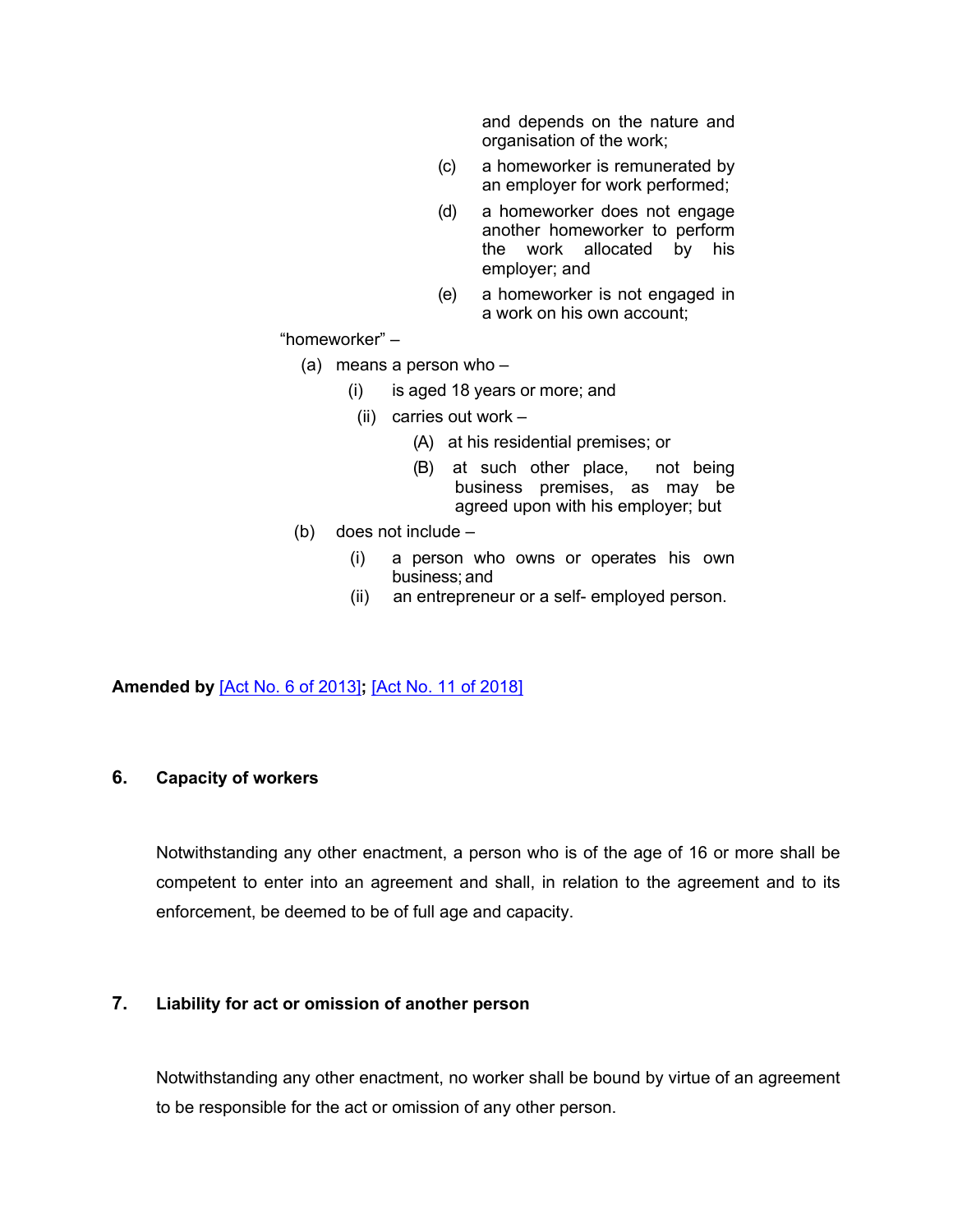### **8. Written particulars of work agreement**

(1) Every employer shall provide to every worker engaged for more than 30 consecutive working days a written statement of particulars of employment in the form specified in the Second Schedule, or in such form in French or Creole as may be prescribed, within 14 days of the completion of 30 consecutive working days' service~

(2) A copy of the statement of particulars shall be submitted to the Permanent Secretary within 30 days after the worker has completed 30 consecutive working days' service.

# **Amended by** [Act No. 6 of [2013\]](https://supremecourt.govmu.org/_layouts/CLIS.DMS/search/searchdocumentbykey.aspx?ID=%5BAct%20No.%206%20of%202013%5D&list=Legislations)

# **9. Continuous employment**

- (1) The continuous employment of a worker shall not be deemed to have been interrupted –
	- a. by the worker's absence from work
		- (i) on any leave taken in accordance with this Act or any other enactment, agreement, collective agreement or award;
		- (ii) due to suspension from employment;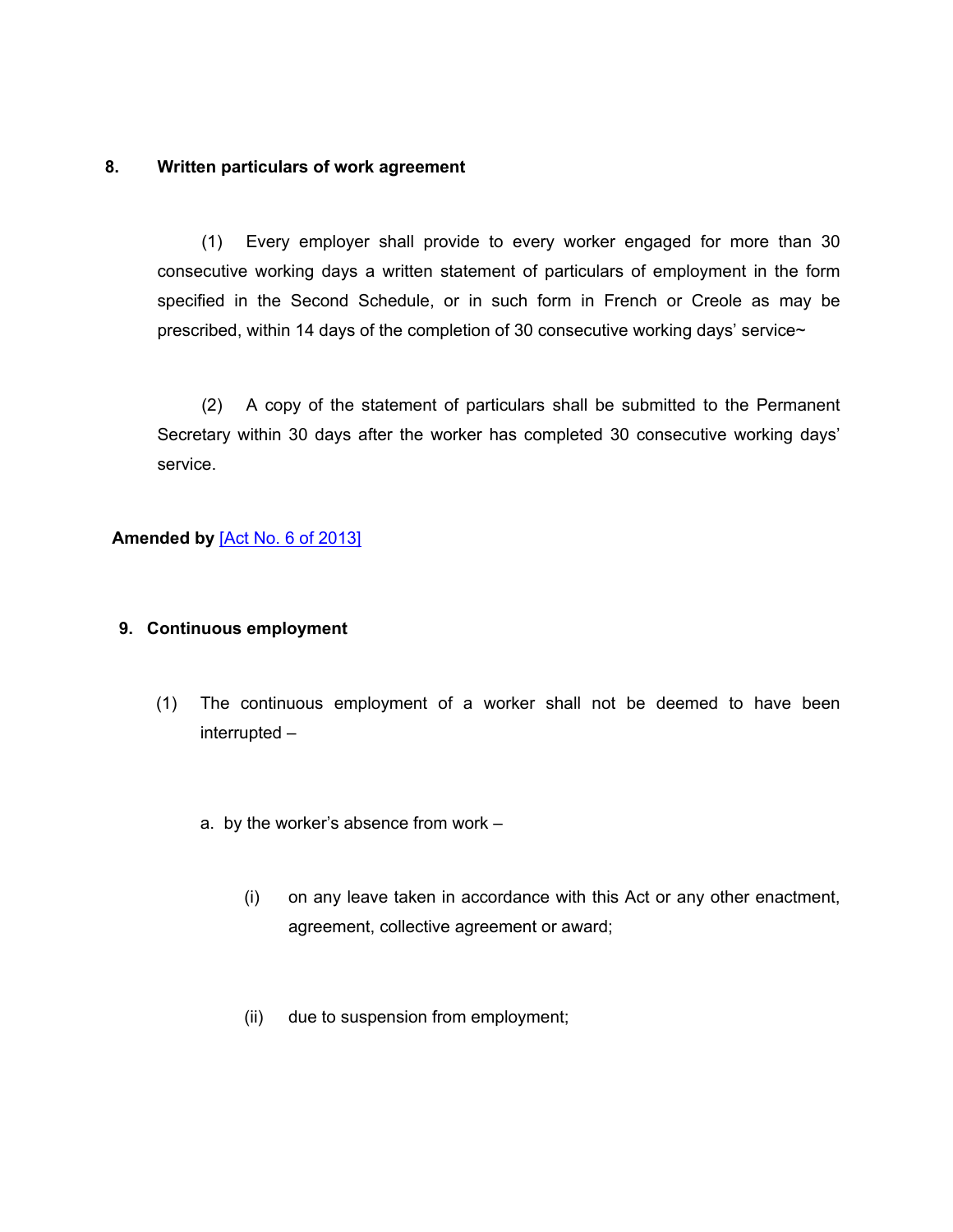- (iii) by reason of participation in a strike which is lawful under the Employment Relations Act 2008; or
- (iv) with the consent of his employer;
- (b) on account of the limited number of days worked as specified in the agreement of a part-time worker;
- (c) where the worker has been detained pending a police enquiry and he has been released before a period of 60 days from the last day he worked; or
- (d) where the worker ceases to be in the employment of one employer and enters the employment of another employer under section 47(3).
- (2) **Repealed by** [Act No. 6 of [2013\]](https://supremecourt.govmu.org/_layouts/CLIS.DMS/search/searchdocumentbykey.aspx?ID=%5BAct%20No.%206%20of%202013%5D&list=Legislations)

#### **10. Consideration for full-time employment**

- (1) Where a vacancy occurs in the full-time workforce of an employer, priority of consideration for the full-time employment shall be given, as far as practicable, to a part-time worker or to a worker on determinate contract of employment in the same category and grade.
- (2) Where there are 2 or more workers eligible under subsection (1), the employer shall make an offer to the more suitable worker, having regard to qualifications, merit, experience, performance and seniority.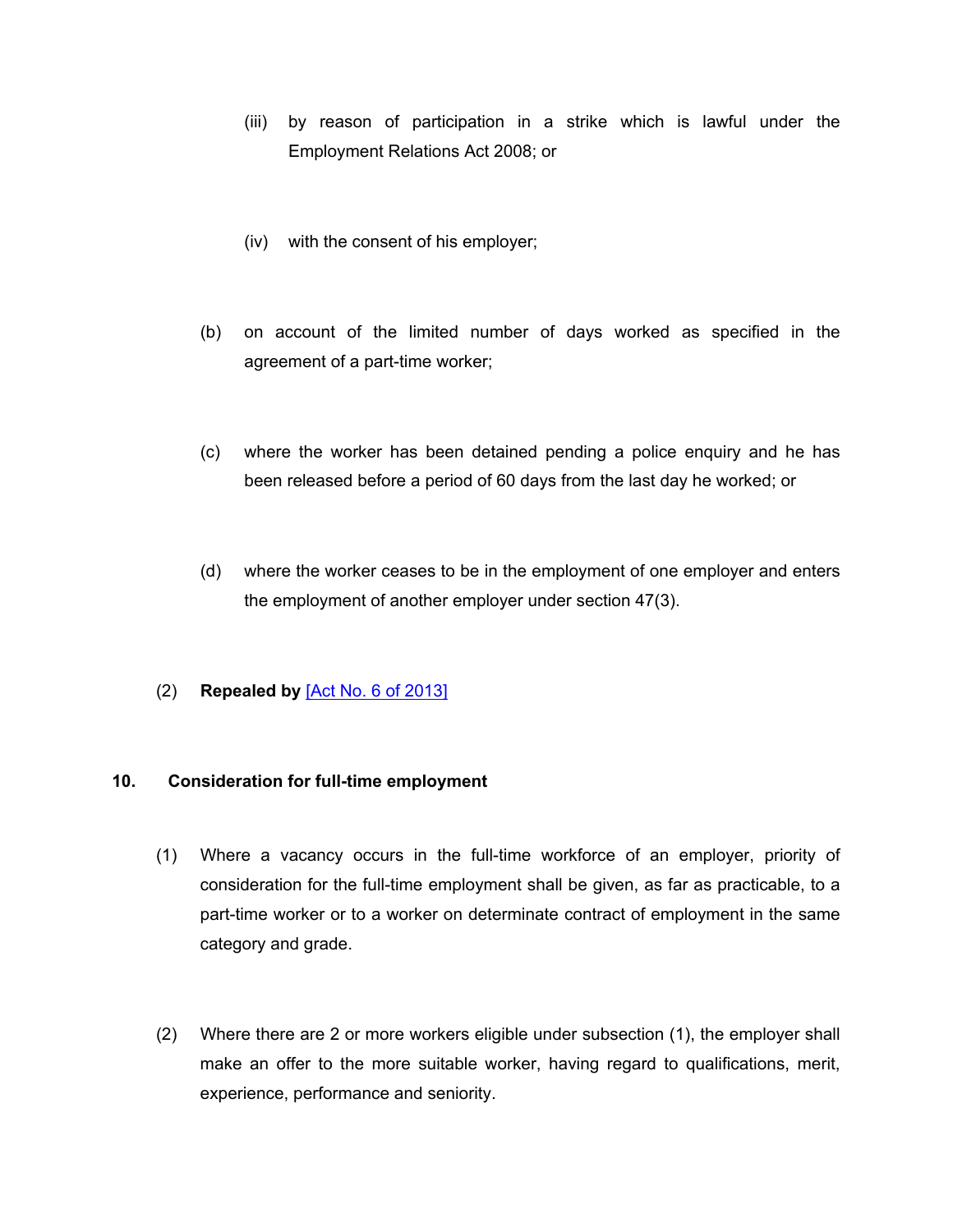# **11. Transfer to part-time work**

A full-time worker may enter into an agreement with an employer to perform part-time work subject to the agreement –

- (a) being in writing;
- (b) being for a specified period of time; and
- (c) providing for the option to the worker to revert to full time work at the expiry of the specified period of the part-time work.

# **PART III – MINIMUM AGE FOR EMPLOYMENT**

### **12. Employment of children and young persons**

- (1) No person shall employ a child for employment or work in any occupation.
- (2) No person shall employ, or continue to employ, a young person
	- (a) on work which by its nature, or the circumstances in which it is carried out, is likely to jeopardise the health, safety, physical, mental, moral or social development of the young person; or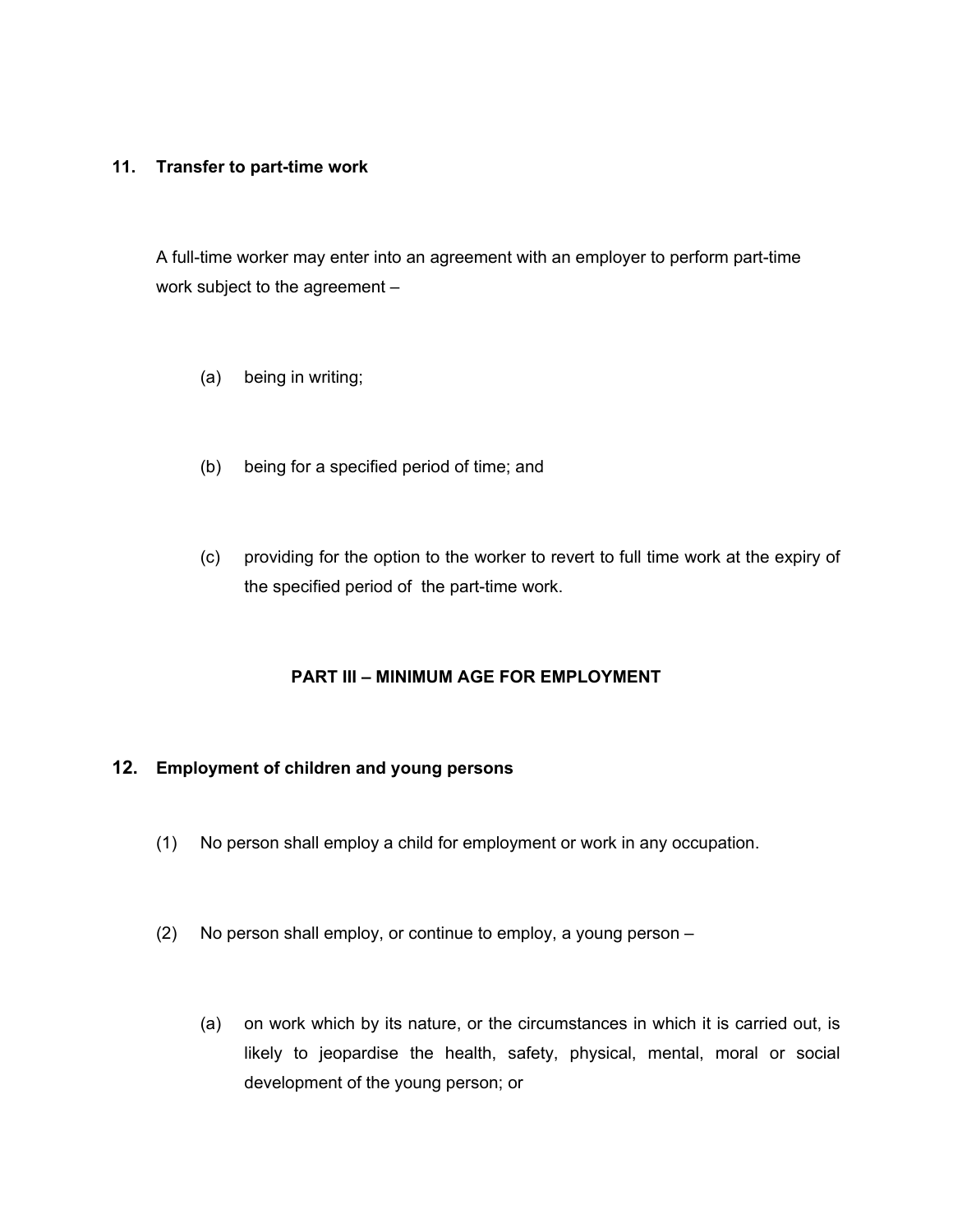(b) after being notified in writing by the Permanent Secretary that the kind of work for which the young person is employed is unsuitable for the young person, or will interfere with the young person's education.

# **13. Record of young persons**

An employer shall keep a record of every young person employed by him stating –

- (a) the full name of the young person;
- (b) the address of the young person;
- (c) the date of birth of the young person; and
- (d) such other details that may be prescribed.

# **PART IV – HOURS OF WORK**

### **14. Normal working hours**

(1) The normal day's work of a worker, other than a part-time worker or a watchperson –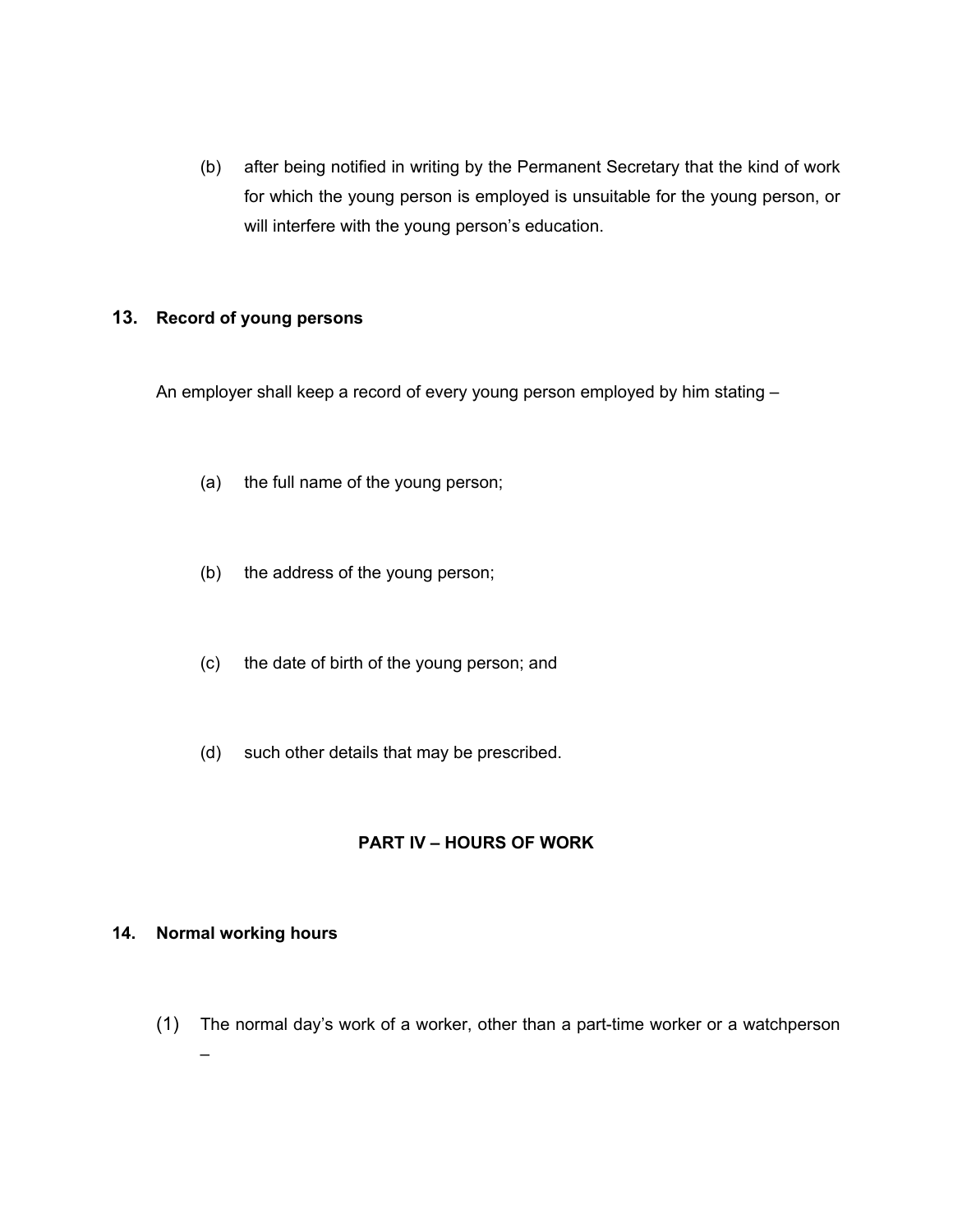- (a) shall consist of 8 hours' actual work; and
- (b) may begin on any day of the week, whether or not on a public holiday.
- (2) A worker, other than a part-time worker or a watchperson, and an employer may agree that the worker works in excess of the stipulated hours without added remuneration, if the number of hours covered in a fortnight does not exceed 90 hours, or such lesser number of hours as may be specified in an agreement.
- (3) Where a daily paid worker, other than a part-time worker or watchperson, has completed 90 hours' work or such lesser number of hours as may be specified in an agreement, in less than 12 days in a fortnight, he shall be paid 12 normal days' basic wages in respect of that fortnight.
- (4) A normal day's work of a watchperson, other than a part-time watchperson
	- (a) shall consist of 12 hours' actual work; and
	- (b) may begin on any day of the week, whether or not on a public holiday.
- (5) (a) A worker shall be entitled to a rest day of at least 24 consecutive hours in every period of 7 consecutive days.

(b) Subject to paragraph (c), the rest day specified in paragraph (a) shall be a Sunday.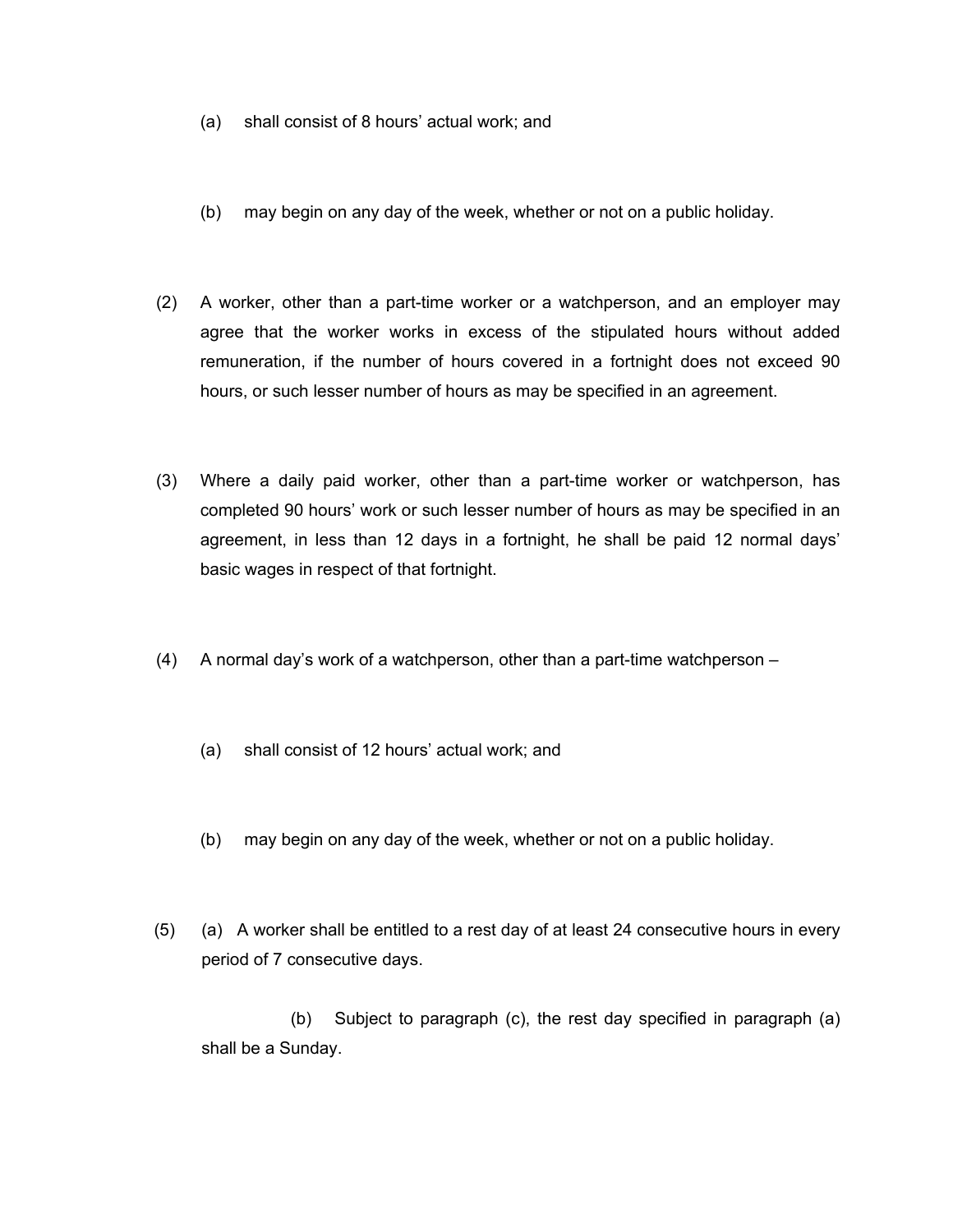(c) Where, by nature of its operational requirements, an employer operates on a 7-day week, the rest day shall, at least twice a month, be a Sunday unless the worker and the employer agree otherwise.

- (6) No person shall employ a young person in an industrial undertaking between 10.00 pm and 5.00 am.
- (7) Every worker shall be entitled to a rest of not less than 11 consecutive hours in any day.
- (8) **Repealed by** [Act No. 6 of [2013\]](https://supremecourt.govmu.org/_layouts/CLIS.DMS/search/searchdocumentbykey.aspx?ID=%5BAct%20No.%206%20of%202013%5D&list=Legislations)

**Amended by** [Act No. 14 of [2009\]](https://supremecourt.govmu.org/_layouts/CLIS.DMS/search/searchdocumentbykey.aspx?ID=%5BAct%20No.%2014%20of%202009%5D&list=Legislations)**;** [Act No. 6 of [2013\]](https://supremecourt.govmu.org/_layouts/CLIS.DMS/search/searchdocumentbykey.aspx?ID=%5BAct%20No.%206%20of%202013%5D&list=Legislations)

# **15. Notional calculation of basic hourly rate**

For the purposes of determining the hourly basic wage due for extra work or for any other reason, the number of hours of work shall notionally be calculated –

- (a) for a monthly paid worker on the basis of  $-$ 
	- (i) 312 hours in the case of a watchperson; or
	- (ii) 195 hours in any other case;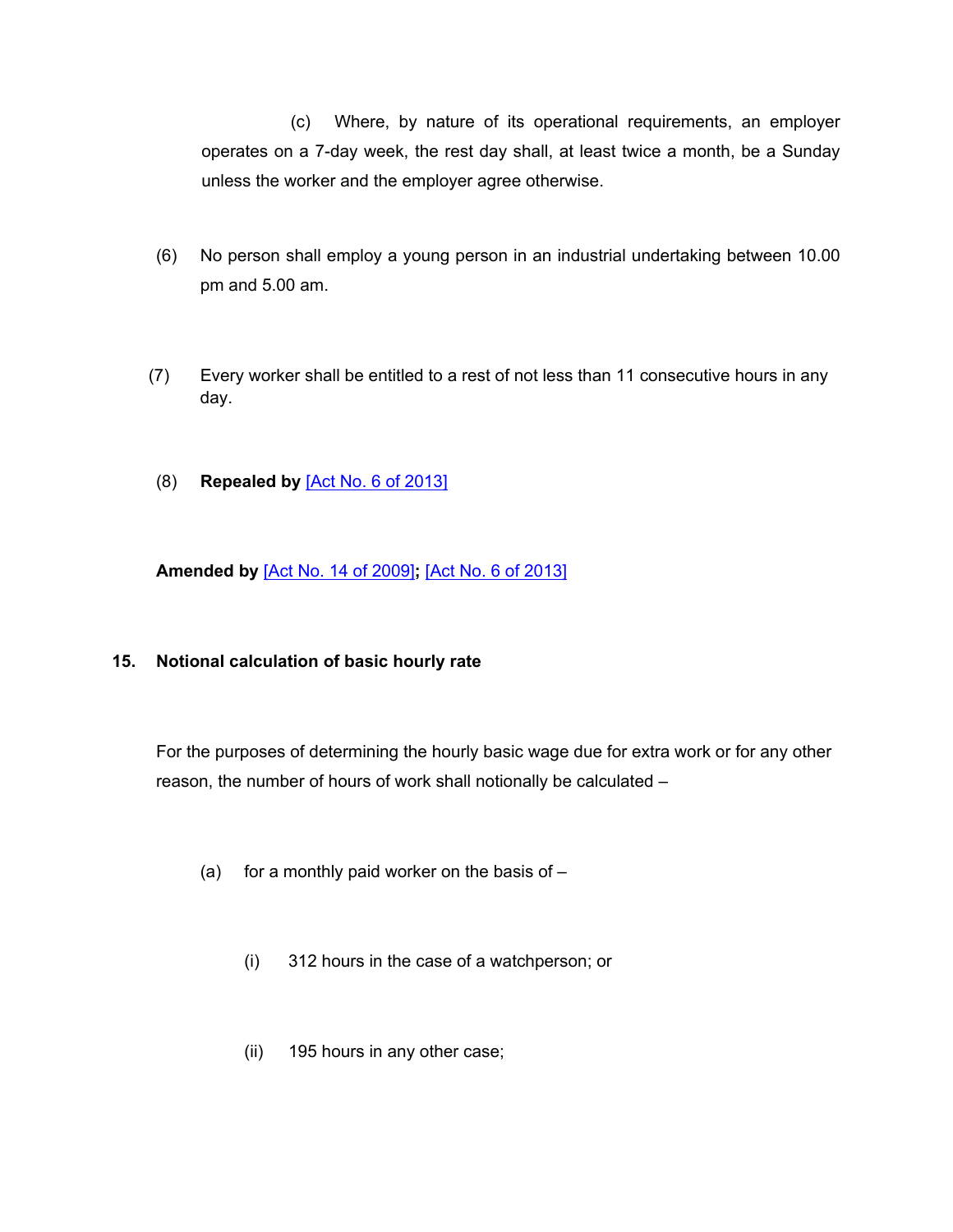- (b) for a fortnightly paid worker, on the basis of  $-$ 
	- (i) 144 hours in the case of a watchperson; or
	- (ii) 90 hours in any other case;
- (c) for a weekly paid worker, on the basis of  $-$ 
	- (i) 72 hours in the case of a watchperson; or
	- (ii) 45 hours in any other case; or
- (d) for a daily paid worker, on the basis of  $-$ 
	- (i) 12 hours of work in the case of a watchperson; or
	- (ii) 8 hours of work in any other case.

#### **16. Overtime**

(1) Subject to subsection  $(3)$  –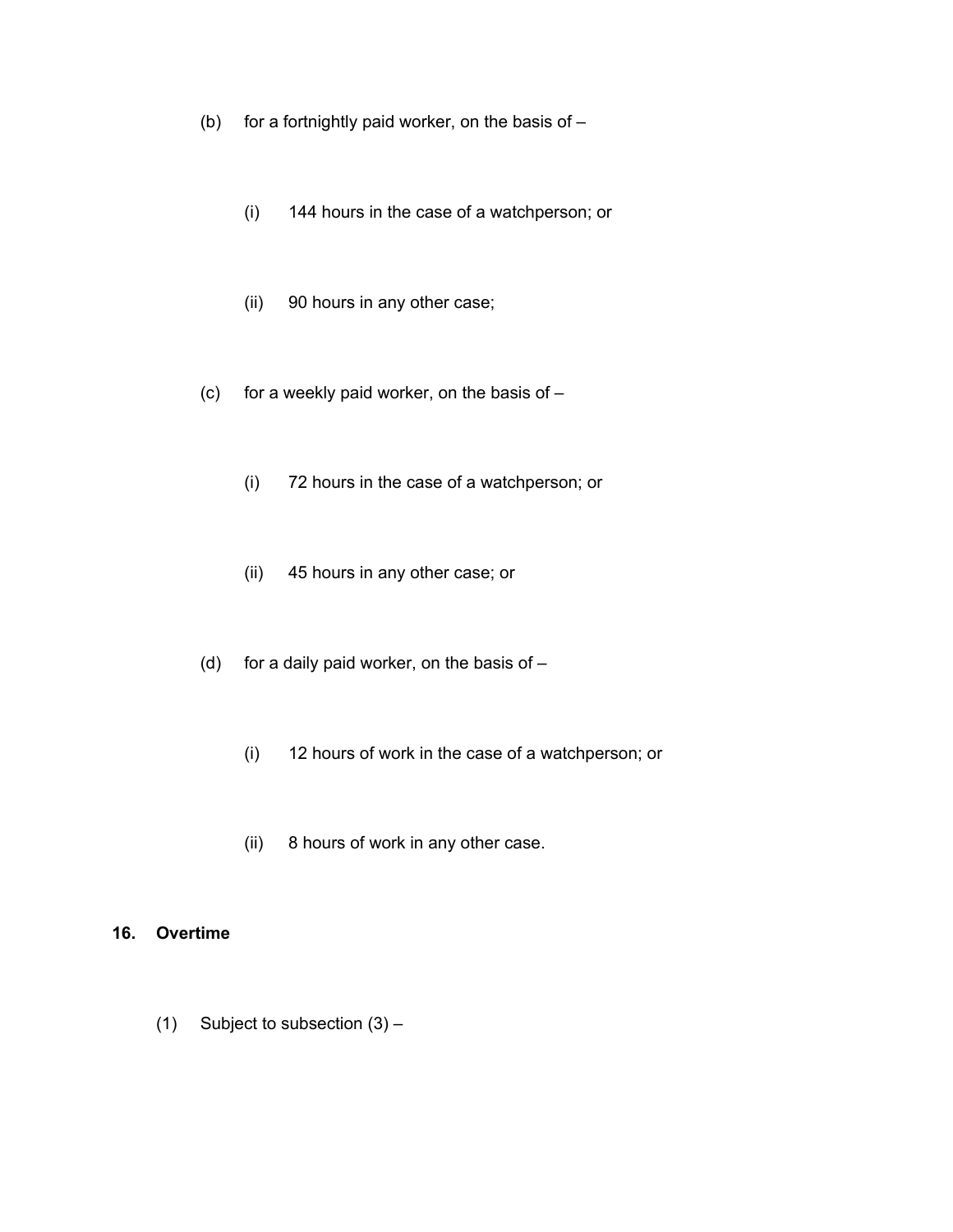- (a) a worker and an employer may agree on the number of hours of work to be performed in excess of the stipulated hours where the exigencies of an enterprise so require;
- (b) no employer shall require a worker to perform work in excess of the stipulated hours unless he has given, as far as is practicable, at least 24 hours notice in advance to the worker of the extra work to be performed.
- (2) A worker who does not wish to work in excess of the stipulated hours on a particular day shall notify his employer, at least 24 hours in advance, of his intention not to work on that day.
- (3) Subject to subsection (5), where  $a -$ 
	- (a) worker works on a public holiday, he shall be remunerated at twice the notional rate per hour for every hour of work performed;
	- (b) worker, other than a watchperson, performs more than 90 hours' work or such lesser number of hours as may be specified in an agreement in a fortnight, not being the hours of work referred to in paragraph (a), he shall be remunerated at one and a half times the notional rate per hour for every hour of work performed; or
	- (c) watchperson performs more than 144 hours of work in any fortnight, not being the hours of work referred to in paragraph (a), he shall be remunerated at one and a half times the notional rate per hour for every hour of work performed.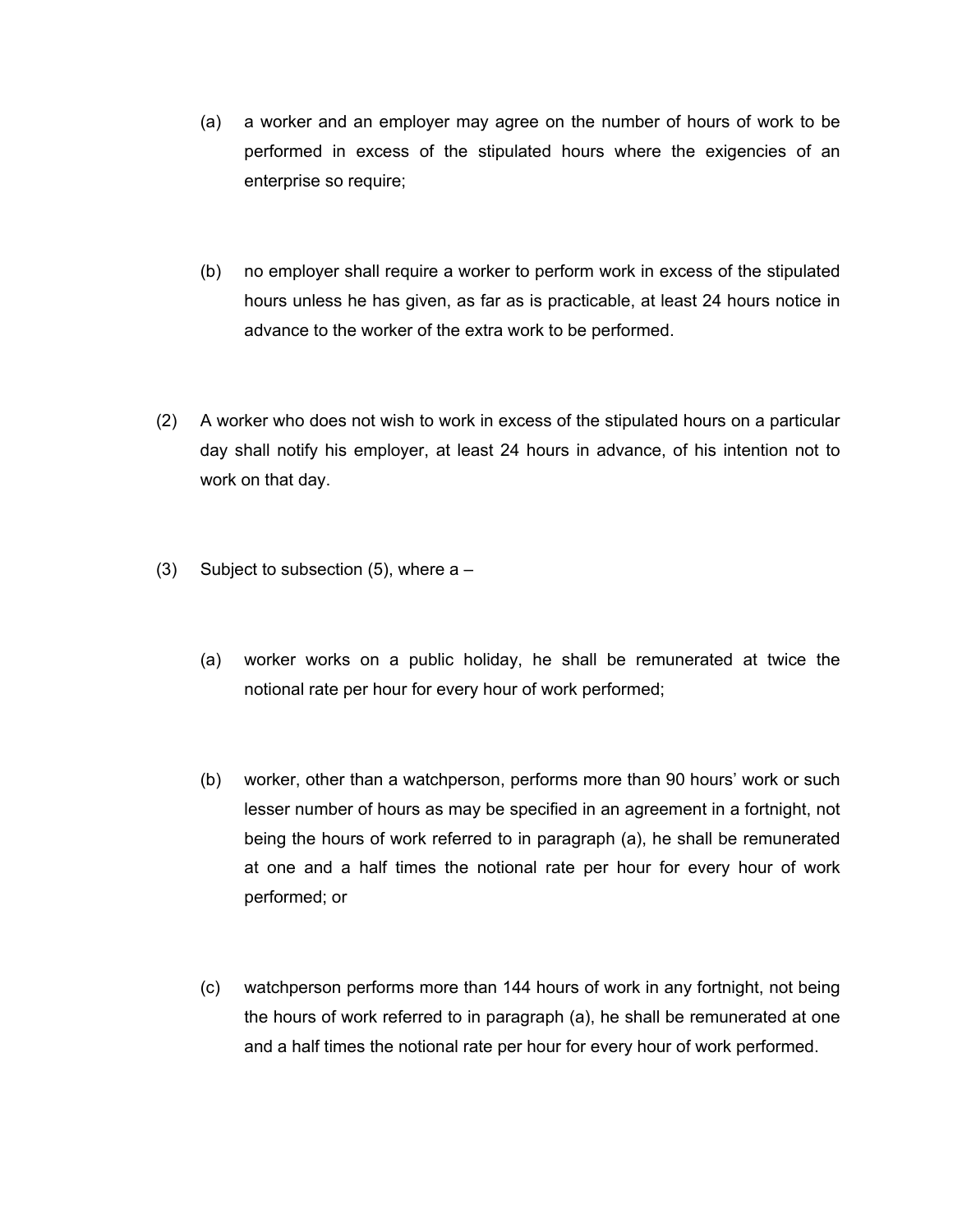- (4) For the purpose of subsections 3(b) and (c), the day on which a worker is on annual leave shall be reckoned in the computation of overtime.
- (5) An agreement may stipulate that the remuneration provided for therein for a pay period includes payment for work on public holidays and for work in excess of the stipulated hours where –
	- (a) the maximum number of public holidays; and
	- (b) the maximum number of hours of overtime on a day other than a public holiday,

covered by the remuneration are expressly stated for in the agreement.

# **17. Public holiday**

- (1) A daily paid worker who remains in continuous employment with the same employer for a period of 12 consecutive months shall be entitled during each subsequent period of 12 months while he remains in continuous employment, to a normal day's pay in respect of every public holiday, other than a Sunday, on which he is not required to work that occurs while he remains in the continuous employment of the employer.
- (2) Where a daily paid worker, referred to in subsection (1), is required to work on a public holiday, other than a Sunday, he shall be paid, in addition to the normal day's pay provided for under subsection (1), any remuneration due under section 16.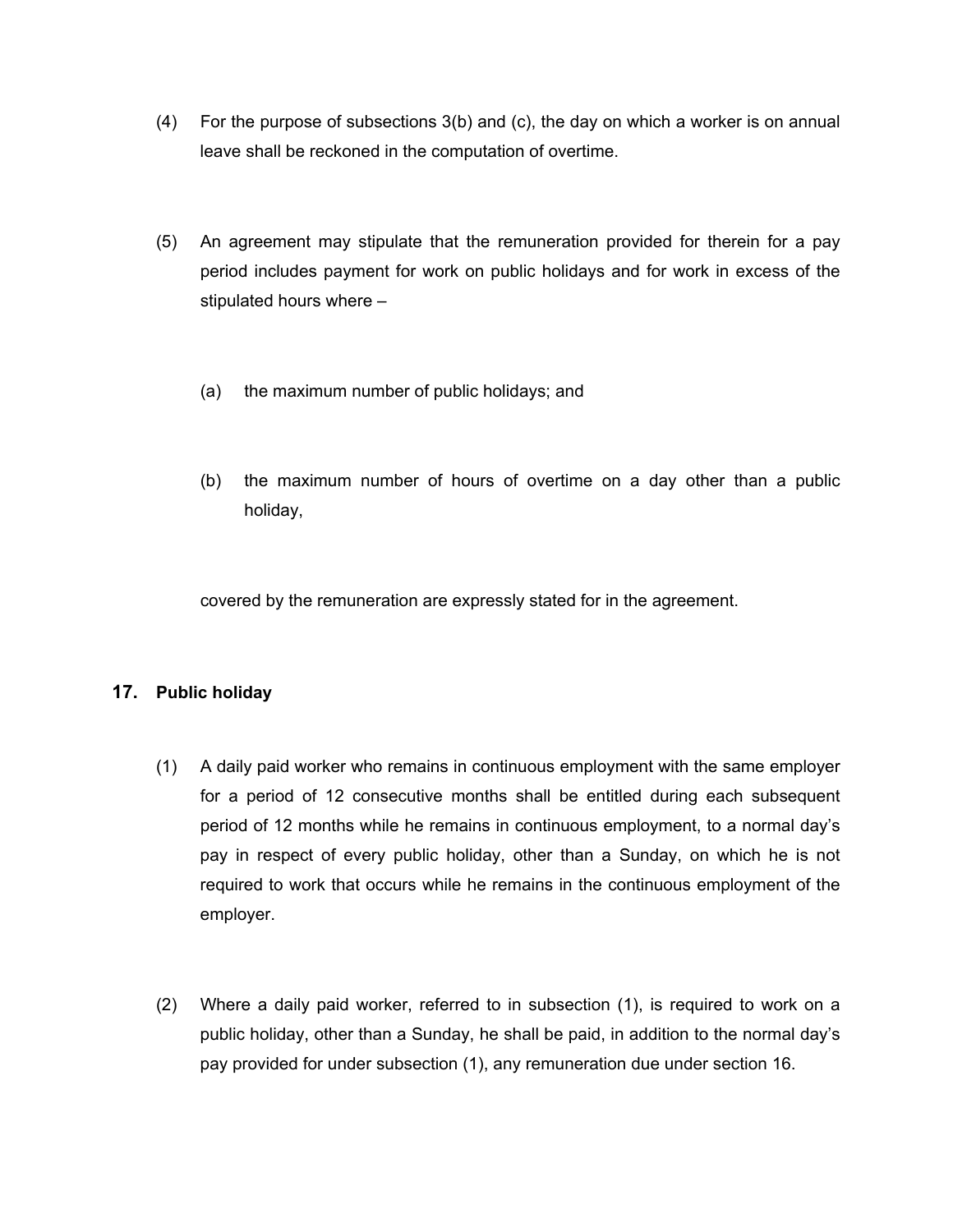(3) Where a worker, other than a daily paid worker, is required to work on a public holiday, other than a Sunday, he shall be paid, in addition to his normal wage, any remuneration due under section 16.

# **18. Meal and tea breaks**

Every employer shall, unless the employer and worker agree otherwise, grant to the worker on each working day –

- (a) a meal break of one hour not later than 4 consecutive hours of work; and
- (b) one tea break of at least 20 minutes or two tea breaks of at least 10 minutes each.

#### **19. Meal allowance**

- (1) Notwithstanding any other enactment or Remuneration Regulations, where a worker is required to perform more than 2 hours' extra work after having completed his normal day's work on any day of the week, whether or not a public holiday, he shall, in addition to any remuneration due for overtime work, be provided by the employer with an adequate free meal or be paid a meal allowance as specified in paragraph (a) of the Third Schedule.
	- (2) The meal allowance specified in subsection (1) shall be paid not later than on the last working day of the pay period.

**Amended by** [Act No. 6 of [2013\]](https://supremecourt.govmu.org/_layouts/CLIS.DMS/search/searchdocumentbykey.aspx?ID=%5BAct%20No.%206%20of%202013%5D&list=Legislations)**;** [Act No. 27 of [2013\]](https://supremecourt.govmu.org/_layouts/CLIS.DMS/search/searchdocumentbykey.aspx?ID=%5BAct%20No.%2027%20of%202013%5D&list=Legislations)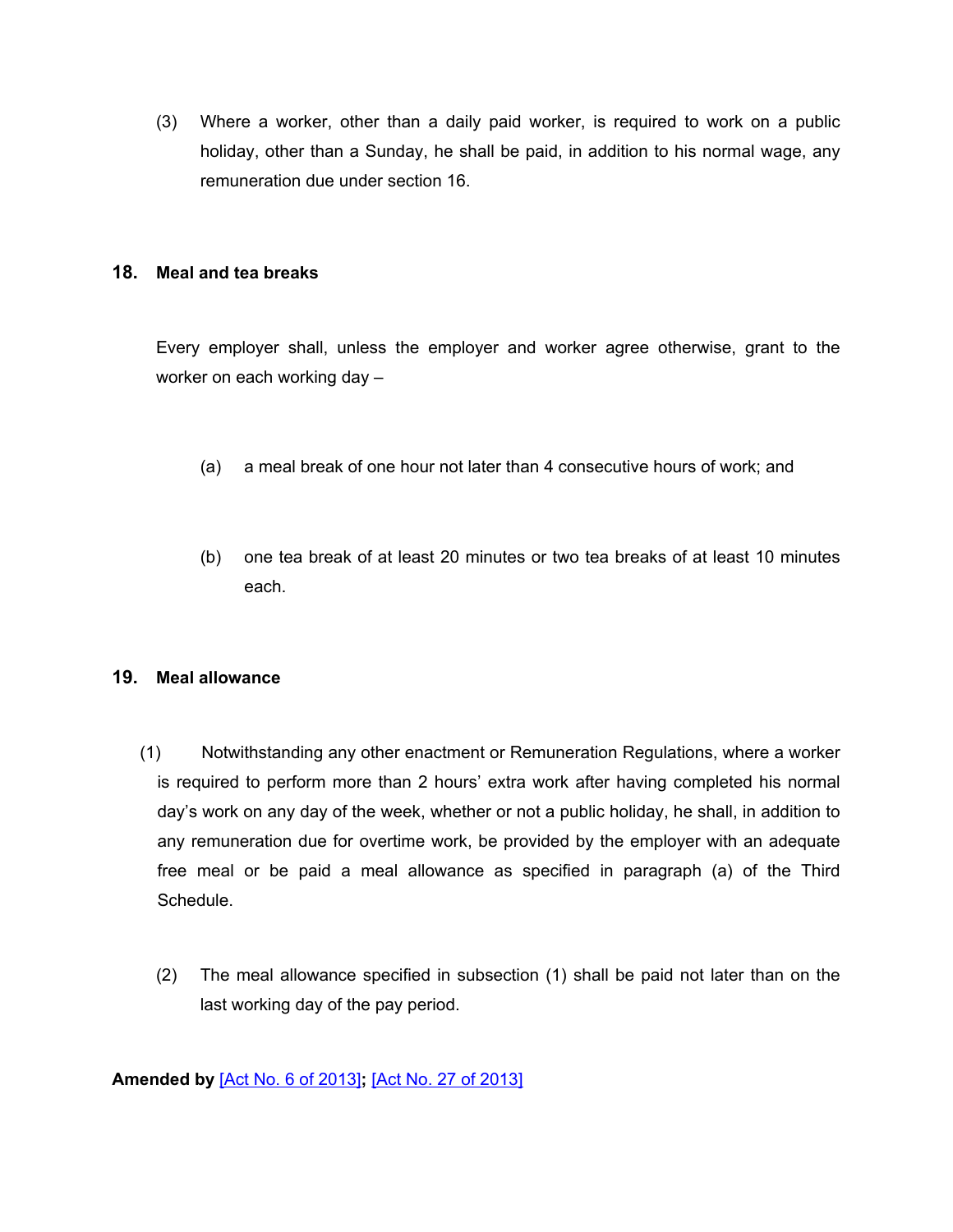# **PART V – REMUNERATION**

### **20. Equal remuneration for work of equal value**

- (1) Every employer shall ensure that the remuneration of any worker shall not be less favorable than that of another worker performing work of equal value.
- (2) Where an employer has recourse to the services of a job contractor, the job contractor shall ensure that the remuneration of any worker shall not be less favourable than that of another worker performing work of equal value.

# **Amended by** [Act No. 6 of [2013\]](https://supremecourt.govmu.org/_layouts/CLIS.DMS/search/searchdocumentbykey.aspx?ID=%5BAct%20No.%206%20of%202013%5D&list=Legislations)

# **21. Payment of remuneration**

- (1) Every employer shall pay remuneration to a worker at monthly intervals, unless the parties agree to payment at shorter intervals.
- (2) Every employer shall pay remuneration directly to every worker
	- (a) in legal tender only, unless there is an agreement for payment by cheque or into the worker's bank account;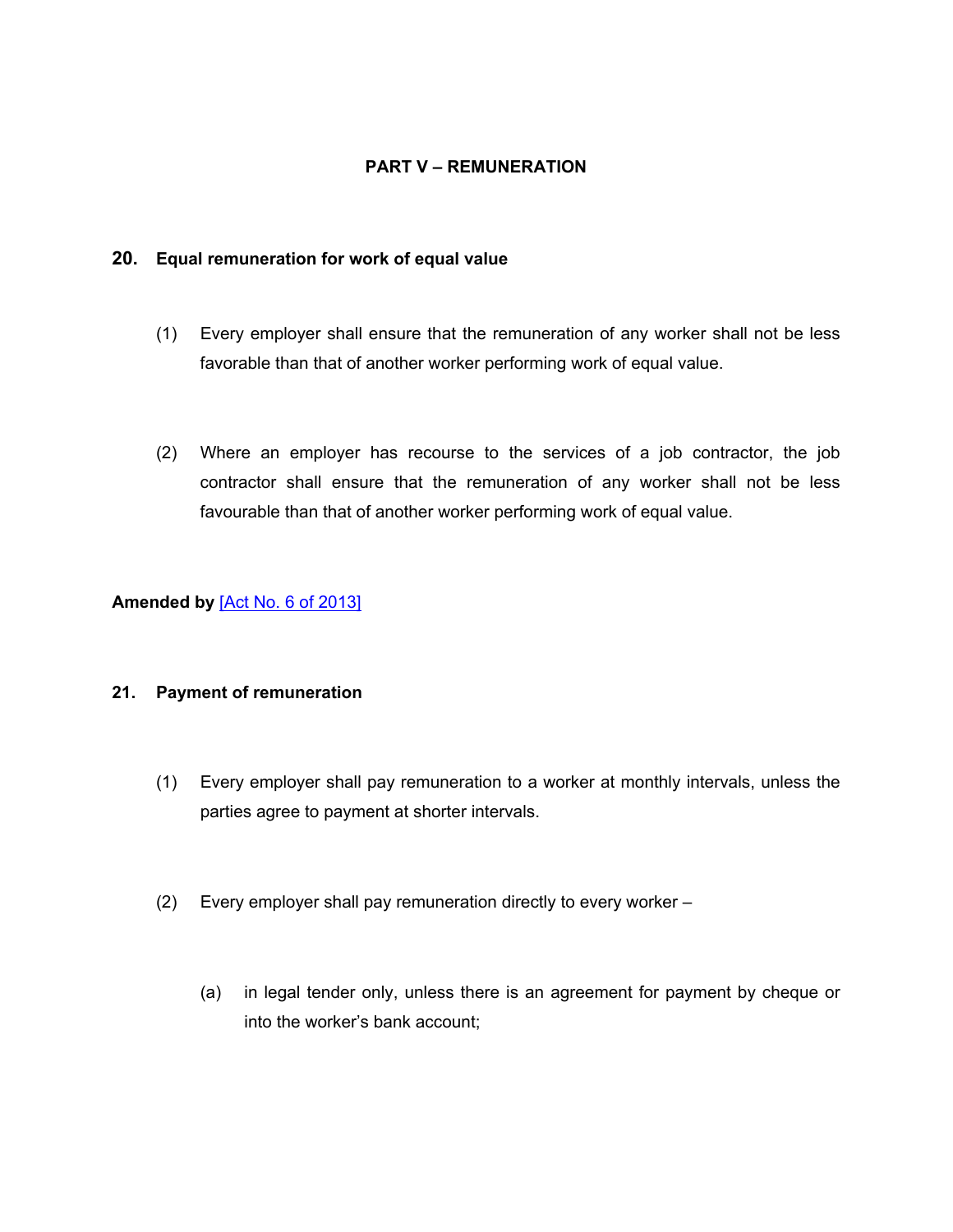- (b) during working hours at the place of work, when paid in legal tender or by cheque; and
- (c) not later than the last working day of the pay period.
- (3) Every employer shall
	- (a) issue to every worker, at the time of paying remuneration, with a payslip in the form specified in the Fourth Schedule; and
	- (b) cause every worker, to whom remuneration is paid in legal tender or by cheque, to sign or affix his thumbprint to a remuneration book stating the particulars of the remuneration paid.
- (4) No employer shall, in respect of the payment of remuneration
	- (a) restrict, by agreement or otherwise, the freedom of a worker to determine where and how his remuneration is to be spent; and
	- (b) pay, require or permit remuneration to be paid in a shop, or cause or allow the owner of the shop or his representative or any person employed by him, to pay remuneration due to the worker, unless the worker is employed therein.

# **22. Deduction**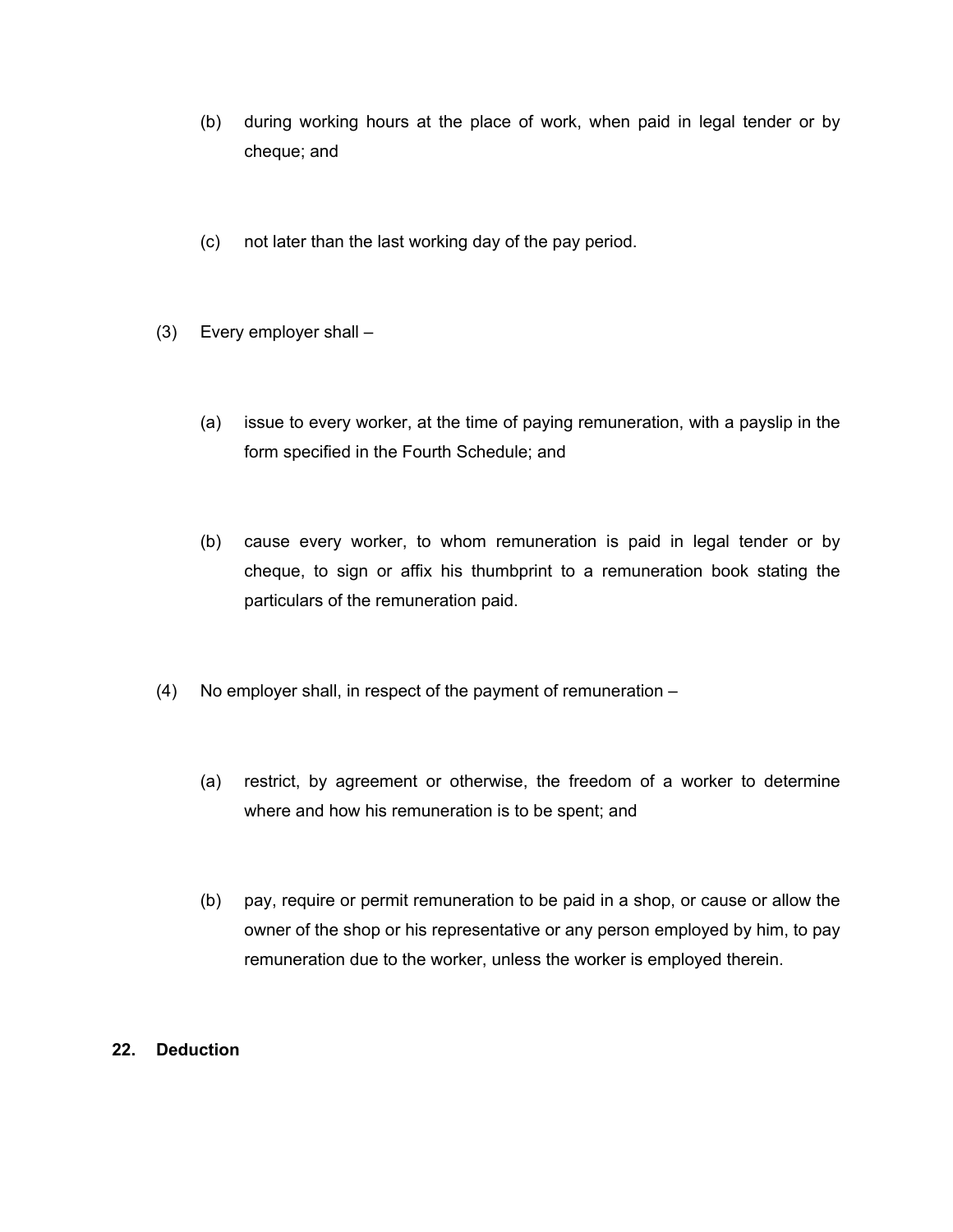- (1) No employer shall deduct any amount from a worker's remuneration, other than an amount which –
	- (a) is authorised by the worker in writing  $-$ 
		- (i) and which is due to the employer in recovery of an advance made on remuneration, provided the deduction does not exceed one fifth of the remuneration due for a pay period; or
		- (ii) where the worker wishes to pay to any body or fund;
	- (b) is deducted in accordance with any enactment or a court order.
- (2) No employer shall deduct any amount from a worker's remuneration, which in the aggregate, exceeds one half of the worker's remuneration for any pay period.
- (3) No employer shall, in respect of the payment of remuneration, deduct any amount
	- (a) by way of fine or compensation for poor or negligent work or for damage caused to the property of the employer;
	- (b) as a direct or indirect payment for the purpose of obtaining or retaining employment;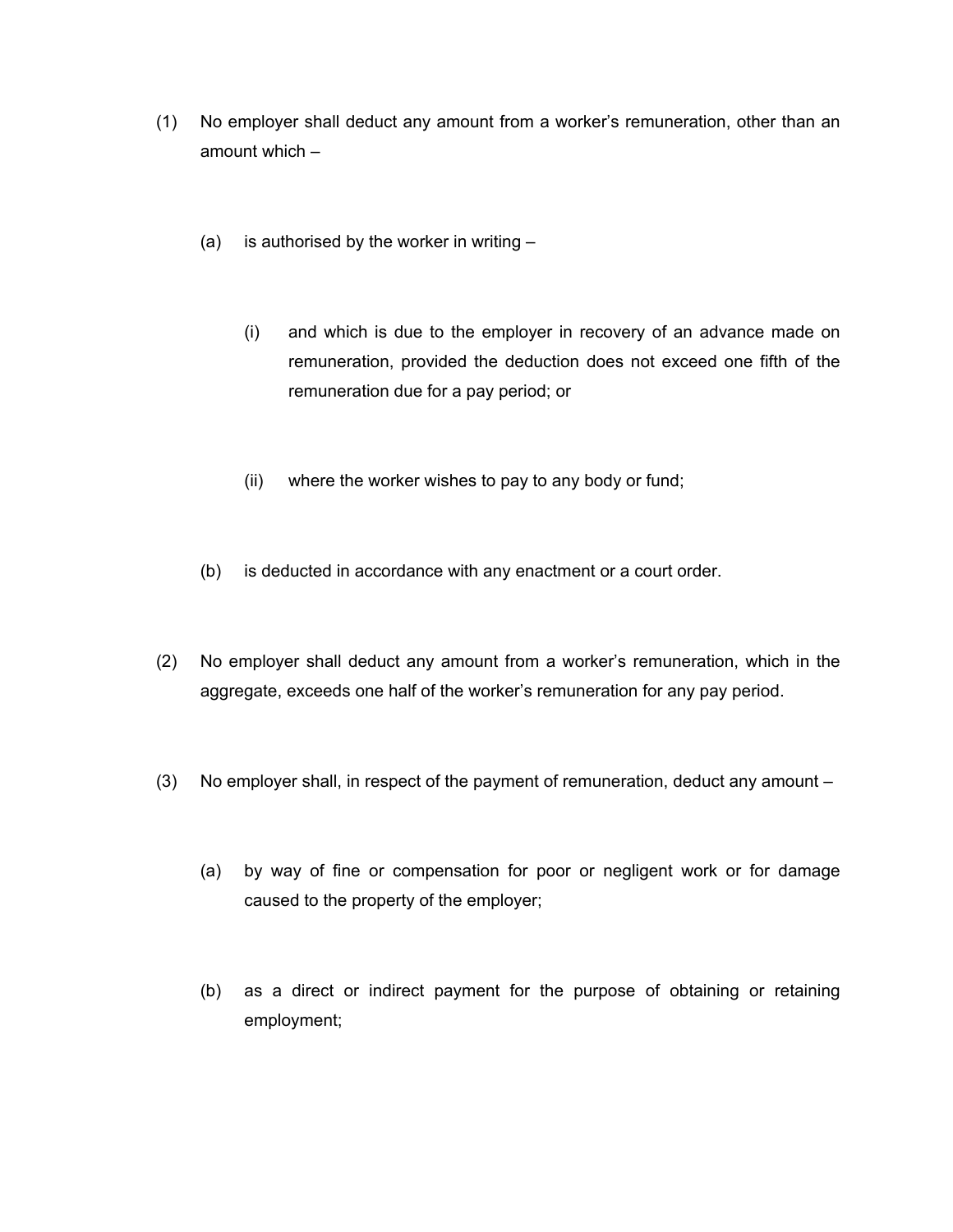(c) by way of discount, interest or any charge on account of any advance of remuneration made to a worker.

### **23. Payment of remuneration to a part-time worker**

- (1) Every employer shall pay to a part-time worker not less than the basic wage or salary prescribed in any enactment or specified in a collective agreement except where the enactment overrides the agreement, for his category or grade whichever is the higher, calculated proportionately on the notional hourly rate and increased by not less than 5 per cent.
- (2) Where no basic wage or salary is prescribed in an enactment or specified in a collective agreement, every employer shall pay to a part-time worker not less than the basic wage or salary of a comparable full-time worker calculated proportionately on the notional hourly rate and increased by not less than 5 per cent.
- (3) Any award made by the Tribunal on the basic wage or salary of a part-time worker shall supercede any enactment or collective agreement providing for such basic wage.

# **24. Payment of remuneration in special circumstances**

- (1) An employer shall pay to a worker
	- (a) a full day's remuneration where –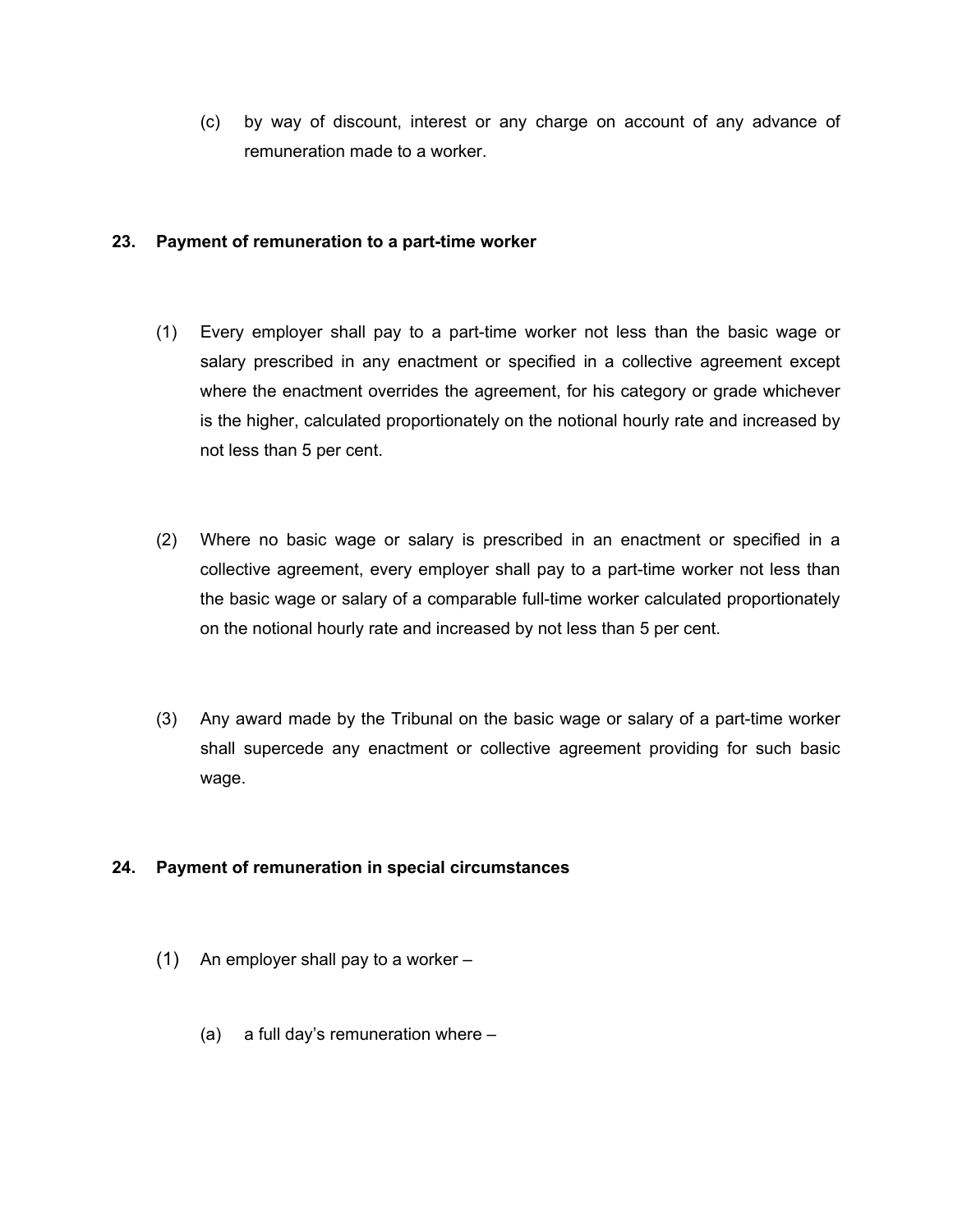- (i) the employer is unable to provide work to the worker; or
- (ii) owing to climatic conditions, power failure, or breakdown in machinery or appliances, work has been stopped after the worker has worked for more than 2 hours; or
- (b) half a day's remuneration where owing to climatic conditions, power failure or breakdown in machinery or appliances –
	- (i) the employer is of opinion that no work can be performed; or
	- (ii) work has been stopped before the worker has completed 2 hours of work.
- (2) Subject to section 36(1), an employer may require a worker to work temporarily for a time shorter than that specified in his agreement at a reduced remuneration, subject to the approval of the Permanent Secretary.
- (3) A worker who accepts the reduction in working time and remuneration shall be entitled to accept work for another employer during the time no work is provided to him.
- (4) Where a cyclone warning class III or IV is in force, a worker may absent himself from work and the employer shall pay remuneration to the worker at the normal rate in respect of the period of absence.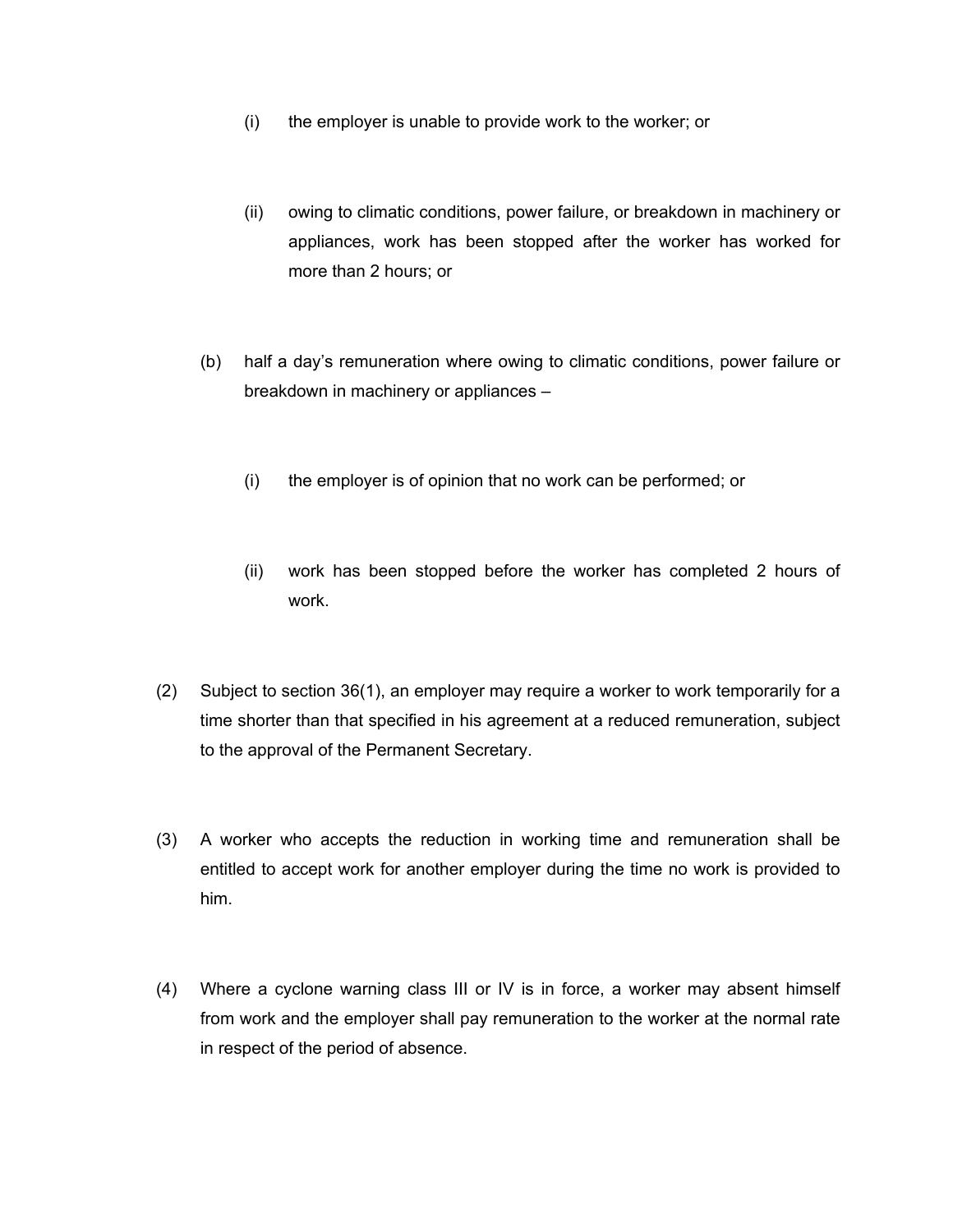- (5) Subsection (4) shall apply until
	- (a) the cyclone warning class III or IV has been removed; and
	- (b) (i) the employer provides a means of transport to the worker to attend his place of work; or
		- (ii) public transport is available.
- (6) Where a worker works on a day on which a cyclone warning class III or IV is in force, the worker shall, in addition to any remuneration due to him, be entitled to -
	- (a) an allowance equal to 3 times the basic rate per hour in respect of every hour of work performed; and
	- (b) adequate free meals.
- (7) No remuneration shall be payable to or recoverable by a worker for any period
	- (a) during which the worker was in lawful custody;
	- (b) spent by the worker in a reform institution; or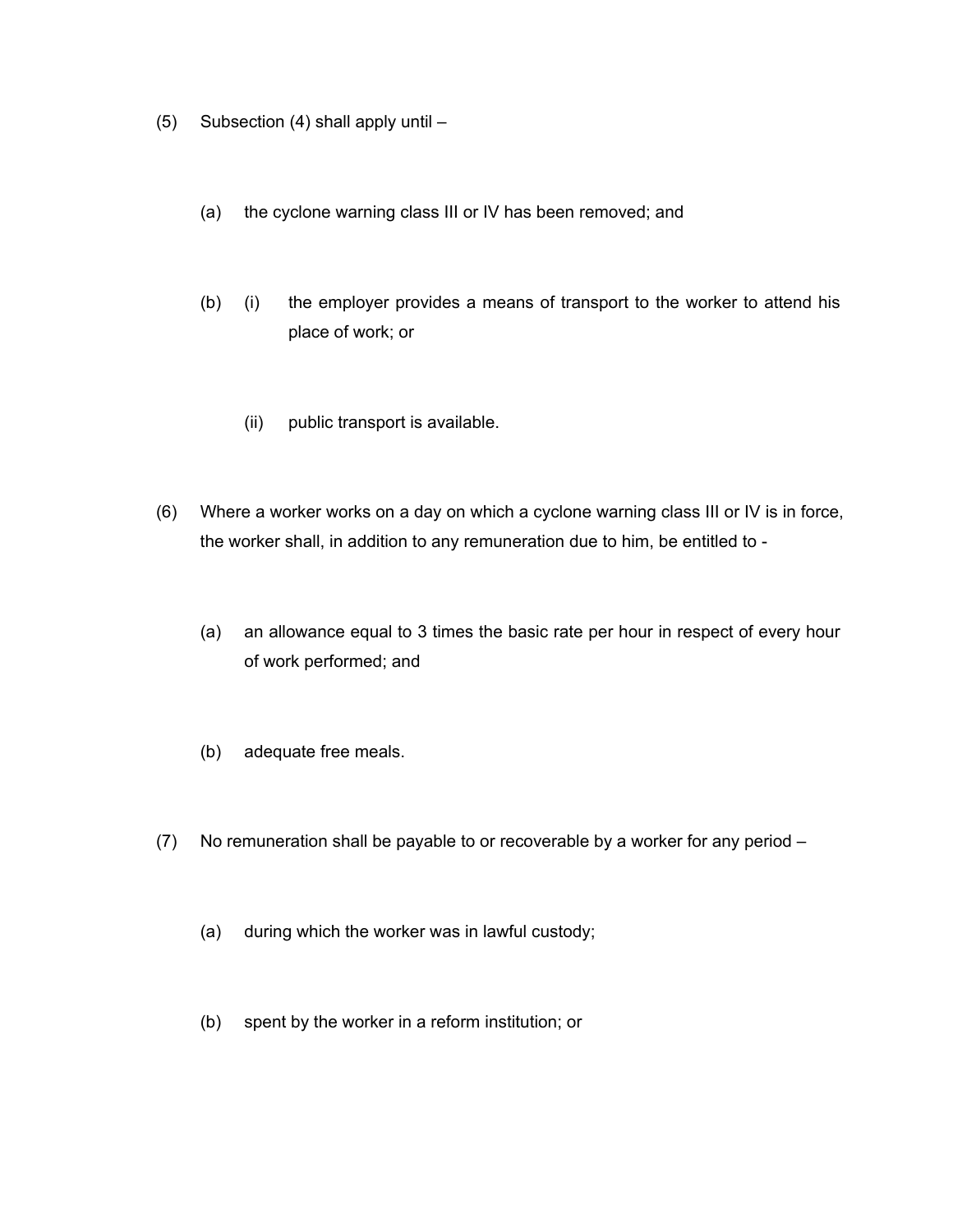(c) spent by the worker in going to, attending or returning from any court in relation to proceedings in which he has been convicted for an offence.

#### **25. Payment of remuneration due on termination of agreement**

- (1) Subject to subsection (2), every employer shall pay any remuneration due to a worker on the termination of the worker's agreement.
- (2) Where the parties to an agreement are deemed to have entered into a fresh agreement under section 36(2), the employer shall, not later than 2 working days after the expiry of the previous agreement, pay to the worker the remuneration due under the previous agreement.
- (3) Where notice of termination of an agreement has been given under section 37, the employer shall, on or before the date of expiry of the notice, pay to the worker any remuneration due.
- (4) Where an agreement is terminated otherwise than by notice under section 37, or by expiry of the period for which the agreement was agreed to last, the employer shall pay to the worker any remuneration due on the termination of the employment.
- (5) Where an agreement is terminated by an employer otherwise than on grounds of misconduct, and at the time of termination the worker has not taken any of the annual leave to which he is entitled to under section 27 or any other enactment, the employer shall in lieu of leave, pay to the worker the remuneration to which the worker would have been entitled if he had worked.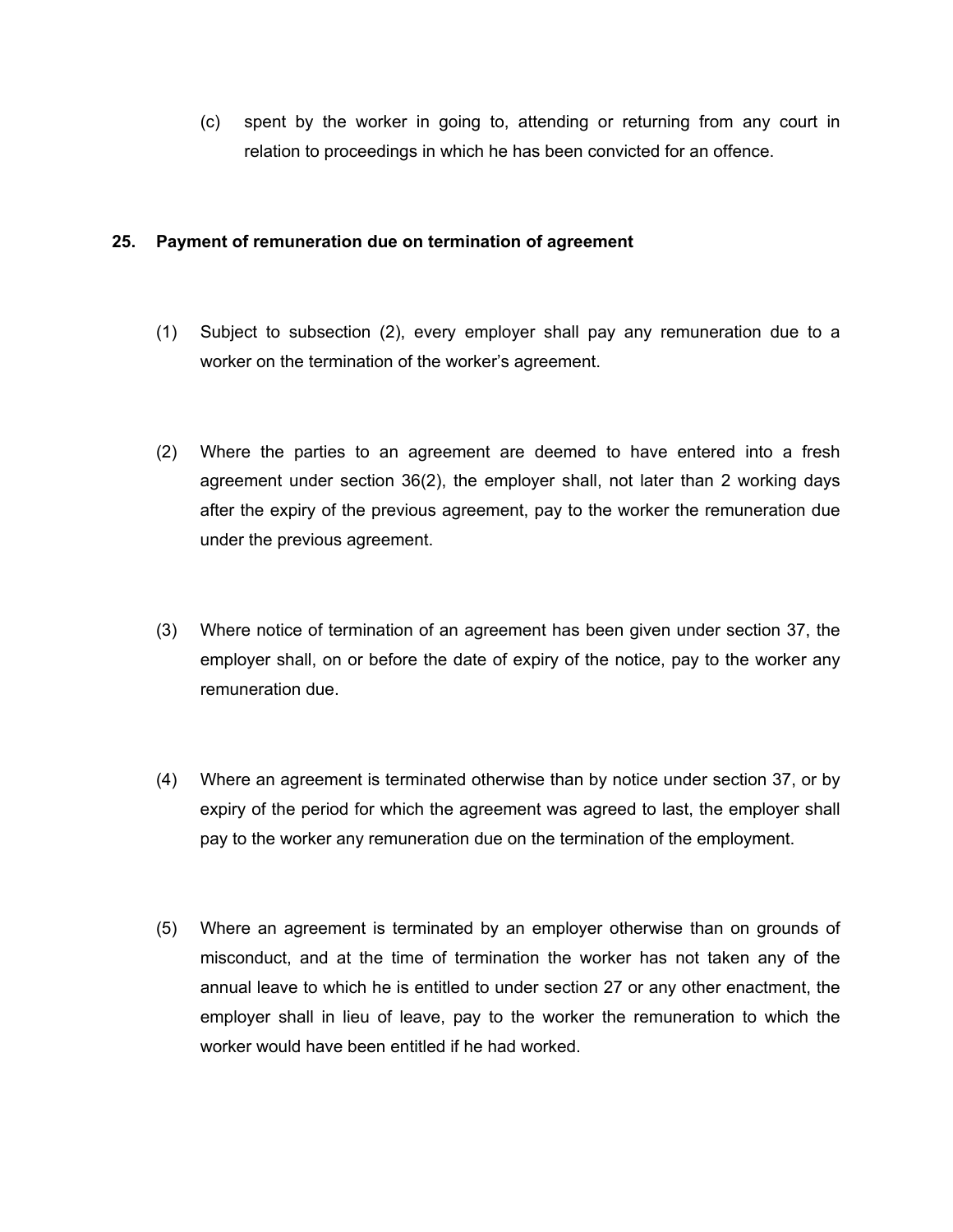## **PART VI – OTHER CONDITIONS OF EMPLOYMENT**

#### **26. Transport of workers**

- (1) An employer shall, where the distance between a worker's residence and his place of work exceeds 3 km, provide the worker with free transport from the worker's residence to his place of work and from the worker's place of work to his residence, or pay him the equivalent of the return bus fare.
- (2) An employer shall, irrespective of the distance between a worker's residence and his place of work, provide the worker with free transport from the worker's residence to his place of work and from the worker's place of work to his residence, where the worker is required by his employer to attend or cease work at a time when no public bus service is available.

(2A) Where an employer provides a worker with a means of transport under subsection (1), the employer shall pay to the worker wages at the normal rate in respect of any waiting time exceeding 45 minutes after he has stopped work.

- (3) No person shall, except with the Permanent Secretary's written authorisation, transport a worker or cause a worker to be transported in –
	- (a) a goods vehicle; or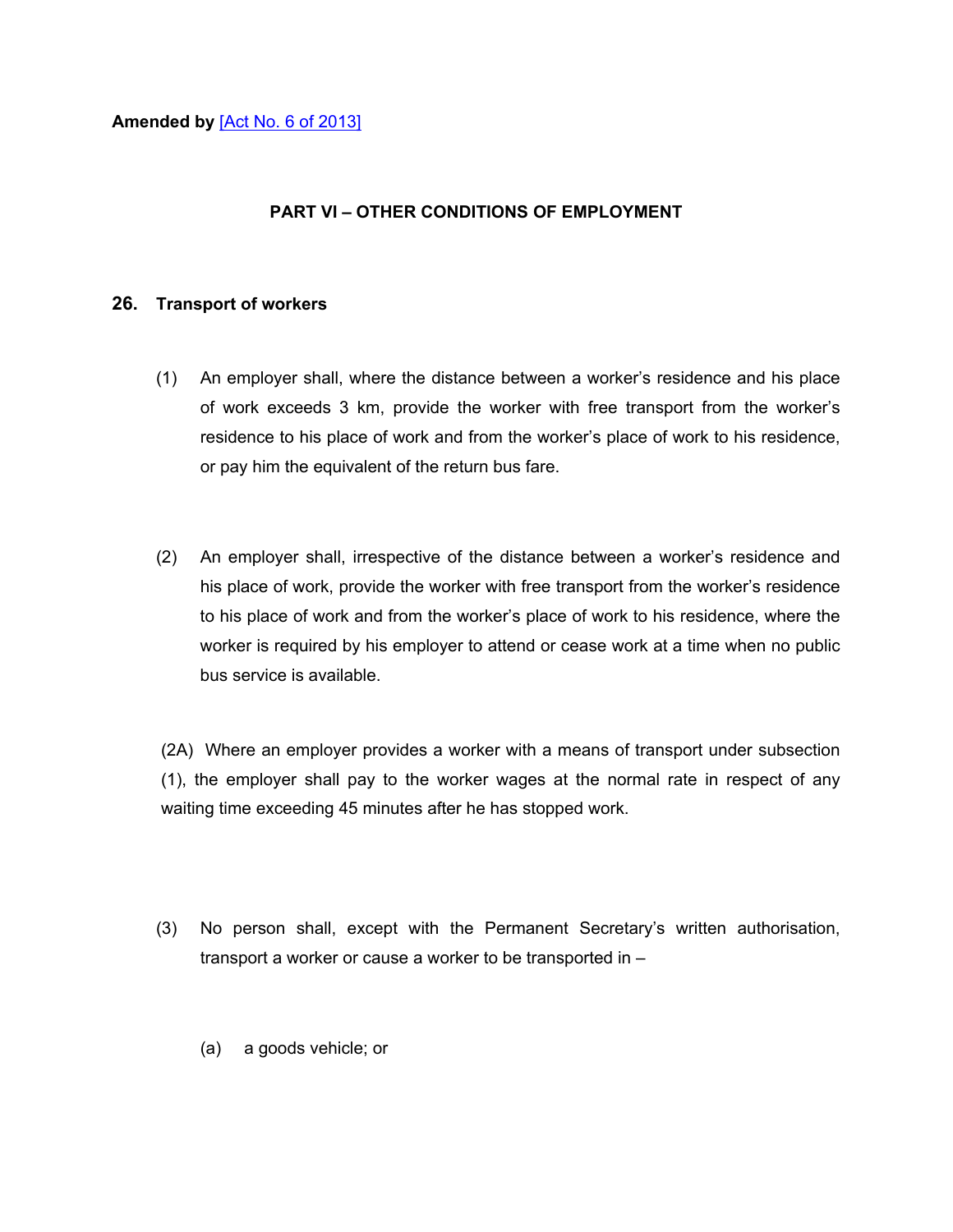- (b) any other vehicle, unless the vehicle is provided with an easy means of entering into, and alighting therefrom, which does not involve climbing.
- (4) Any vehicle, other than a bus or a motor-car, used to transport a worker to and from his place of work, shall be licensed for that purpose by the National Transport Authority.
- (5) The Minister may, by regulations, prescribe for the categories of workers to whom transport facilities shall be provided and the conditions under which such workers shall be transported.

## **Amended by** [Act No. 6 of [2013\]](https://supremecourt.govmu.org/_layouts/CLIS.DMS/search/searchdocumentbykey.aspx?ID=%5BAct%20No.%206%20of%202013%5D&list=Legislations)

## **27. Annual leave**

- (1) Subject to subsection (7), every worker, other than a part-time worker, who remains in continuous employment with the same employer for a period of 12 consecutive months shall be entitled, during each subsequent period of 12 months while he remains in continuous employment, to 20 working days' annual leave or such similar leave under any other name.
- (2) Notwithstanding subsection (1), every worker shall be entitled to 2 days' leave in every year, in addition to the leave specified in –
	- (a) subsection (1);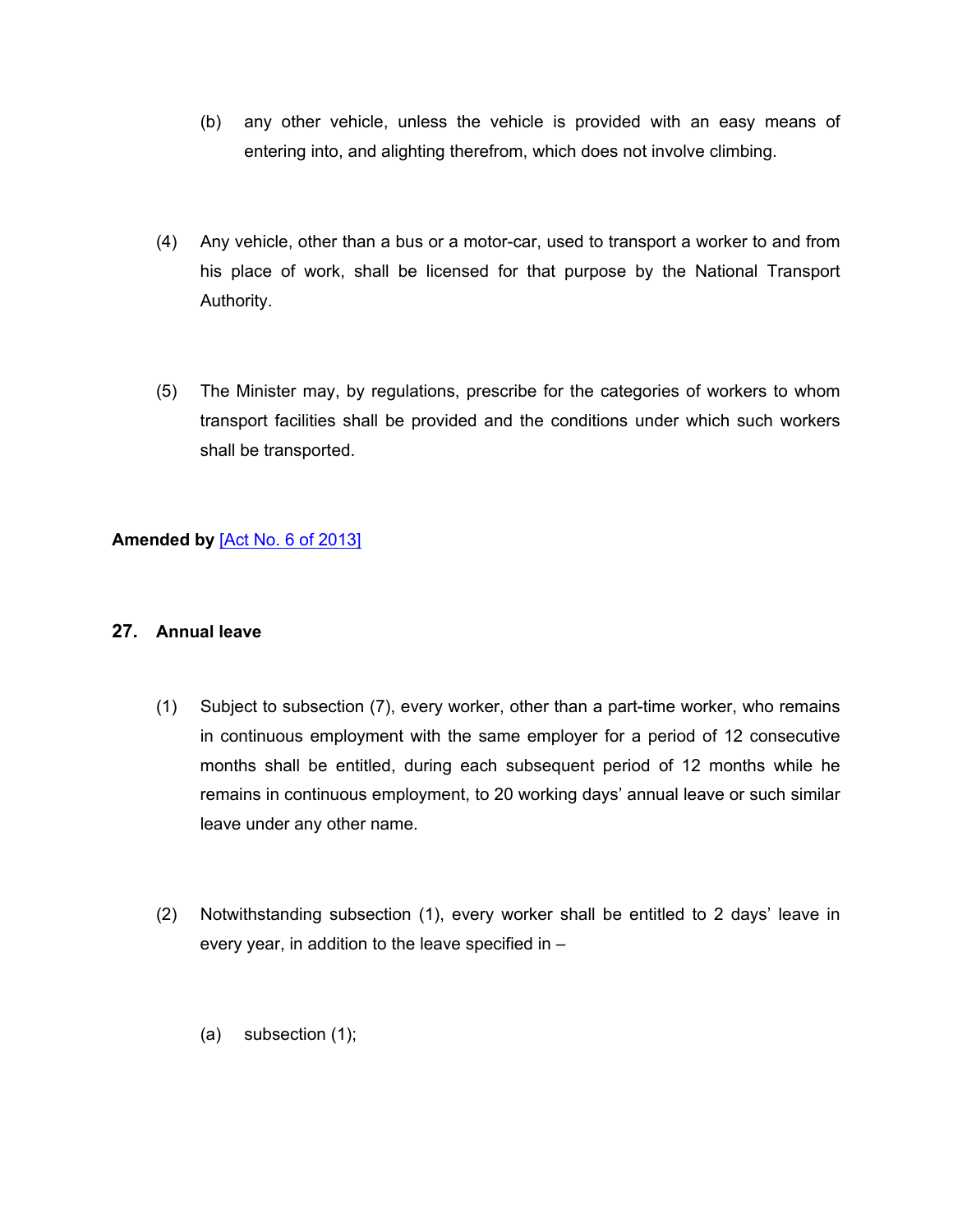- (b) any other enactment;
- (c) any agreement;
- (d) any collective agreement; or
- (e) any award following arbitration.
- (2A) Every worker, other than a part-time worker, who remains in continuous employment with the same employer for a period of 6 consecutive months and who has been present on all the working days during that period, shall be entitled during each subsequent month up to the twelfth month, while he remains in continuous employment with the same employer, to one day's annual leave up to a maximum of 6 days' annual leave.
- (3) Where a part-time worker remains in continuous employment with the same employer for a period of 12 consecutive months, he shall be entitled during each subsequent period of 12 months, to the number of days of annual leave on full pay computed in accordance with the following formula –

N/W x Y, where "N" means the number of days of work he is required to perform in a week, "W" means the number of working days in a week of a comparable full-time worker and "Y" means the number of days of annual leave to which a worker is entitled under subsection (1) or under any Remuneration Regulations, as the case may be.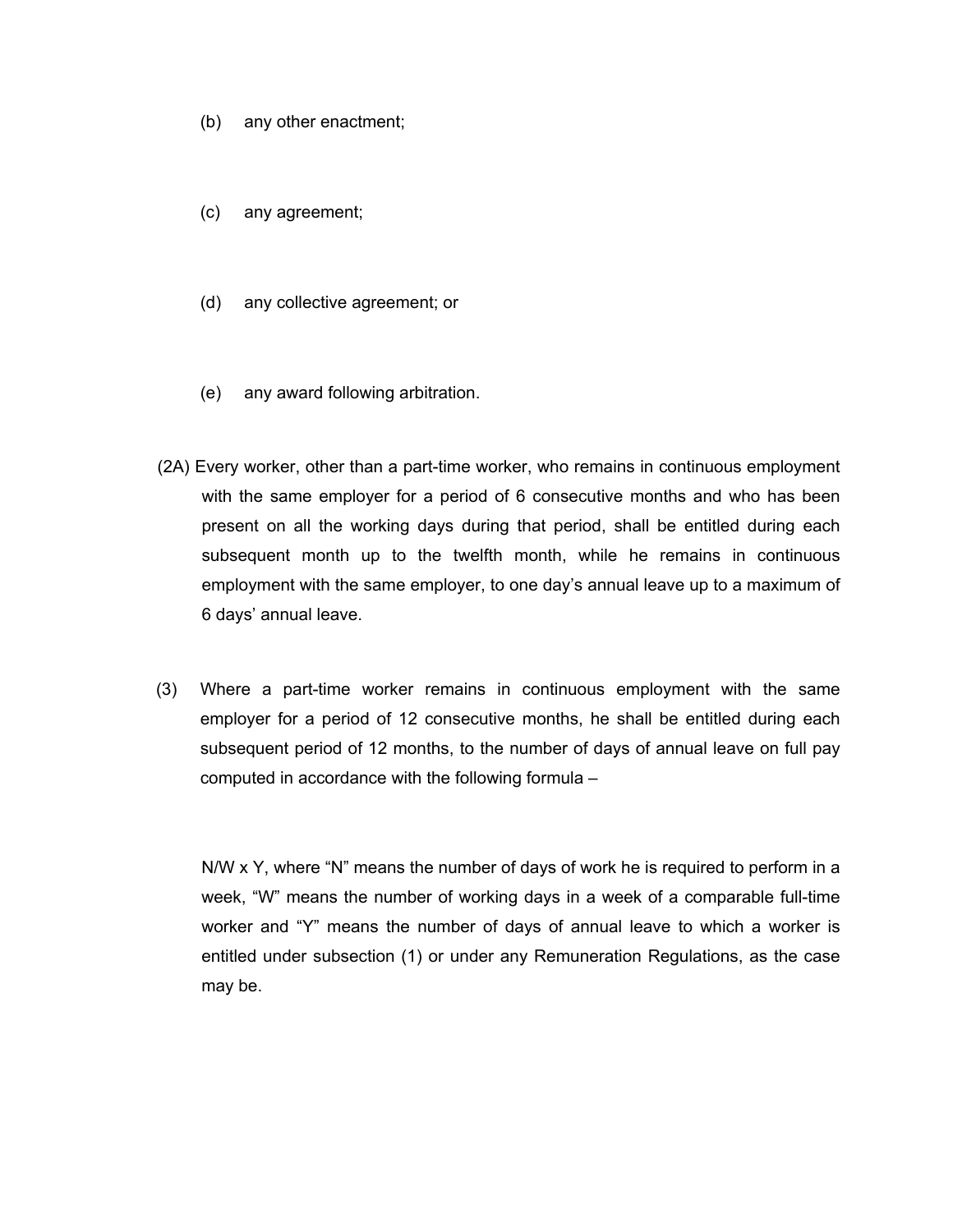- (4) Where an employer and a worker are unable to agree as to when the leave under this section is to be taken, half of the leave period shall be fixed by the employer and the other half by the worker.
- (5) Where a worker has not taken or been granted all the leave to which he is entitled under this section, he shall be paid a normal day's wage in respect of each day's leave still due at the end of the period of 12 consecutive months.
- (6) Any agreement by a worker to relinquish his annual leave entitlement under this section shall be null and void.
- (7) This section shall be subject to any collective agreement or award, or any other enactment.

**Amended by** [Act No. 6 of [2013\]](https://supremecourt.govmu.org/_layouts/CLIS.DMS/search/searchdocumentbykey.aspx?ID=%5BAct%20No.%206%20of%202013%5D&list=Legislations)

#### **28. Sick leave**

- (1) (a) Subject to subsections (3) and (4), every worker, other than a part-time worker, who remains in continuous employment with the same employer for a period of 12 consecutive months shall be entitled, during each subsequent period of 12 months while he remains in the continuous employment, to 15 working days' sick leave on full pay.
	- (b) Where, at the end of the period of 12 consecutive months, a worker has not taken the sick leave to which he is entitled to under paragraph (a), any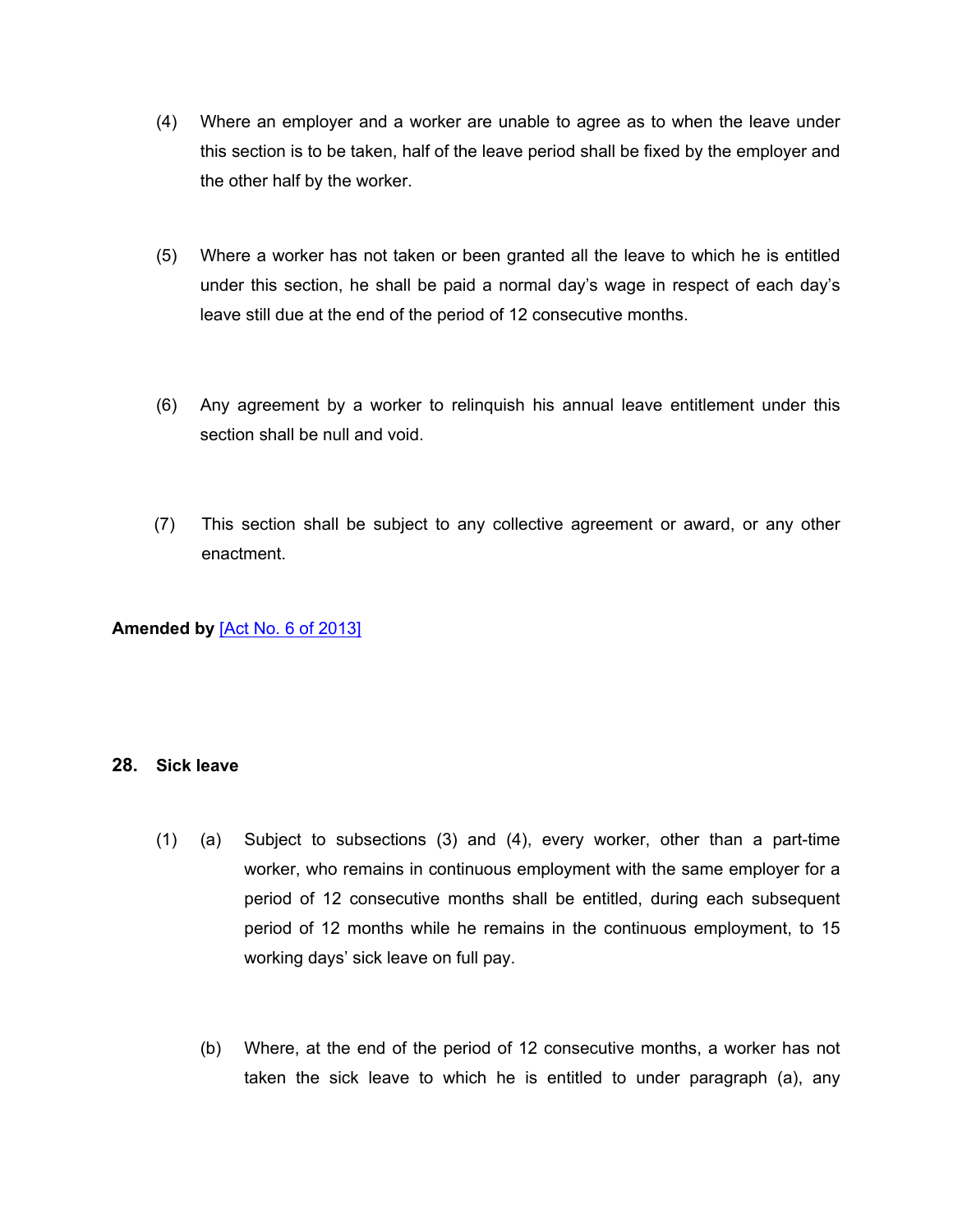outstanding sick leave shall be accumulated to a maximum of 90 working days.

(2) (a) Where a part-time worker remains in continuous employment with the same employer for a period of 12 consecutive months, he shall be entitled, during each subsequent period of 12 months, to the number of days of sick leave on full pay computed in accordance with the following formula –

> N/W x Y, where "N" means the number of days of work he is required to perform in a week, "W" means the number of working days in a week of a comparable full-time worker and "Y" means the number of days of sick leave to which a worker is entitled under subsection (1) or under any Remuneration Regulations, as the case may be.

(b) Where, at the end of the period of 12 consecutive months, a worker has not taken the sick leave to which he is entitled under paragraph (a), any outstanding sick leave shall be accumulated up to a maximum number of days according to the following formula –

N/W x 90 normal working days, where "N" means the number of days of work he is required to perform in a week and "W" means the number of working days in a week of a comparable full-time worker.

(2A) Every worker, other than a part-time worker, who remains in continuous employment with the same employer for a period of 6 consecutive months and who has been present on all the working days during that period shall be entitled, during each subsequent month up to the twelfth month, while he remains in continuous employment with that employer, to one day's sick leave for each month of service up to a maximum of 6 days' sick leave.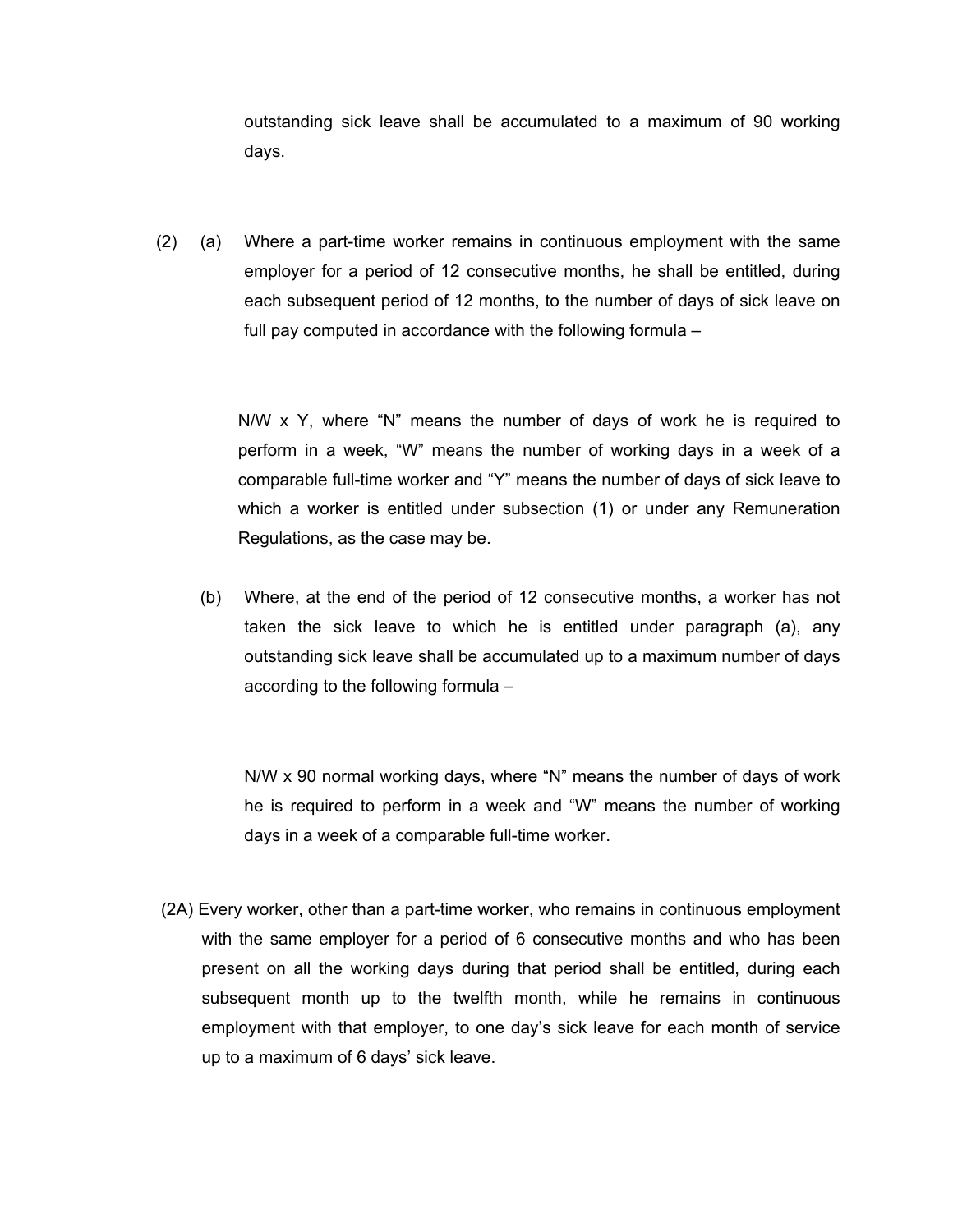- (3) Where a worker has exhausted the sick leave provided for under subsection (1)(a) or  $(2)(a)$  and he has wholly spent time  $-$ 
	- (a) in a hospital, public or private;
	- (b) for his convalescence after discharge from a public or private hospital, certified by a medical practitioner,

any additional sick leave granted may be deducted from the accumulated sick leave.

- (4) (a) Where a worker absents himself on ground of illness, he shall, except where the employer is aware of the nature of the illness, notify his employer of his illness as soon as possible.
	- (b) Where a worker, referred to in paragraph (a), remains ill for more than 3 consecutive working days, he shall forward to his employer a medical certificate –
		- (i) on the fourth day of absence; or
		- (ii) where the worker is admitted to a hospital, public or private, within 3 days following his discharge.
- (5) A medical certificate referred to in subsection (4)(b) shall not be valid in respect of any period in excess of 3 days before the day on which the medical certificate was issued.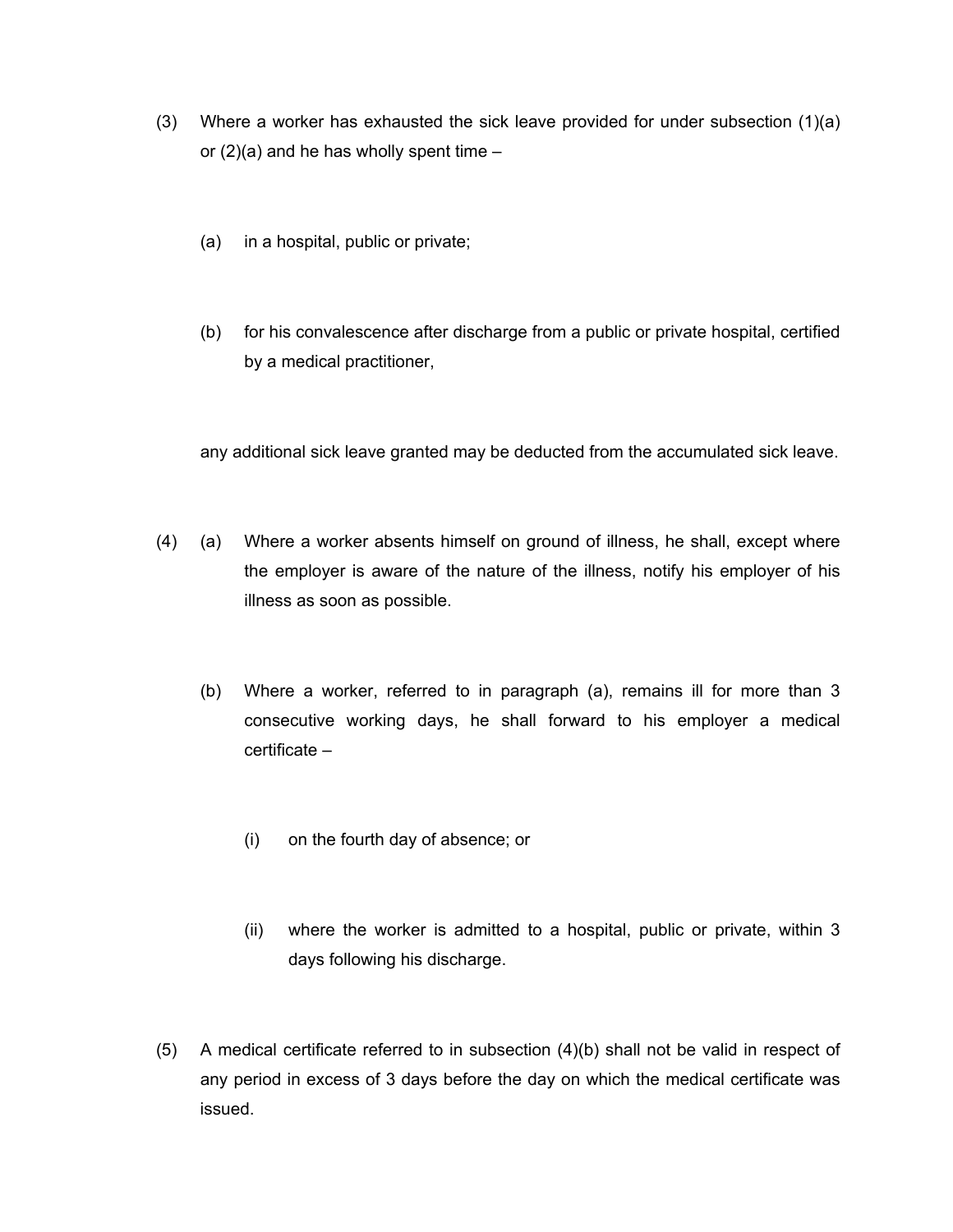(6) Every employer may, at his own expense, cause a worker who is absent on ground of illness to be examined by a medical practitioner.

## **Amended by** [Act No. 6 of [2013\]](https://supremecourt.govmu.org/_layouts/CLIS.DMS/search/searchdocumentbykey.aspx?ID=%5BAct%20No.%206%20of%202013%5D&list=Legislations)

## **29. Medical facilities**

- (1) Every person who employs 10 or more workers shall provide appropriate arrangements for medical and health requirements of his workers at work.
- (2) Where a worker suffers injury or illness at work necessitating his removal to his home or to a hospital or other similar institution, the employer shall promptly and at his own expense provide an appropriate means of conveyance for the worker.
- (3) Notwithstanding subsection (1), the Minister may make regulations prescribing measures for every employer to make arrangements for, or to facilitate, medical examination or medical tests of his workers by any public or private hospital or paramedical units, as the case may be.

#### **30. Maternity benefits**

(1) Notwithstanding any other enactment or Remuneration Regulations, a female worker who remains in continuous employment with the same employer for a period of 12 consecutive months immediately preceding the beginning of leave under this section shall, on production of a medical certificate, be entitled to 14 weeks'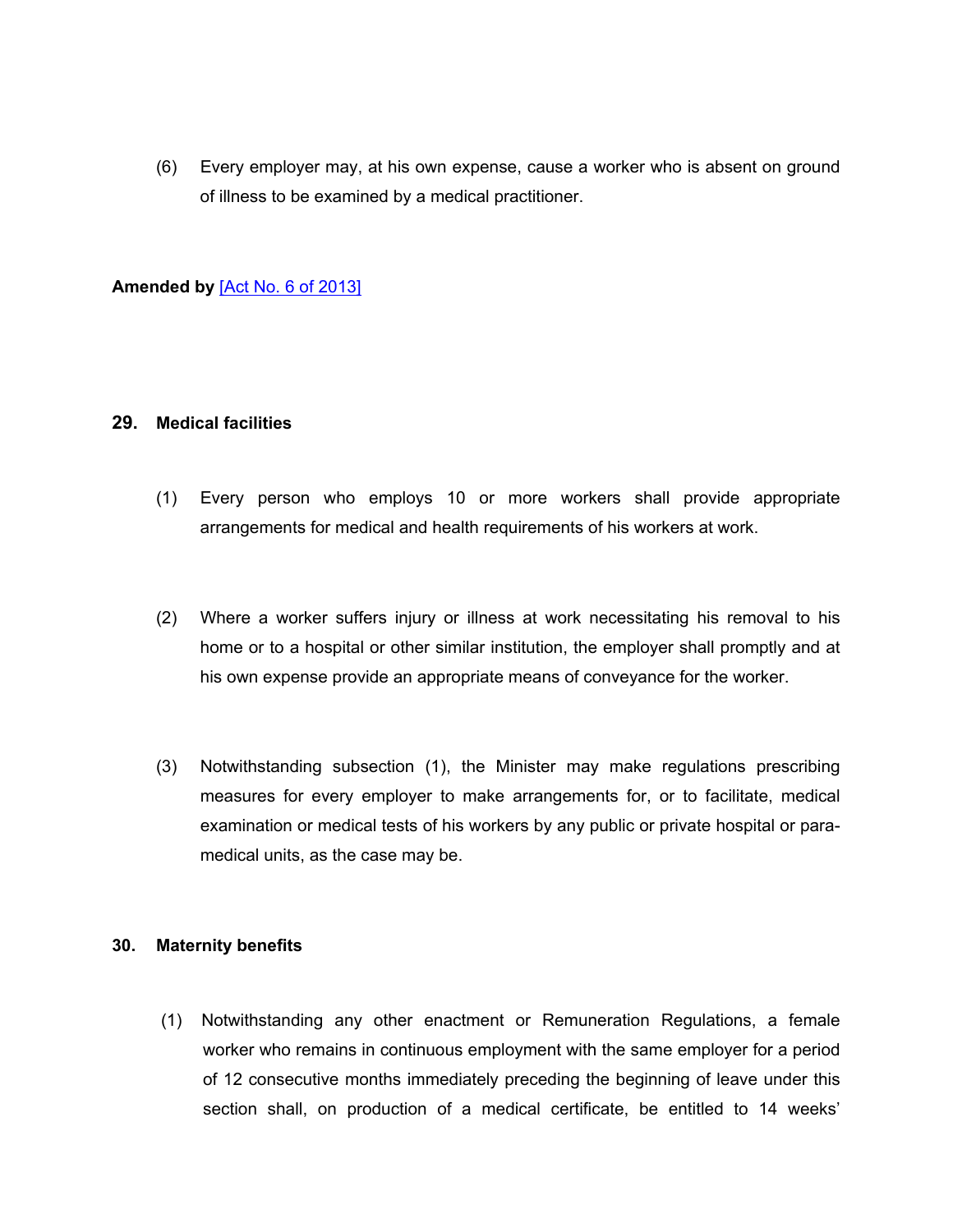maternity leave on full pay to be taken either—

- (a) before confinement, provided that at least 7 weeks' maternity leave shall be taken immediately following the confinement; or
- (b) after confinement.
- (1A) Notwithstanding any other enactment or Remuneration Regulations and subject to subsection (2), where a female worker, who remains in continuous employment with the same employer for a period of 12 consecutive months, gives birth to a child, she shall, on production of a medical certificate, be paid within 7 days of her confinement an allowance as specified in paragraph (b) of the Third Schedule.
- (2) Where a part-time female worker remains in continuous employment with the same employer for a period of 12 consecutive months immediately preceding the beginning of leave, she shall, on production of a medical certificate, be entitled to an allowance computed in accordance with the following formula –

N/H x amount specified in paragraph (b) of the Third Schedule, where "N" means the number of days of work she is required to perform in a week and "H" means the number of working days in a week of a comparable full-time worker.

- (3) A female worker who reckons less than 12 months' continuous employment shall not be entitled to the benefits specified in subsections (1)(A) or (2), as the case may be, but shall be entitled to the maternity leave specified in subsection (1) with pay.
- (4) Where a female worker suffers a miscarriage which is duly certified by a medical practitioner, she shall be entitled to 2 weeks' leave on full pay immediately after the miscarriage.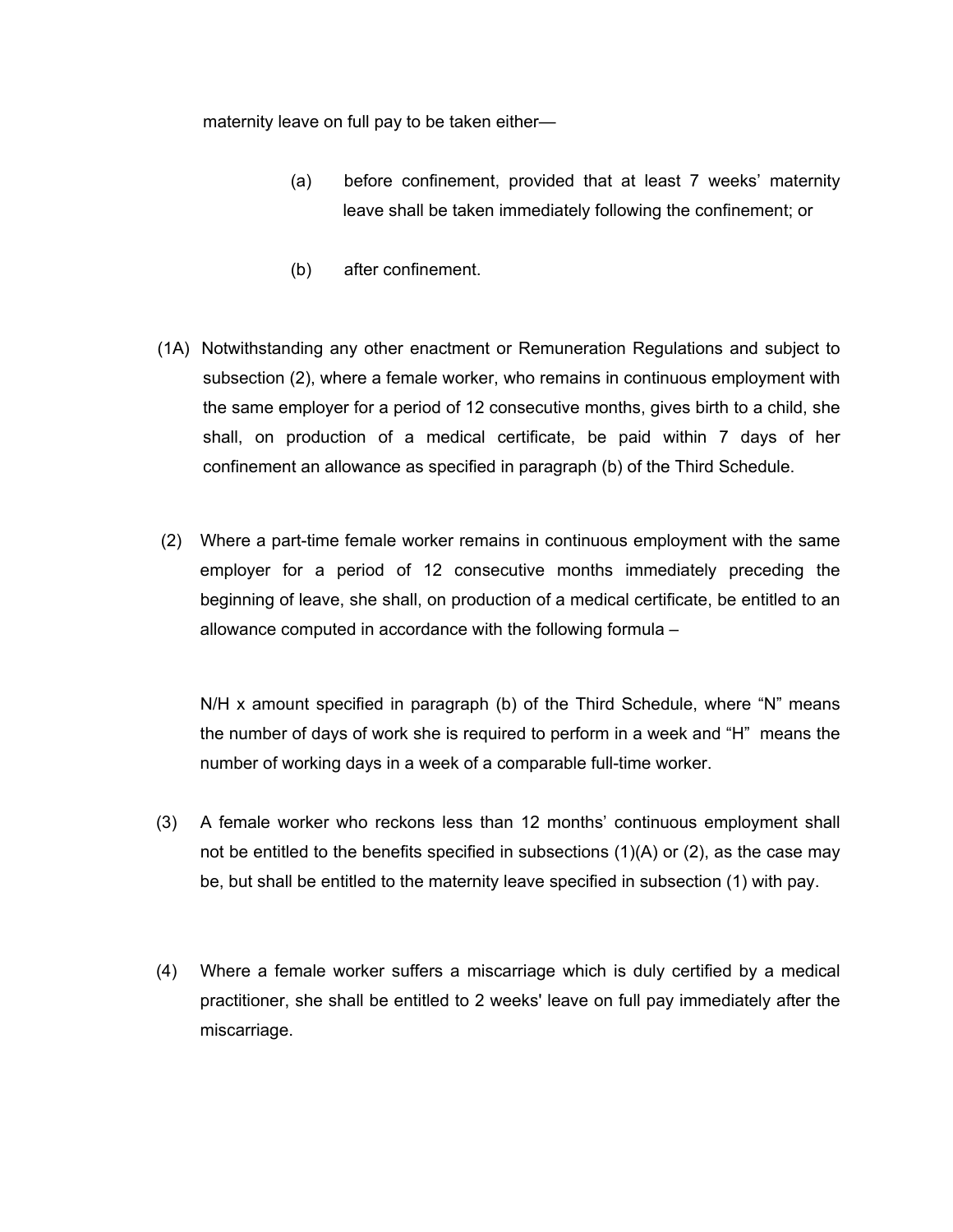- (5) (a) Notwithstanding any other enactment or Remuneration Regulations, where a female worker, who has been in continuous employment with the same employer for a period of 12 consecutive months immediately preceding the beginning of leave under this section, gives birth to a stillborn child, she shall, on production of a medical certificate, be entitled to 14 weeks' leave on full pay.
	- (b) A female worker who reckons less than 12 months' continuous employment shall be entitled to the leave specified in paragraph (a) with pay.

**Amended by** [Act No. 14 of [2009\]](https://supremecourt.govmu.org/_layouts/CLIS.DMS/search/searchdocumentbykey.aspx?ID=%5BAct%20No.%2014%20of%202009%5D&list=Legislations)**;** [Act No. 11 of [2018\]](https://supremecourt.govmu.org/_layouts/CLIS.DMS/search/searchdocumentbykey.aspx?ID=%5BAct%20No.%2011%20of%202018%5D&list=Legislations)

- (6) (a) A female worker who is nursing her unweaned child shall, for that purpose, be entitled every day at a time convenient to her and having regard to the needs of the child to at least –
	- (i) 2 breaks of half-hour; or
	- (ii) one break of one hour.
	- (b) The break specified in paragraph (a) shall
		- (i) be for a period of 6 months from the date of confinement or such longer period as may be recommended by a medical practitioner; and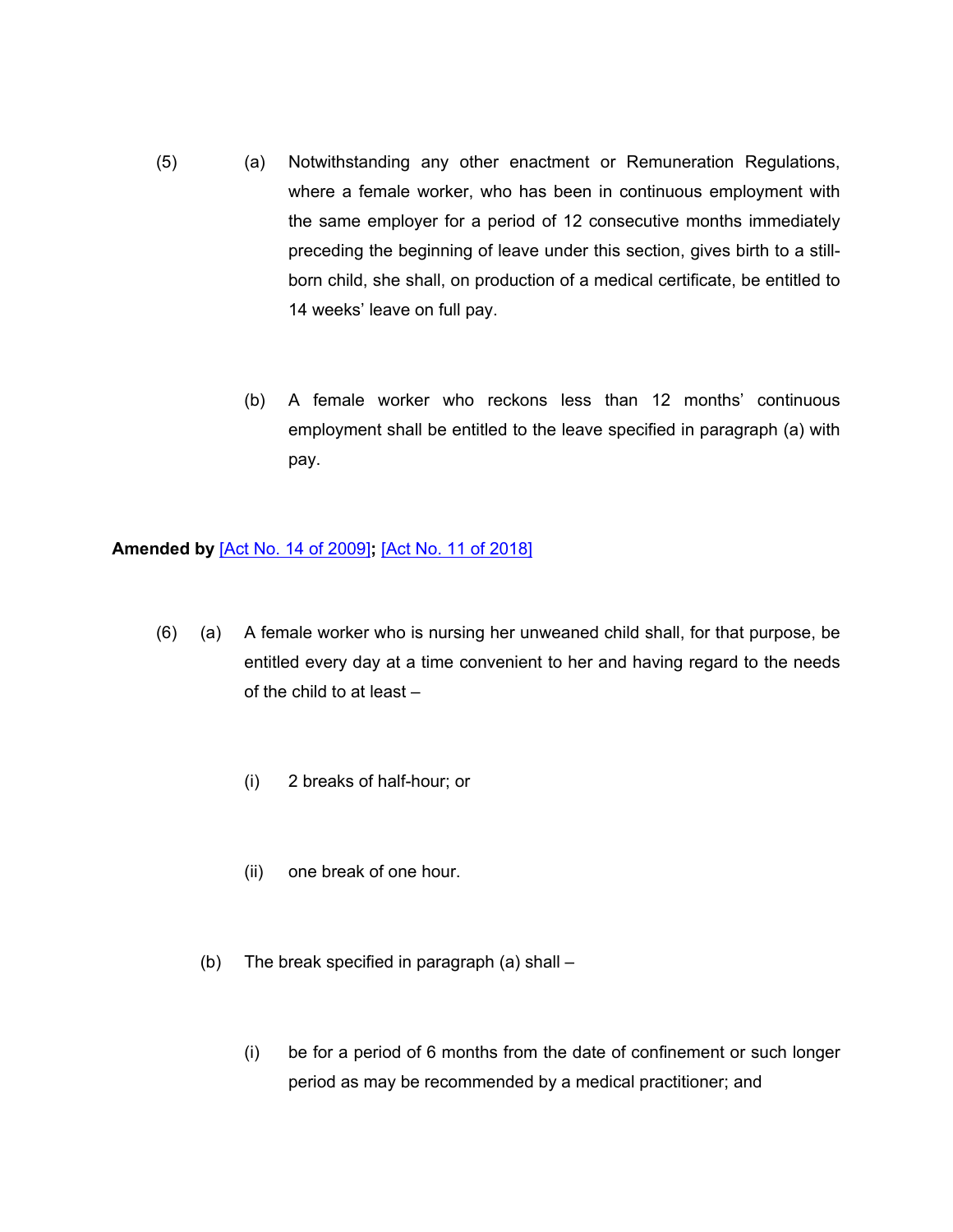- (ii) not be deducted from the number of hours of work of the female worker.
- (7) An employer shall not require a female worker to perform work in excess of a normal day's work, 2 months before her confinement.
- (8) Subject to medical recommendation, a female worker who is pregnant shall not be required to perform duties –
	- (a) requiring continuous standing; or
	- (b) that may be detrimental to her health and that of her baby.
- (9) An employer shall not give to a female worker, who is on maternity leave, notice of termination of employment –
	- (a) during such leave; or
	- (b) that would expire during such leave,

for any reasons, unless the grounds relate to the economic, technological, structural or similar nature affecting the employer's activities.

**Amended by** [Act No. 14 of [2009\]](https://supremecourt.govmu.org/_layouts/CLIS.DMS/search/searchdocumentbykey.aspx?ID=%5BAct%20No.%2014%20of%202009%5D&list=Legislations)**;** [Act No. 6 of [2013\]](https://supremecourt.govmu.org/_layouts/CLIS.DMS/search/searchdocumentbykey.aspx?ID=%5BAct%20No.%206%20of%202013%5D&list=Legislations)**;** [Act No. 27 of [2013\]](https://supremecourt.govmu.org/_layouts/CLIS.DMS/search/searchdocumentbykey.aspx?ID=%5BAct%20No.%2027%20of%202013%5D&list=Legislations)**;** [\[Act](https://supremecourt.govmu.org/_layouts/CLIS.DMS/search/searchdocumentbykey.aspx?ID=%5BAct%20No.%2010%20of%202015%5D&list=Legislations) No. 10 of [2015\]](https://supremecourt.govmu.org/_layouts/CLIS.DMS/search/searchdocumentbykey.aspx?ID=%5BAct%20No.%2010%20of%202015%5D&list=Legislations)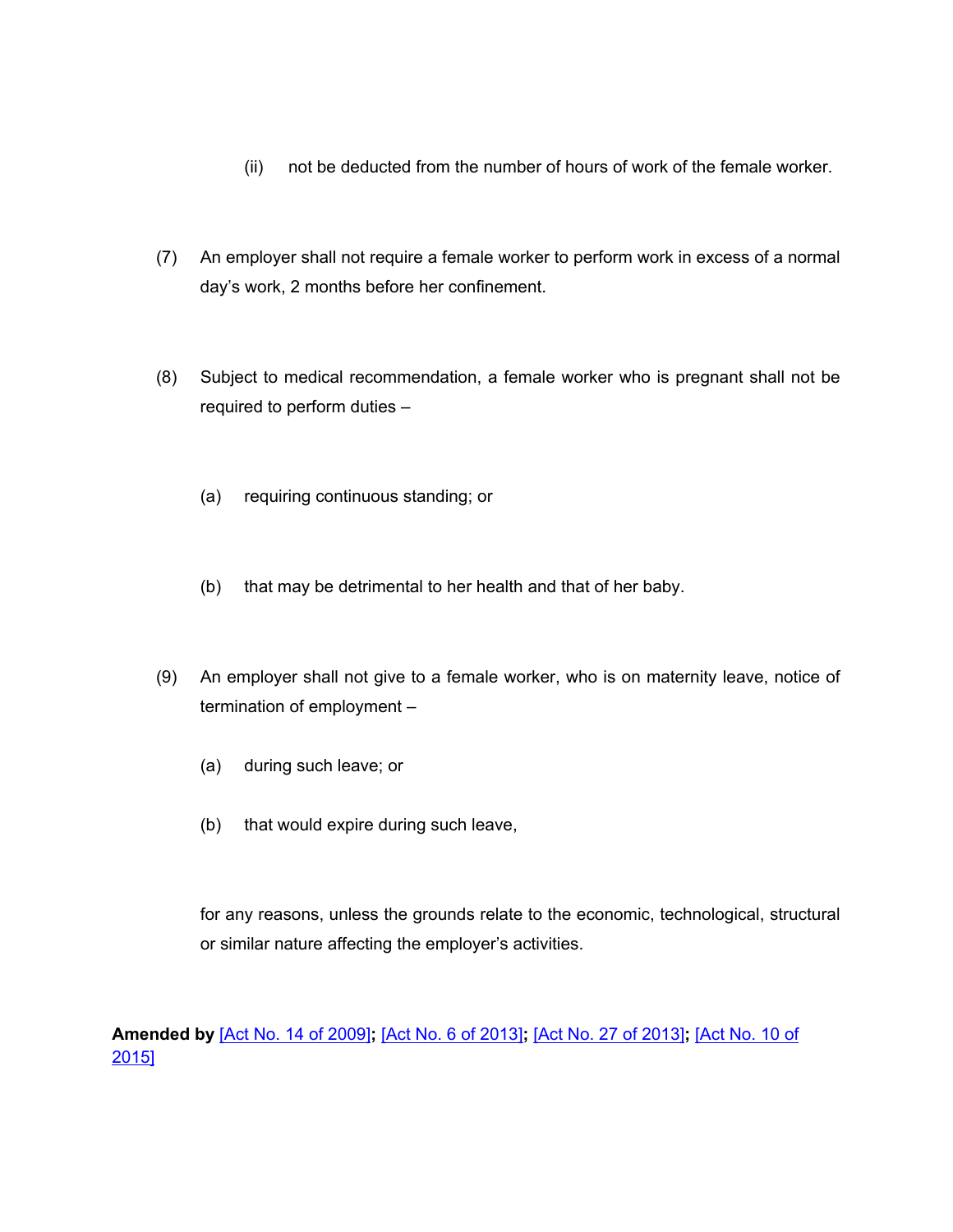### **31. Paternity leave**

- (1) Notwithstanding any Remuneration Regulations or any other enactment, a male worker, other than a male part-time worker, shall, subject to subsection (1B), be entitled to 5 continuous working days' leave, to be known as paternity leave.
- (1A) A male part-time worker shall, subject to subsection (1B), be entitled to the number of days of paternity leave in accordance with the formula specified as follows –

 $N \times 5$  normal working days

W

- Where  $N =$  Number of days of work the worker is required to perform in a week
	- $W =$  Number of working days in a week of a comparable full-time worker
- (1B) The entitlement of paternity leave under subsection (1) or (1A) shall be subject to the production by the worker of –
	- (a) a medical certificate certifying that his spouse has given birth to his child; and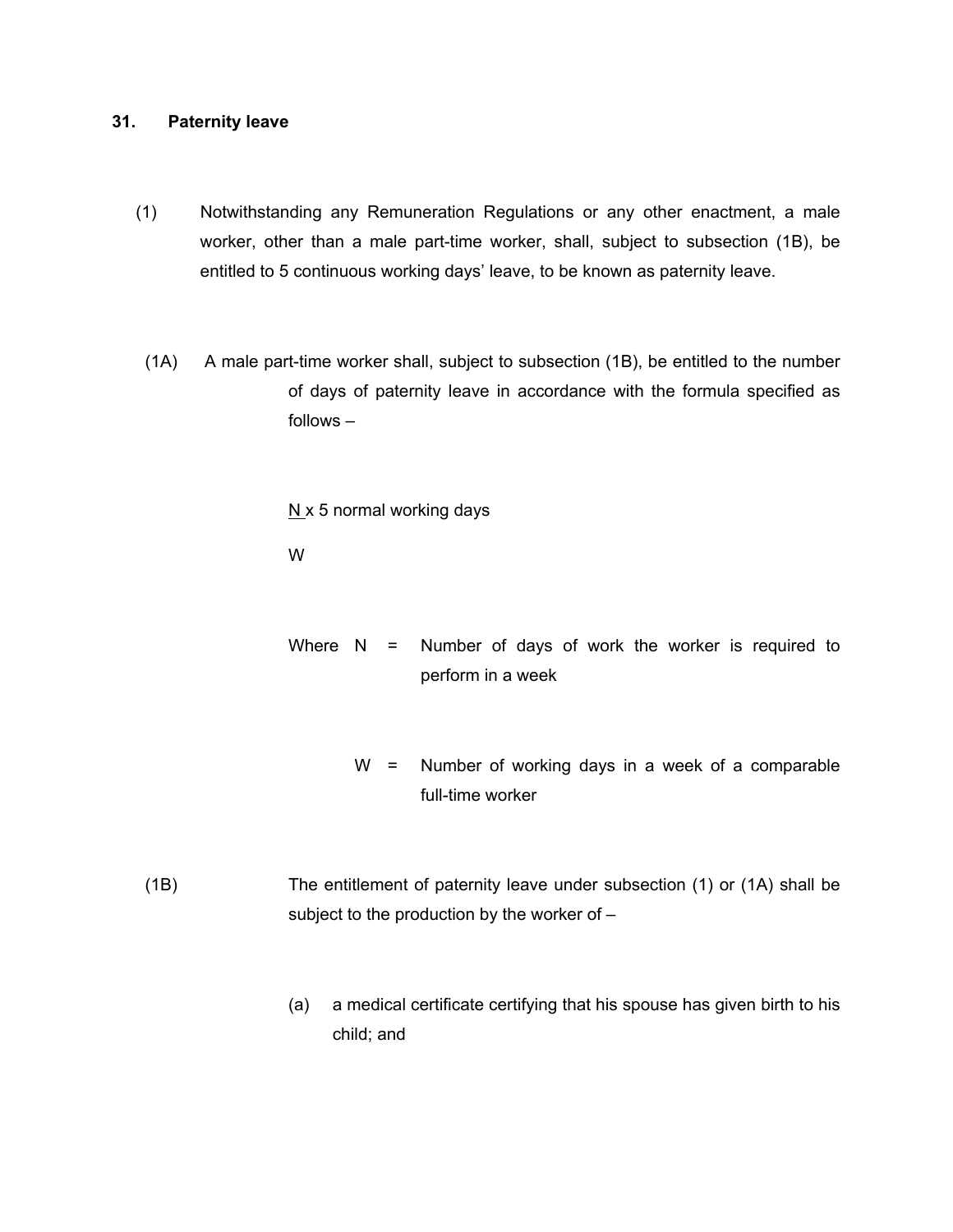(b) a written statement signed by him that he is living with his spouse under a common roof.

**Amended by** [Act No. 14 of [2009\]](https://supremecourt.govmu.org/_layouts/CLIS.DMS/search/searchdocumentbykey.aspx?ID=%5BAct%20No.%2014%20of%202009%5D&list=Legislations)

- (2) Subject to subsection (1) and (1A), the paternity leave shall
	- (a) begin within one week from the birth of the child; and
	- (b) be on full pay where the worker has been in continuous employment with the same employer for a period of at least 12 months prior to the date of birth of the child.

# **Amended by** [Act No. 14 of [2009\]](https://supremecourt.govmu.org/_layouts/CLIS.DMS/search/searchdocumentbykey.aspx?ID=%5BAct%20No.%2014%20of%202009%5D&list=Legislations)

(3) In this section, "spouse" means the person with whom the worker had contracted civil or religious marriage.

# **Amended by** [Act No. 14 of [2009\]](https://supremecourt.govmu.org/_layouts/CLIS.DMS/search/searchdocumentbykey.aspx?ID=%5BAct%20No.%2014%20of%202009%5D&list=Legislations)**;** [Act No. 6 of [2013\]](https://supremecourt.govmu.org/_layouts/CLIS.DMS/search/searchdocumentbykey.aspx?ID=%5BAct%20No.%206%20of%202013%5D&list=Legislations)

## **31A. End of year bonus**

- (1) Where a worker remains in continuous employment with the same employer in a year, the worker shall be entitled at-the end of that year to a bonus equivalent to one-twelfth of his earnings for that year.
- (2) Every worker who —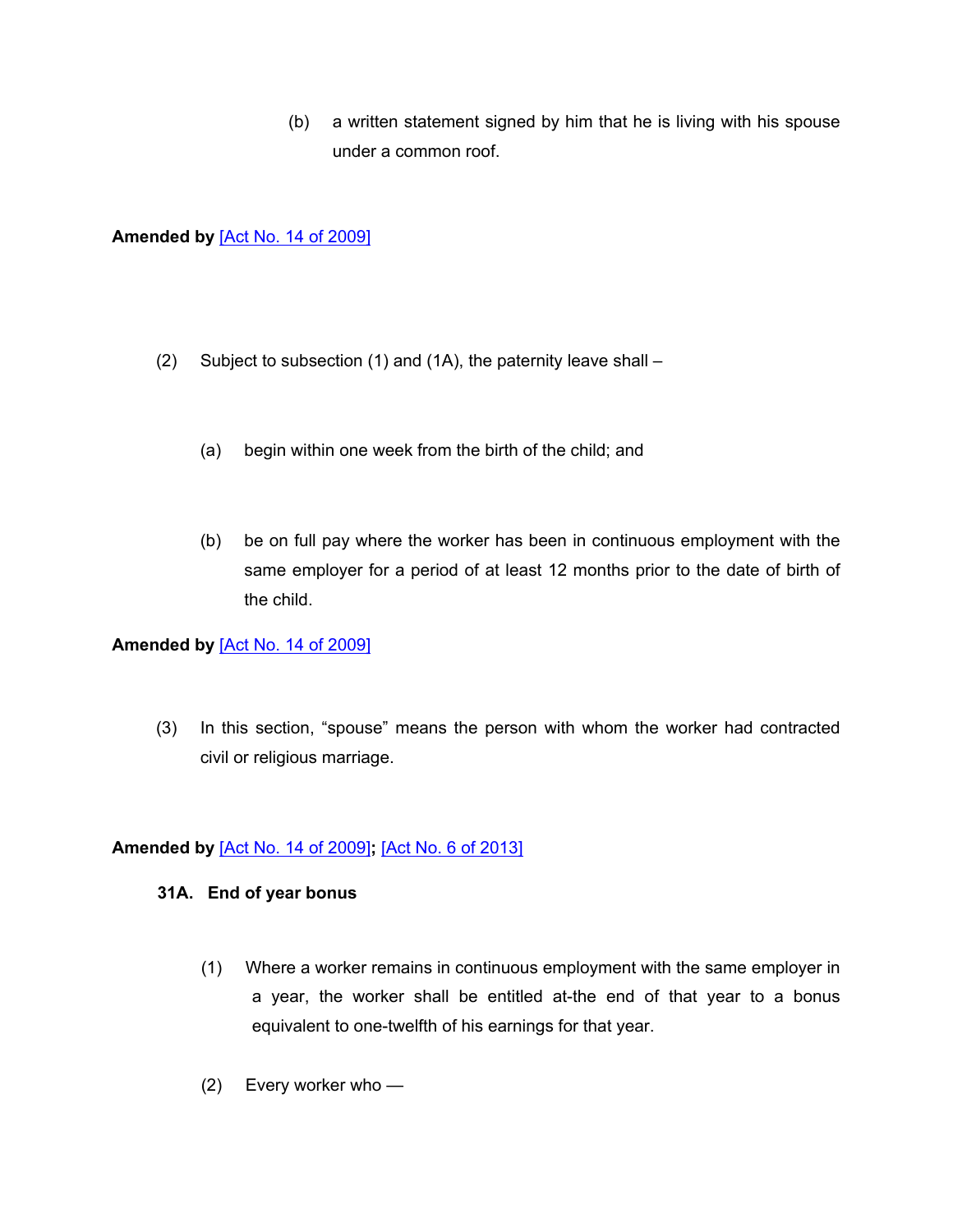- (a) takes employment during the course of a year;
- (b) is still in employment as at 31 December in that year; and
- (c) has performed a number of normal days' work with that employer, equivalent to not less than 80 per cent of the number of working days, during his employment in that year,

shall be entitled at the end of that year to a bonus equivalent to one-twelfth of his earnings for that year.

(3) A sum amounting to 75 per cent of the expected bonus specified in subsections (1) and (2) shall be paid to the worker not later than *5* clear working days before 25 December of that year, and the remaining balance shall be paid to him not later than on the last working day of the same year.

- (4) For the purpose of subsection (2), every day on which a worker
	- (a) is absent with the employer's authorisation;
	- (b) reports for work but is not offered work by the' employer; or
	- (c) is absent on grounds of—
		- (i) illness after notification to the employer under section  $28(4)(a)$ ; or
		- (ii) injury arising out of and in the course of his employment,

#### shall count as a working day.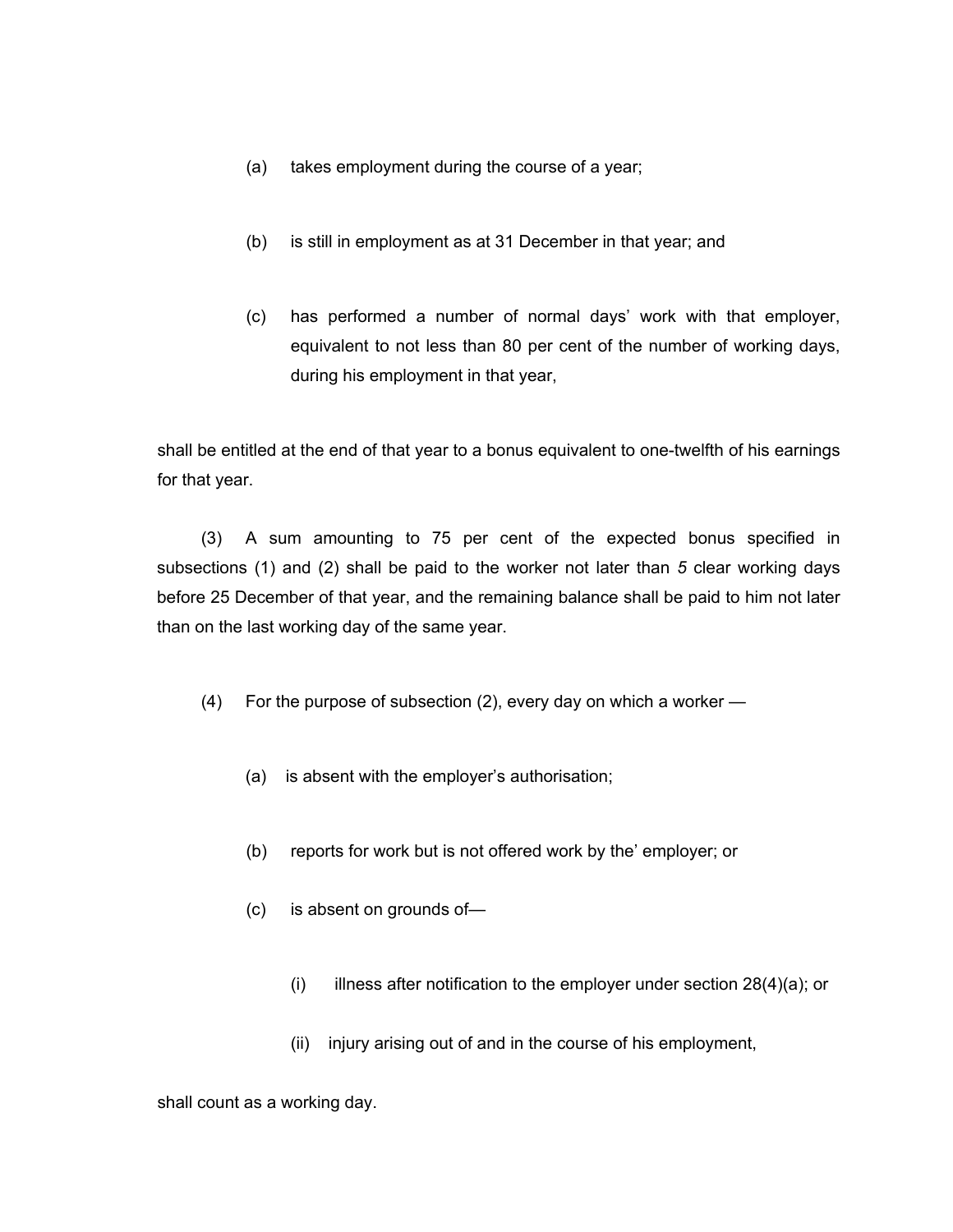$(5)$  In this section –

"earnings" –

- (a) means basic wages; and
- (b) includes
	- (i) wages earned for overtime under section 16;
	- (ii) wages paid under sections 17, 24, 27(1), (2), (2A) and (3), 28, 30(1), (4) and (5)(a) and 31; and
	- (iii) any sum of money, excluding commission, by whatever name called, paid to a worker, in respect of any work performed by him, in addition to the basic wages agreed upon between him and the employer and which is related to productivity.

**Amended by** [Act No. 6 of [2013\]](https://supremecourt.govmu.org/_layouts/CLIS.DMS/search/searchdocumentbykey.aspx?ID=%5BAct%20No.%206%20of%202013%5D&list=Legislations)**;** [Act No. 27 of [2013\]](https://supremecourt.govmu.org/_layouts/CLIS.DMS/search/searchdocumentbykey.aspx?ID=%5BAct%20No.%2027%20of%202013%5D&list=Legislations)

## **32. Other facilities**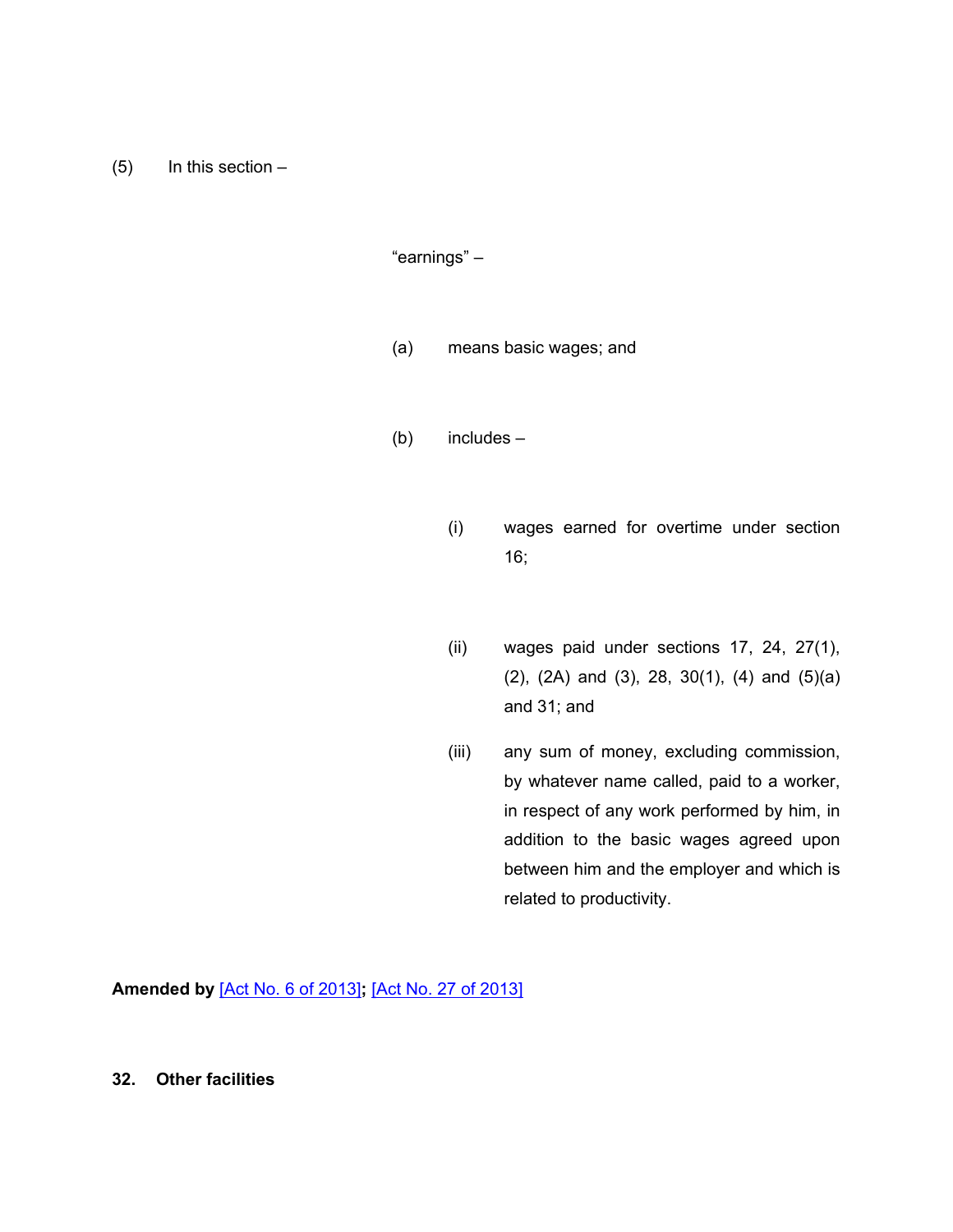- (1) Where the Permanent Secretary is of the opinion that no adequate arrangements have been made to nurse the child of a worker, he may, after consultation with a government medical practitioner, give such directions by written notice to the employer as he thinks fit.
- (2) An employer shall comply with the directions given to him by the Permanent Secretary or government medical practitioner under subsection (1).

## **PART VII – ENTITLEMENT OF WORKERS IN THE SUGAR INDUSTRY**

#### **33. Interpretation of Part VII**

In this Part –

"employer**"** means a person who owns either a sugar factory or land under sugar cane cultivation of an extent exceeding 10.5522 hectares (25 arpents) in aggregate;

"Sugar Industry Remuneration Regulations" means –

- (a) the Sugar Industry (Agricultural Workers) (Remuneration Order) Regulations 1983; or
- (b) the Sugar Industry (Non-Agricultural Workers) (Remuneration Order) Regulations 1985,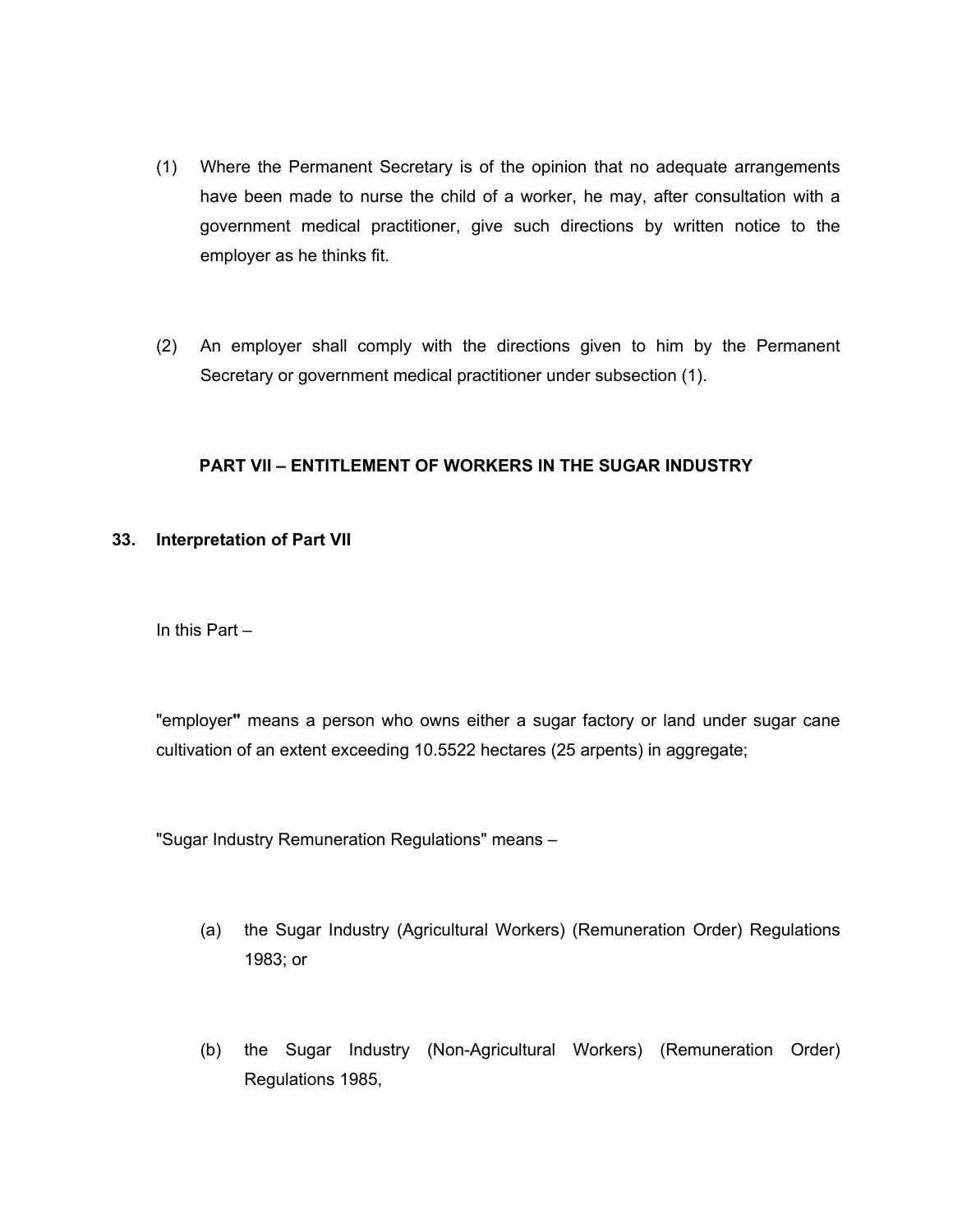as the case may be;

"worker" –

- (a) has the same meaning as in regulation 2(1) of any of the Sugar Industry Remuneration Regulations;
- (b) includes a person specified in regulation 2(2) of the Sugar Industry (Non-Agricultural Workers) (Remuneration Order) Regulations 1985.

**Amended by** [Act No. 6 of [2013\]](https://supremecourt.govmu.org/_layouts/CLIS.DMS/search/searchdocumentbykey.aspx?ID=%5BAct%20No.%206%20of%202013%5D&list=Legislations)

**34. Continuous employment of existing workers in the Sugar Industry**

Subject to –

- (a) this Act;
- (b) section 23 and 23A of the Sugar Industry Efficiency Act 2001; and
- (c) section 24 of the Cane Planters and Millers Arbitration and Control Board Act,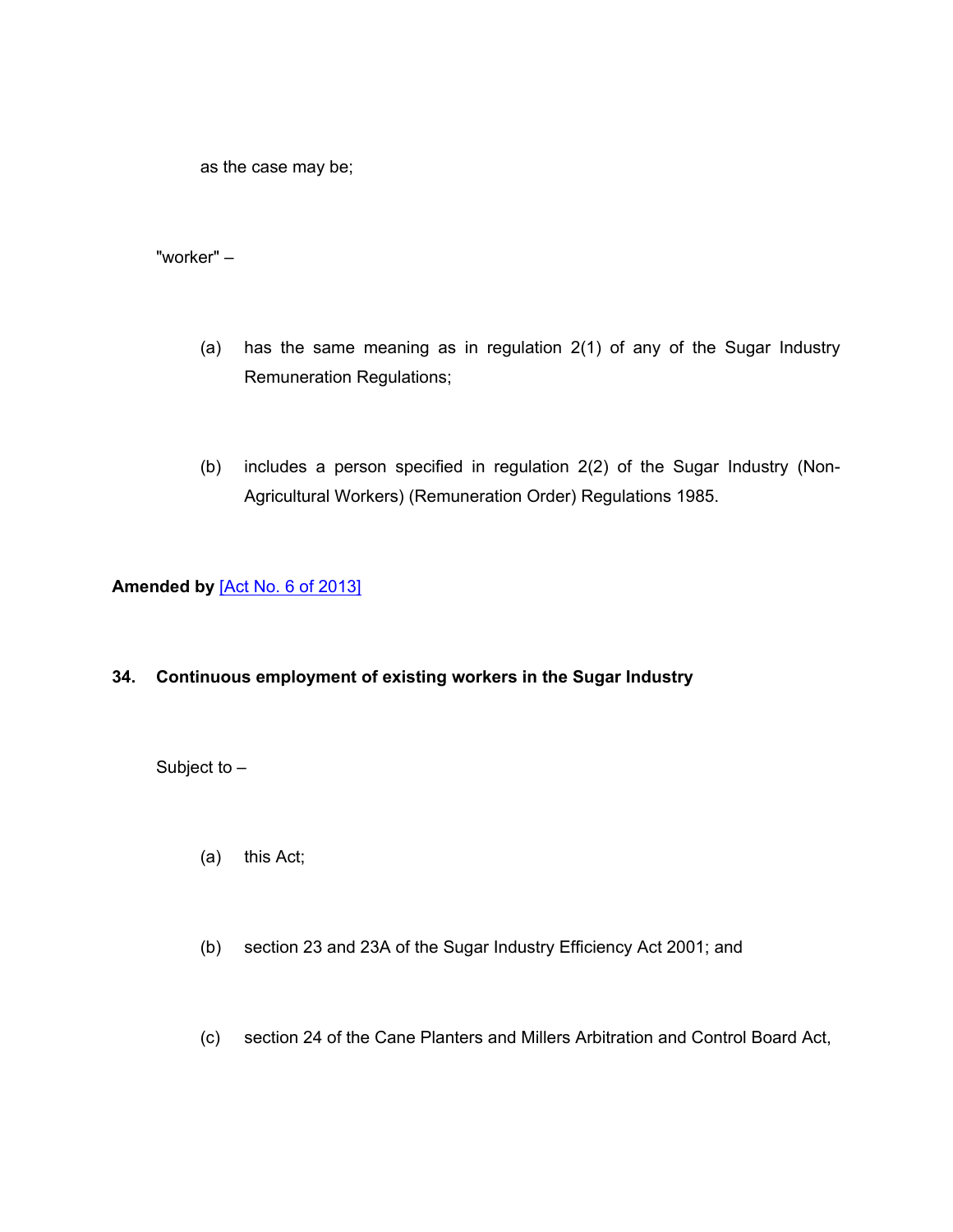every worker in employment on 31 May 2001 shall be entitled to remain in the employment of his employer.

## **35. Workers employed by job contractor**

- (1) Where a worker is employed by a job contractor for the purposes of
	- (a) land preparation, growing, harvesting or processing of sugar cane and the construction, repair or maintenance of roads, bridges or water works, structures or buildings, wholly or substantially required for the purposes of the sugar industry and any other work incidental to the exploitation of land; or
	- (b) the transport of canes, sugar, materials or supplies used in connection with any work specified in paragraph(a),

this Act and the Sugar Industry Remuneration Regulations shall apply to the job contractor in the same manner as it applies to an employer in those enactments.

- (2) (a) Subject to paragraph (b), where an employer has recourse to one or more job contractors, the total number of man-days performed in any crop year by –
	- (i) workers employed by the job contractor; and
	- (ii) seasonal workers employed by the employer,

shall be determined by the Mauritius Cane Industry Authority, in consultation with the Ministry responsible for the subject of labour, recognised trade unions and the employers, on or before 30 April of each year for the following crop year.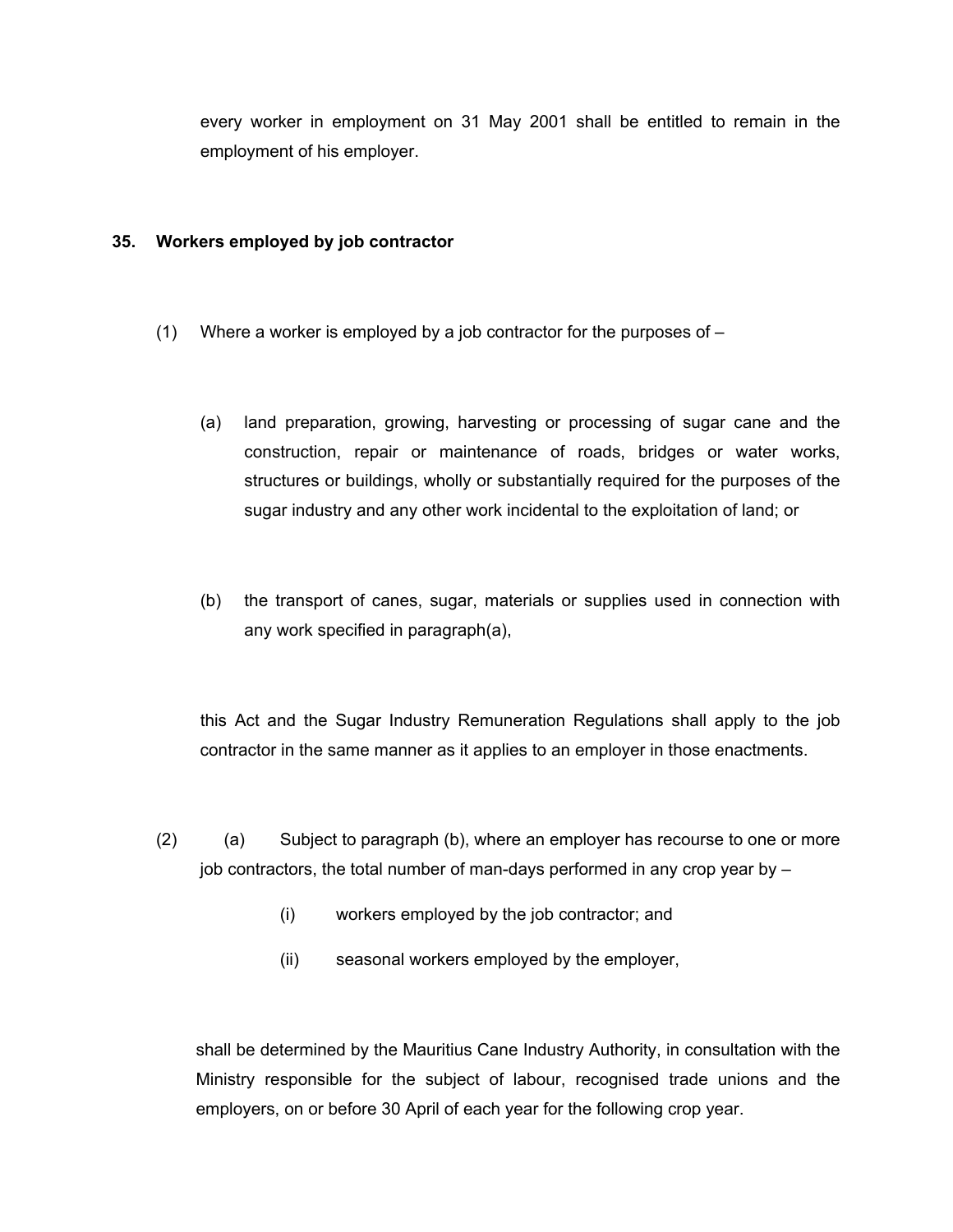(b) Where an employer has recourse to one or more job contractors, or intends to employ seasonal workers, he shall, on or before 31 March of each year inform the Mauritius Cane Industry Authority of the number of seasonal workers he will require for the following crop year.

(c) The number of seasonal workers to be required under paragraph (b) shall be determined by the Mauritius Cane Industry Authority in consultation with the recognised trade unions and the employers.

(2A) The amount referred to in subsection (2) shall be arrived at after taking into consideration the award of the Arbitration Panel dated 31 July 2015.

- (3) Every employer shall, on or before 31 January of every year, submit to the Permanent Secretary, separate returns on agricultural workers and non-agricultural workers, showing in respect of the preceding year –
	- (a) the number of workers employed by job contractors under subsection  $2(a)(i)$ ;
	- (b) the number of seasonal workers employed by him under subsection  $2(a)(ii)$ ;
	- (c) the number of workers employed by him under section 34; and
	- (d) the number of man-days performed by the workers referred to in paragraphs (a), (b) and (c).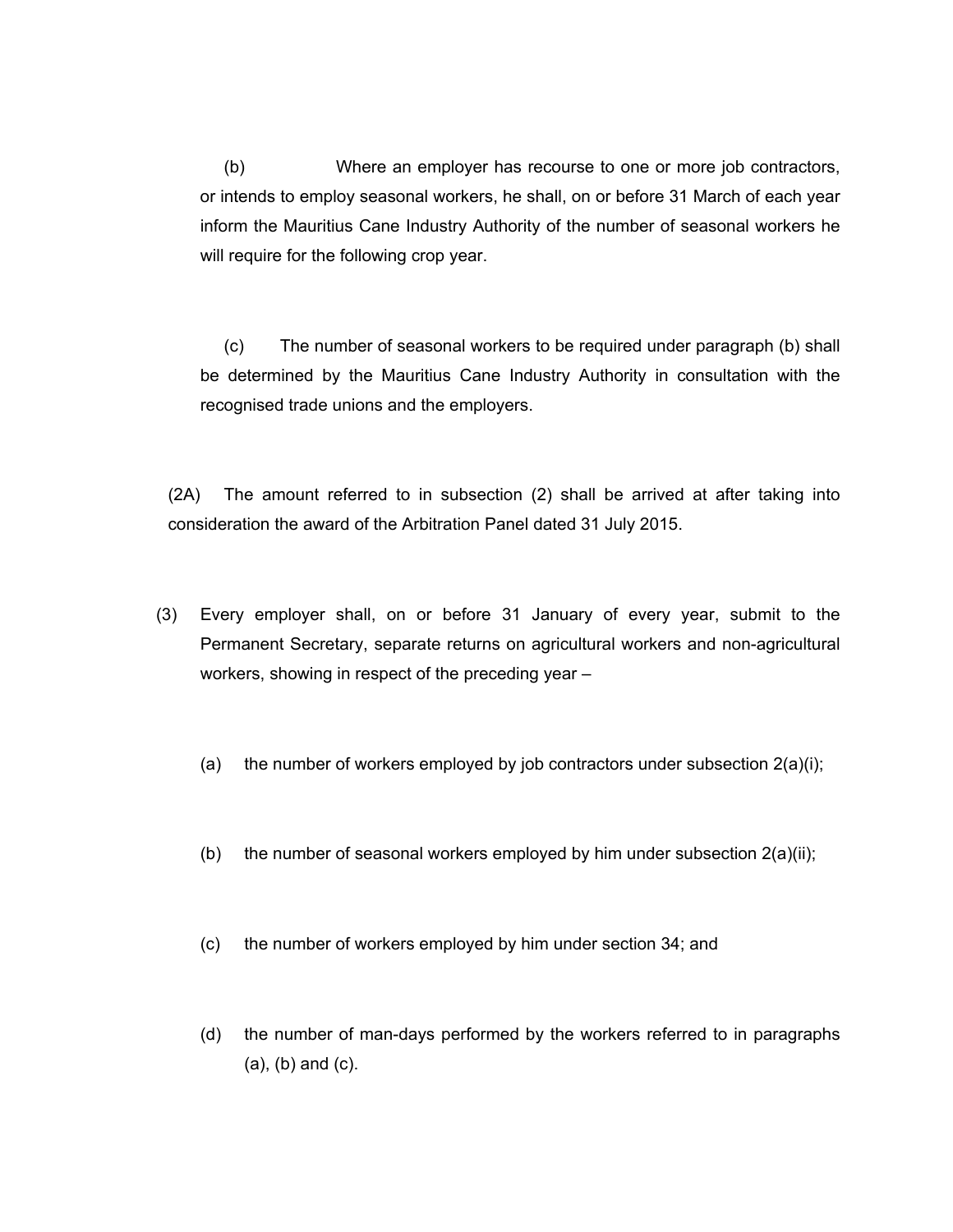$(4)$  In this section –

"Arbitration Panel"means the Panel set up to look into unresolved issues relating to a labour dispute between the recognised Joint Negotiating Panel representing the recognised trade unions of the sugar industry and the then Mauritius Sugar Producers Association.

**Amended by** [Act No. 6 of [2013\]](https://supremecourt.govmu.org/_layouts/CLIS.DMS/search/searchdocumentbykey.aspx?ID=%5BAct%20No.%206%20of%202013%5D&list=Legislations)**;** [Act No. 34 of [2016\]](https://supremecourt.govmu.org/_layouts/CLIS.DMS/search/searchdocumentbykey.aspx?ID=%5BAct%20No.%2034%20of%202016%5D&list=Legislations)

# **PART VIII – TERMINATION OF AGREEMENT**

### **36. Termination of agreement**

- (1) Subject to subsections  $(3)$ ,  $(4)$  and  $(5)$ 
	- (a) every determinate agreement of which the duration does not exceed 24 months; or
	- (b) every agreement entered into under section 5(3A),

shall terminate on the last day of the period agreed upon by the employer and the worker.

**(2) Repealed by** [Act No. 6 of [2013\]](https://supremecourt.govmu.org/_layouts/CLIS.DMS/search/searchdocumentbykey.aspx?ID=%5BAct%20No.%206%20of%202013%5D&list=Legislations)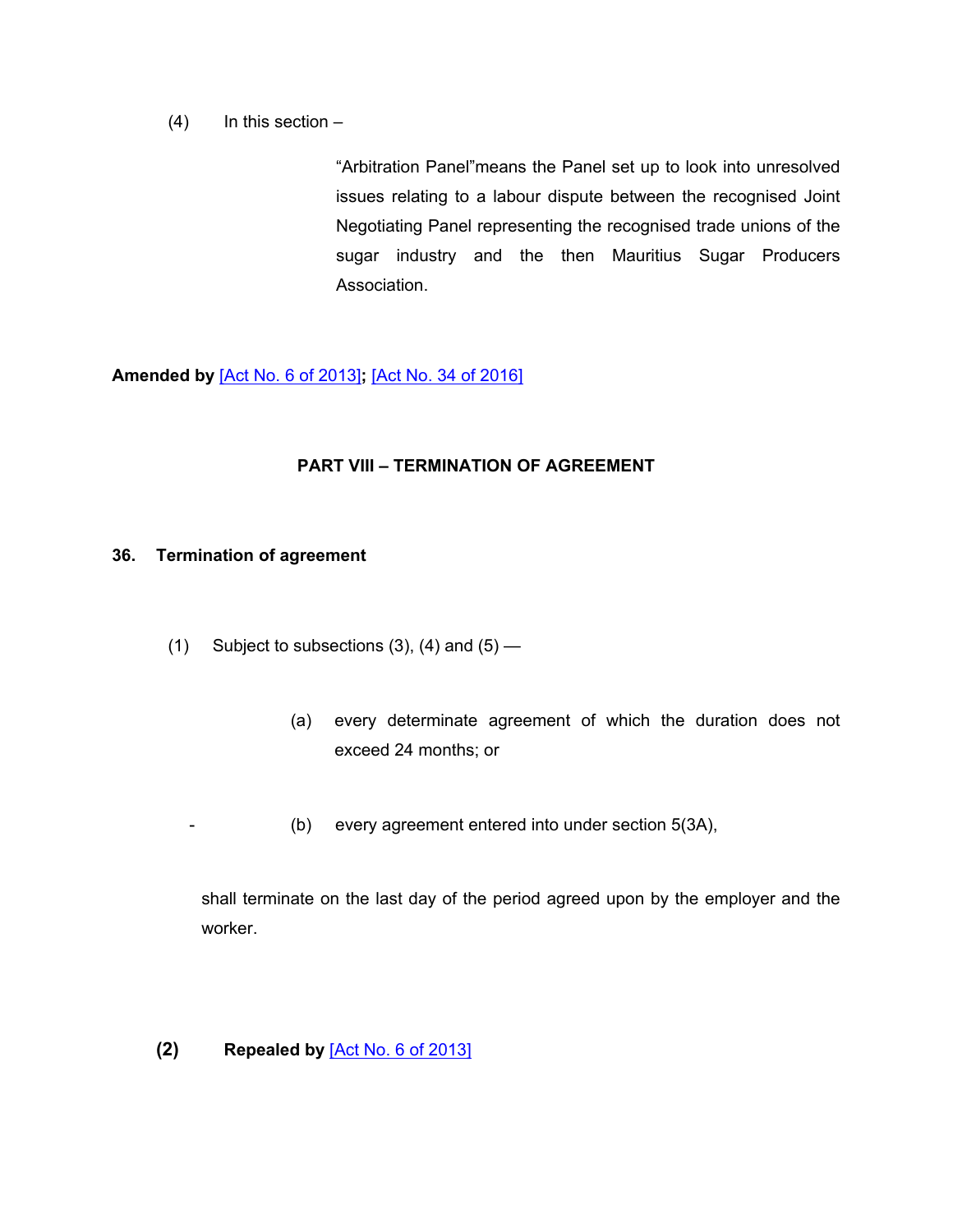- (3) Where a worker is ill-treated by his employer, he may claim that the agreement has been terminated by his employer.
- (4) Where an employer fails to pay the remuneration due under the agreement to a worker, the latter may claim that the agreement has been terminated by his employer.
	- (5) An agreement shall not be broken by a worker where he absents himself from work for more than 2 consecutive working days without good and sufficient cause for a first time unless the employer proves that the worker has, after having been given written notice —
		- (a) by post with advice of delivery; or
		- (b) by delivery at the residence of the worker,

requiring him to resume his employment, failed to do so within a time specified in the notice which shall not be less than 24 hours from receipt of the notice.

# **Amended by** [Act No. 6 of [2013\]](https://supremecourt.govmu.org/_layouts/CLIS.DMS/search/searchdocumentbykey.aspx?ID=%5BAct%20No.%206%20of%202013%5D&list=Legislations)

## **37. Notice of termination of agreement**

(1) Subject to section 36(1), a party to an agreement may, except where he is prohibited by an enactment from doing so, terminate the agreement on the expiry of a notice given by him to the other party of his intention to terminate the agreement.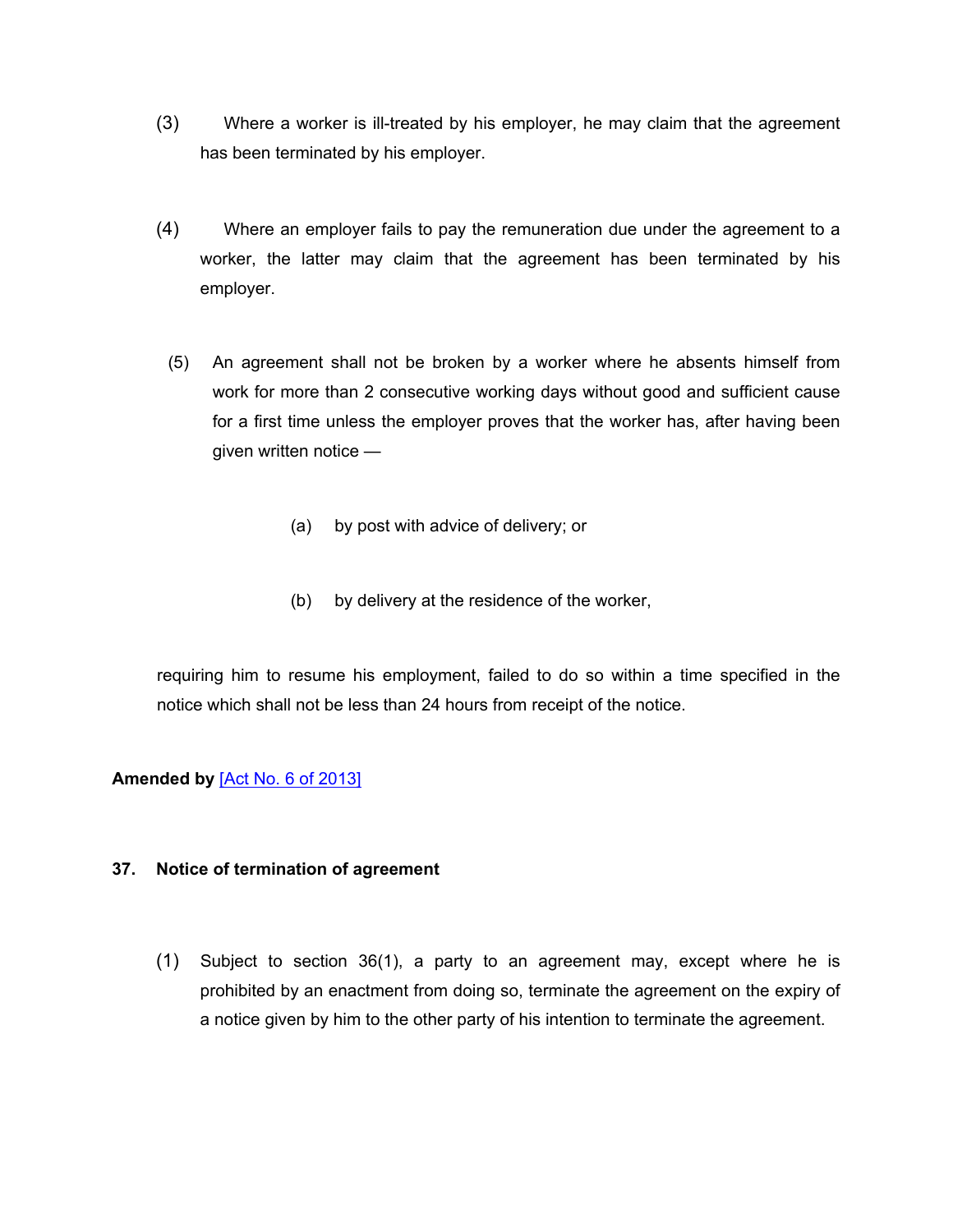- (2) The employer shall, at the time of notifying a worker of the termination of his employment, state the reason of such termination.
- (3) Notice may be verbal or written and may, subject to subsection (4), be given at any reasonable time.
- (4) Subject to any provision of an agreement, the length of the notice to be given under subsection (1) shall be of 30 days.
- (5) Any party may, in lieu of giving notice of termination of agreement, pay to the other party the amount of remuneration the worker would have earned had he remained in employment during the period of notice.
- (6) Subject to section 39B(2), where an employer terminates the employment of a worker, he shall, on the date of the termination of the employment, give written notice of that fact to the Permanent Secretary.

**Amended by** [Act No. 14 of [2009\]](https://supremecourt.govmu.org/_layouts/CLIS.DMS/search/searchdocumentbykey.aspx?ID=%5BAct%20No.%2014%20of%202009%5D&list=Legislations)**;** [Act No. 6 of [2013\]](https://supremecourt.govmu.org/_layouts/CLIS.DMS/search/searchdocumentbykey.aspx?ID=%5BAct%20No.%206%20of%202013%5D&list=Legislations)

## **38. Protection against termination of agreement**

- (1) An agreement shall not be terminated by an employer by reason of
	- (a) a worker's race, colour, caste, national extraction, social origin, pregnancy, religion, political opinion, sex, sexual orientation, HIV status, marital status or family responsibilities;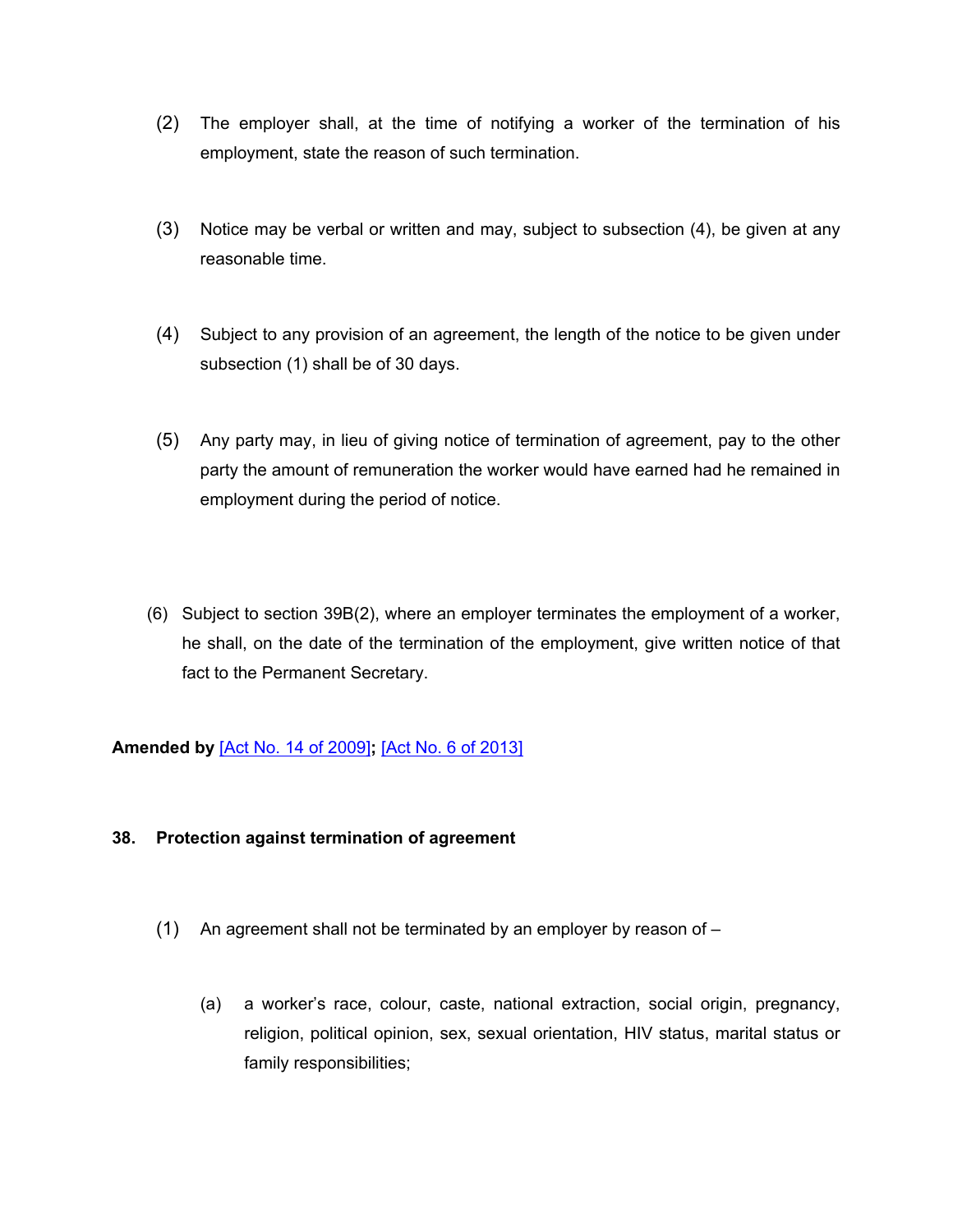- (b) a worker's absence from work during maternity leave;
- (c) a worker's temporary absence from work because of injury or sickness duly notified to the employer and certified by a medical practitioner;
- (d) a worker becoming or being a member of a trade union, seeking or holding of trade union office, or participating in trade union activities outside working hours or, with the consent of the employer, within working hours;
- (e) the worker's filing in good faith of a complaint, or participating in proceedings against an employer involving alleged breach of any terms and conditions of employment;
- (f) a worker's exercise of any of the rights provided for in this Act or other enactment, or in such agreement, or collective agreement or award.
- (2) No employer shall terminate a worker's agreement
	- (a) for reasons related to the worker's misconduct, unless
		- (i) he cannot in good faith take any other course of action;
		- (ii) the worker has been afforded an opportunity to answer any charge made against him in relation to his misconduct;
		- (iii) he has within, 10 days of the day on which he becomes aware of the misconduct, notified the worker of the charge made against the worker;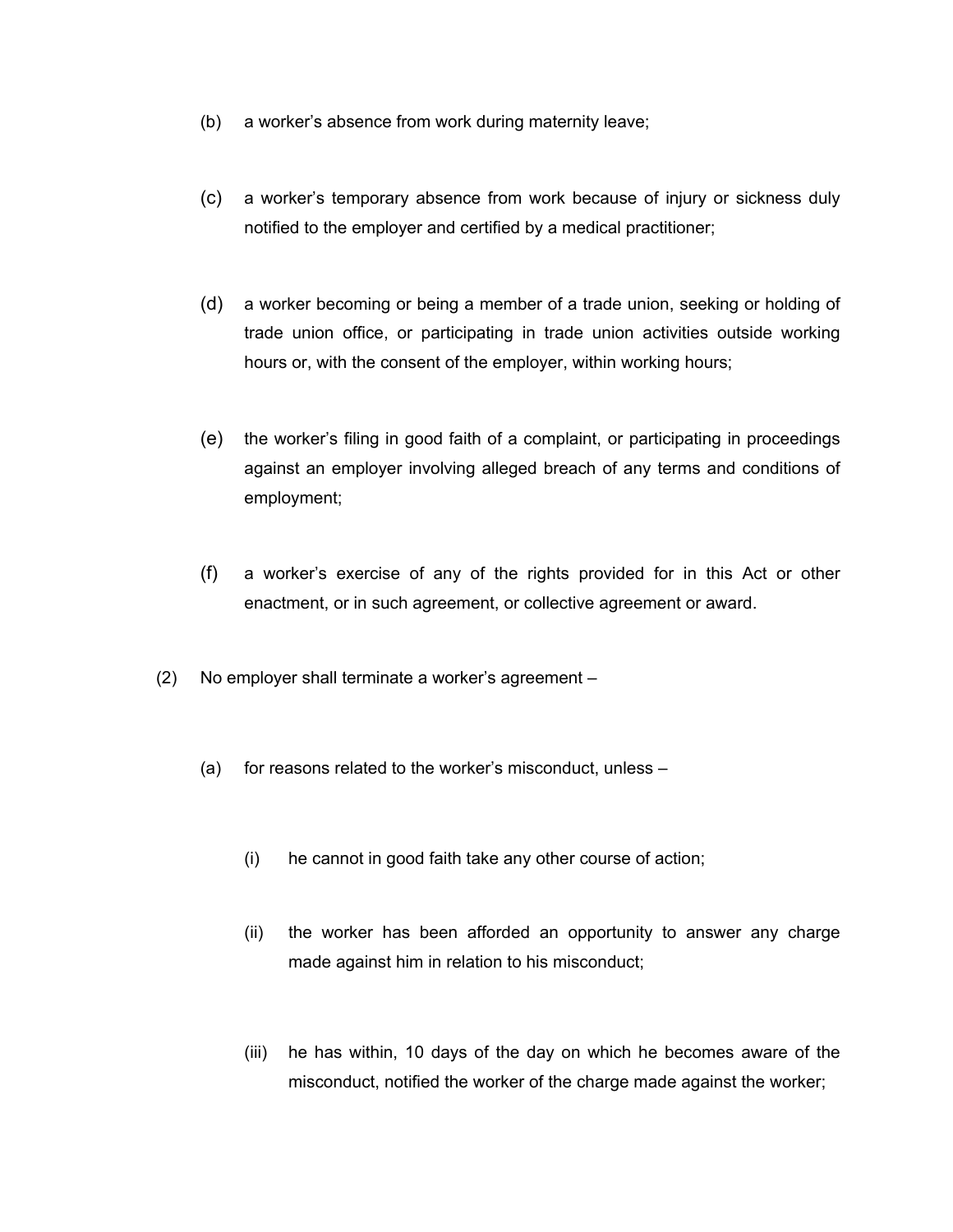- (iv) the worker has been given at least 7 days' notice to answer any charge made against him; and
- (v) the termination is effected not later than 7 days after the worker has answered the charge made against him, or where the charge is subject of an oral hearing, after the completion of such hearing;
- (b) unless, where an alleged misconduct is the subject of criminal proceedings
	- (i) the employer has afforded the worker an opportunity to answer any charge made against him in relation to his misconduct;
	- (ii) he has, within 10 days of the day on which he becomes aware of the conviction of the worker by the Court of first instance, notified the worker of the charge made against the worker;
	- (iii) the worker has been given at least 7 days notice to answer the charge made against him; and
	- (iv) the termination is effected not later than 7 days after the worker has answered the charge made against him, or where the charge is subject of an oral hearing, after the completion of such hearing;
- (c) in cases not covered by paragraphs (a) and (b), unless the termination is effected within 7 days from the day the employer becomes aware of the misconduct.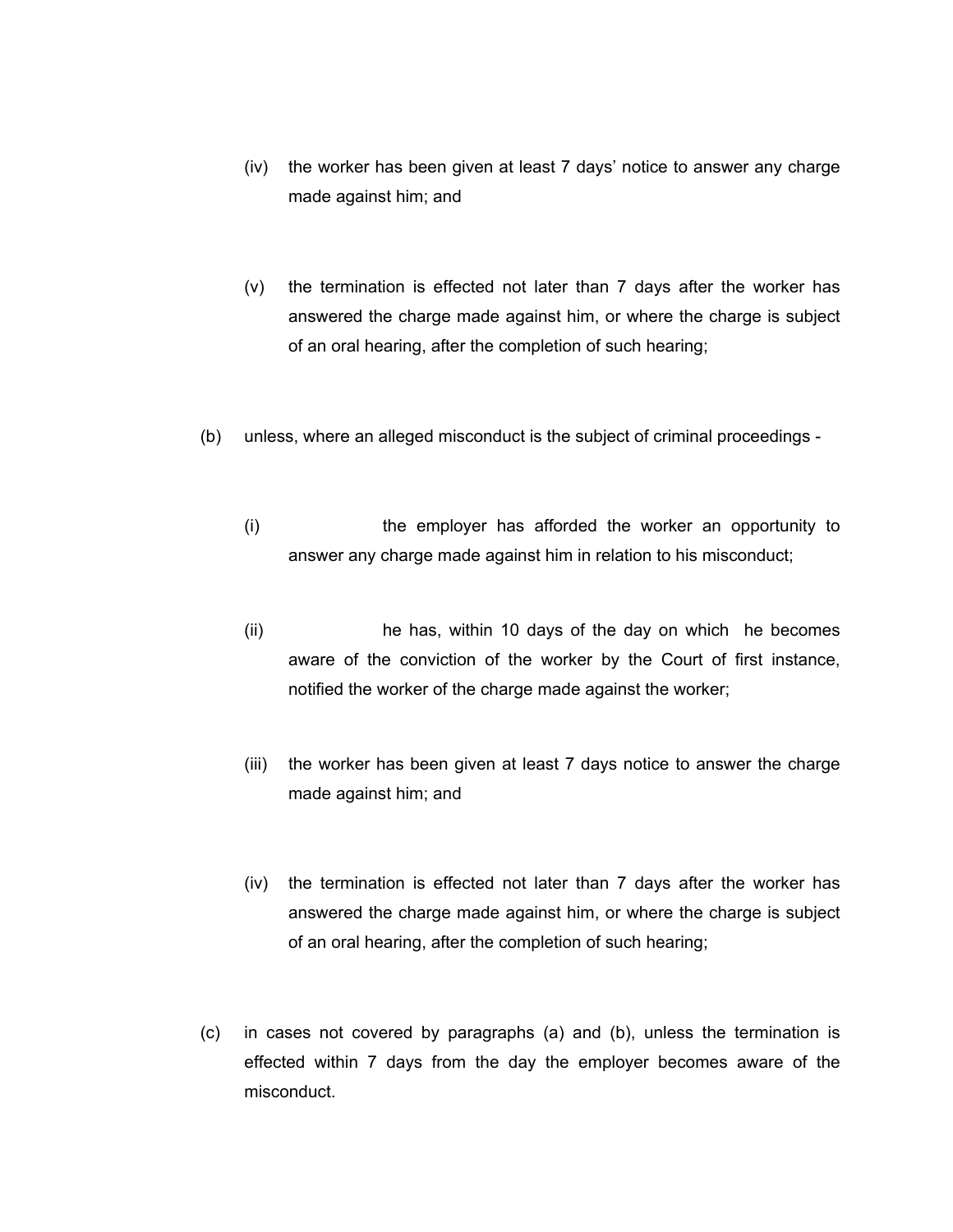- (3) No employer shall terminate a worker's agreement for reasons related to the worker's poor performance, unless –
	- (a) he cannot in good faith take any other course of action;
	- (b) the worker has been afforded an opportunity to answer any charge made against him related to his alleged poor performance;
	- (c) the worker has been given at least 7 days' notice to answer any charge made against him; and
	- (d) the termination is effected not later than 7 days after the worker has answered the charge made against him, or where the charge is subject of an oral hearing, after the completion of such hearing.
- (4) Where the opportunity afforded to a worker to answer any charge made against him under subsection 2(a)(ii) , 2(b)(i) or 3(b) is the subject of an oral hearing, he may have the assistance of –
	- (a) a representative of his trade union or his legal representative, or both: or
	- (b) an officer, where he is not assisted as specified in paragraph (a).
- (4A) The oral hearing referred to in subsection (4) shall be presided by a person who has not been involved in the investigation and who is able to make an independent decision.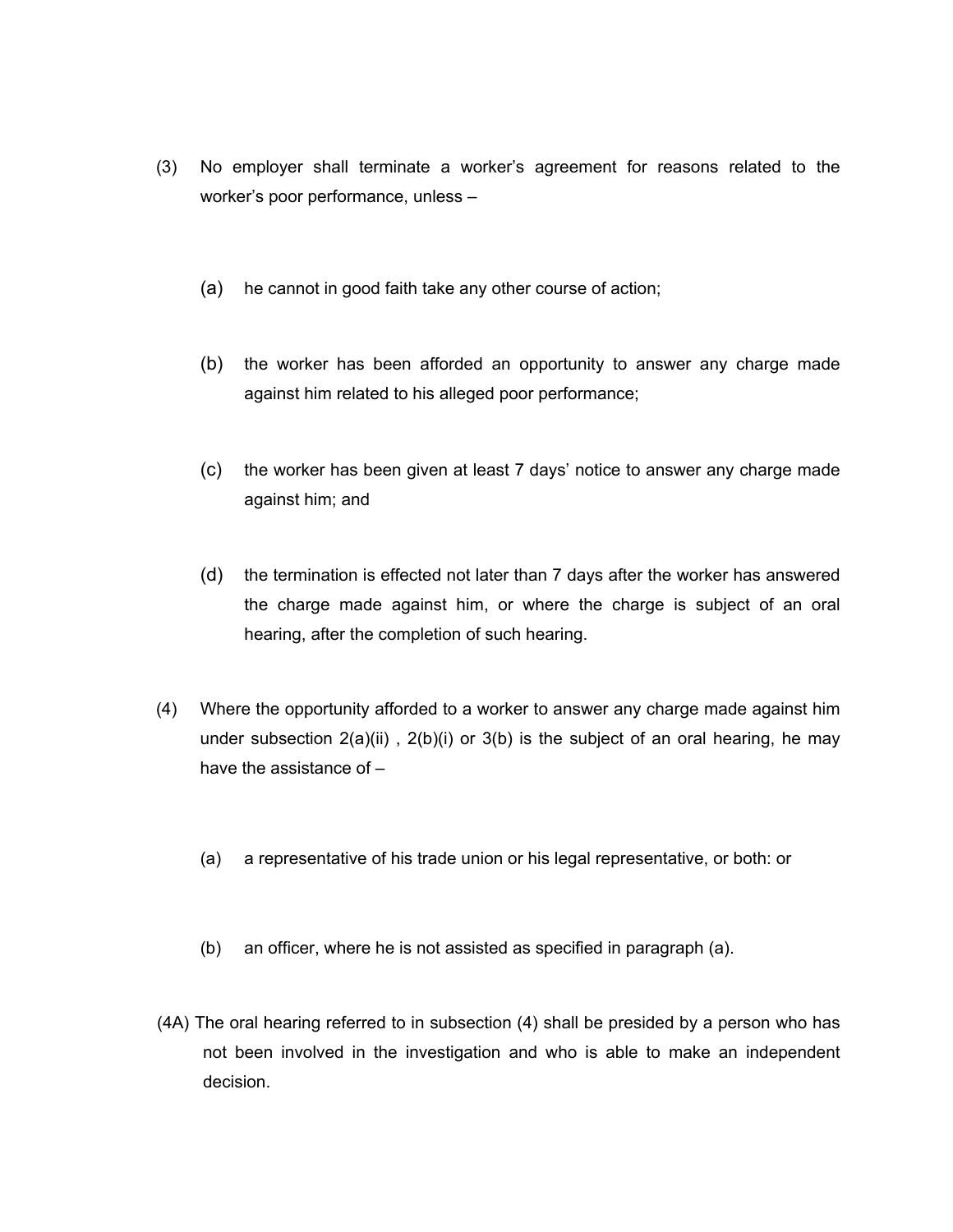- (4B) The worker and the employer may, during the oral hearing specified in subsection (4), negotiate for the payment of compensation with a view to promoting a settlement.
	- (4C) Where a settlement is reached under subsection (4B)
		- (a) the worker shall not be entitled to join the Workfare Programme; and
		- (b) the employer shall not be required to pay the recycling fee under section 47(1).
- (5) Any written statement acknowledging guilt by a worker obtained at the instance of his employer shall not be admissible in evidence before any authority or any court.
- (6) (a) A notification of a charge, a notice to answer the charge and a notification of a termination of agreement, under subsections (2) and (3), to a worker shall be issued  $bv -$ 
	- (i) causing the notification or notice to be handed over to the worker in person; or
	- (ii) sending the notification or notice by registered post to the usual or last known place of residence of the worker.
	- (b) Where a worker
		- (i) refuses to accept delivery of the notification or notice; or
		- (ii) fails to take delivery of the notification or notice after being notified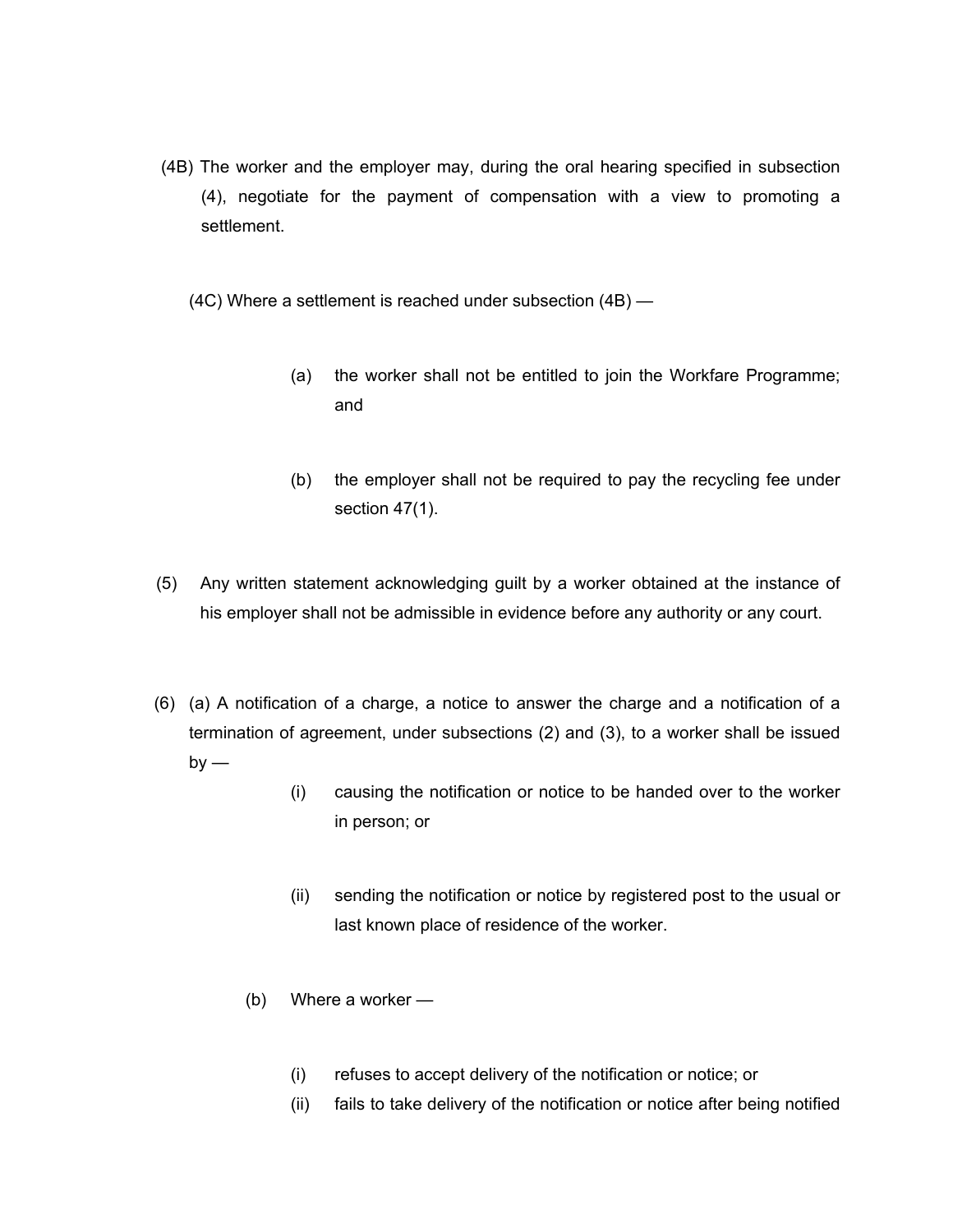that it awaits him at a specified post office,

the notification or notice shall be deemed to have been duly served on the worker on the day he refuses to accept delivery thereof or is notified that it awaits him at the specified post office.

- (7) Where an employer suspends a worker pending the outcome of disciplinary proceedings against the worker on account of the worker's misconduct or poor performance —
	- (a) any period of such suspension shall be on full pay;
	- (b) any extension to the delay provided for under subsection  $(2)(a)(iv)$ ,  $(2)(b)(iii)$  or  $(3)(c)$  made by or on behalf of the worker, shall be on full pay for a period not exceeding 10 days, where the worker is found not guilty of the charge made against him.
- (8) No employer shall suspend a worker unless he has informed the worker of the reasons for his suspension.
- (9) Any suspension without pay as disciplinary action following a hearing shall not exceed 4 working days.

# **Amended by** [Act No. 6 of [2013\]](https://supremecourt.govmu.org/_layouts/CLIS.DMS/search/searchdocumentbykey.aspx?ID=%5BAct%20No.%206%20of%202013%5D&list=Legislations)

**39. Worker under notice of termination**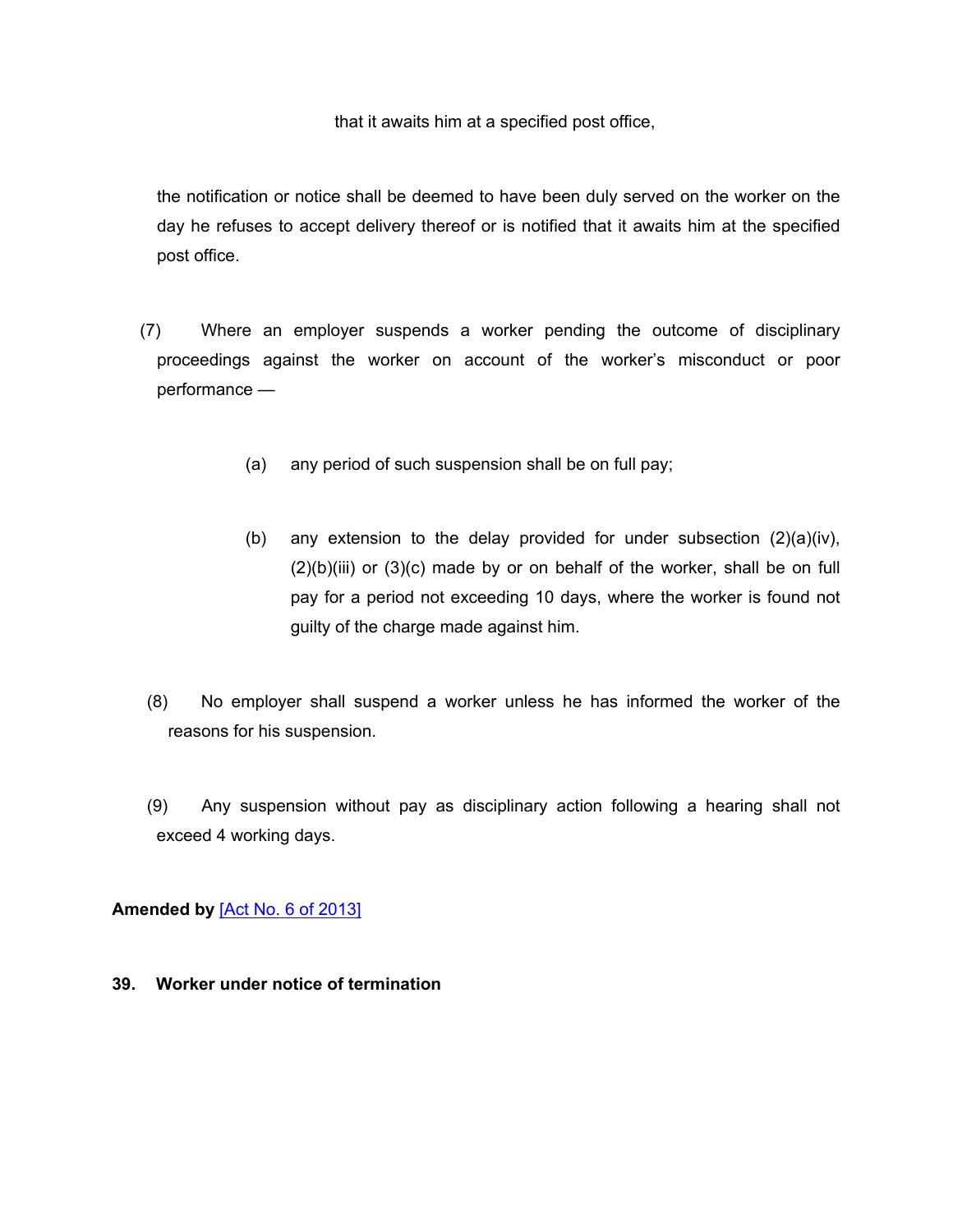During the period when a worker is under notice of termination of agreement under section 37, the employer shall, on satisfactory proof of the purpose of the request, allow the worker reasonable time-off, without loss of pay, to seek further employment.

## **PART VIIlA - REDUCTION OF WORKFORCE AND CLOSING DOWN OF ENTERPRISE**

### **39A. Employment Promotion and Protection Division**

(1) There shall be for the purposes of this Act a division of the Tribunal which shall be known as the Employment Promotion and Protection Division.

- (2) The Employment Promotion and Protection Division shall
	- (a) be presided by the President or Vice-President of the Tribunal; and
	- (b) consist of 2 independent members appointed under section 85(2)(c) of the Employment Relations Act with proven experience in the field of employment relations and finance, respectively.

(3) The Employment Promotion and Protection Division shall deal with all cases referred to the Tribunal under this Part, other than section 39B(11).

## **39B. Reduction of workforce**

(1) In this section, "employer" means an employer of not less than 20 workers.

(2) An employer who intends to reduce the number of workers in his employment either temporarily or permanently or close down his enterprise shall give written notice of his intention to the Permanent Secretary, together with a statement of the reasons for the reduction of workforce or closing down, at least 30 days before the reduction or closing down, as the case may be.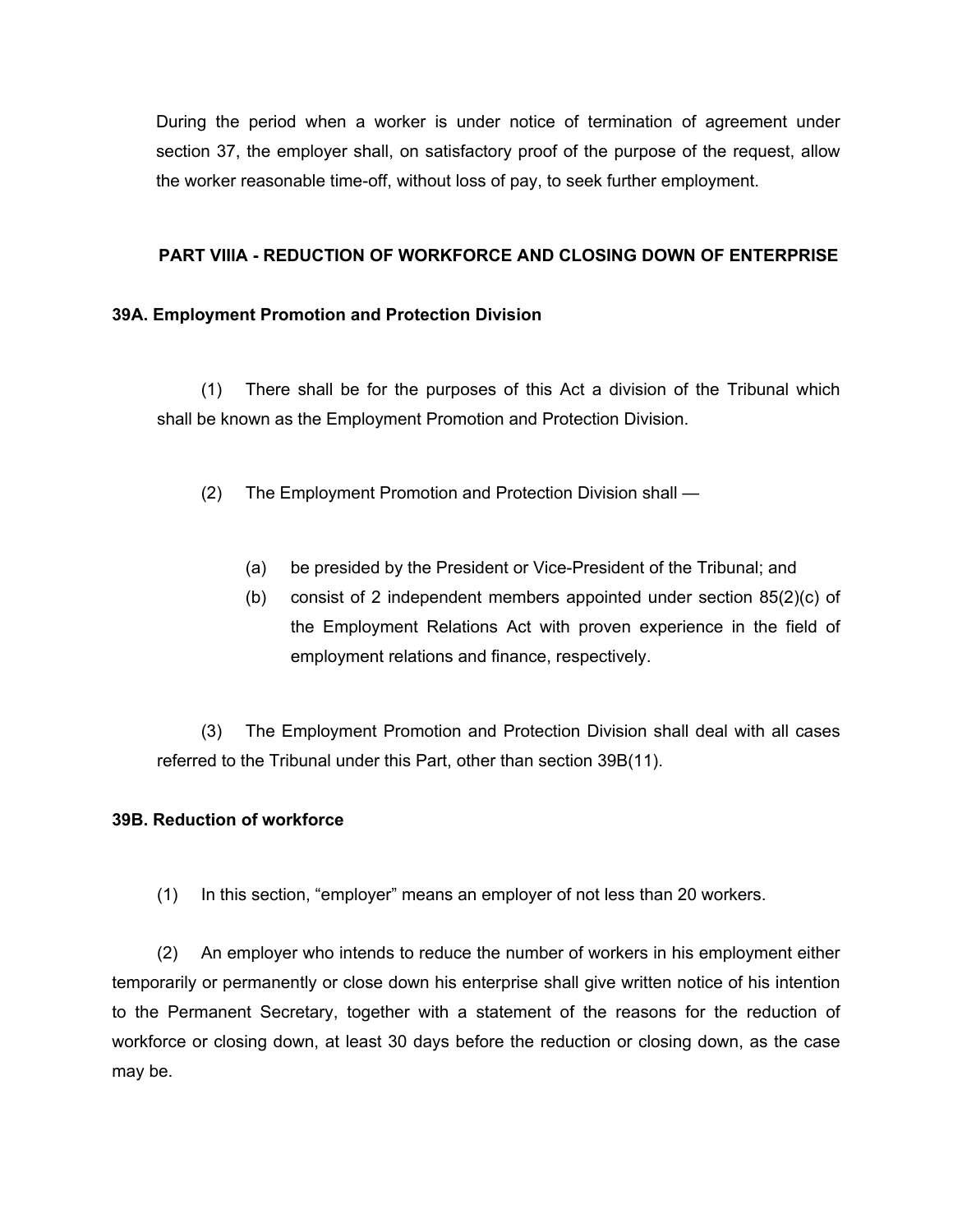(3) Notwithstanding this section, an employer shall not reduce the number of workers in his employment, either temporarily or permanently, or close down his enterprise unless he has

- (a) in consultation with the trade union recognised under section 38 of the Employment Relations Act, explored the possibility of avoiding the reduction of workforce or closing down by means of—
	- (i) restrictions on recruitment;
	- (ii) retirement of workers who are beyond the retirement age;
	- (iii) reduction in overtime;

—

- (iv) shorter working hours to cover temporary fluctuations in manpower needs; or
- (v) providing training for other work within the same enterprise;
- (b) where redundancy has become inevitable
	- (i) established the list of workers who are to be made redundant and the order of discharge on the basis of the principle of last in first out; and
		- (ii) given the written notice required under subsection (2).

(4) Where an employer reduces his workforce or closes down his enterprise, the employer and the worker may agree on the payment of compensation by way of a settlement.

(5) (a) Where there has not been any settlement for payment of compensation, a worker, as defined in section 40, may —

- $(i)$  join the Workfare Programme in accordance with Part IX; or
- (ii) register a complaint with the Permanent Secretary.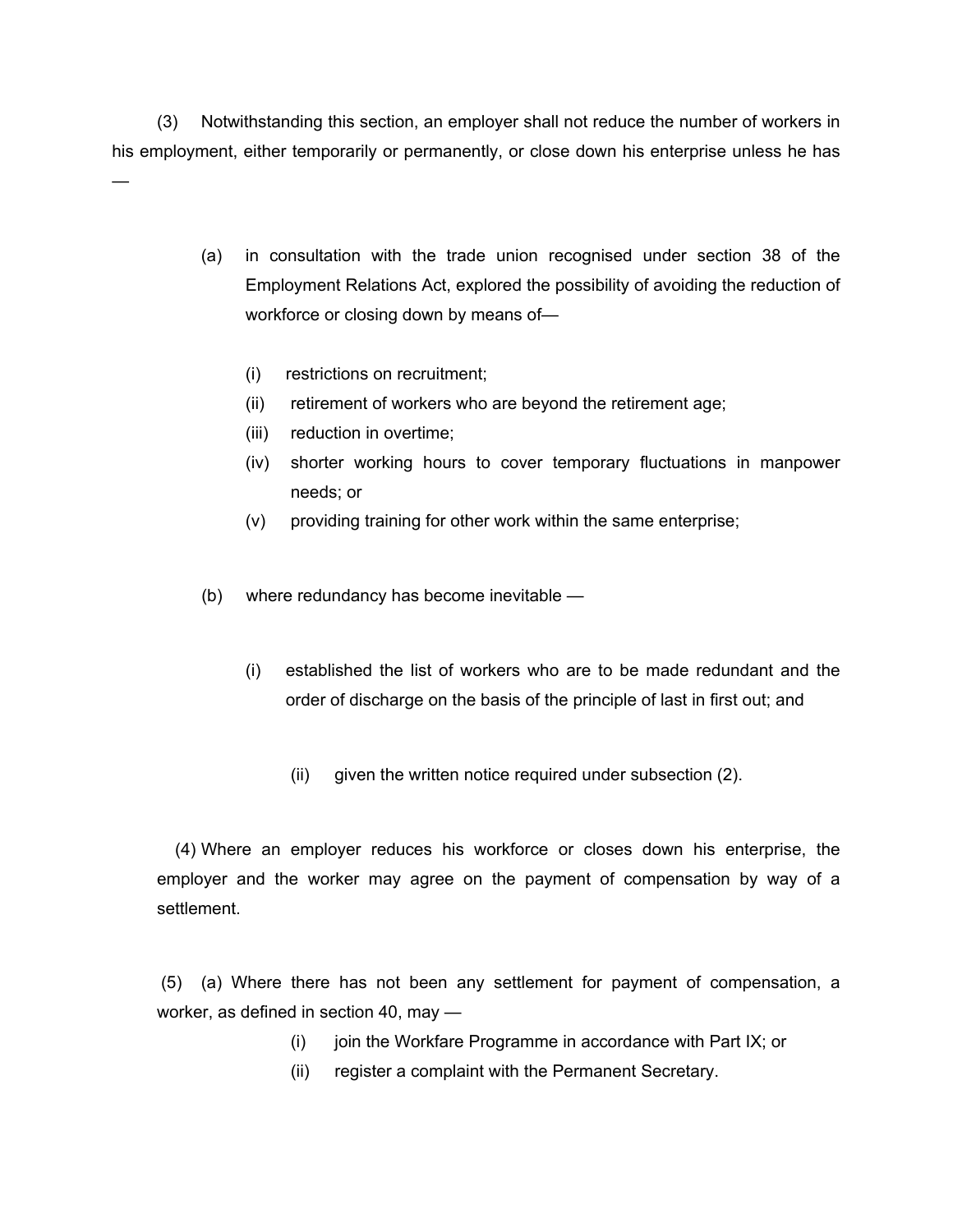(b) (i) A worker shall register his complaint with the Permanent Secretary within 14 days of the termination of his employment.

(ii) The Permanent Secretary may, on reasonable cause shown, extend the time limit specified in subparagraph (i).

(c) The Permanent Secretary shall enquire into the complaint with a view to promoting a settlement between the parties.

- (6) Where no settlement is reached under subsection *(5),* the Permanent Secretary
	- (a) shall, subject to subsection  $(7)(a)$ , refer the matter to the Tribunal, if he is of the opinion that the worker has a *bona fide* case and thereupon the worker as defined in section 40 shall be entitled to join the Workfare Programme;
	- (b) may, subject to subsection (7)(b), not refer the matter to the Tribunal, if he is of the opinion that the worker does not have a *bona fide* case and shall advise the worker as defined in section 40 that he may apply for admission to the Workfare Programme.

 $(7)$  (a) Where a worker referred to in subsection  $(6)(a)$  institutes proceedings before the Court to claim severance allowance under section 46(5), the Permanent Secretary shall not refer his case to the Tribunal but the worker shall be entitled to be admitted to the Workfare Programme if he is a worker as defined in section 40.

(b) Where a worker referred to in subsection (6)(b) institutes proceedings on his own before the Court and the Court gives judgment in favour of the worker under section 46(5), that worker shall, as from the date of judgment, be eligible to be admitted to the Workfare Programme, if he is a worker as defmed in section 40.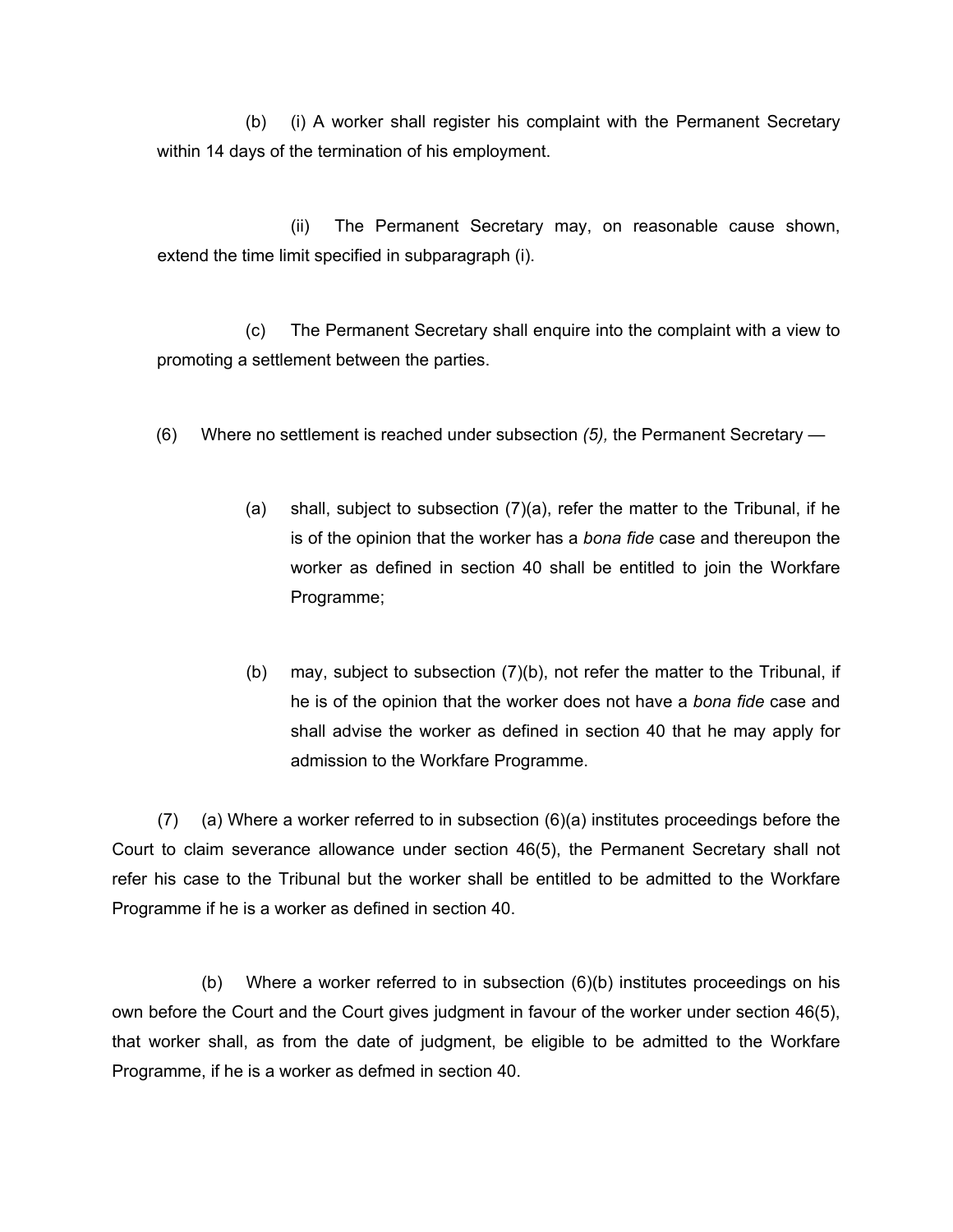(8) (a) Where a matter is referred to the Tribunal by the Permanent Secretary, the Tribunal shall proceed to hear the case and give its award within 30 days of the date of the referral.

(b) The Tribunal may, in exceptional circumstances, extend the delay specified in paragraph (a) for another period of 30 days.

(9) Where the Tribunal finds that the reduction of workforce is unjustified, it may, with the consent of the worker, order that that worker —

- (a) be reinstated in his former employment with payment of remuneration from the date of the termination of his employment to the date of his reinstatement; or
- (b) be- paid severance allowance in accordance with section 46(5).

(10) Where the Tribunal finds that the closing down is unjustified, it may order the employer to pay to the worker severance allowance in accordance with section 46(5).

(11) Where an employer reduces the number of workers in his employment either temporarily or permanently, or closes down his enterprise, in breach of subsections (2) and (3), he shall, unless reasonable cause is shown, pay to the worker whose employment is terminated a sum equal to 30 days' remuneration in lieu of notice together with severance allowance, wherever applicable, as specified in section 46(5).

(12) (a) Where a settlement is reached under subsection (4) or  $(5)(c)$  —

(i) the worker shall not be entitled to join the Workfare Programme under section 41; and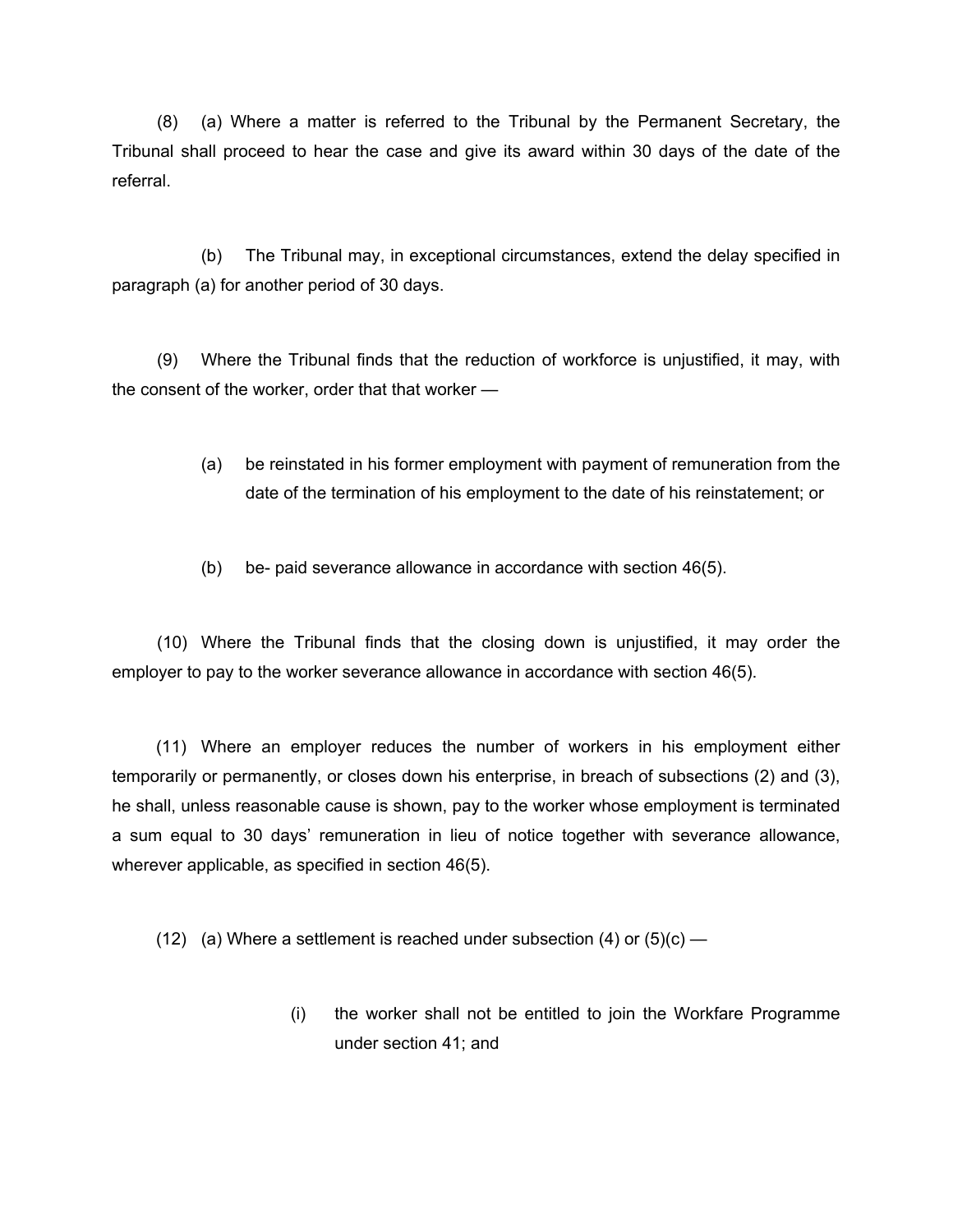(ii) the employer shall not be required to pay the recycling fee under section 47(1).

(b) Where there has been no settlement under subsections (4) and (5) or reinstatement under subsection (9), the employer shall pay the recycling fee specified in section 47.

## **Added by** [Act No. 6 of [2013\]](https://supremecourt.govmu.org/_layouts/CLIS.DMS/search/searchdocumentbykey.aspx?ID=%5BAct%20No.%206%20of%202013%5D&list=Legislations)

## **PART IX – WORKFARE PROGRAMME**

### **40. Interpretation of Part IX**

In this Part –

"basic wage or salary", in relation to a worker, means –

- (a)where the terms and conditions of employment of the worker are governed by a Remuneration Regulations, arbitral award or an agreement, whether oral or written, express or implied, the basic wage or salary prescribed in the Remuneration Regulations, award or agreement, or where the employer pays a higher wage or salary, the higher wage or salary so paid, but does not include any allowance by any name called, and whether paid in cash or in kind;
- (b)in any other case, all the emoluments received by the worker, excluding any bonus or overtime; but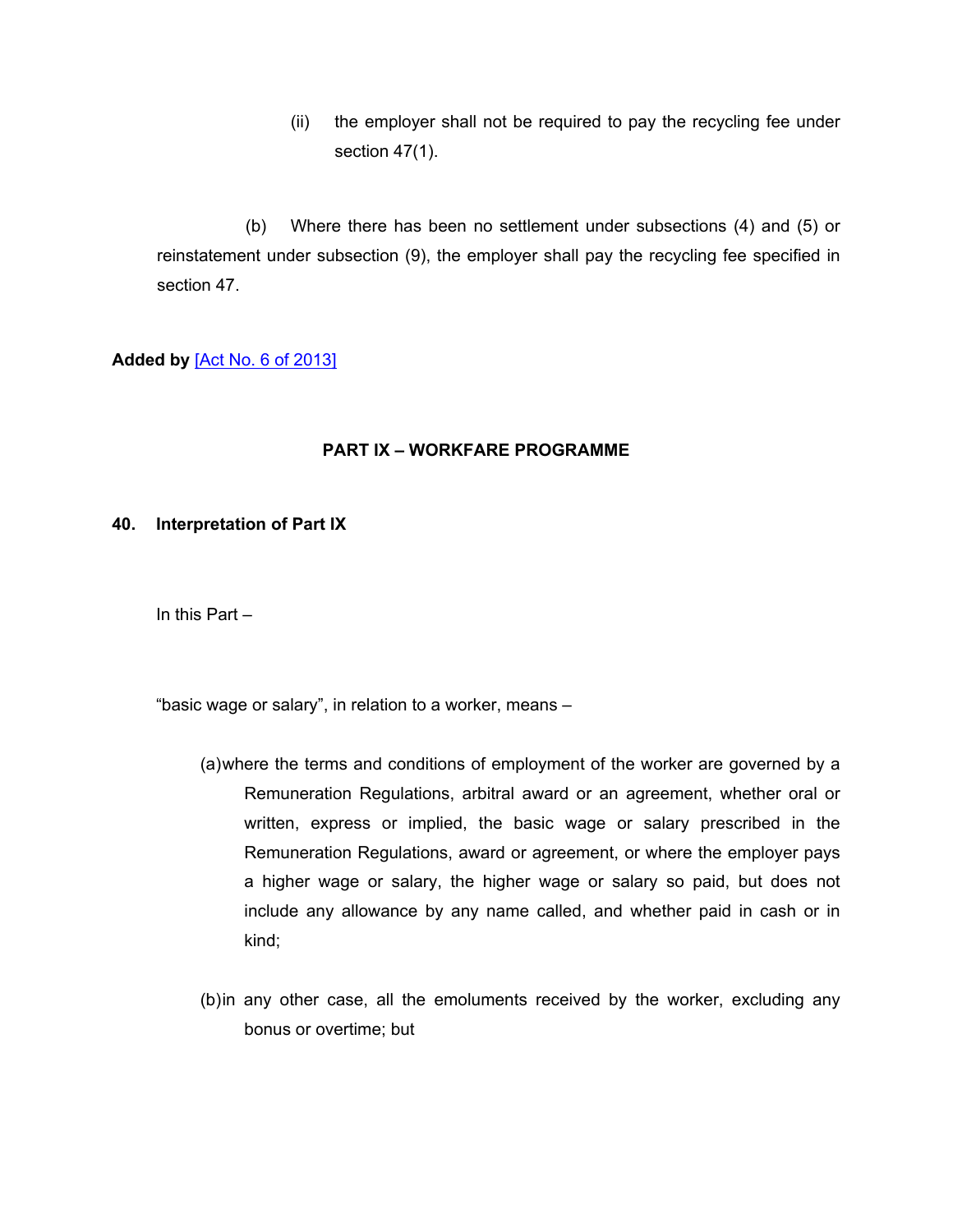shall not exceed the maximum basic wage or salary as specified in the Second Schedule to the National Savings Fund (Collection of Contributions) Regulations 1997.

"worker" does not include –

- (a) a public officer;
- (b) a person employed by a statutory body or by a local authority, other than a worker who is an insured person under section 13(1) of the National Pensions Act;

(c) a part-time worker;

- (d) a migrant worker or a non-citizen;
- (e) a worker employed in the sugar industry who voluntarily retires
	- (i) in the context of a Voluntary Retirement Scheme under section 23 of the Sugar Industry Efficiency Act 2001;
	- (ii) an Early Retirement Scheme under section 23A of the Sugar Industry Efficiency Act 2001; or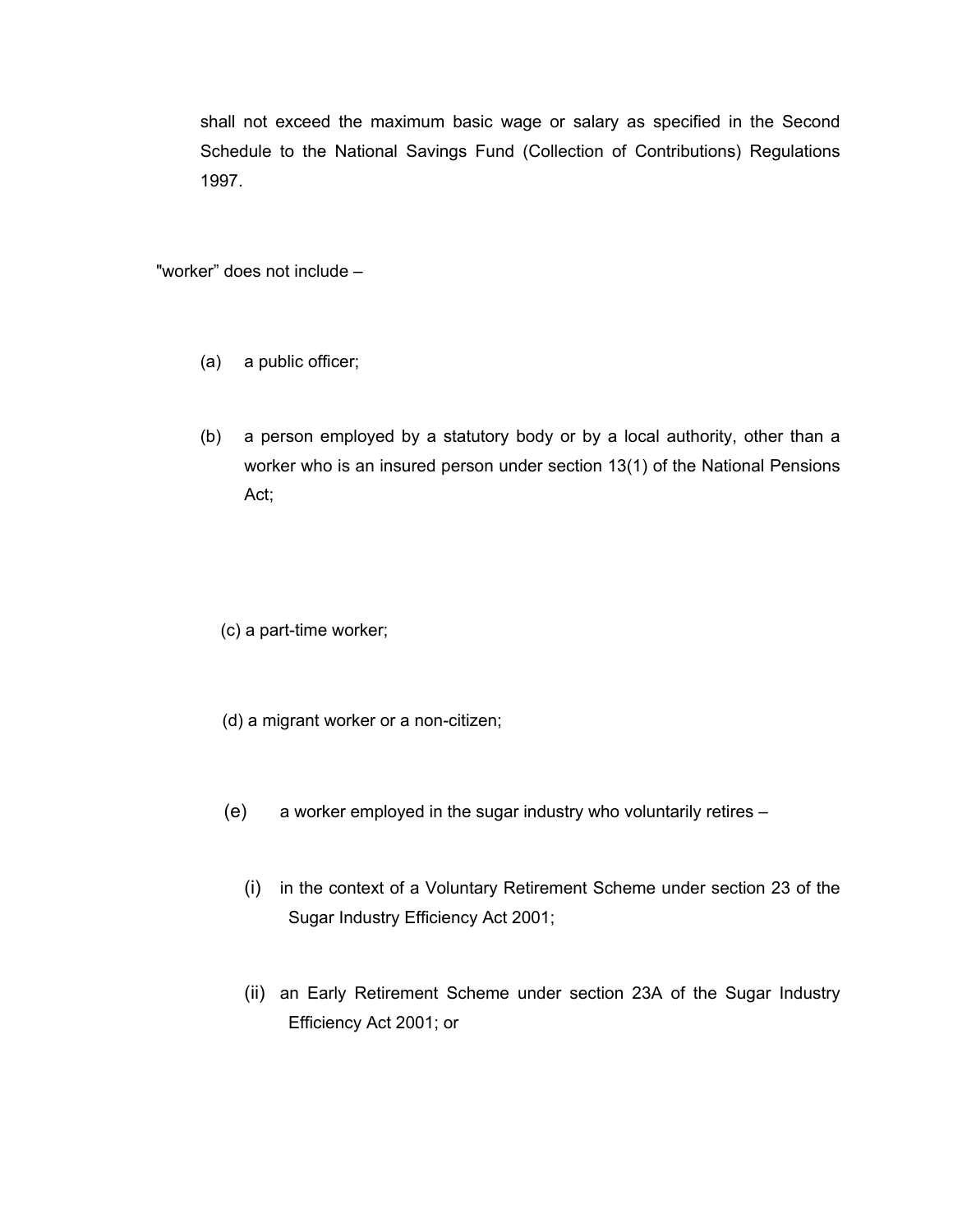- (iii) a factory closure pursuant to section 24 of the Cane Planters and Millers Arbitration and Control Board Act;
- (f) a person reckoning less than 180 days continuous employment with an employer as at the date of the termination of his employment.

**Amended by** [Act No. 14 of [2009\]](https://supremecourt.govmu.org/_layouts/CLIS.DMS/search/searchdocumentbykey.aspx?ID=%5BAct%20No.%2014%20of%202009%5D&list=Legislations)**;** [Act No. 6 of [2013\]](https://supremecourt.govmu.org/_layouts/CLIS.DMS/search/searchdocumentbykey.aspx?ID=%5BAct%20No.%206%20of%202013%5D&list=Legislations)

## **41. Workfare Programme**

- (1) There is set up for the purposes of this Act a Workfare Programme.
- (2) The Workfare Programme shall consist of
	- (a) the payment of a Transition Unemployment Benefit to every worker whose agreement has been terminated and who opts to join the Workfare Programme;
	- (b) assistance by the relevant bodies referred to in section 43(2) for any of the following activities –
		- (i) job placement;
		- (ii) training and re-skilling; or
		- (iii) starting up of a small business.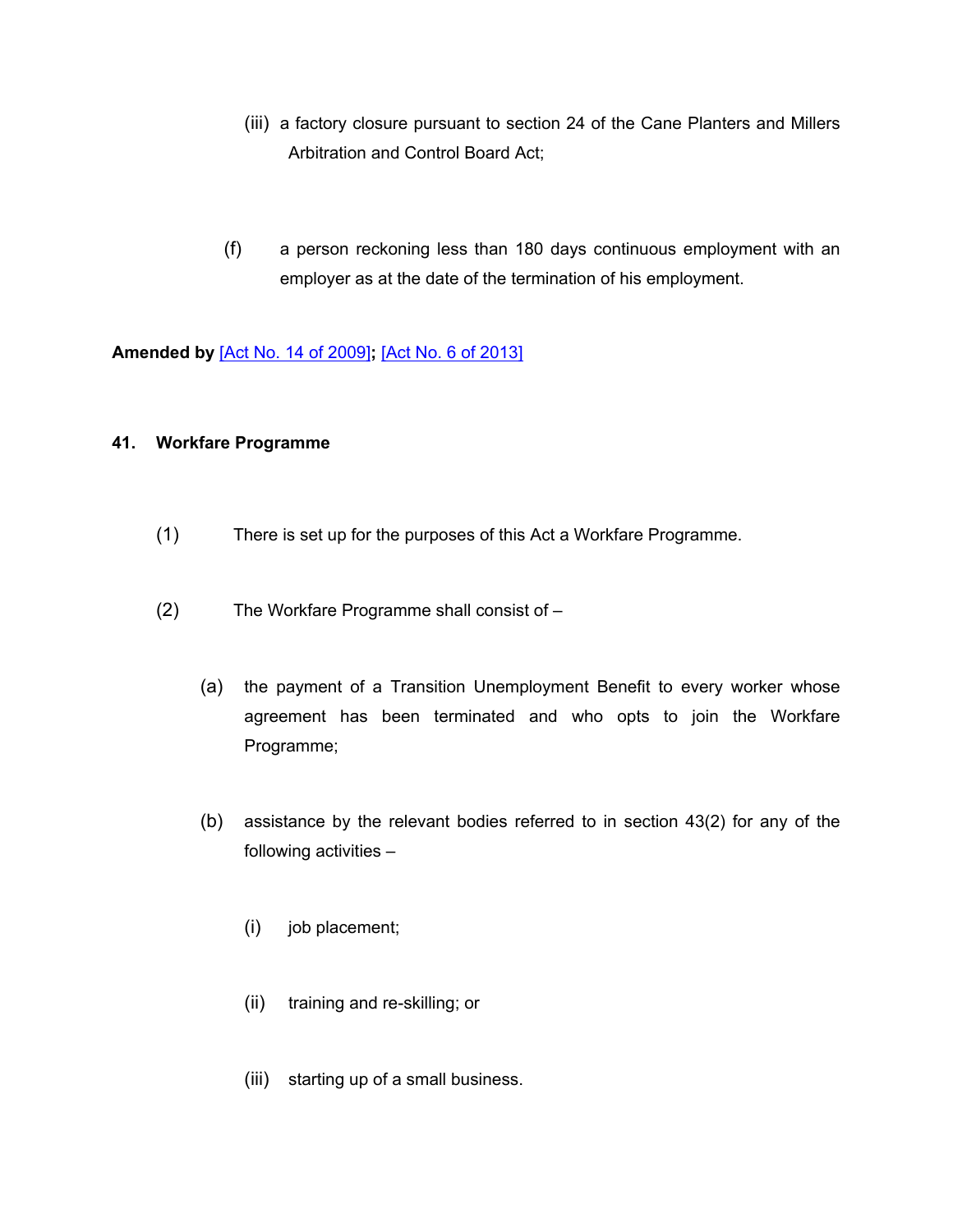## **42. Eligibility to join the Workfare Programme**

- (1) Subject to section 46 and subsection (3), a worker shall be entitled to join the Workfare Programme where —
	- (a) his agreement is terminated by an employer
		- (i) for the reasons specified in section  $36(3)$  and  $(4)$ ;
		- (ii) in contravention of section  $38(1)$ , (2) and (3);
		- (iii) for reason of—
			- (A) economic, technological, structural or similar nature affecting the enterprise;
			- (B) misconduct; or
			- (C) poor performance;
		- (iv) without any justification;
	- (b) he has been in the continuous employment of an employer for a period of not less than 180 days on a determinate agreement and the employer terminates the agreement, or the agreement comes to an end.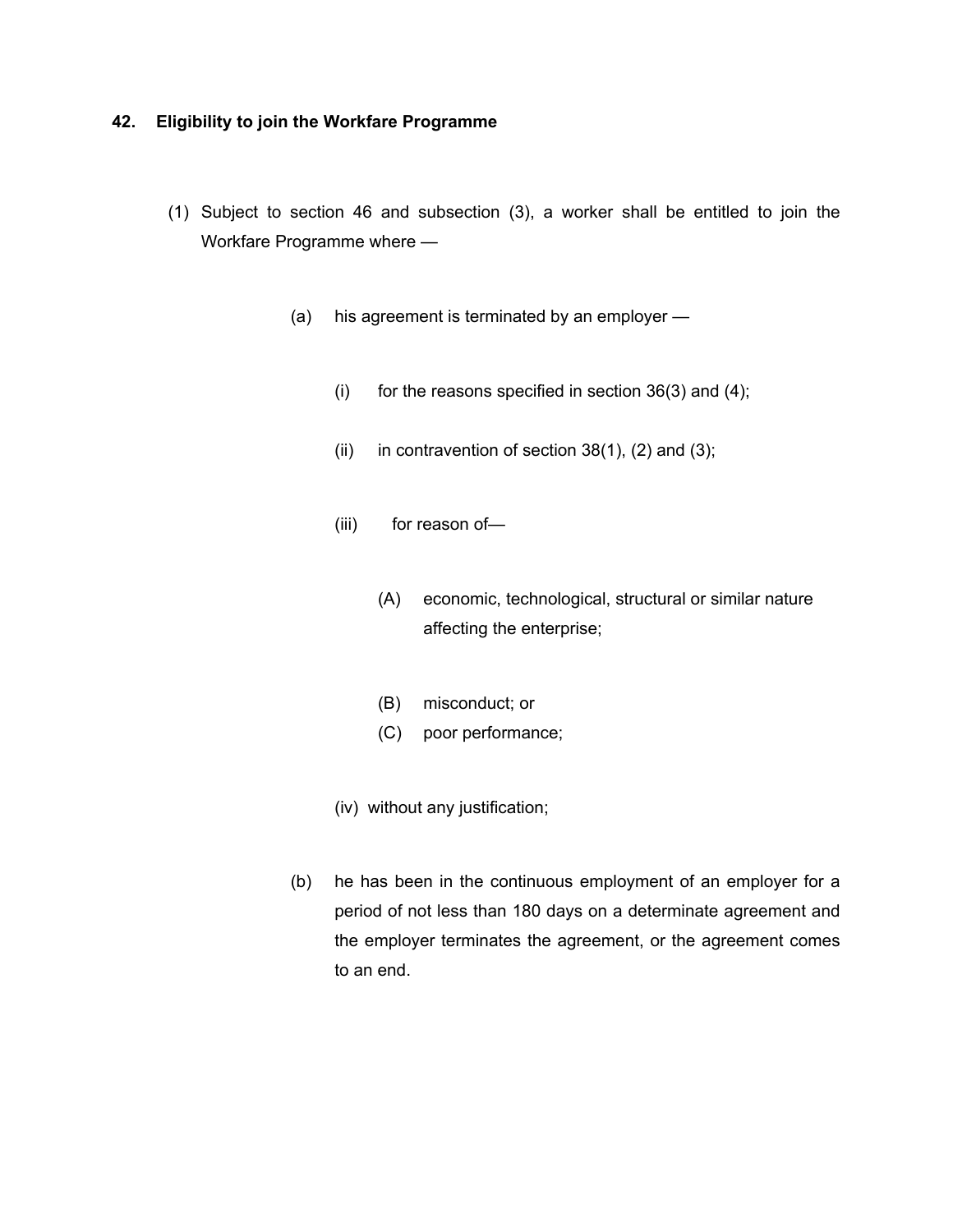(2) (a) A worker who elects to join the Workfare Programme shall register himself with the Permanent Secretary within 14 days of the termination of his employment.

(b) The Permanent Secretary may, on reasonable cause shown to his satisfaction, extend the time limit within which registration under paragraph (a) may be made.

## **Amended by** [Act No. 14 of [2009\]](https://supremecourt.govmu.org/_layouts/CLIS.DMS/search/searchdocumentbykey.aspx?ID=%5BAct%20No.%2014%20of%202009%5D&list=Legislations)

- (3) (a) Where the agreement of a worker or a group of workers is terminated, the worker, the group of workers or the trade union recognised by the employer may agree on the quantum and the payment of a compensation with the employer.
	- (b) Where an agreement has been reached under paragraph (a)
		- (i) the worker shall not be entitled to join the Workfare Programme under section (41); and
		- (ii) the employer shall not be required to pay the recycling fee under section 47(1).

**Amended by** [Act No. 14 of [2009\]](https://supremecourt.govmu.org/_layouts/CLIS.DMS/search/searchdocumentbykey.aspx?ID=%5BAct%20No.%2014%20of%202009%5D&list=Legislations)**;** [Act No. 6 of [2013\]](https://supremecourt.govmu.org/_layouts/CLIS.DMS/search/searchdocumentbykey.aspx?ID=%5BAct%20No.%206%20of%202013%5D&list=Legislations)

# **43. Election for Workfare Programme**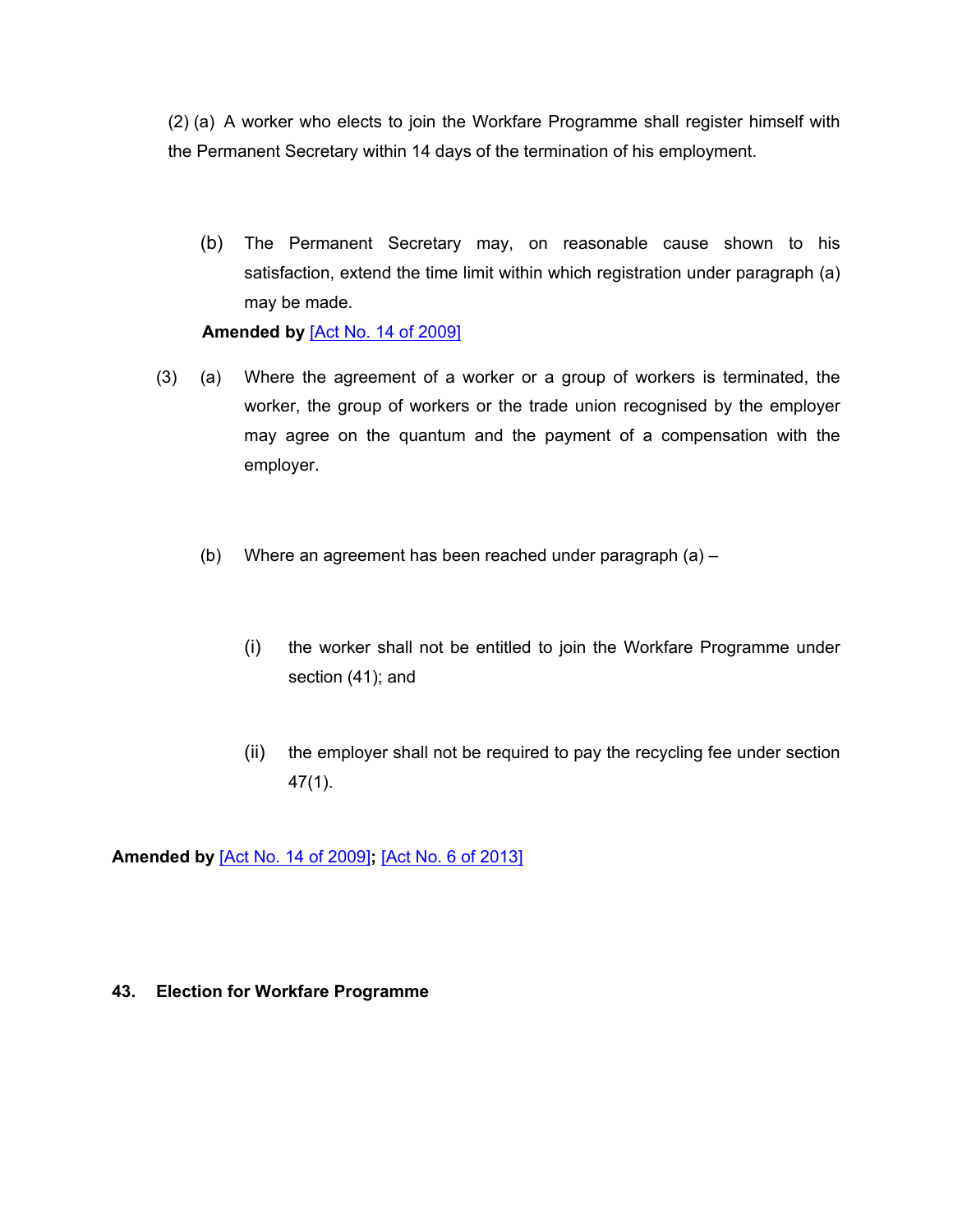- (1) A worker whose employment is terminated on grounds specified in section 42(1) and who registers himself in the Workfare Programme shall be entitled only to benefits under the Workfare Programme.
- (2) Where a worker registers himself in the Workfare Programme, he shall, within 14 days, opt for any of the activities under section 41(2)(b) and the Permanent Secretary shall refer the worker, as the case may be, to  $-$ 
	- (a) the Employment Service of the Ministry for job placement;
	- (b) such institutions as may be prescribed for
		- (i) assistance in finding training or re-skilling opportunities; or
			- (ii) self employment activities, including starting up of a small business.
- (3) Upon election by the worker of any of the activities of the Workfare Programme, the Permanent Secretary shall, within 14 days of the date of the election by the worker, notify the Permanent Secretary of the Ministry responsible for the subject of social security in the form specified in the Fifth Schedule.
	- (3A) Where a worker becomes entitled to the payment of a Transition Unemployment Benefit under section 46(3)(a)(ii), he shall register himself with the Permanent Secretary within 14 days of the date on which he is informed that the Permanent Secretary has entered proceedings on his behalf before the Court.
- (3B) Within 14 days of a registration under subsection (3A), the Permanent Secretary shall notify the Permanent Secretary of the Ministry responsible for the subject of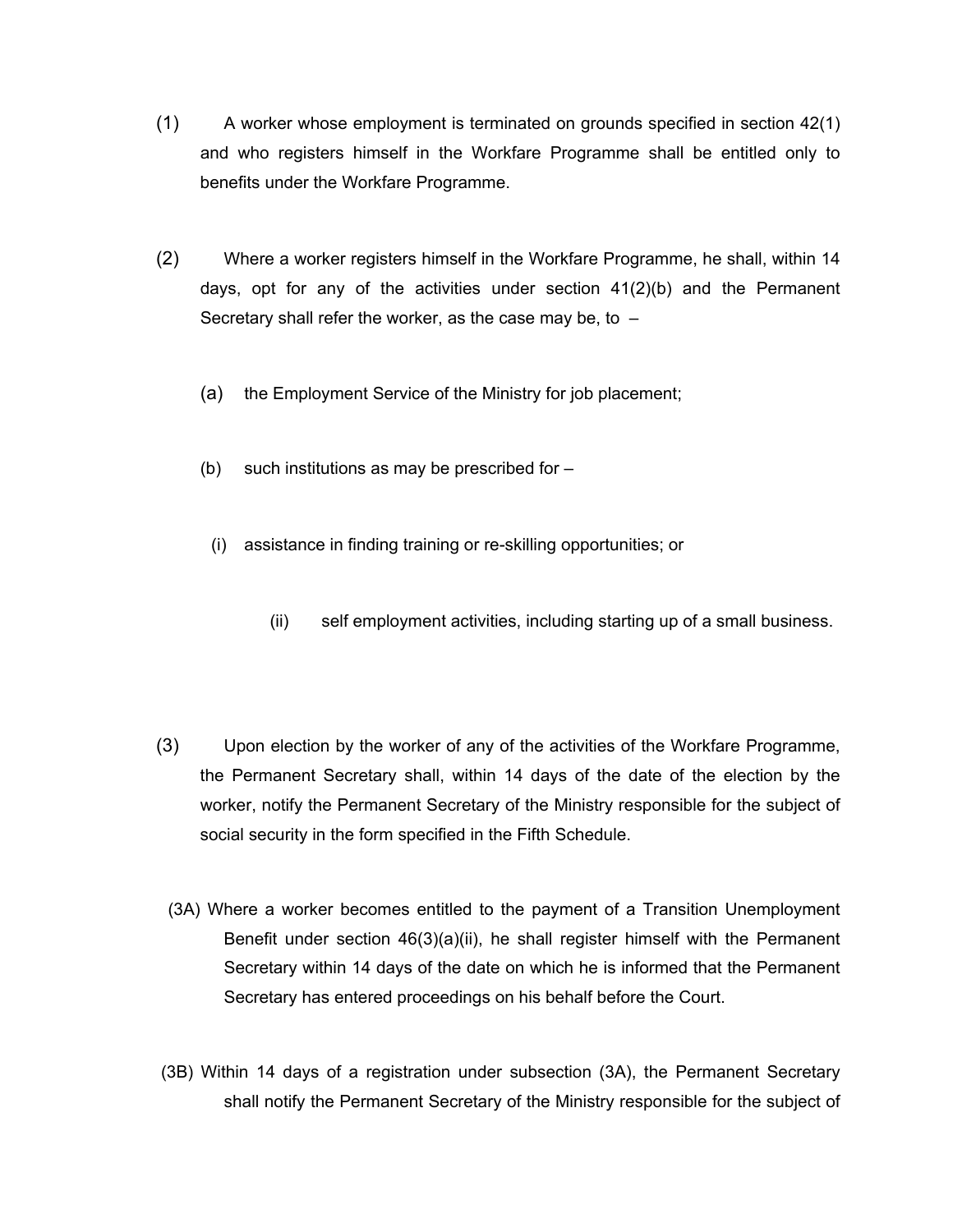social security of the registration in the form specified in the Fourteenth Schedule.

- (4) Where the Permanent Secretary of the Ministry responsible for the subject of social security is notified under subsections (3) and (3B), he shall pay the Transition Unemployment Benefit to the worker.
- (5) The Permanent Secretary may, on reasonable cause shown to his satisfaction, extend the time limit referred to in subsections (2) and (3A).

**Amended by** [Act No. 14 of [2009\]](https://supremecourt.govmu.org/_layouts/CLIS.DMS/search/searchdocumentbykey.aspx?ID=%5BAct%20No.%2014%20of%202009%5D&list=Legislations)**;** [Act No. 6 of [2013\]](https://supremecourt.govmu.org/_layouts/CLIS.DMS/search/searchdocumentbykey.aspx?ID=%5BAct%20No.%206%20of%202013%5D&list=Legislations)

#### **44. Transition Unemployment Benefit**

- (1) Subject to subsection (4), every worker who is registered in the Workfare Programme shall be entitled to a Transition Unemployment Benefit for a minimum period of one month accruing as from the beginning of the month in which his employment is terminated and for a period not exceeding 12 months at the rates specified in the Sixth Schedule.
	- (1A) Where a worker is admitted to a training or re-skilling scheme, he shall, at the time of his admission, opt –
		- (a) to continue to draw his Transition Unemployment Benefit until he becomes entitled to the minimum benefit specified in the Sixth Schedule; or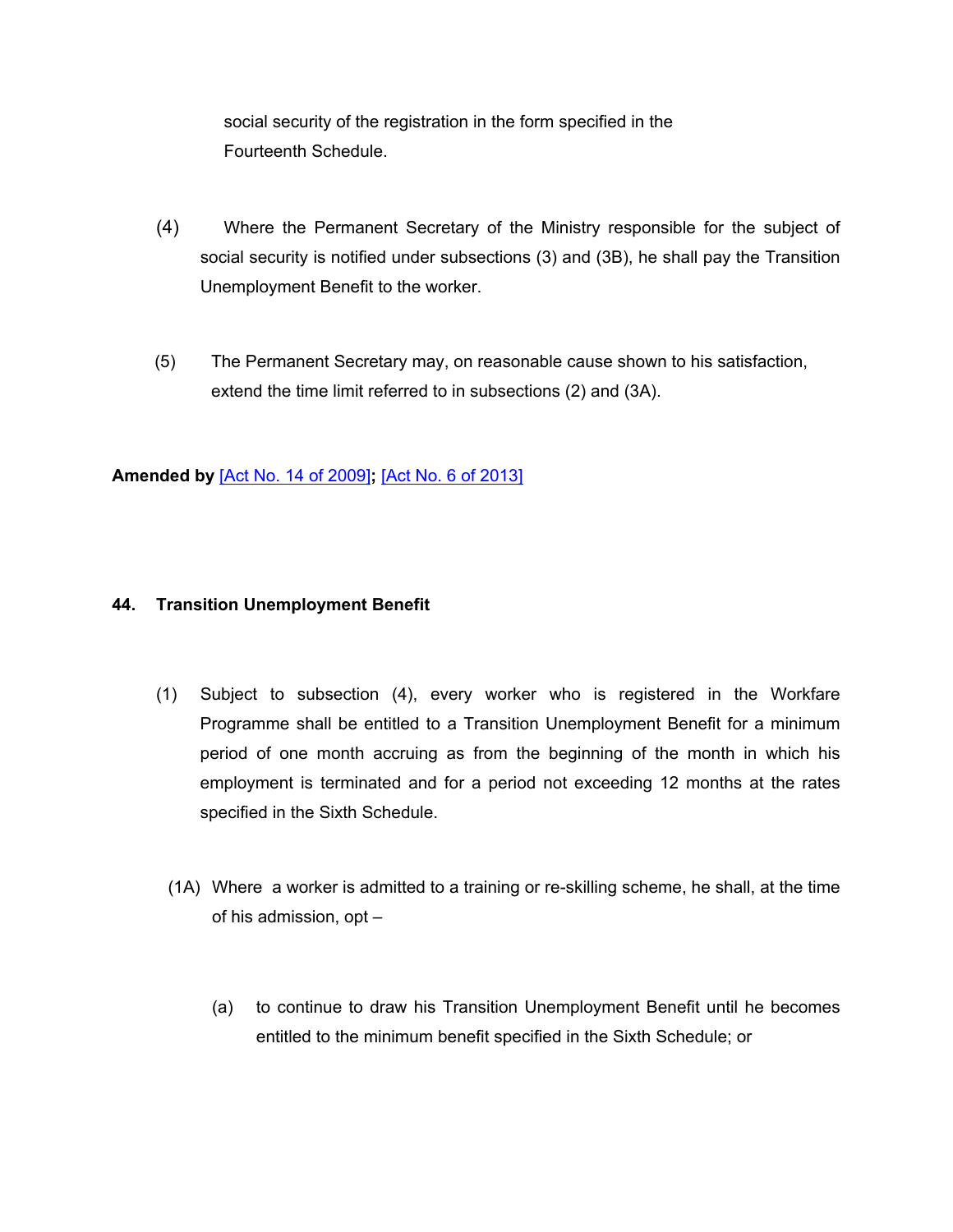(b) to cease to draw his Transition Unemployment Benefit and be paid the training or re-skilling stipend by the institution referred to in section 43(2)(b)(i).

#### **Added by** [Act No. 14 of [2009\]](https://supremecourt.govmu.org/_layouts/CLIS.DMS/search/searchdocumentbykey.aspx?ID=%5BAct%20No.%2014%20of%202009%5D&list=Legislations)

- (2) The Transition Unemployment Benefit shall be financed as specified in the Seventh Schedule.
- (3) The total contribution payable under section 17 of the National Pensions Act shall be paid from the Workfare Programme Fund under section 45(3) in respect of a worker for the period during which he is a beneficiary of the Transition Unemployment Benefit, or the training or re-skilling stipend paid under subsection (1A)(b) on the basis of the same basic wage or salary of the worker on which the contribution was payable before the termination of his employment.
- (4) The Transition Unemployment Benefit shall cease at the end of the month in which the worker –
	- (a) opts out of the Workfare Programme;
	- (b) becomes gainfully employed on a full-time basis for a period of at least 30 consecutive working days;
	- (c) refuses an offer for job placement for a second time;
	- (d) where he has opted for training or re-skilling
		- (i) becomes entitled to the minimum benefit specified in the Sixth Schedule or the stipend referred to in subsection  $(1A)(b)$ ;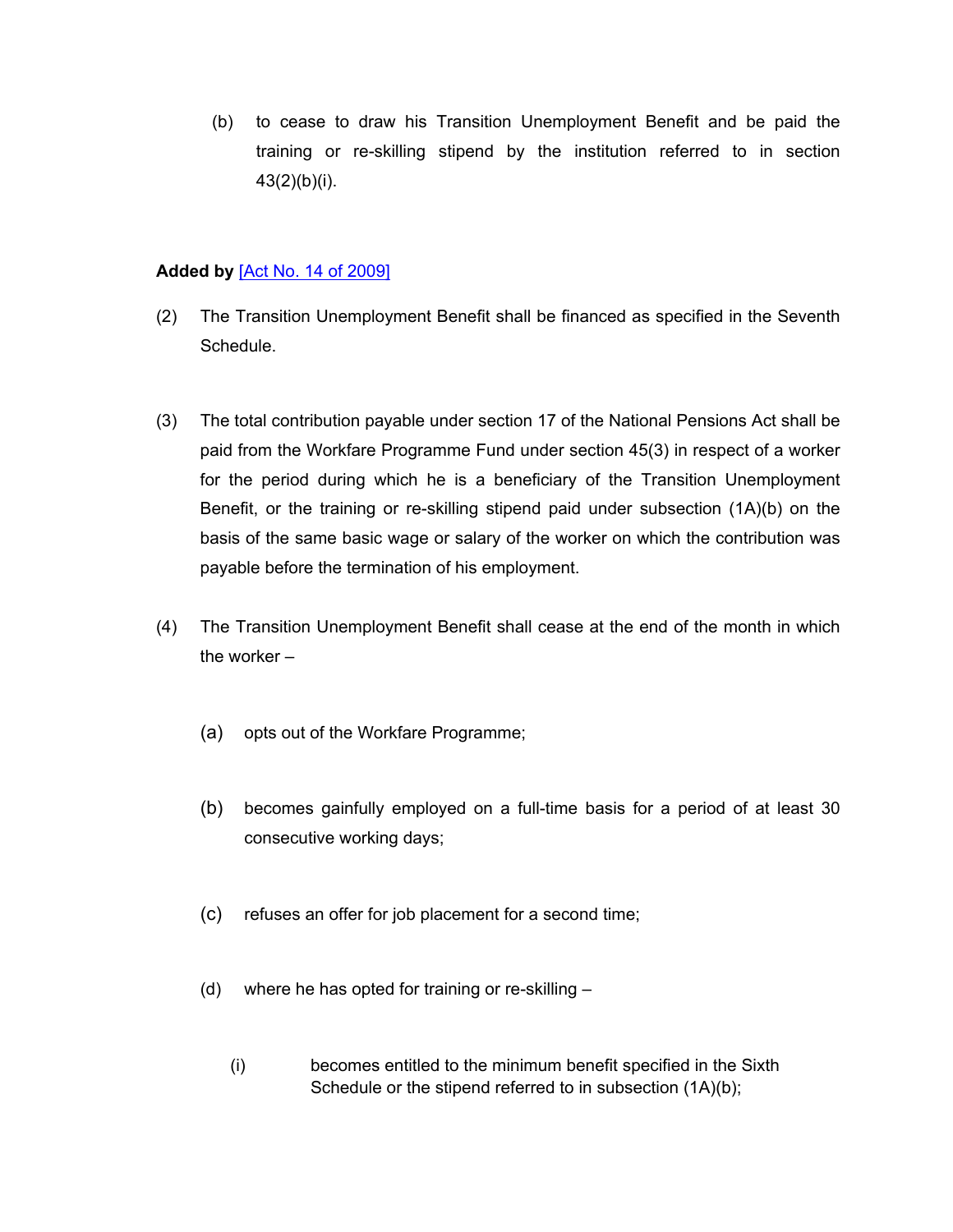- (ii) refuses an offer for a training or re-skilling scheme for a second time;
- (iii) drops out from the training or re-skilling scheme to which he was admitted;

- (e) sets up a small business with the assistance of the institutions referred to in section 43(2)(b)(ii); or
- (g) reaches the retirement age.

#### **Amended by** [Act No. 14 of [2009\]](https://supremecourt.govmu.org/_layouts/CLIS.DMS/search/searchdocumentbykey.aspx?ID=%5BAct%20No.%2014%20of%202009%5D&list=Legislations)

- (5) Subject to section 43(2)(a), where a worker becomes gainfully employed, he shall notify the Permanent Secretary within 7 days of the day he became gainfully employed.
- (6) The Employment Service shall notify the Permanent Secretary within 7 days from the time the worker has been placed in a job or refuses an offer for job placement for a second time.
	- (7) The institutions referred to in section 43(2)(b)(i) shall notify the Permanent Secretary within 7 days from the date the worker –
		- (a) is admitted to a training or re-skilling scheme and whether he has opted for the Transition Unemployment Benefit under section 44(1A)(a) or the stipend under section 44(1A)(b);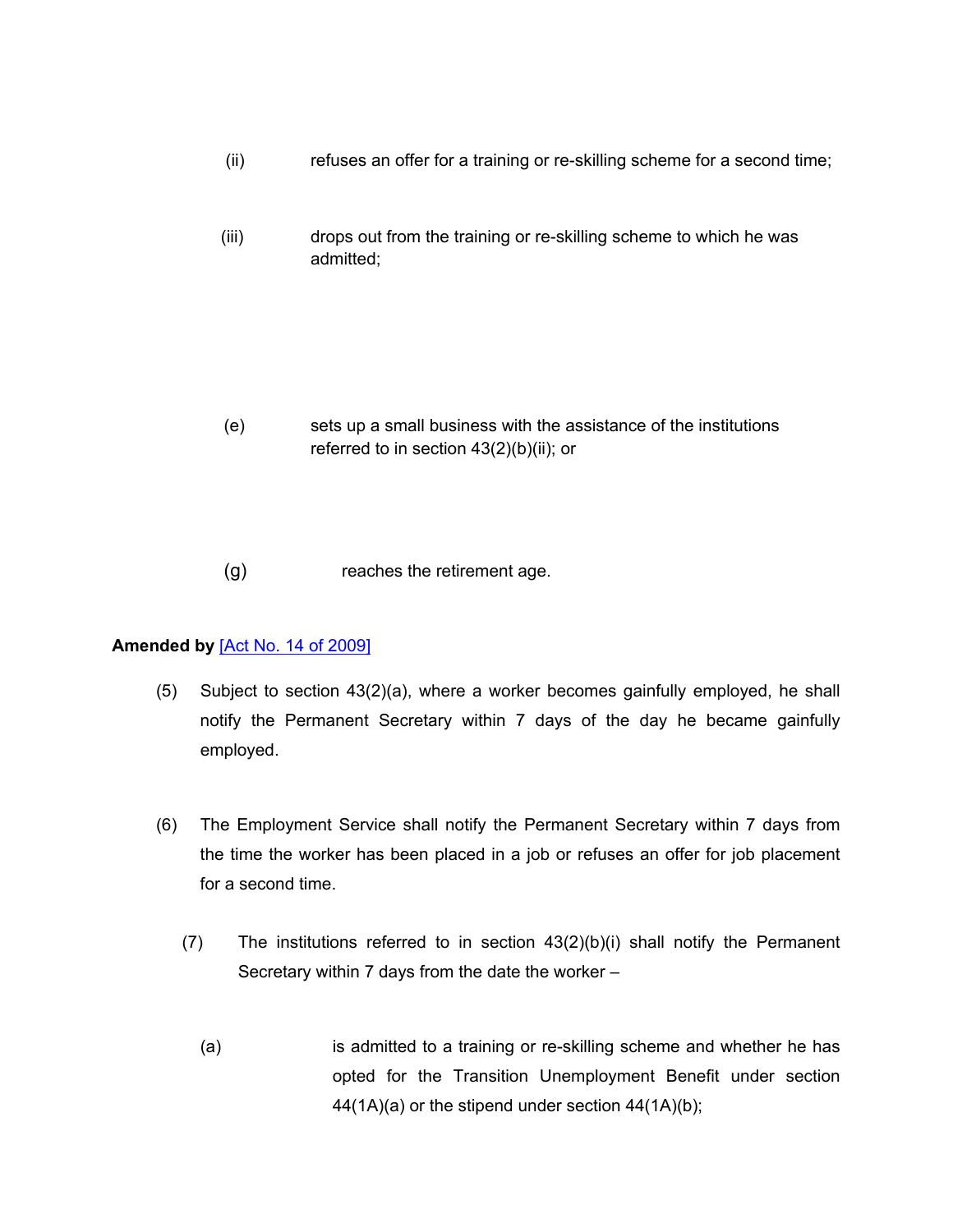- (b) refuses an offer for a training or re-skilling scheme for a second time; or
- (c) drops out from the training or re-skilling scheme to which he was admitted.
- (8) The institutions referred to in section  $43(2)(b)(ii)$  shall notify the Permanent Secretary within 7 days from the date the worker has set up a small business.
- (9) Where a worker has made an option under subsection (1A) or ceases to be entitled to the Transition Unemployment Benefit under subsection (4), the Permanent Secretary shall, not later than the next working day following the receipt of notification under subsection (5), (6), (7) or (8), notify on an approved form the Permanent Secretary responsible for the subject of social security.

**Amended by** [Act No. 14 of [2009\]](https://supremecourt.govmu.org/_layouts/CLIS.DMS/search/searchdocumentbykey.aspx?ID=%5BAct%20No.%2014%20of%202009%5D&list=Legislations)**;** [Act No. 6 of [2013\]](https://supremecourt.govmu.org/_layouts/CLIS.DMS/search/searchdocumentbykey.aspx?ID=%5BAct%20No.%206%20of%202013%5D&list=Legislations)**;** [Act No. 27 of [2013\]](https://supremecourt.govmu.org/_layouts/CLIS.DMS/search/searchdocumentbykey.aspx?ID=%5BAct%20No.%2027%20of%202013%5D&list=Legislations)

#### **45. Establishment of Workfare Programme Fund**

(1) There is established for the purposes of this Act a Workfare Programme Fund which shall be managed by the National Savings Fund.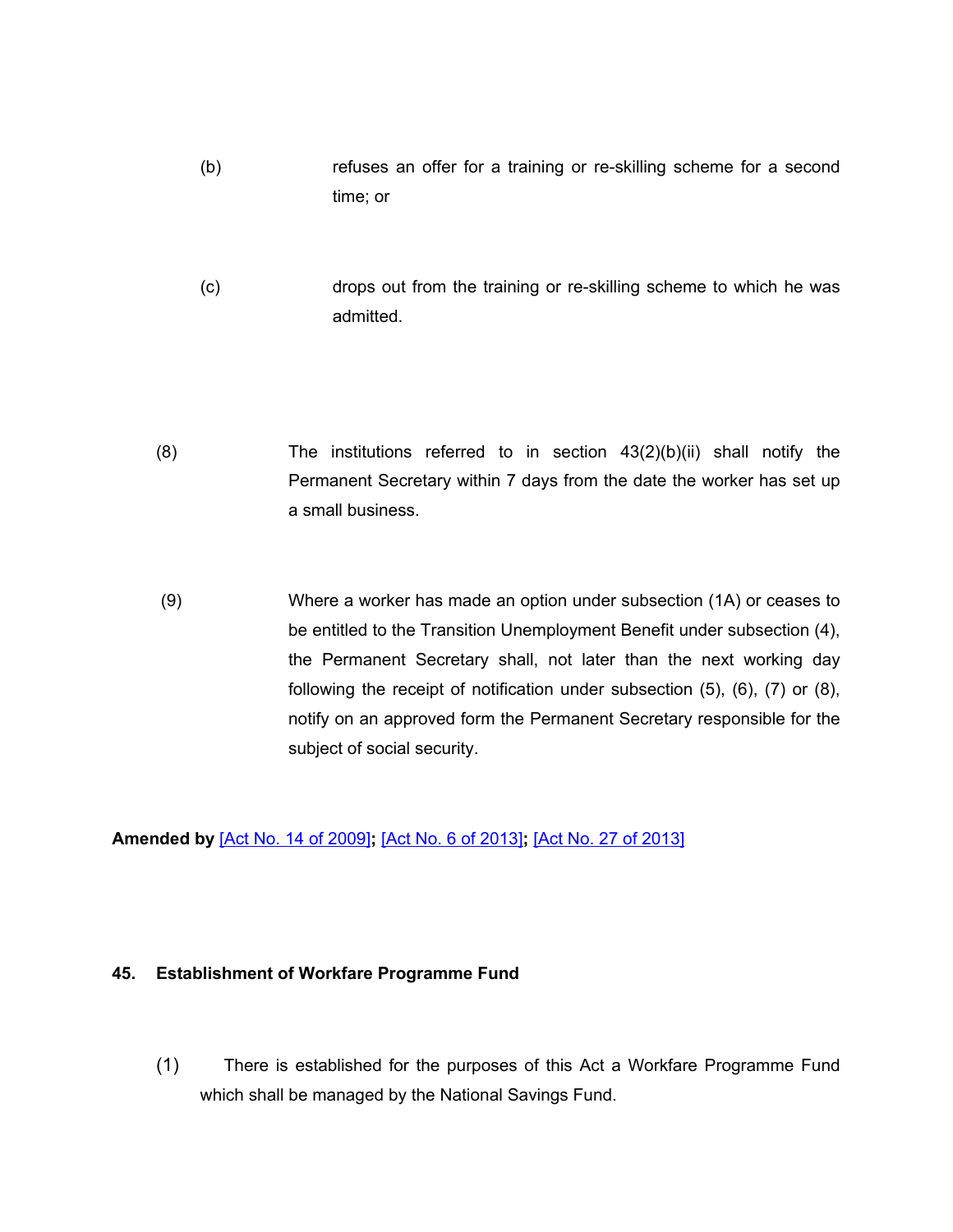- (2) There shall be paid into the Workfare Programme Fund
	- (a) money collected by way of levy at the rates specified in the Second Schedule of the Human Resource Development Act 2003;
	- (b) all monies appropriated by the National Assembly for the purposes of the Workfare Programme; and
	- (c) interests on investments.
- (3) There shall be paid out of the Workfare Programme Fund
	- (a) the Transition Unemployment Benefit payable at the rate specified in the Sixth Schedule;
	- (aa) all expenses incurred for any training, re-skilling or multi-skilling of laid-off workers which is organised by the Permanent Secretary;
	- (b) the total contributions of workers payable under the National Pensions Act as referred to in section 44(3); and
	- (c) all expenses incurred in the administration of the Workfare Programme Fund.

**Amended by** [Act No. 6 of [2013\]](https://supremecourt.govmu.org/_layouts/CLIS.DMS/search/searchdocumentbykey.aspx?ID=%5BAct%20No.%206%20of%202013%5D&list=Legislations)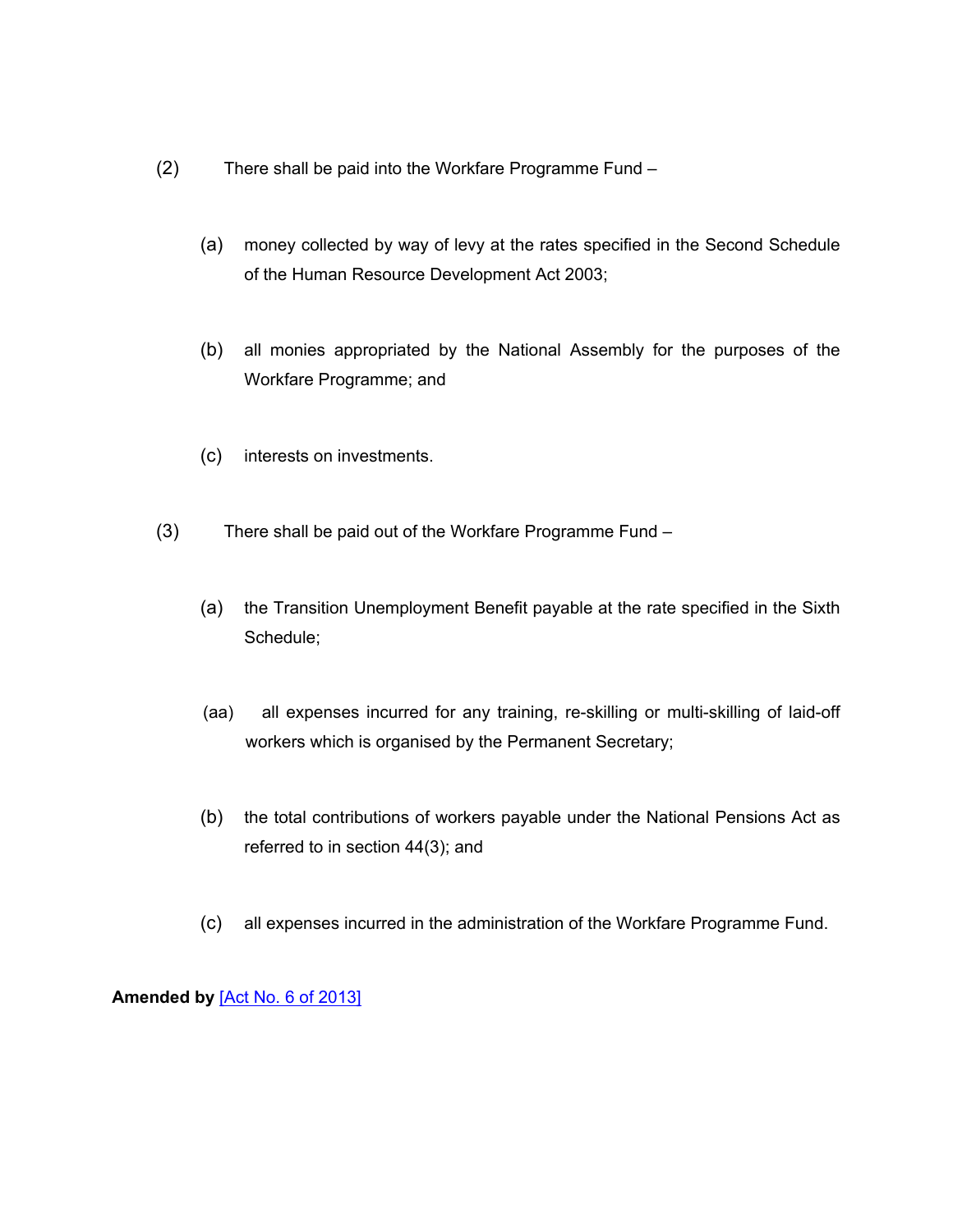## **PART X – COMPENSATION**

#### **46. Payment of severance allowance**

- (1) Subject to subsection (1A), an employer shall pay severance allowance to a worker as specified in subsection (5) where the worker has been in continuous employment with the employer —
	- (a) for a period of not less than 12 months on a contract of indeterminate duration and that employer terminates his agreement; or
	- (b) for a period of more than 24 months under one or more determinate agreements in respect of a position of a permanent nature and that employer terminates the agreement of the worker other than a migrant worker.
- (1A) Unless otherwise agreed by the parties, no severance allowance shall be payable where —
	- (a) a worker and an employer enter into an agreement under section 5(3A) and the agreement comes to an end;
	- (b) a worker and an employer enter into one or more determinate agreements for a total period of less than 24 continuous months in respect of a position of a permanent nature and the agreement comes to an end; or
	- (c) a worker, whose basic wage or salary is at a rate in excess of 360,000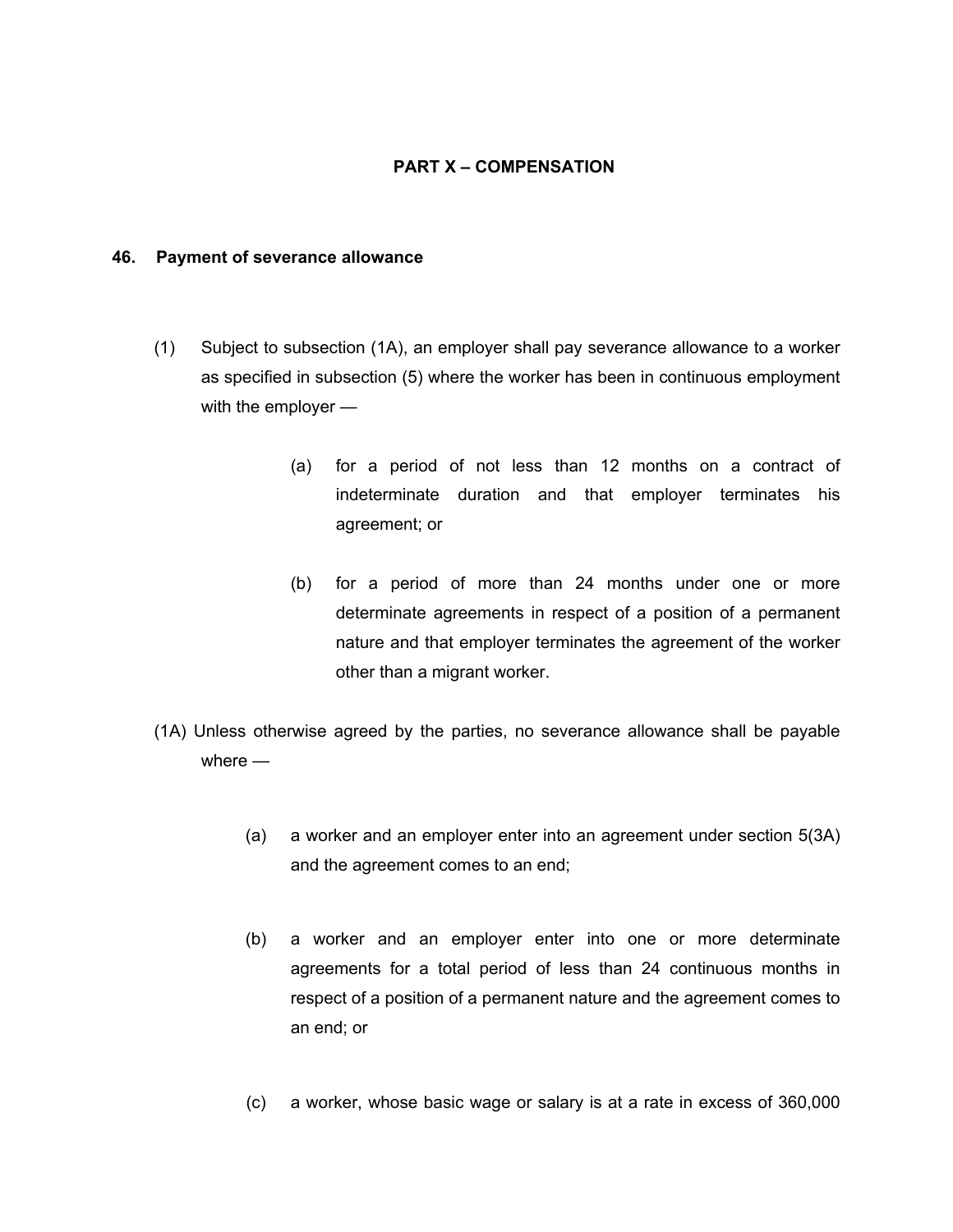rupees per annum, and an employer enter into a determinate agreement and that agreement comes to an end.,

(2) (a) Subject to section 42(3) or 43(1), where a worker claims severance allowance under subsection (1), he shall register himself with the Permanent Secretary within 14 days of the termination of his employment or the expiry of his contract, as the case may be, and the Permanent Secretary shall enquire into the matter with a view to promoting a settlement.

(b) The Permanent Secretary may, on reasonable cause shown, extend the time limit referred to in paragraph (a).

- (3) Where the matter under subsection (2) does not result in being satisfactorily settled, the Permanent Secretary –
	- (a) may enter proceedings before the Court if he is of the opinion that the worker as defined in section 40 has a *bona fide* case and thereupon —
		- (i) if that worker is still unemployed, he shall be entitled to be admitted to the Workfare Programme; or
		- (ii) if that worker becomes gainfully employed, he shall be entitled to be paid an allowance equivalent to the Transition Unemployment Benefit, as specified in section 44, from the date of the termination of his employment up to the date he has taken up employment.
	- (b) may not enter proceedings before Court if he is of the opinion that the worker does not have a bona fide case and advise the worker referred to in section 40 that he may apply for registration in the Workfare Programme, unless the worker institutes proceedings on his own to claim severance allowance.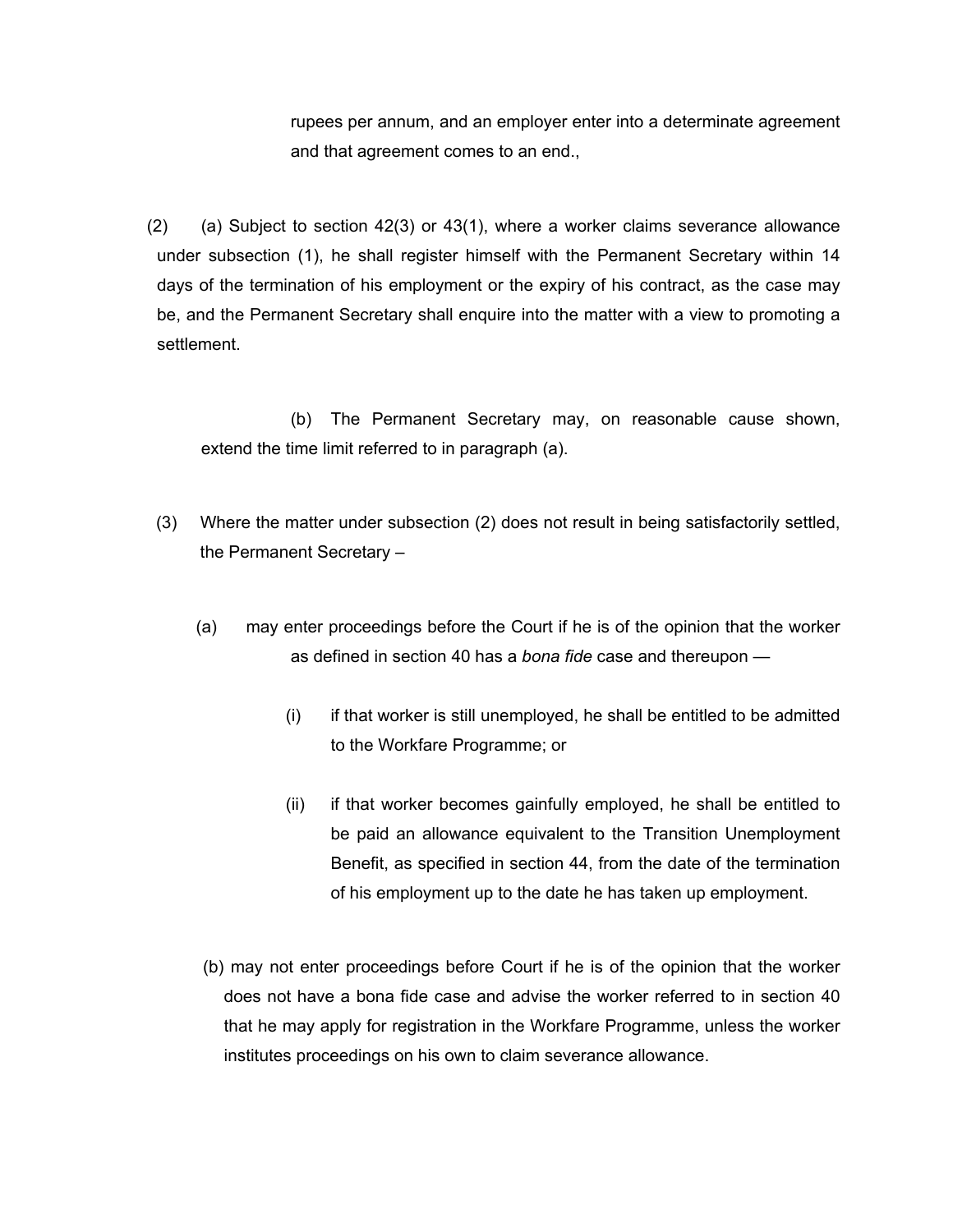- (3A) Where a worker is entitled to be admitted to the Workfare Programme under subsection  $(3)(a)(i)$  or to be paid an allowance under subsection  $(3)(a)(ii)$ , he shall register himself with the Permanent Secretary within 14 days of the date on which he is notified by the Permanent Secretary that Court proceedings have been entered on his behalf.
	- (3B) Where a worker, who claims severance allowance under subsection (1), registers himself with the Permanent Secretary after 14 days of the termination of his employment, the Permanent Secretary may enter proceedings before the Court if he is of the opinion that the worker has a *bona fide* case, but the worker shall not be entitled to be admitted to the Workfare Programme.
- (4) Where there has been a settlement under subsection (2), other than a settlement by reinstatement or by payment of any compensation, the worker referred to in section 40 shall be entitled to be admitted to the Workfare Programme.
- (5) Where a worker has been in continuous employment for a period of not less than 12 months with an employer, the Court may, where it finds that –
	- (a) the termination of agreement of the worker was due to the reasons specified under section 36(3) and (4);
	- (b) the termination of agreement of the worker was in contravention of section 38(2), (3) and (4);
	- (c) the reasons related to the worker's alleged misconduct or poor performance under section (38)(2) and (3) do not constitute valid reasons for the termination of employment of the worker;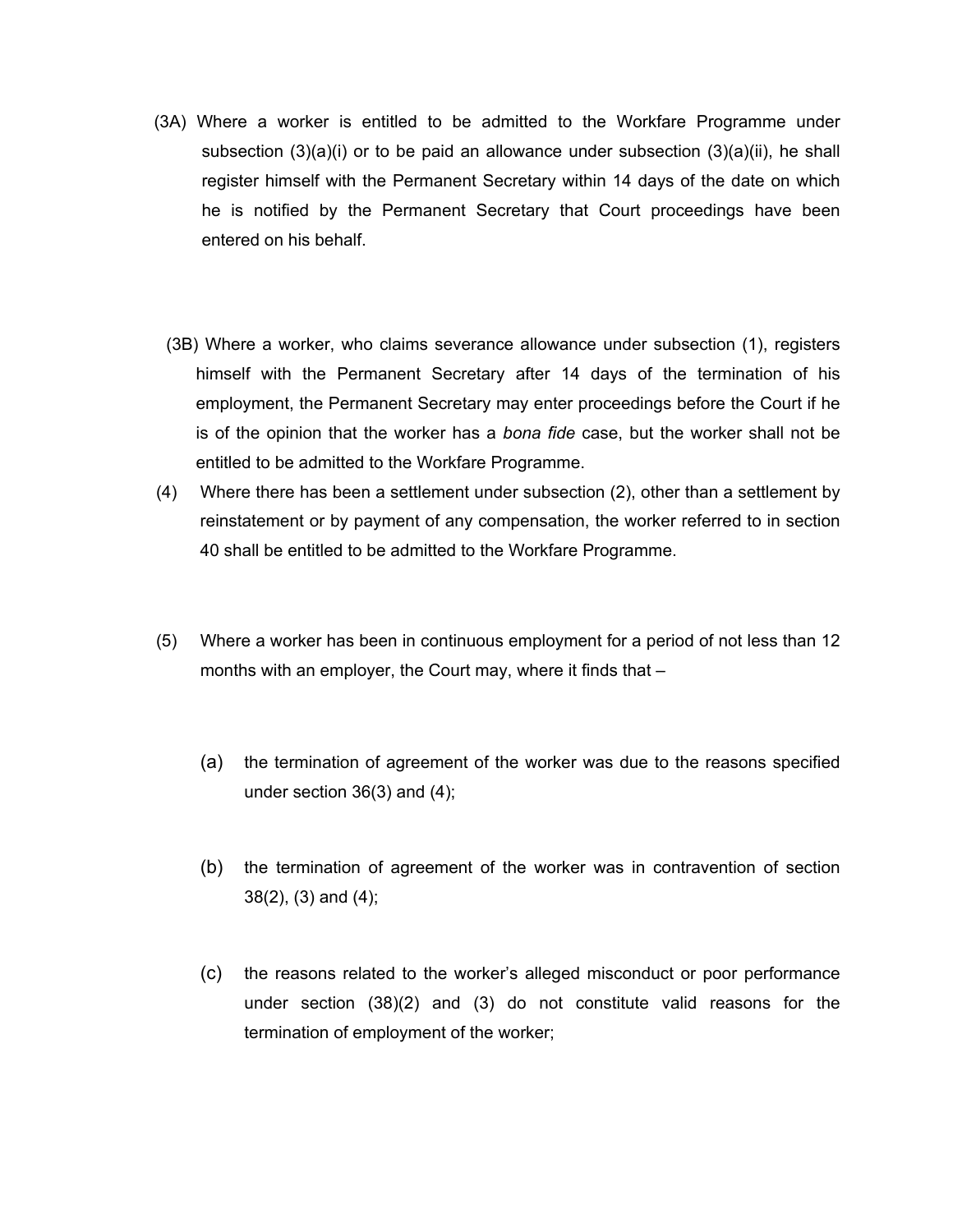(d) the grounds for the termination of agreement of a worker for economic, technological, structural or similar nature affecting the enterprise, do not constitute valid reasons,

order that the worker be paid severance allowance as follows –

- (i) for every period of 12 months of continuous employment, a sum equivalent to 3 months remuneration; and
- (ii) for any additional period of less than 12 months, a sum equal to one twelfth of the sum calculated under subparagraph (i) multiplied by the number of months during which the worker has been in continuous employment of the employer;
- (e) notwithstanding paragraphs (a), (b), (c) and (d), the termination of agreement of the worker was unjustified,

# **Amended by** [Act No. 14 of [2009\]](https://supremecourt.govmu.org/_layouts/CLIS.DMS/search/searchdocumentbykey.aspx?ID=%5BAct%20No.%2014%20of%202009%5D&list=Legislations)

- (5A) Where a matter has been referred to the Tribunal under section 39B, the Court shall have no jurisdiction to hear the matter.
	- (5B) Notwithstanding subsection (5), where the Court finds that the termination of employment of a worker, who has been in continuous employment for a period of not less than 12 months with an employer, is effected on grounds specified in sections 38(l)(a) and (d), the Court may, with the consent of the worker, order that that worker —
		- (a) be reinstated in his former employment with payment of remuneration from the date of the termination of his employment to the date of his reinstatement; or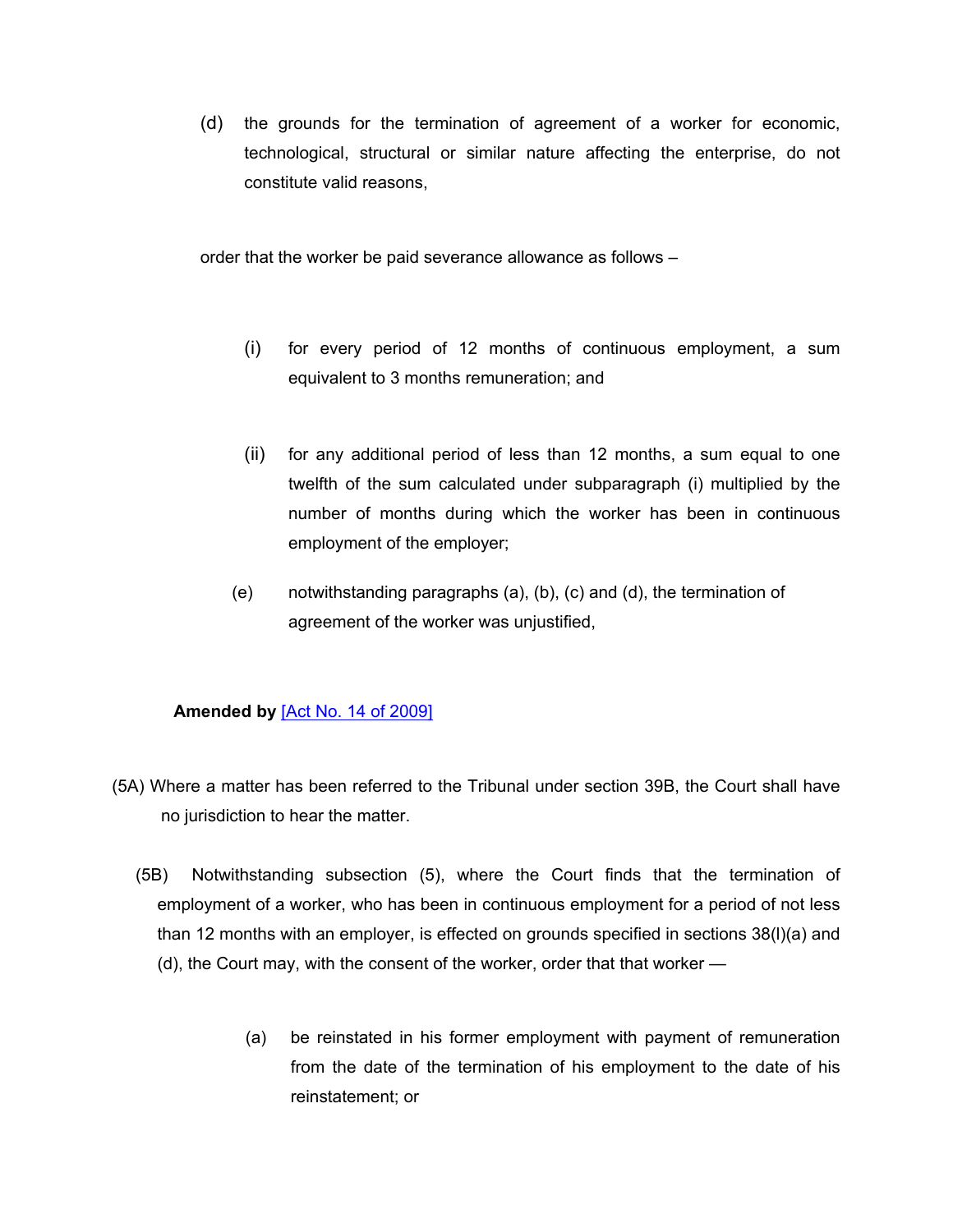- (b) be paid severance allowance in accordance with subsection (5).
- (6) Where the Permanent Secretary has not entered proceedings on behalf of a worker under subsection (3)(b) and the worker has instituted proceedings before the Court on his own, and the Court has given judgment in favour of the worker in terms of subsection (5), the worker referred to in section 40 shall be eligible to be admitted to the Workfare Programme within 14 days as from the date of judgment.

#### (7) - (8) **Repealed by** [Act No. 6 of [2013\]](https://supremecourt.govmu.org/_layouts/CLIS.DMS/search/searchdocumentbykey.aspx?ID=%5BAct%20No.%206%20of%202013%5D&list=Legislations)

- (9) Where the employment of a part-time worker, a migrant worker or a non-citizen, who has been in continuous employment with an employer for a period of 12 months or more, has been terminated by the employer for reasons of economic, technological, structural or similar nature affecting the enterprise, the employer shall pay severance allowance to the part-time or migrant worker or the non-citizen –
	- (a) for every period of 12 months, one quarter of a month's remuneration;
	- (b) for any additional period of less than 12 months, a sum equal to one twelfth of the sum calculated under paragraph (a) multiplied by the number of months during which the worker has been in the continuous employment of the employer.

**Amended by** [Act No. 14 of [2009\]](https://supremecourt.govmu.org/_layouts/CLIS.DMS/search/searchdocumentbykey.aspx?ID=%5BAct%20No.%2014%20of%202009%5D&list=Legislations)

# (10) **Repealed by** [Act No. 6 of [2013\]](https://supremecourt.govmu.org/_layouts/CLIS.DMS/search/searchdocumentbykey.aspx?ID=%5BAct%20No.%206%20of%202013%5D&list=Legislations)

(11) The Court may, where it thinks fit and whether or not a claim to that effect has been made, order an employer to pay interest at a rate not exceeding 12 per cent per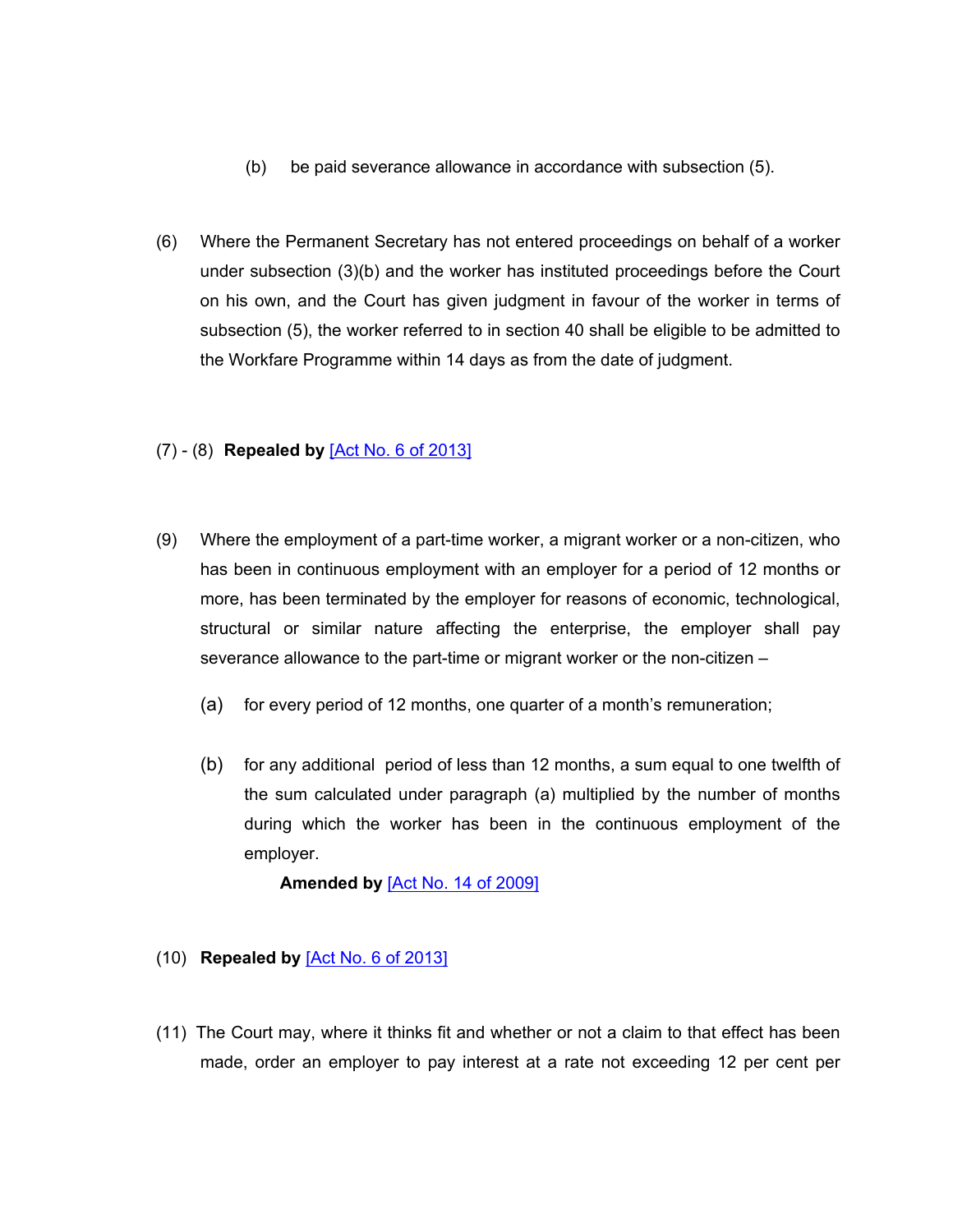annum on the amount of severance allowance payable from the date of the termination of the agreement to the date of payment.

- (12) For the purposes of this section, a month's remuneration shall be
	- (a) the remuneration drawn by the worker for the last complete month of his employment; or
	- (b) an amount computed in the manner as is best calculated to give the rate per month at which the worker was remunerated over a period of 12 months before the termination of his agreement inclusive of payment for extra work, productivity bonus, attendance bonus, commission in return for services and any other regular payment,

whichever is the higher.

**Amended by** [Act No. 6 of [2013\]](https://supremecourt.govmu.org/_layouts/CLIS.DMS/search/searchdocumentbykey.aspx?ID=%5BAct%20No.%206%20of%202013%5D&list=Legislations)

#### **47. Payment of Recycling Fee**

- (1) (a) Subject to subsections (2) and (2A), where—
	- (i) an employer terminates the agreement of a worker as defined in section 40; or
	- (ii) the determinate agreement of a worker as defined in section 40 comes to an end,

the employer shall, not later than 30 days from the date of termination of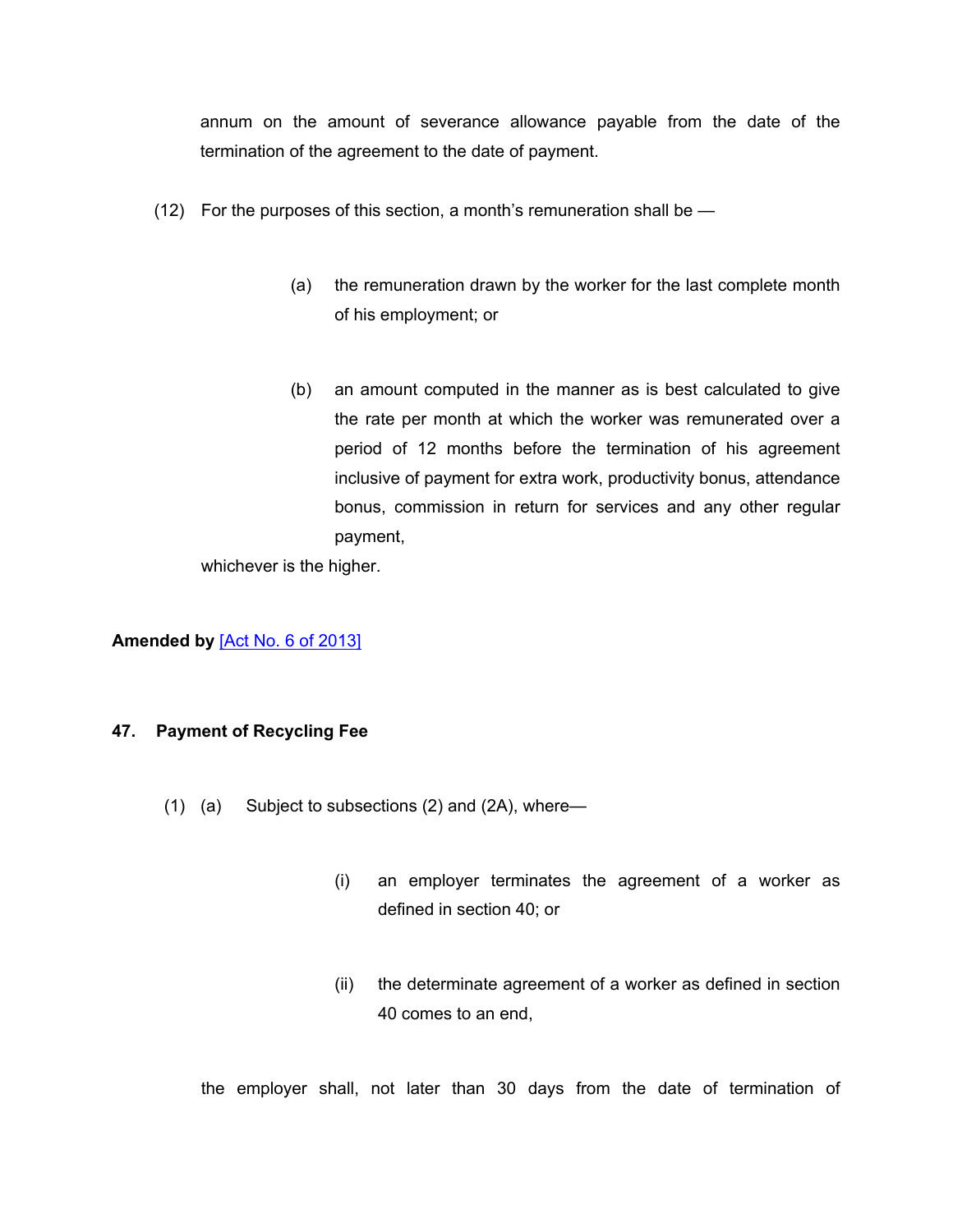employment or expiry of the determinate agreement, pay to the Director-General for credit to the National Savings Fund a recycling fee according to the rates specified in the Eighth Schedule in respect of that worker.

#### **Amended by** [Act No. 14 of [2009\]](https://supremecourt.govmu.org/_layouts/CLIS.DMS/search/searchdocumentbykey.aspx?ID=%5BAct%20No.%2014%20of%202009%5D&list=Legislations)

- (b) An employer shall, at the time of payment of the recycling fee under paragraph (a), submit a return in the form specified in the Ninth Schedule.
- (c) The recycling fee payable under paragraph (a) shall be credited into the National Savings Fund Account of the worker under section 5(B) of the National Savings Fund Act.
- (2) No recycling fee shall be payable where
	- (a) an employer dies and his worker is employed or offered employment by the personal representative or heir of the deceased employer forthwith after the death;
	- (b) a worker's employment by a partnership ceases on the dissolution of the partnership, and he is employed or offered employment by a member of the dissolved partnership or a new partnership forthwith after the dissolution;
	- (c) a worker's employment by a body corporate ceases on the dissolution of that body and he is employed or offered employment by some other corporate body in accordance with an enactment or a scheme of reconstruction forthwith after the dissolution; or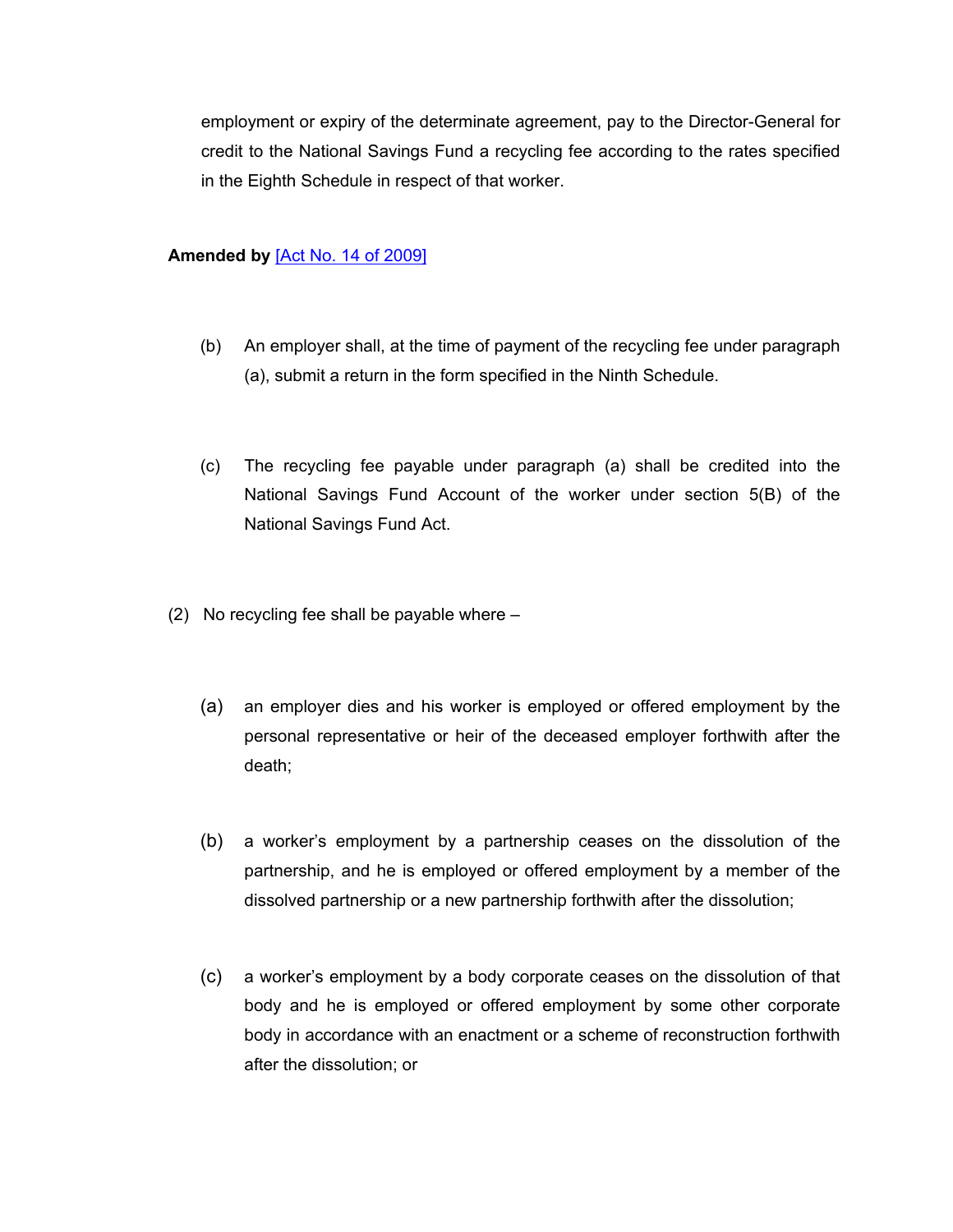(d) a worker's employment ceases on the disposal by his employer of the goodwill, or of the whole or a substantial part of the business, or of that part of the business in which he is employed and he is employed or offered employment by the person who acquires the goodwill or business or part of the business forthwith after the disposal,

on terms and conditions which are not less favourable than those of the former agreement.

- (2A) No recycling fee shall be payable where the employment of a worker is terminated in accordance with section 3 8(2) except where the Court finds that the dismissal is unjustified.
- (3) Where a worker to whom an offer is made in writing in any of the circumstances specified in subsection (2) accepts the offer, he shall be deemed to enter the employment of the person by whom the offer is made forthwith upon the cessation of his employment with the first employer and the employment of the worker by the first and the second employer shall be deemed to be continuous.
- (4) Where a worker is deemed to be in continuous employment in accordance with subsection (3) and that continuous employment is terminated in circumstances in which the recycling fee under subsection (1) or severance allowance under section 46 is payable, the employer in whose service the worker was employed immediately before the termination shall be deemed to be the employer during the whole of the period and shall be liable to pay the recycling fee or severance allowance, as the case may be.
- (5) Any recycling fee which has not been paid to the National Pensions Fund in respect of any month shall, on the commencement of this section, be due to the Director-General.

**Amended by** [Act No. 6 of [2013\]](https://supremecourt.govmu.org/_layouts/CLIS.DMS/search/searchdocumentbykey.aspx?ID=%5BAct%20No.%206%20of%202013%5D&list=Legislations)**;** [Act No. 4 of [2017\]](https://supremecourt.govmu.org/_layouts/CLIS.DMS/search/searchdocumentbykey.aspx?ID=%5BAct%20No.%204%20of%202017%5D&list=Legislations)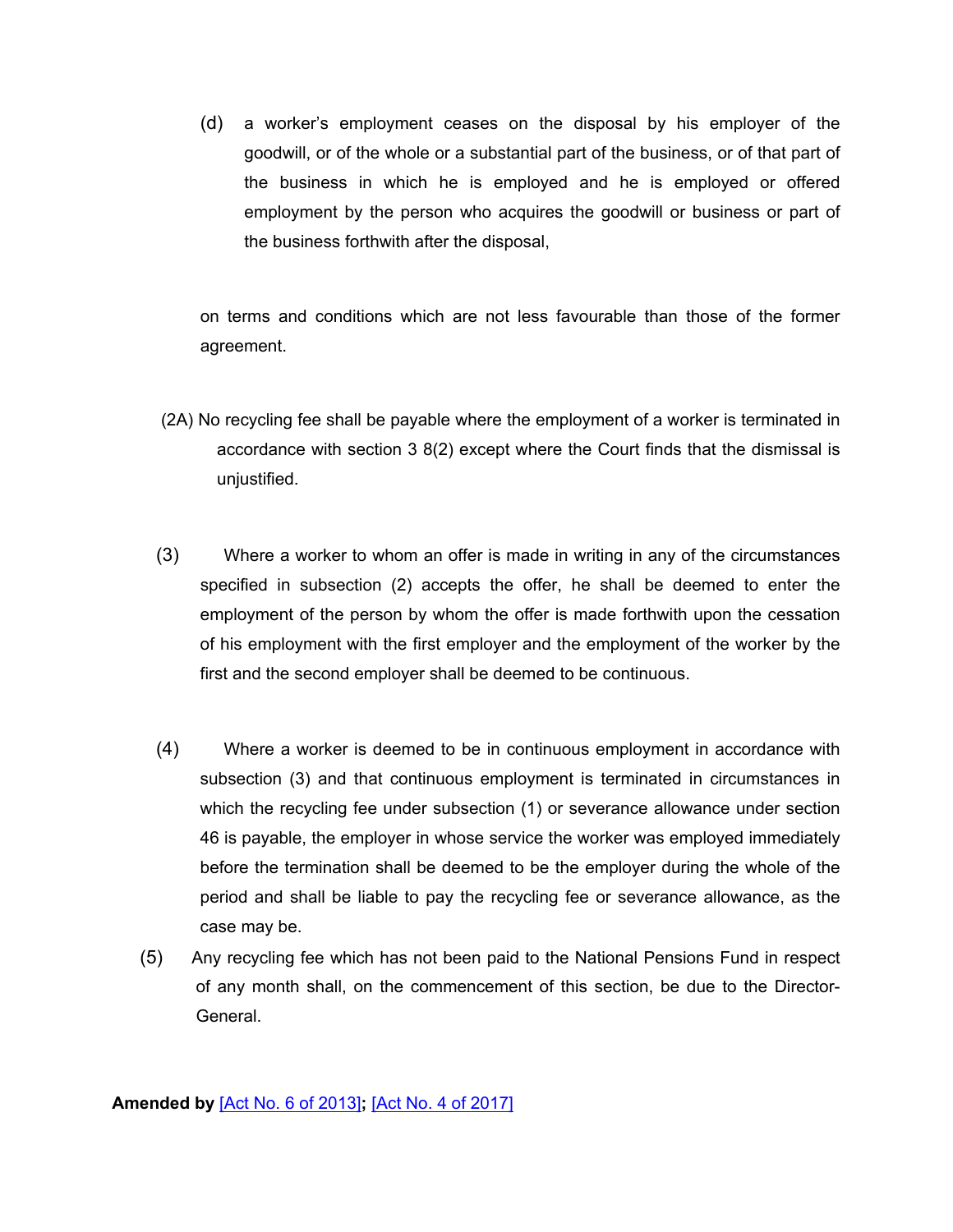## **47A. Recovery of recycling fee by Director-General**

The Director-General shall, in relation to every employer, enforce payment of, and recover, any unpaid recycling fee in the same manner as tax is recoverable under Part IVC of the Mauritius Revenue Authority Act.

**Amended by** [Act No. 4 of [2017\]](https://supremecourt.govmu.org/_layouts/CLIS.DMS/search/searchdocumentbykey.aspx?ID=%5BAct%20No.%204%20of%202017%5D&list=Legislations)**;** [Act No. 11 of [2018\]](https://supremecourt.govmu.org/_layouts/CLIS.DMS/search/searchdocumentbykey.aspx?ID=%5BAct%20No.%2011%20of%202018%5D&list=Legislations)

#### **48. Deductions from severance allowance**

- (1) An employer may deduct from the severance allowance payable
	- (a) any gratuity granted by the employer;
	- (b) any contribution made to any fund or scheme by the employer; and
	- (c) any recycling fee paid under section 47(1).
- (2) In this section, "fund" or "scheme" means any pension or provident fund or scheme set up by the employer for the benefit of a worker.

#### **49. Gratuity on retirement**

- (1) An employer shall pay a gratuity to a worker who has been in continuous employment with him for a period of 12 months or more where –
	- (a) the worker, on or after attaining the age of 60, retires voluntarily;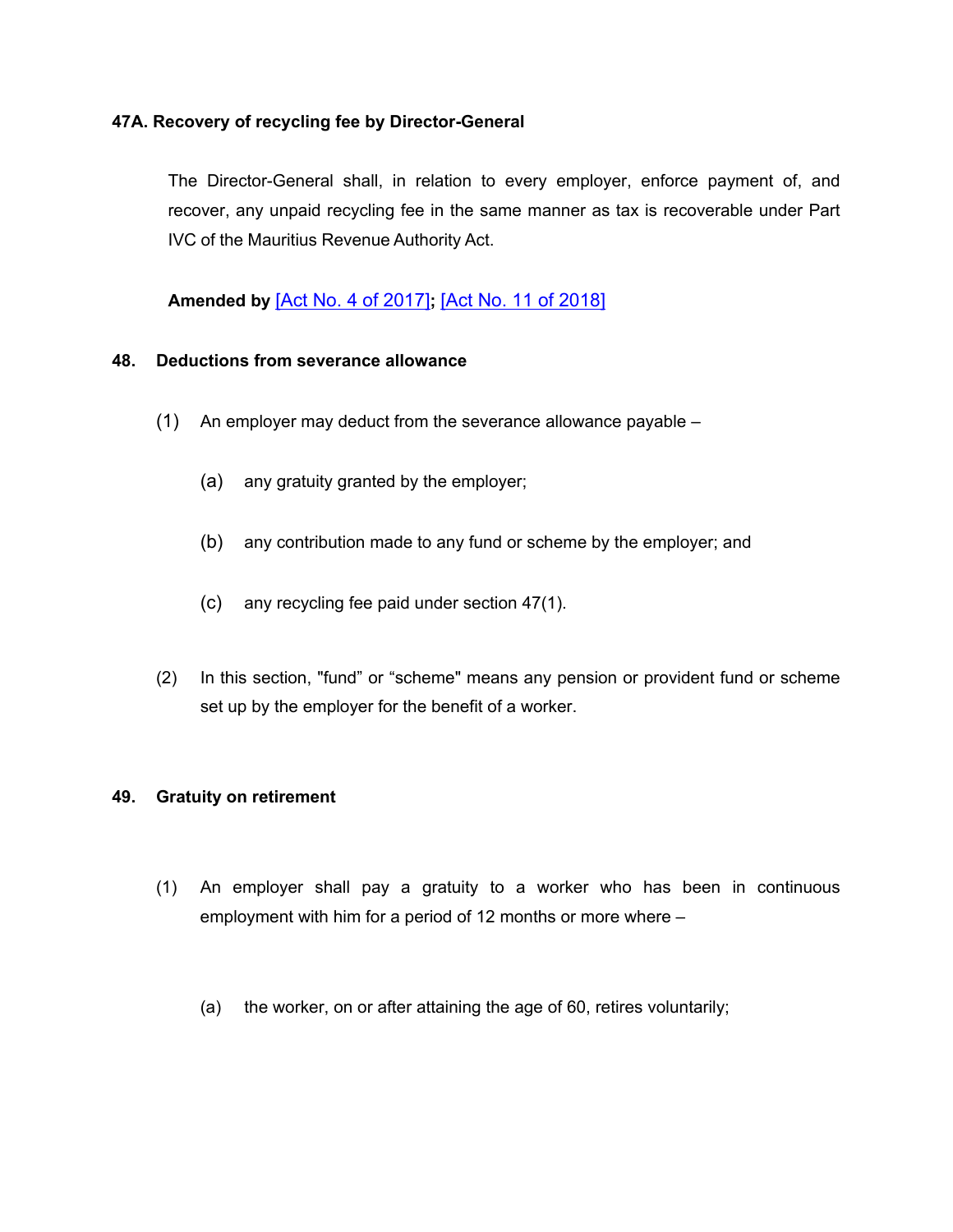- (b) the worker who has been in continuous employment with the same employer for not less than 10 years retires before the age of 60 on grounds of permanent incapacity to perform his work and such incapacity is duly certified by a government medical practitioner; or
- (c) the worker, on or after attaining the retiring age, retires at the request of the employer.
- (1A) (a) Where a worker who has attained the age of 60 remains in continuous employment with the same employer up to the retirement age, the worker and the employer may agree on an advance payment of the total gratuity payable at the retirement age, amounting to the gratuity payable at the age of 60 calculated in accordance with subsection (2).

 (b) Advance payment of the gratuity, where agreed upon under paragraph (a), shall be effected upon the worker attaining the age of 60.

- (1B) Notwithstanding any agreement or any provision to the contrary in any other enactment, an employer shall not require a worker to retire before the retirement age.
- (2) The gratuity referred to in subsection (1) shall be paid in a lump sum and shall be calculated –
	- (a) in the case of a worker, other than a part-time worker, on the basis of  $-$ 
		- (i) 15 days' remuneration for every period of 12 months' continuous employment; and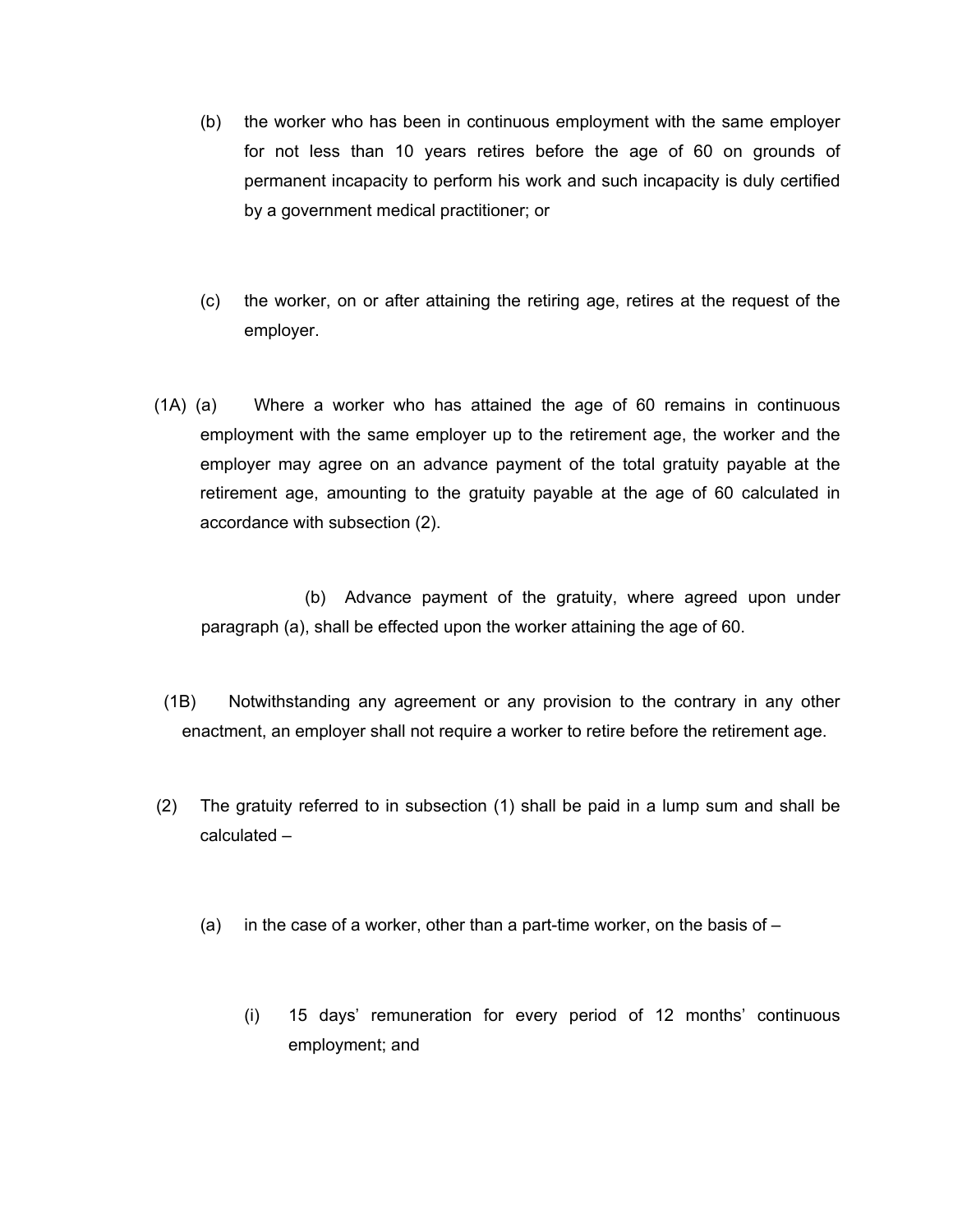- (ii) a sum equal to one twelfth of the sum referred to in subparagraph (i) multiplied by the number of months during which the worker has remained in the continuous employment of the employer, for every period less than 12 months.
- (b) in the case of a part time worker, on the basis of the following formula  $-$

N/H x amount of gratuity payable under subsection (a), where "N" means the number of days of work performed by the part-time worker in a week and "H" means the number of days of work performed by a comparable full time worker in a week.

- (3) An employer may deduct from any gratuity payable under subsection (2) and section 49A –
	- (a) half the amount of any gratuity due at the retirement age or the age of 60 or at death from any fund or scheme, computed by reference only to the employer's share of contributions;
	- (b) five times the amount of any annual pension granted at the retirement age or the age of 60 or at death from any fund or scheme, computed by reference only to the employer's share of contributions;
	- (c) any other gratuity granted at the retirement age or the age of 60 or at death by the employer;
	- (d) ten times the amount of any other annual pension granted at the retirement age or the age of 60 or at death by the employer.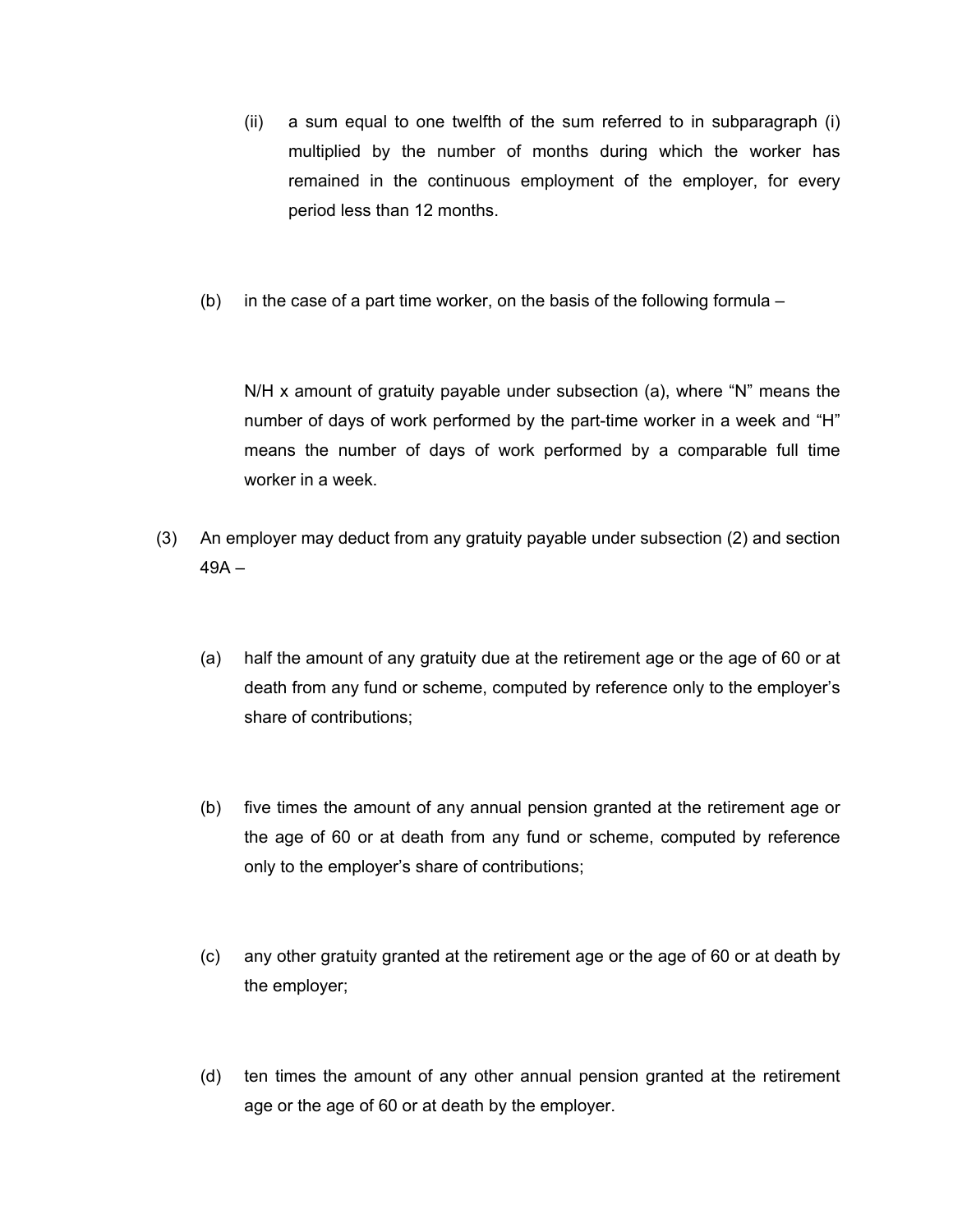- (4) In this section, "fund or scheme" means any pension or provident fund or scheme set up by the employer for the benefit of the worker.
- (5) For the purposes of this section
	- (a) a day's remuneration shall be
		- (i) the remuneration drawn by the worker in respect of his last normal working day other than a public holiday; or
		- (ii) an amount computed in the manner as is best calculated to give the daily rate at which the worker was remunerated over a period of 12 months prior to the termination of his agreement, inclusive of payment for extra work, productivity bonus, attendance bonus, commission in return for services and any other regular payment,

whichever is the higher; and

- (b) in order to determine a day's remuneration
	- (i) a month shall be deemed to consist of 26 days;
	- (ii) a fortnight shall be deemed to consist of 12 days; and
	- (iii) a week shall be deemed to consist of 6 days.
- (5A) In subsection  $(5)(a)(ii)$  –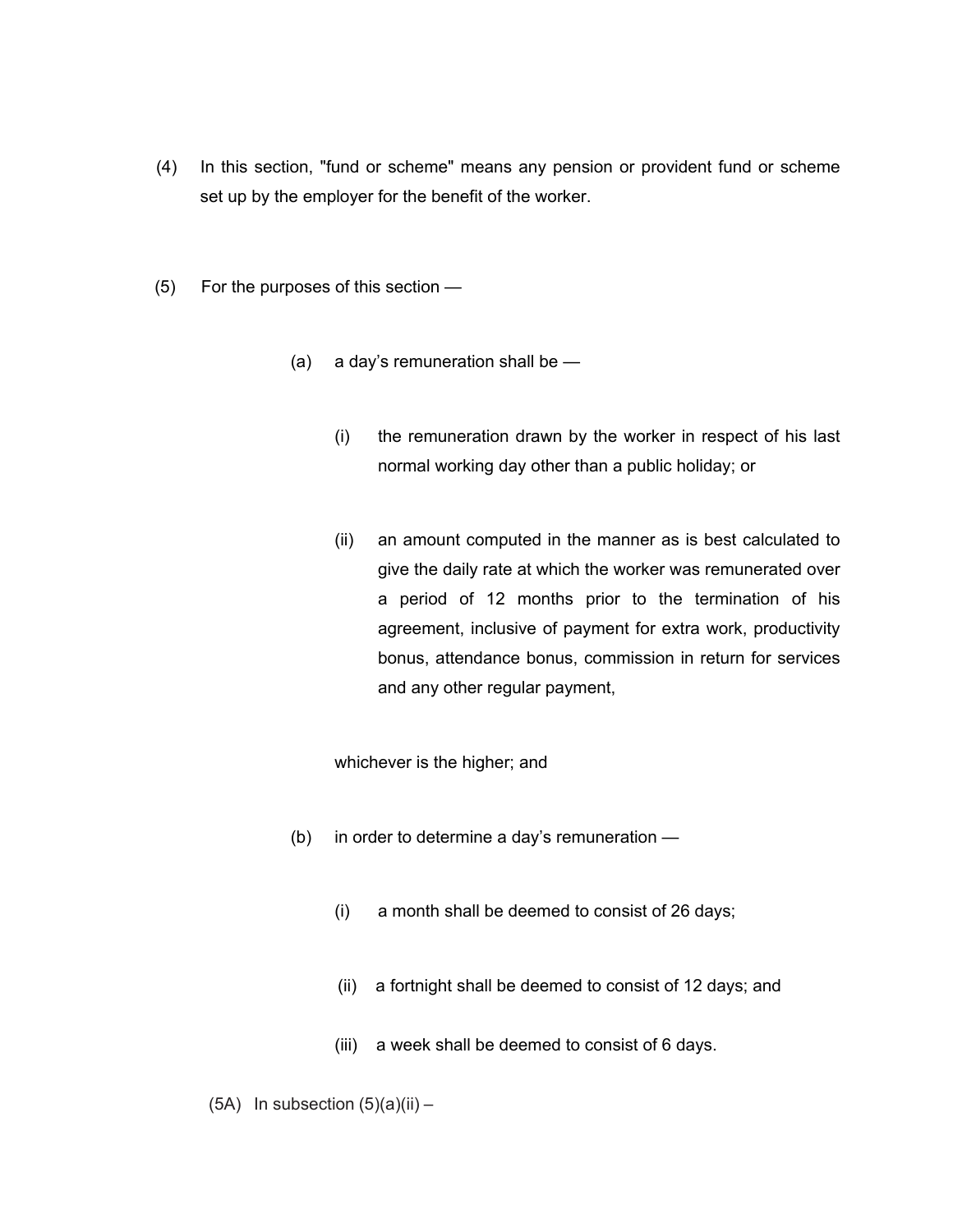"commission" means commission of an amount not exceeding 1,200,000 rupees per annum.

(6) Where a claim for gratuity on retirement has been made, the Court may, where it thinks fit and whether or not a claim to that effect has been made, order an employer to pay interest at a rate not exceeding 12 per cent per annum on the amount of gratuity payable from the date of retirement to the date of payment.

## **Amended by** [Act No. 6 of [2013\]](https://supremecourt.govmu.org/_layouts/CLIS.DMS/search/searchdocumentbykey.aspx?ID=%5BAct%20No.%206%20of%202013%5D&list=Legislations)**;** [Act No. 10 of [2017\]](https://supremecourt.govmu.org/_layouts/CLIS.DMS/search/searchdocumentbykey.aspx?ID=%5BAct%20No.%2010%20of%202017%5D&list=Legislations)

#### **49A. Gratuity at death**

(1) Where a worker who has been in continuous employment with the same employer for a period of not less than 12 months dies, that employer shall pay a gratuity —

- (a) to the spouse of the deceased worker; or
- (b) where there is no surviving spouse, to the dependants of the deceased worker in equal proportion,

irrespective of any benefits the spouse or dependants may be entitled to under the National Pensions Act or any other enactment.

(2) Subject to section 49(3), (4) and *(5),* the gratuity referred in subsection (1) shall be calculated in accordance with section 49(2).

(3) In this section —

"dependant", in relation to a deceased worker, means any person who was living in the worker's household and was wholly or partly dependent on the earnings of the worker at the time of that worker's death;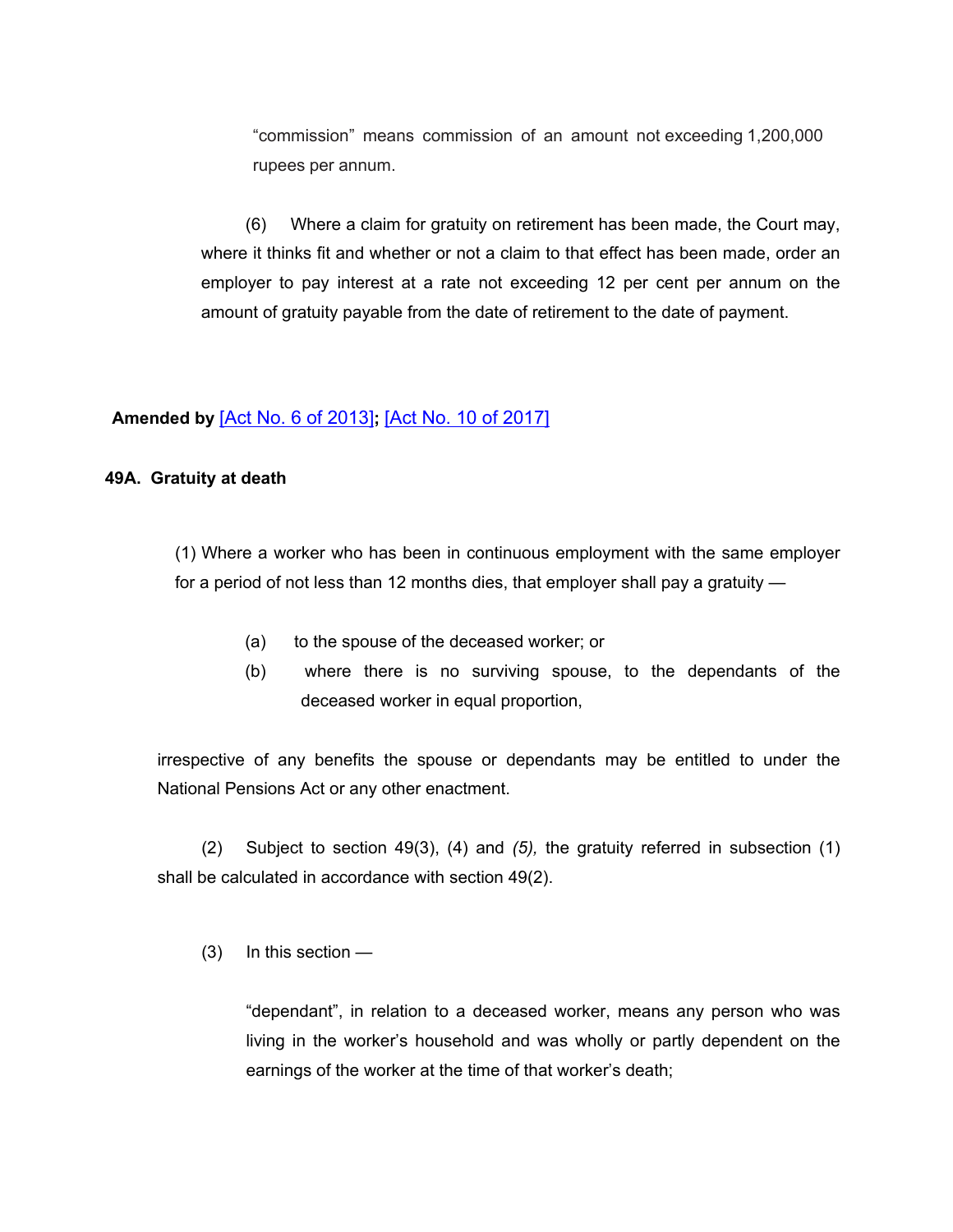"spouse", in relation to a worker, means the person with whom the worker has contracted a civil or religious marriage and with whom the worker was living under a common roof at the time of that worker's death.

## **Added by** [Act No. 6 of [2013\]](https://supremecourt.govmu.org/_layouts/CLIS.DMS/search/searchdocumentbykey.aspx?ID=%5BAct%20No.%206%20of%202013%5D&list=Legislations)

#### **50. Death grant**

- (1) Where a worker who has been in continuous employment with the same employer for not less than 12 consecutive months dies, the employer shall pay a death grant as specified in paragraph (c) of the Third Schedule to  $-$ 
	- (a) his spouse on production of a written statement by him that he was living with the deceased under a common roof at the time of death; or
	- (b) if he leaves no spouse, the person who satisfies the employer that he has borne the funeral expenses.
- (2) For the purpose of subsection (1), "spouse" means the person with whom the deceased worker had contracted civil or religious marriage.

#### **51. Certificate of employment**

- (1) Every employer shall provide a worker, whose employment has been terminated or who has resigned from his employment, with a certificate of employment in the form prescribed in the Tenth Schedule within 7 days of the termination of his employment.
- (2) No employer shall insert in the certificate issued under subsection (1) any particulars other than those specified in the Tenth Schedule.

#### **Amended by** [Act No. 6 of [2013\]](https://supremecourt.govmu.org/_layouts/CLIS.DMS/search/searchdocumentbykey.aspx?ID=%5BAct%20No.%206%20of%202013%5D&list=Legislations)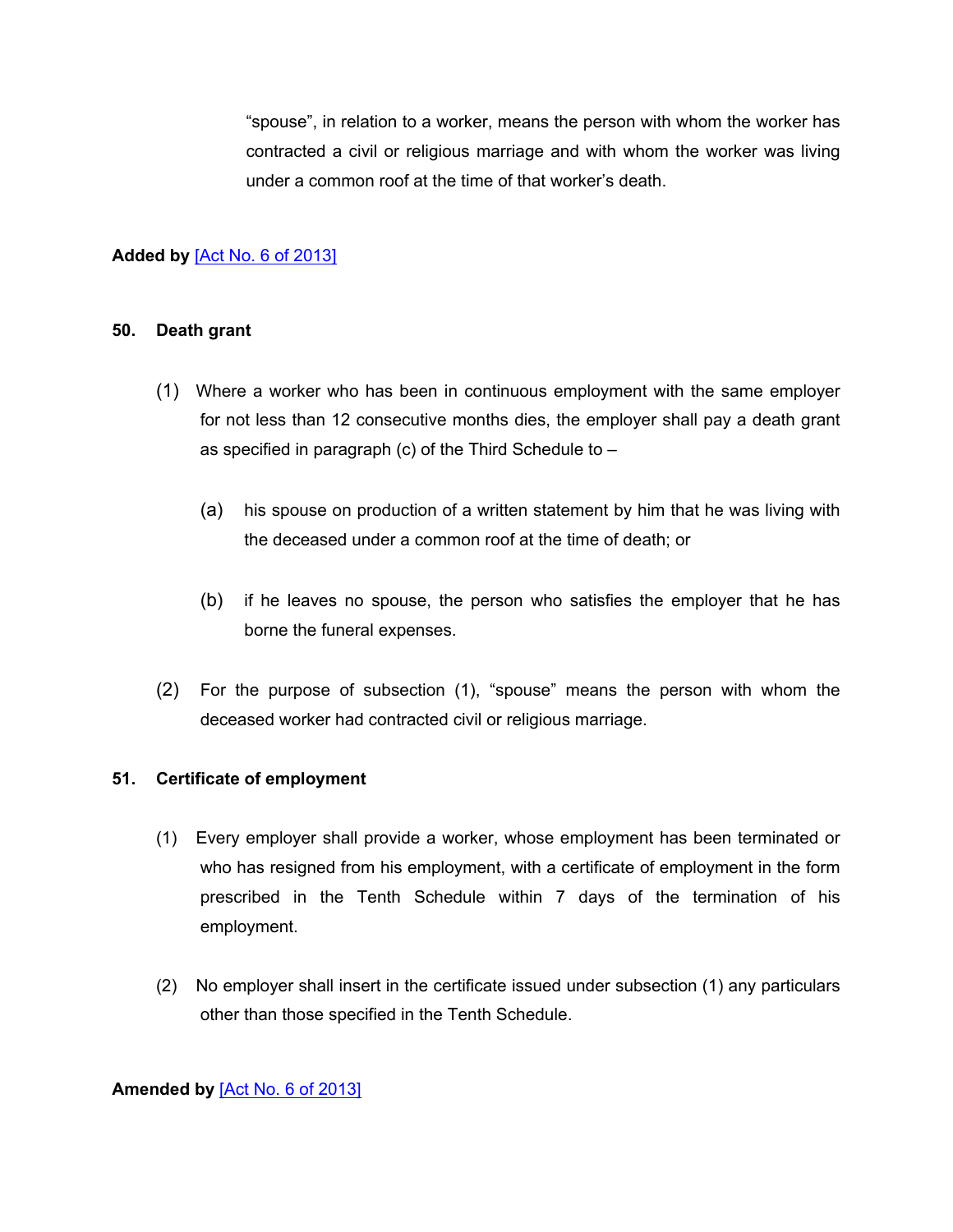## **52. Termination of appointment under the Constitution**

- (1) Subject to subsections (2) and (3), where an appointment is terminated under section 92 or 113 of the Constitution, the holder of the office whose appointment is terminated shall –
	- (a) where he has served for a period of 3 years or more, be eligible to compensation representing 3 months' salary;
	- (b) where he has served for a period of less than 3 years be eligible to compensation representing one month's salary.
- (2) Notwithstanding anything to the contrary in any agreement, no gratuity or severance allowance shall be payable to the holder of any office the appointment to which is terminated under section 92 or 113 of the Constitution.
- (3) Where the holder of an office to which subsection (1) applies was, immediately before his appointment to that office, the holder of a public office or in employment with a local authority or statutory body –
	- (a) he shall be entitled to resume his former office; or
	- (b) where the former office is no longer vacant, he shall be deemed for the purposes of any other enactment to have retired from the office vacated on the ground of abolition of that office.

#### **53. Contractual worker**

(1) Notwithstanding any provision to the contrary in any agreement or any enactment, every worker, who is employed on a contract of determinate duration which ends before the 31 December of any year and who has performed a number of normal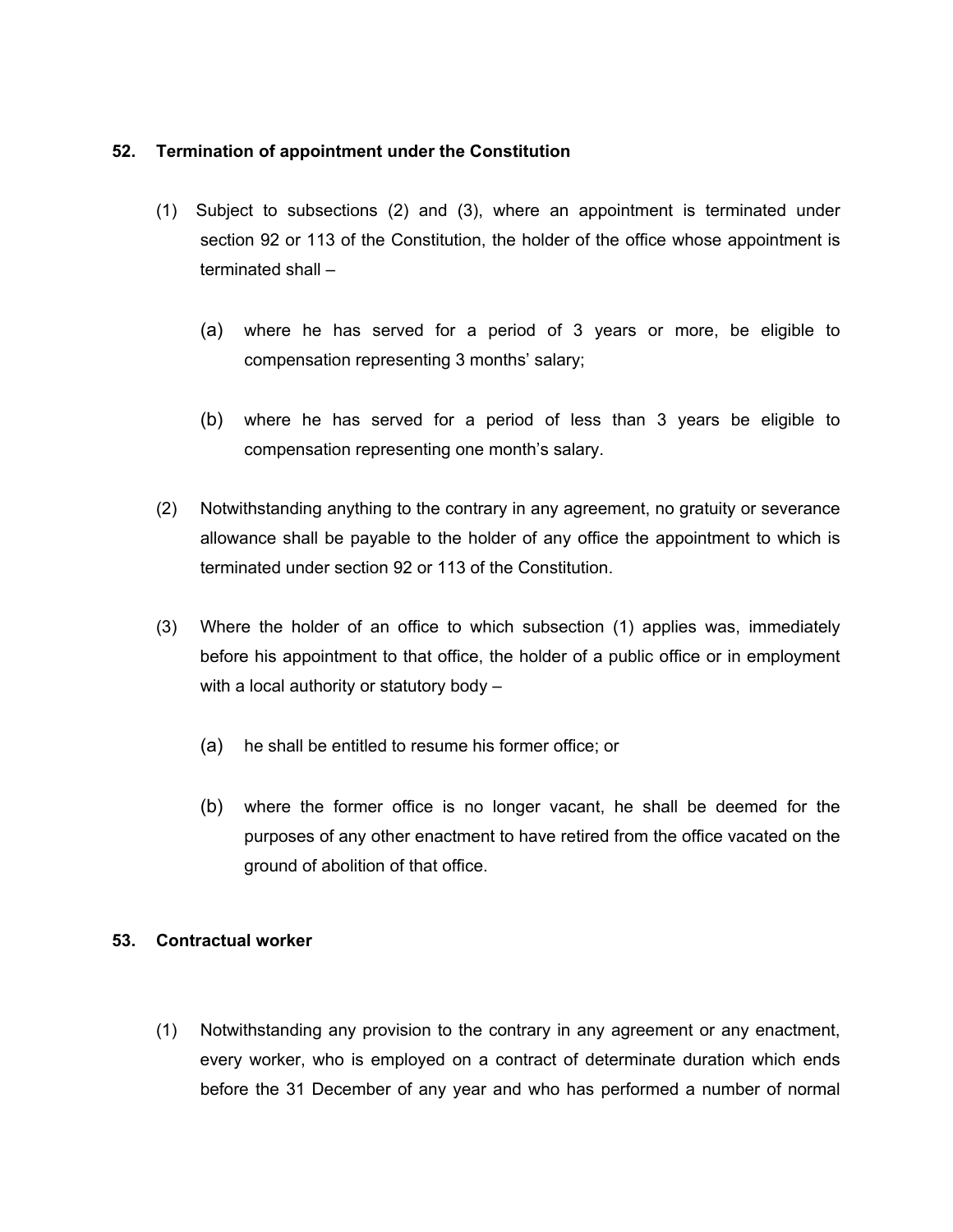days' work equivalent to not less than 80 per cent of the number of working days during his employment in that year, shall be entitled to a gratuity equivalent to one twelfth of his earnings for that year.

 (2) The gratuity under subsection (1) shall not be payable where a worker qualifies for a gratuity under the End of the Year Gratuity Act.

# **Amended by** [Act No. 6 of [2013\]](https://supremecourt.govmu.org/_layouts/CLIS.DMS/search/searchdocumentbykey.aspx?ID=%5BAct%20No.%206%20of%202013%5D&list=Legislations)

## **PART XI – VIOLENCE AT WORK**

#### **54. Violence at work**

- (1) No person shall
	- (a) harass, sexually or otherwise;
	- (b) assault;
	- (c) verbally abuse, swear at or insult;
	- (d) express the intention to cause harm to;
	- (e) bully or use threatening behaviour towards;
	- (f) use aggressive gesture indicating intimidation, contempt or disdain towards;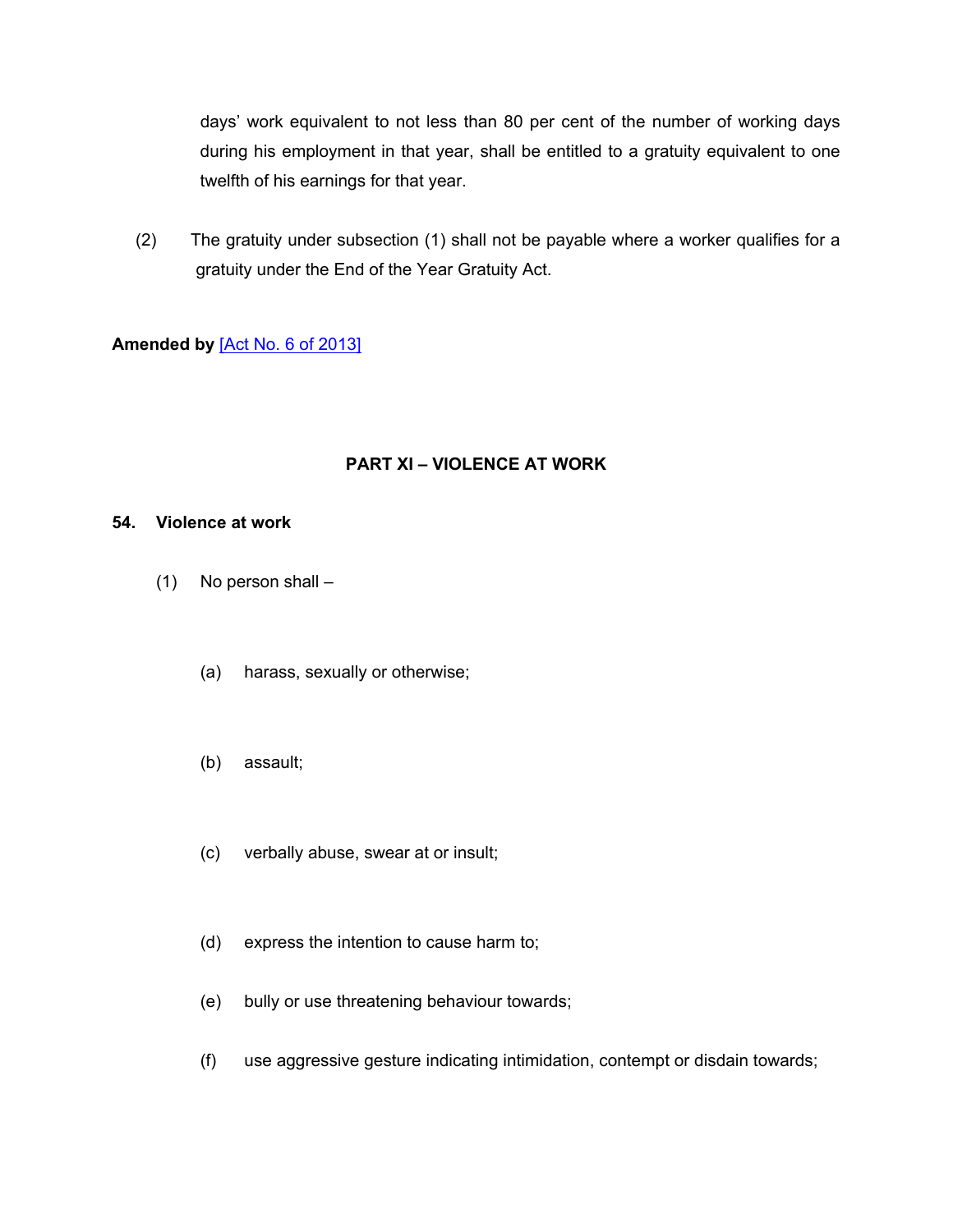(g) by words or act, hinder,

a worker, in the course of or as a result of his work.

- (2) Any person who contravenes subsection (1) shall commit an offence and shall, on conviction, be liable to a fine not exceeding 75,000 rupees and to imprisonment for a term not exceeding 2 years.
- (3) For the purpose of subsection (1), a person sexually harasses another person where, in circumstances in which a reasonable person would have foreseen that other person would be humiliated, offended or intimidated, he –
	- (a) makes an unwelcome sexual advance, or an unwelcome request for a sexual favour to that other person; or
	- (b) engages in any other unwelcome conduct of a sexual nature towards that other person.

#### **Amended by** [Act No. 6 of [2013\]](https://supremecourt.govmu.org/_layouts/CLIS.DMS/search/searchdocumentbykey.aspx?ID=%5BAct%20No.%206%20of%202013%5D&list=Legislations)

#### **PART XII – JOB CONTRACTORS**

# **55. Repealed by** [Act No. 6 of [2013\]](https://supremecourt.govmu.org/_layouts/CLIS.DMS/search/searchdocumentbykey.aspx?ID=%5BAct%20No.%206%20of%202013%5D&list=Legislations) **Amended by** [Act No. 14 of [2009\]](https://supremecourt.govmu.org/_layouts/CLIS.DMS/search/searchdocumentbykey.aspx?ID=%5BAct%20No.%2014%20of%202009%5D&list=Legislations)

#### **56. Joint liability of employer and job contractor**

(1) Subject to subsection (2), a job contractor and the principal, for whom the job contractor has recruited or employed a worker, shall be jointly and severally liable for the payment of the remuneration of any worker.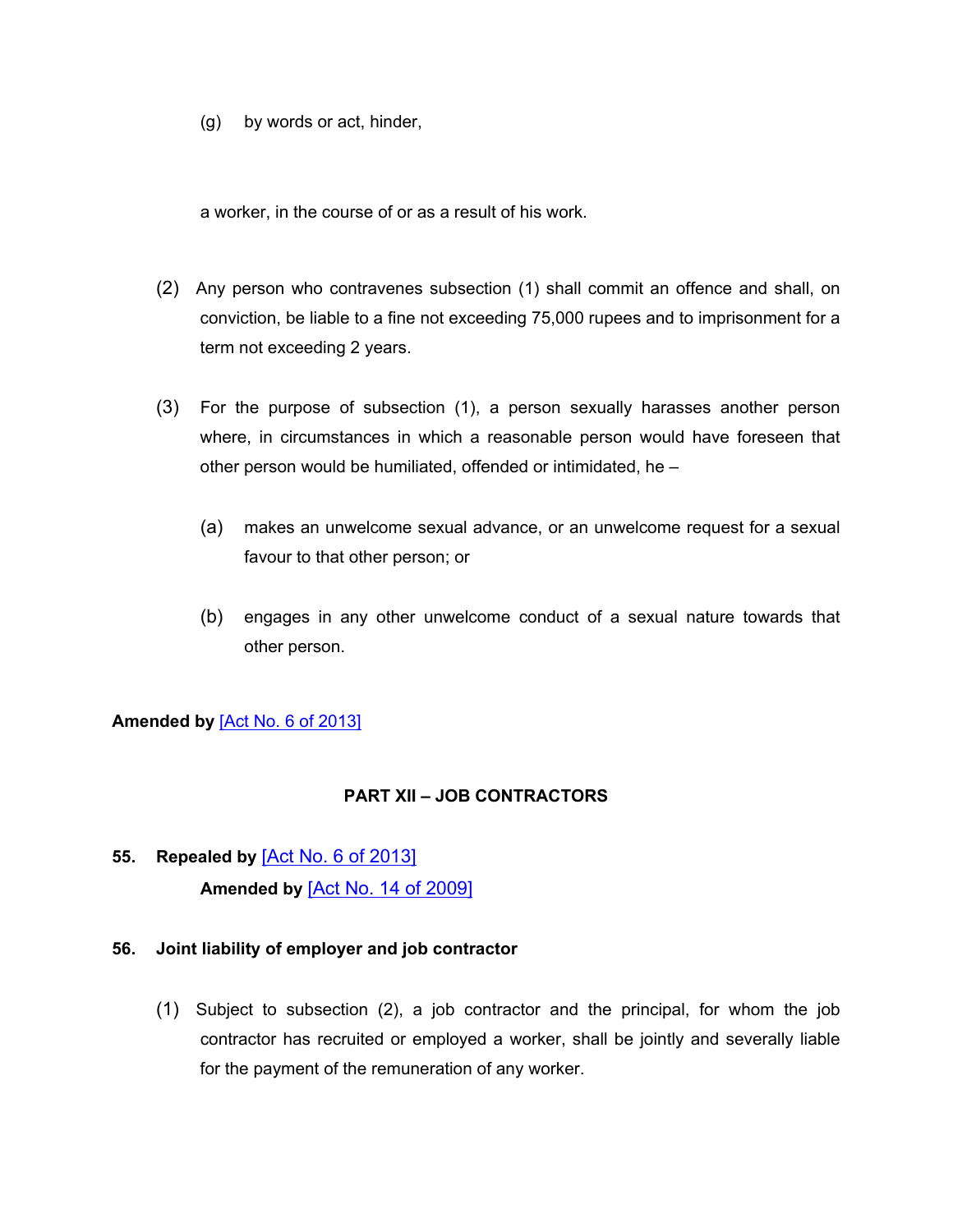- (2) The liability of the principal of a job contractor under subsection (1) shall be limited to the sum payable by him to the job contractor under the arrangement between them.
- (3) No person who is jointly liable with a job contractor under subsection (1) may set up as a defence to a claim from a worker seeking to recover remuneration the fact that he has already paid to the job contractor any sum due under the arrangement with the job contractor.

## **57. Remuneration to be privileged debt**

- (1) Subject to subsection (2), every worker employed by a job contractor shall, for securing payment of his remuneration, have the same privileges, in respect of the property of the principal, as he would have had if he had been directly employed by the principal without the intervention of the job contractor.
- (2) Any amount recoverable under subsection (1) shall not exceed the amount payable by the principal to the job contractor under section 56(2).

# **PART XIII – RECORDS AND ADMINISTRATION**

#### **58. Register of employers**

- (1) Every employer who has 10 or more workers shall apply to the Permanent Secretary for registration under this Act.
- (2) Every application made under subsection (1) shall be made in the prescribed form.
- (3) The Permanent Secretary shall maintain a register of employers.

#### **59. Keeping of records**

(1) Every employer referred to in section 58 shall keep a register of workers, a record of remuneration paid, an inspection report book, and such other records as may be prescribed, and shall retain these records for a period of 3 years.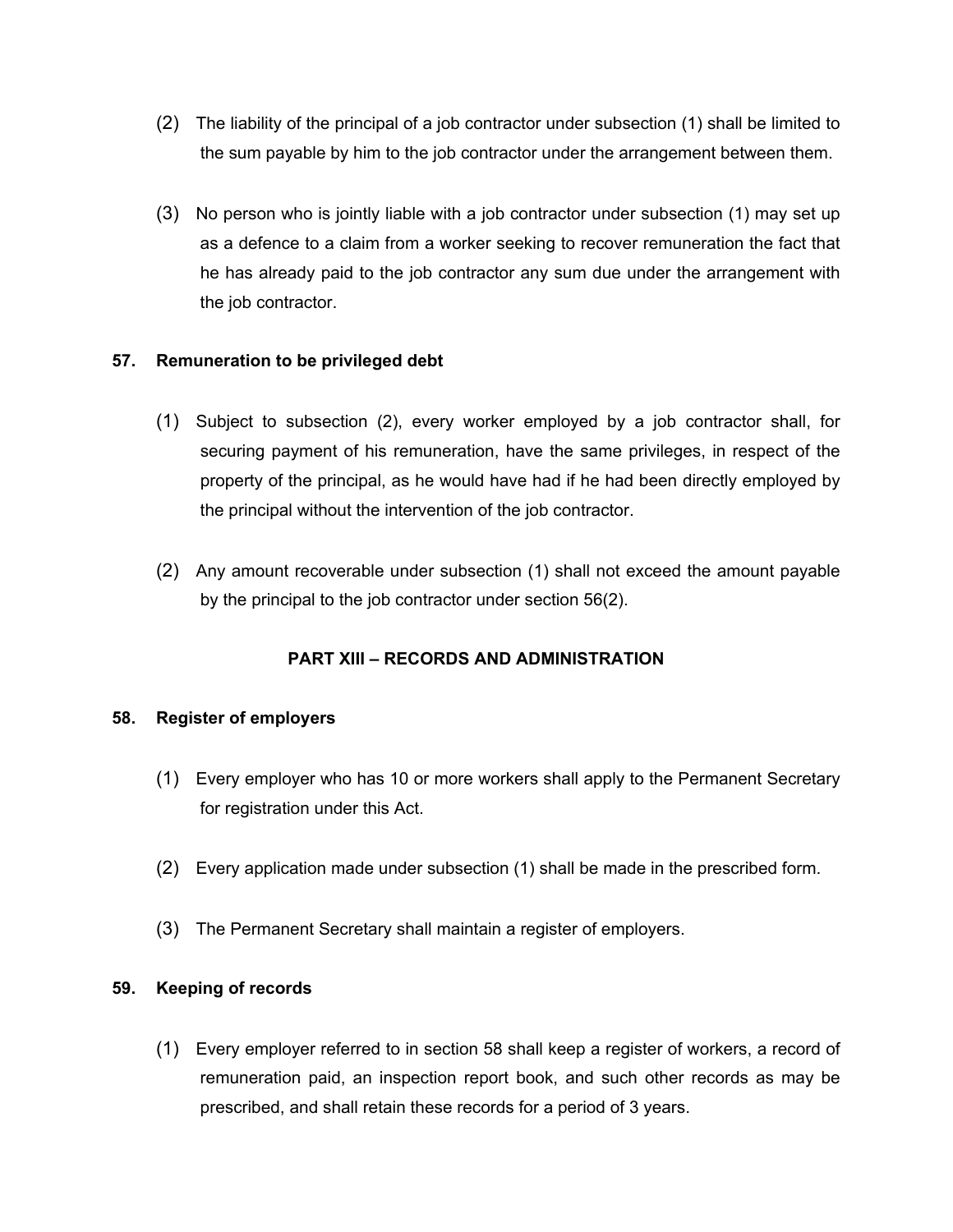- (2) There shall be sufficient compliance if an employer keeps the information specified in subsection (1) in an electronic form.
- (3) Every employer shall
	- (a) enter, in the register of workers, the name, the date of birth and the date of employment of every worker and the nature and conditions of the work he performs;
	- (b) enter, in the record of remuneration paid, the days or periods during which a worker has worked and the remuneration and other benefits paid to the worker.
- (4) Every employer shall, on request
	- (a) produce to an officer any records kept under subsections (1) and (3);
	- (b) sign any entry made in the inspection report book by an officer;
	- (c) submit to the Permanent Secretary such particulars as may be required.

#### **60. Labour inspection**

The Ministry shall be responsible for maintaining a labour inspection service which shall –

- (a) administer and ensure the enforcement of this Act and any other enactment relating to labour or employment;
- (b) bring to the notice of the Minister defects or abuses not specifically covered by this Act or any other enactment relating to labour or employment.

#### **61. Power to make enquiries**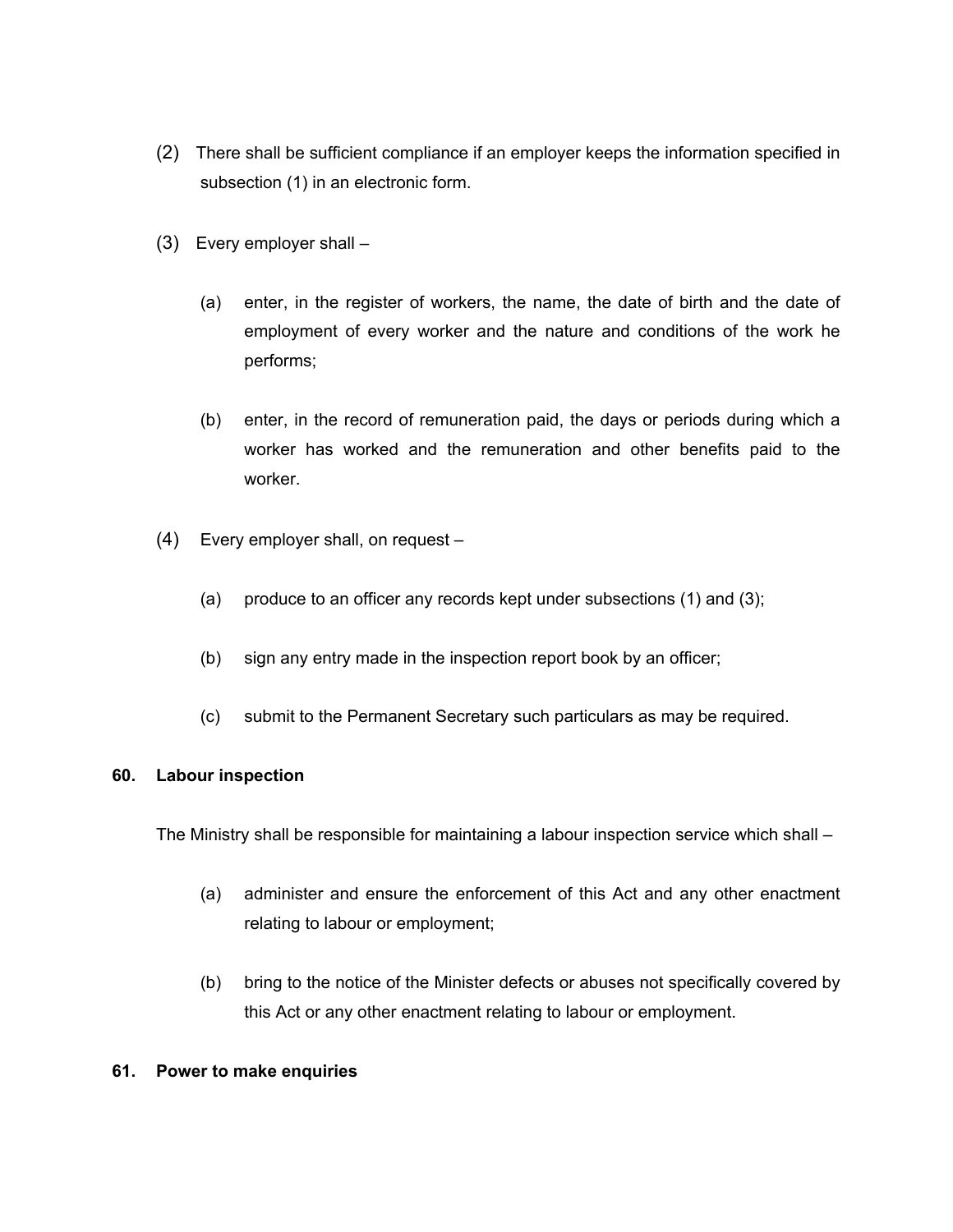- (1) The Permanent Secretary may
	- (a) enter without previous notice, at any hour of the day or night, any place of work, other than premises used solely for residential purposes except with the permission of the occupier thereof;
	- (b) enter by day and without previous notice any premises which he has reasonable cause to believe to be a place of work other than premises used solely for residential purposes except with the permission of the occupier thereof;
	- (c) carry out any examination or enquiry which he may consider necessary in order to satisfy himself that this Act or any other enactment relating to labour or employment is being strictly observed;
	- (d) interview alone or in the presence of any other person, as he thinks fit, and at such place he deems appropriate, the employer or his representative and any person employed in the enterprise, regarding the application of this Act or any other enactment relating to labour or employment, and any such person shall answer such questions truly to the best of his ability provided that no such person shall be required to give any information tending to incriminate himself;
	- (e) require the production of any books, records or other documents, whether prescribed by law or kept by the employer, relating to terms and conditions of employment, in order to ascertain whether this Act or any other enactment relating to labour or employment are being complied with, and copy such documents or make extracts therefrom;
	- (f) enforce the posting of such notices as may be required by this Act or any other enactment relating to labour or employment;
	- (g) require an employer to submit in writing any information relating to remuneration, and terms and conditions of employment, of a worker, as well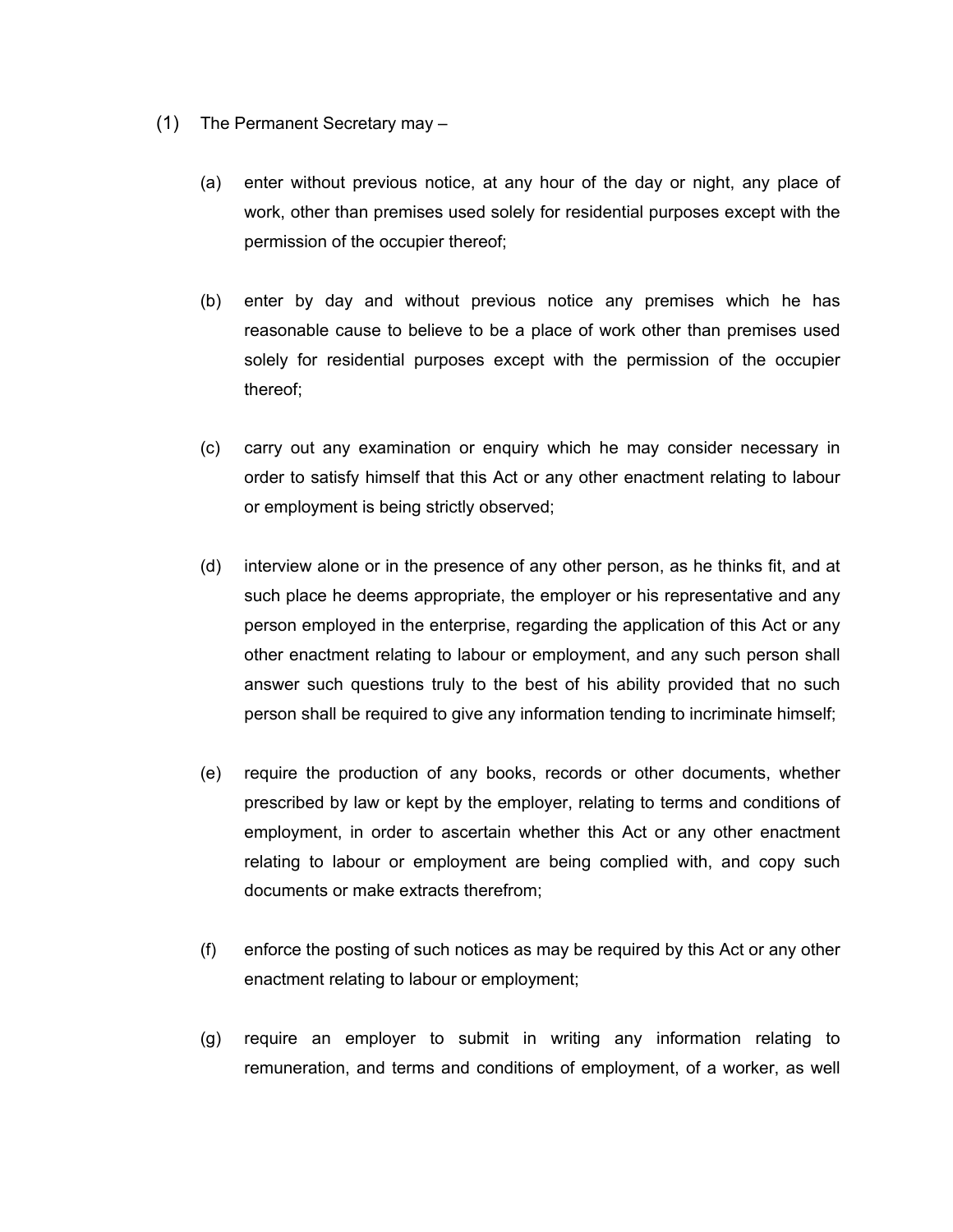as the worker's name, address, date of birth, date of commencing employment and category;

- (h) require an employer or his representative to furnish the facilities and assistance required for entry, inspection, examination or enquiry in the exercise of any of the powers conferred under this Act or any other enactment relating to labour or employment.
- (2) The Permanent Secretary shall, on the occasion of an inspection visit, notify the employer or the employer's representative of his presence, unless neither of them is present or easily accessible at that time, or he considers that such notification may be prejudicial to the performance of his duties.
- (3) The Permanent Secretary may request the assistance of a police officer if he has reasonable cause to apprehend any serious obstruction in the execution of his duties.
- (4) No person shall
	- (a) willfully impede or delay the Permanent Secretary in the exercise of any power under this Act or any other enactment relating to labour or employment;
	- (b) fail to comply with a requirement or request or to answer a question of the Permanent Secretary under subsection (1);
	- (c) conceal or prevent any person from appearing before or being examined by the Permanent Secretary or any officer delegated by him, or attempt to do so.

#### **62. Power to summon**

(1) Where the Permanent Secretary –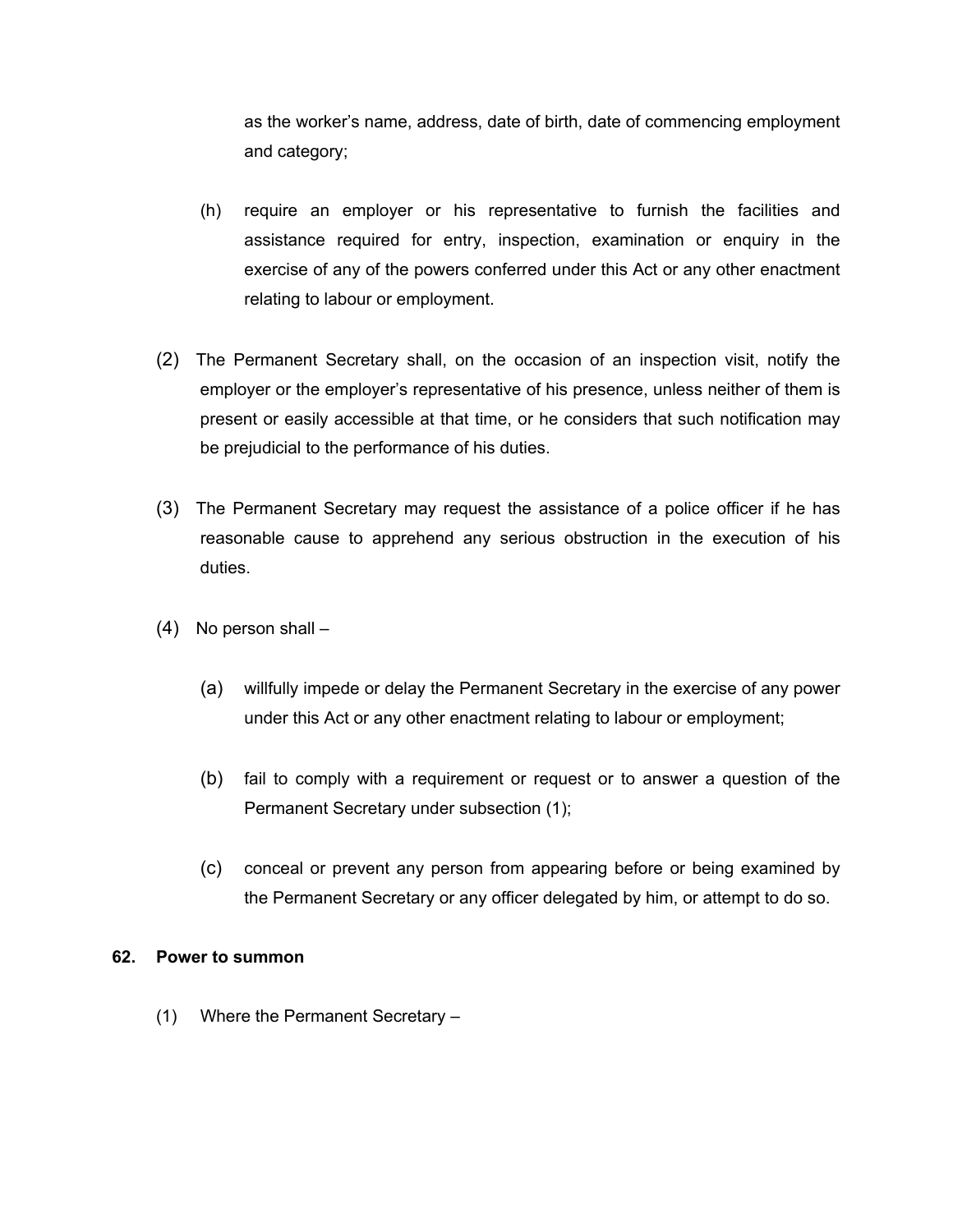- (a) as reason to believe that an offence relating to the observance of this Act or any other enactment relating to labour or employment has been committed by an employer; or
- (b) wishes to enquire into a matter concerning a dispute between an employer and his workers or their representatives –

he may, by written notice, summon any person who he believes can provide information relating to the offence or the enquiry to attend and produce any document which he may require.

- (2) Any person summoned under subsection (1) who
	- (a) having been served with the written notice, fails to comply with its requirements;
	- (b) refuses to answer faithfully any question put to him by the Permanent Secretary;
	- (c) gives any false or misleading information;
	- (d) refuses to produce a document required by the Permanent Secretary,

shall commit an offence.

- (3) (a) The written notice specified in subsection (1) shall be issued to the person concerned by causing it to be –
	- (i) handed over to him in person; or
	- (ii) left at, or sent by registered post to his registered office or, his usual or last known place of business or residence.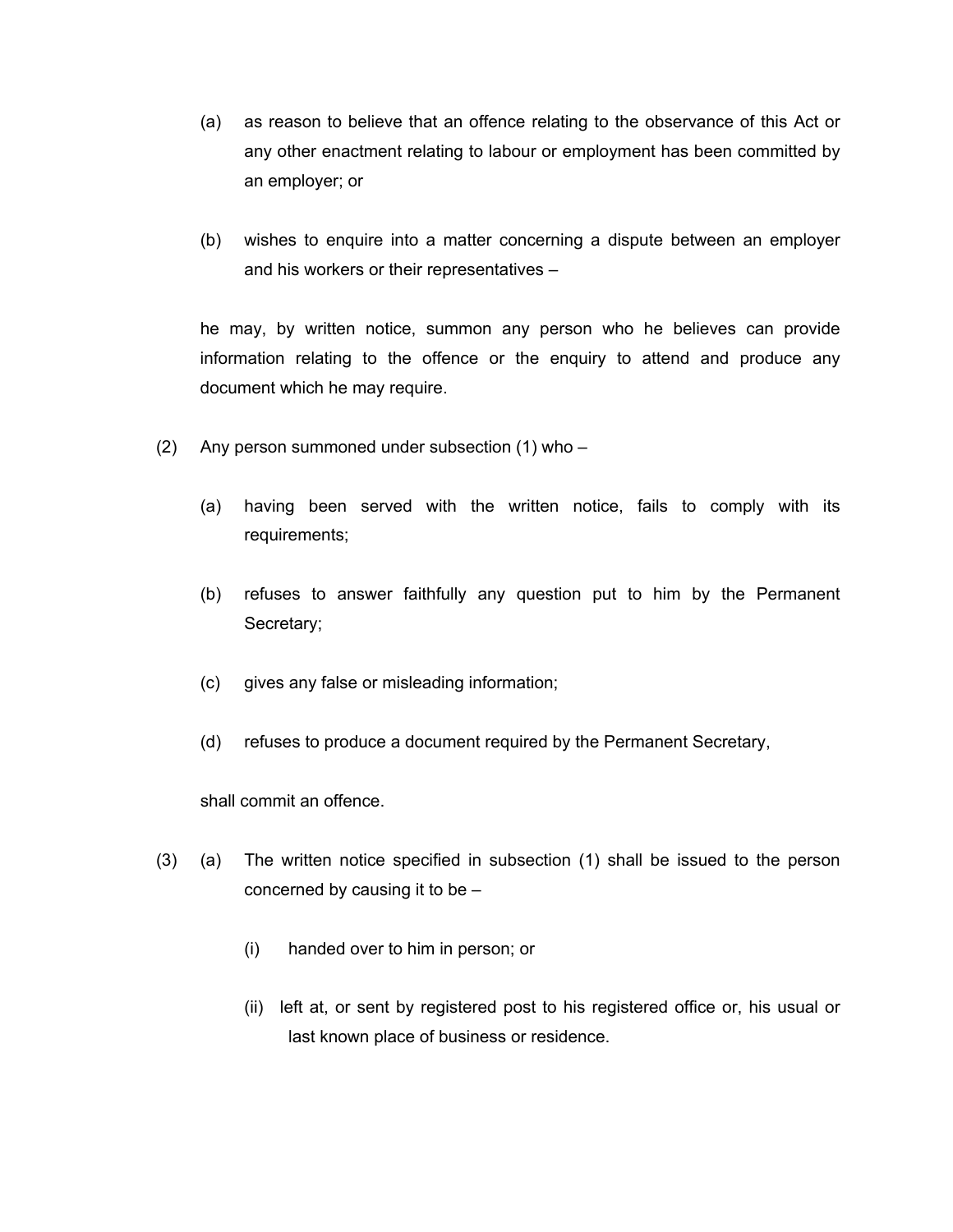- (b) Any person to whom a written notice is issued in accordance with paragraph  $(a)$  who  $-$ 
	- (i) refuses to accept delivery of the written notice; or
	- (ii) fails to take delivery of the written notice after being informed that it awaits him at a post office,

shall be deemed to have been duly served with the written notice on the day on which he refuses to accept delivery thereof or he is informed that it awaits him at a post office.

# **Amended by** [Act No. 6 of [2013\]](https://supremecourt.govmu.org/_layouts/CLIS.DMS/search/searchdocumentbykey.aspx?ID=%5BAct%20No.%206%20of%202013%5D&list=Legislations)

#### **63. Complaint procedure**

- (1) Any worker may make a complaint to the Permanent Secretary against his employer or any agent of the employer, in respect of any matter arising out of his employment.
- (2) No employer or any agent of an employer shall prevent a worker from making a complaint to the Permanent Secretary under subsection (1).
- (3) Where a complaint has been received by the Permanent Secretary and he is satisfied that any provision of this Act or any other enactment relating to the employment of the complainant has not been complied with, he may issue a notice enforcing compliance.
- (4) Any employer issued with a notice under subsection (3) may, within 7 days of the receipt of the notice, challenge such notice before the court, which may after hearing the parties, revoke or affirm the notice.
- (5) Where an employer does not challenge a notice, or where he challenges the notice and the court affirms the notice, the employer shall comply with the requirements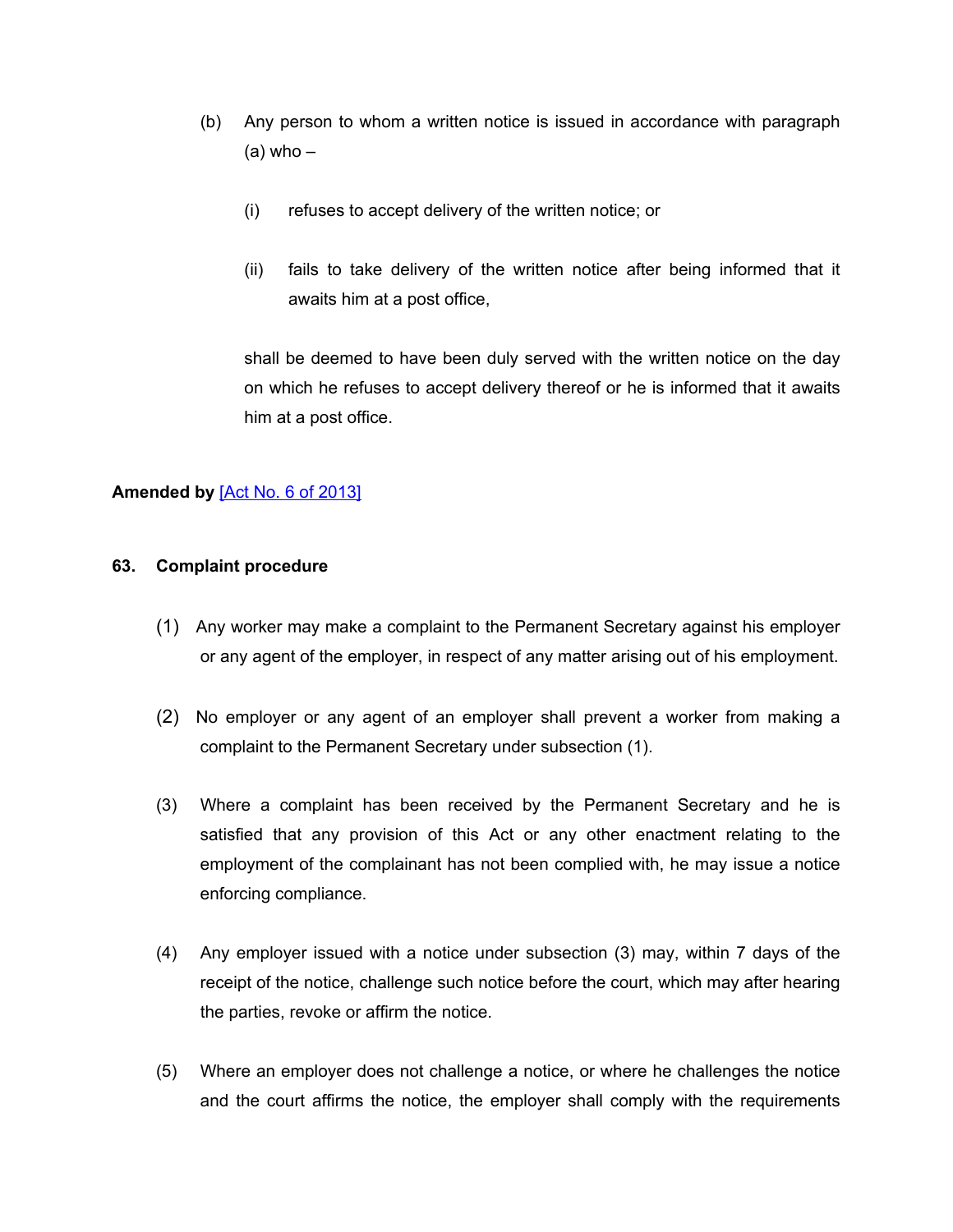thereof within 14 days of the date of receipt of the notice or the date of the decision of the court, as the case may be.

# **PART XIV – LABOUR ADVISORY COUNCIL**

#### **64. Establishment of Council**

- (1) There is established, for the purposes of this Act, a Labour Advisory Council.
- (2) The Council shall consist of an equal number of public officers, representatives of employers and representatives of workers.
- (3) The members of the Council shall be appointed by the Minister for such period and on such terms and conditions as he may determine.
- (4) The Chairperson of the Council shall be appointed by the Minister from among the public officers.
- (5) The Council may co-opt non-voting members as and when required.
- (6) The appointment of every member of the Council shall be published in the Gazette**.**
- (7) The Council shall regulate its proceedings in such manner as it thinks fit.

#### **65. Functions of Council**

- (1) The Council shall, on the request of the Minister or upon its own initiative, advise the Minister on, any matter relating to labour and employment, including –
	- (a) the review of the operation and enforcement of this Act and any other enactment relating to employment rights;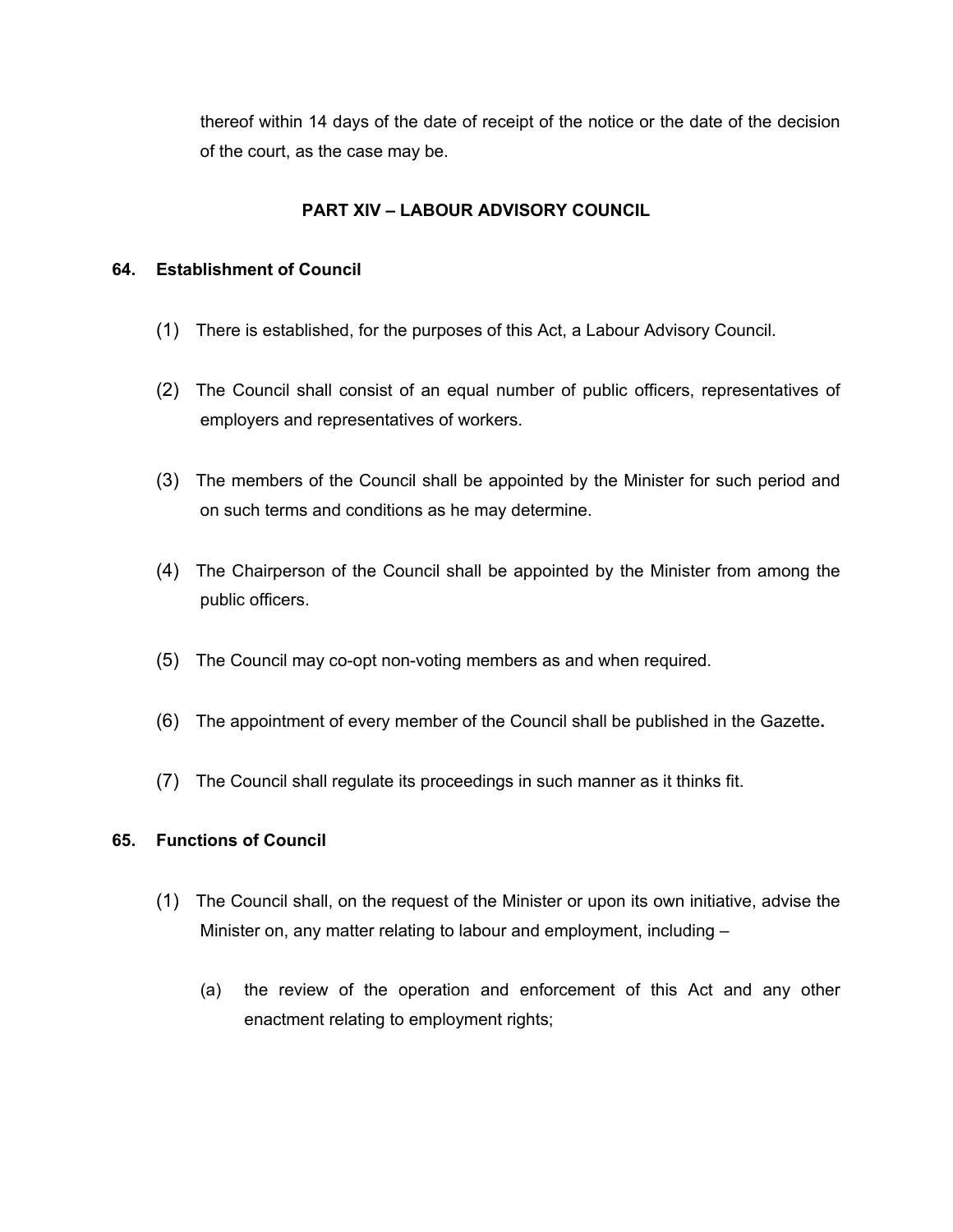- (b) Government replies to questionnaires concerning items on the agenda of the International Labour Conference and Government comments on proposed texts to be discussed by the Conference;
- (c) proposals to be made in connection with the submission of International Labour Organisation Conventions and Recommendations to the National Assembly;
- (d) the re-examination of unratified International Labour Organisation Conventions and of Recommendations to which effect has not yet been given, and consideration of measures to be taken to promote their implementation or ratification;
- (e) questions arising out of reports to be made to the International Labour Organisation on ratified Conventions;
- (f) proposals for the denunciation of ratified International Labour Organisation Conventions.
- (2) The Council shall exercise such other duties and powers in such manner and subject to such conditions as the Minister may, by regulations, direct.

#### **66. Meetings of Council**

The Council shall meet at the request of the Chairperson at such time and place as he may determine.

# **PART XV – MISCELLANEOUS**

#### **66A. Protection from liability**

No liability, civil or criminal, shall lie against an officer in respect of any act done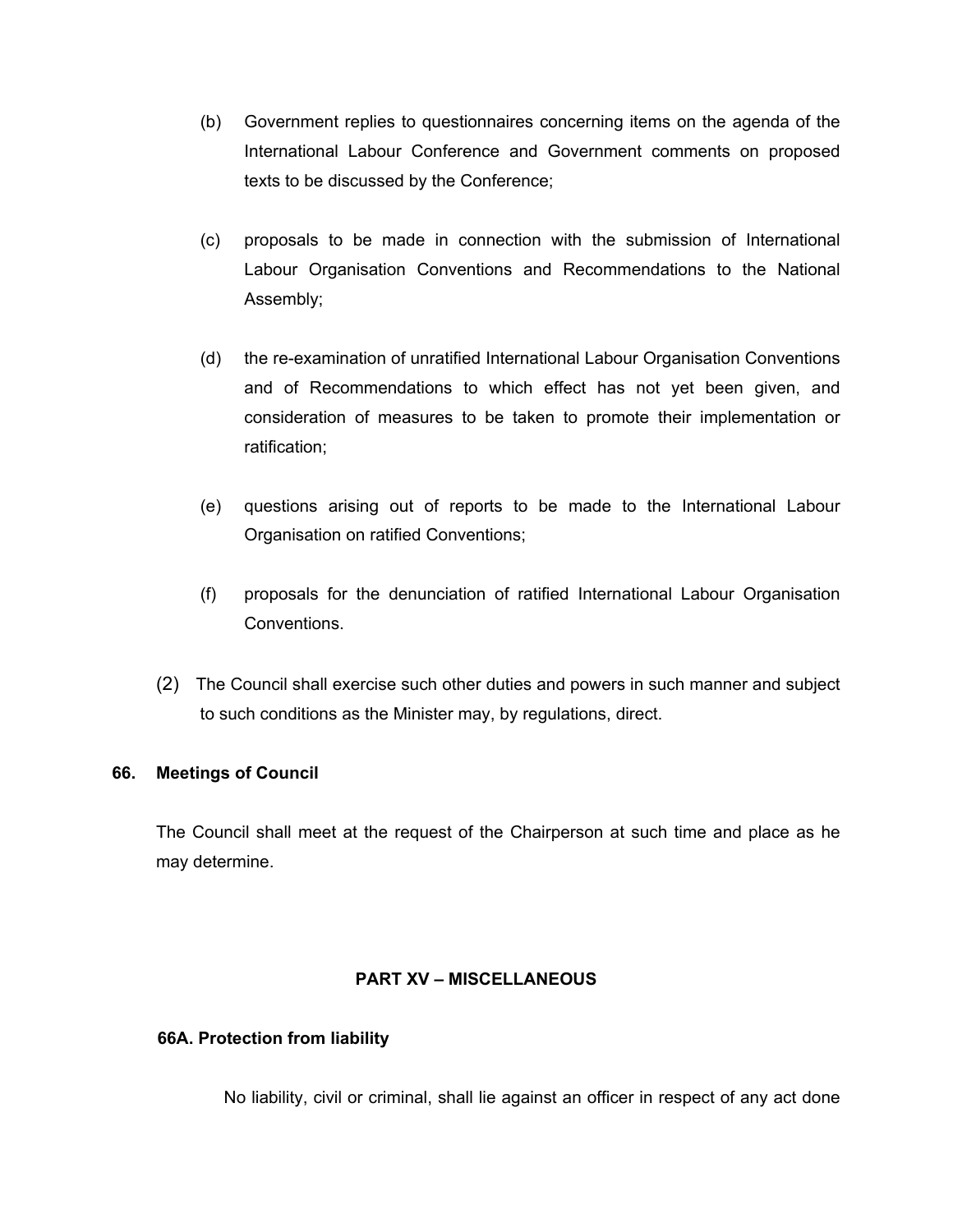or omitted to be done in good faith in the execution of his functions under this Act.

**Added by** [Act No. 6 of [2013\]](https://supremecourt.govmu.org/_layouts/CLIS.DMS/search/searchdocumentbykey.aspx?ID=%5BAct%20No.%206%20of%202013%5D&list=Legislations)

#### **67. Offences**

- (1) Any person who
	- (a) fails to credit a worker with the full amount of remuneration for work done;
	- (b) makes, or knowingly allows to be made, any entry in a record required to be kept by an employer which he knows to be false or misleading in a material particular;
	- (c) for the purposes of this Act, produces, furnishes or knowingly allows to be produced or furnished any register, report, book, remuneration sheet, record, list, documents or information which he knows to be false or misleading in a material particular;
	- (d) prevents a worker from appearing before the Permanent Secretary or the Labour Advisory Council;

(e) contravenes –

(i) a condition of any authority issued, or approval given, under this Act;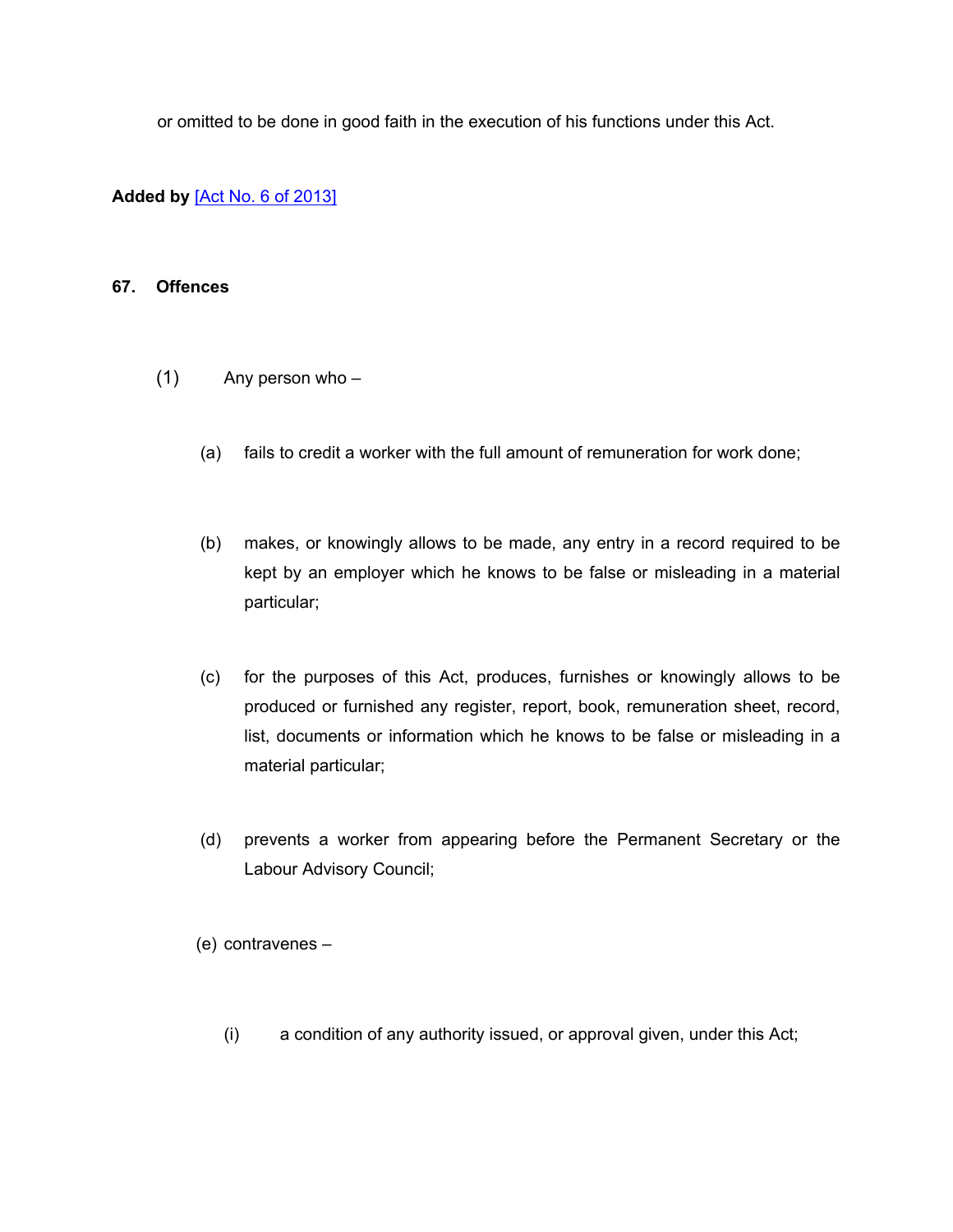- (ii) any order or direction given under this Act;
- (iii) any provision of this Act or any regulations made under this Act; or
- (iv) any order made by the Court,

shall commit an offence.

- (2) Any person who commits an offence shall, on conviction, be liable to a fine not exceeding 25,000 rupees and to imprisonment for a term not exceeding 2 years.
- (3) The Court may, on the conviction of any person under this Act, where it thinks appropriate, make an order directing that person to comply with this Act or any order made by that court within such time as may be fixed in the order.
- (4) A person who fails to comply with an order made under subsection (3) shall commit an offence and shall, on conviction, be liable to a fine not exceeding 10,000 rupees.

**Amended by** [Act No. 14 of [2009\]](https://supremecourt.govmu.org/_layouts/CLIS.DMS/search/searchdocumentbykey.aspx?ID=%5BAct%20No.%2014%20of%202009%5D&list=Legislations)**;** [Act No. 6 of [2013\]](https://supremecourt.govmu.org/_layouts/CLIS.DMS/search/searchdocumentbykey.aspx?ID=%5BAct%20No.%206%20of%202013%5D&list=Legislations)**;** [Act No. 27 of [2013\]](https://supremecourt.govmu.org/_layouts/CLIS.DMS/search/searchdocumentbykey.aspx?ID=%5BAct%20No.%2027%20of%202013%5D&list=Legislations)

#### **68. Regulations**

- (1) The Minister may make such regulations as he thinks fit for the purposes of this Act.
- (2) Any regulations made under subsection (1) may provide for –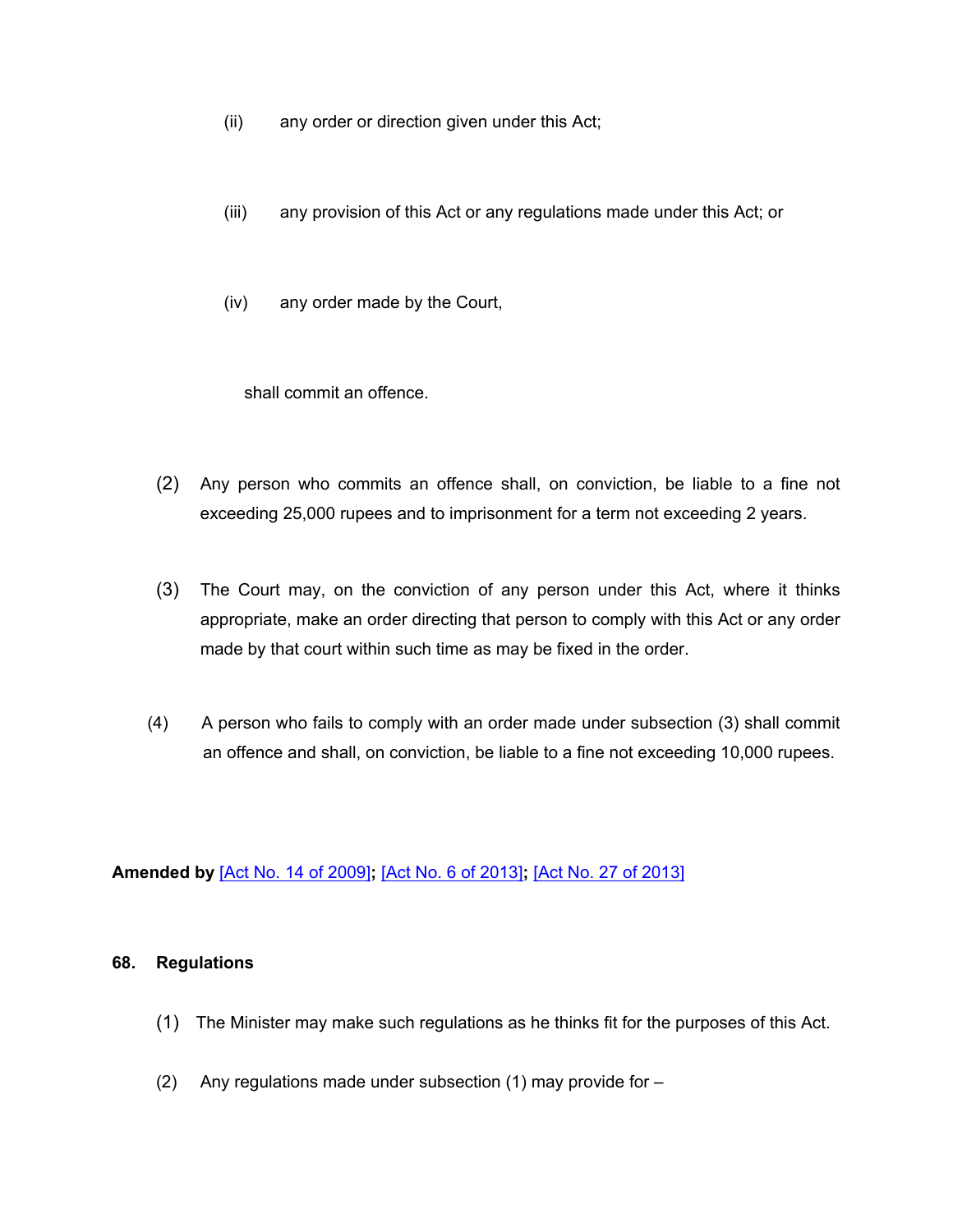- (a) the levying of fees and charges; and
- (b) the amendment of the Schedules.

 **Amended by** [Act No. 1 of [2009\]](https://supremecourt.govmu.org/_layouts/CLIS.DMS/search/searchdocumentbykey.aspx?ID=%5BAct%20No.%201%20of%202009%5D&list=Legislations)

**69 - 71.**

## **72. Commencement**

**Proclaimed by** [\[Proclamation](https://supremecourt.govmu.org/_layouts/CLIS.DMS/search/searchdocumentbykey.aspx?ID=%5BProclamation%20No.%203%20of%202009%5D&list=Legislations) No. 3 of 2009] **w.e.f 2 February 2009**

- (1) The Act shall come into operation on a date to be fixed by Proclamation.
- (2) Different dates may be fixed for the coming into operation of different sections of this Act.

Passed by the National Assembly on the twenty second day of August two thousand and eight.

**Ram Ranjit Dowlutta**

Clerk of the National Assembly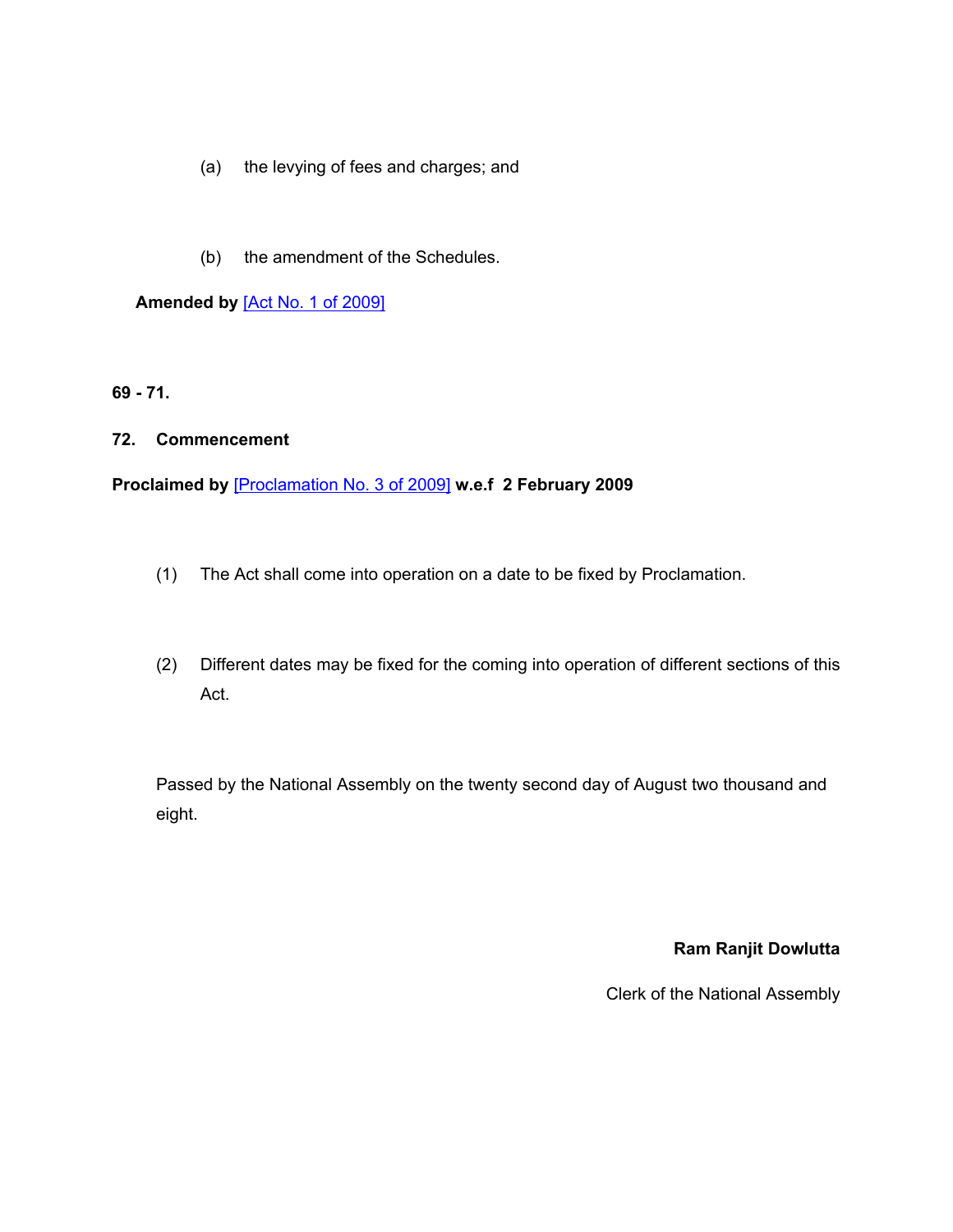## **FIRST SCHEDULE**

(section 2)

The retirement age of a person in respect of his date of birth shown in Column 1 shall be the corresponding age specified in Column 2

| COLUMN <sub>1</sub>     |             |                                       | <b>COLUMN 2</b>                                    |             |
|-------------------------|-------------|---------------------------------------|----------------------------------------------------|-------------|
| MONTH AND YEAR OF BIRTH |             | <b>RETIREMENT AGE</b>                 | <b>MONTH AND YEAR OF</b><br><b>RETIREMENT DATE</b> |             |
| <b>MONTH</b>            | <b>YEAR</b> |                                       | <b>MONTH</b>                                       | <b>YEAR</b> |
| <b>AUGUST</b>           | 1948        | 60 years $+1$ month                   | <b>SEPTEMBER</b>                                   | 2008        |
| <b>SEPTEMBER</b>        | 1948        | 60 years $+ 2$ months                 | <b>NOVEMBER</b>                                    | 2008        |
| <b>OCTOBER</b>          | 1948        | 60 years $+3$ months                  | <b>JANUARY</b>                                     | 2009        |
| <b>NOVEMBER</b>         | 1948        | 60 years $+4$ months                  | <b>MARCH</b>                                       | 2009        |
| <b>DECEMBER</b>         | 1948        | $60 \text{ years} + 5 \text{ months}$ | <b>MAY</b>                                         | 2009        |
| <b>JANUARY</b>          | 1949        | $60 \text{ years} + 6 \text{ months}$ | <b>JULY</b>                                        | 2009        |
| <b>FEBRUARY</b>         | 1949        | 60 years $+ 7$ months                 | <b>SEPTEMBER</b>                                   | 2009        |
| <b>MARCH</b>            | 1949        | 60 years $+ 8$ months                 | <b>NOVEMBER</b>                                    | 2009        |
| <b>APRIL</b>            | 1949        | $60 \text{ years} + 9 \text{ months}$ | <b>JANUARY</b>                                     | 2010        |
| <b>MAY</b>              | 1949        | 60 years + 10 months                  | <b>MARCH</b>                                       | 2010        |
| <b>JUNE</b>             | 1949        | 60 years $+$ 11 months                | <b>MAY</b>                                         | 2010        |
| <b>JULY</b>             | 1949        | 61 years                              | <b>JULY</b>                                        | 2010        |
| <b>AUGUST</b>           | 1949        | 61 years + 1 month                    | <b>SEPTEMBER</b>                                   | 2010        |
| <b>SEPTEMBER</b>        | 1949        | 61 years + 2months                    | <b>NOVEMBER</b>                                    | 2010        |
| <b>OCTOBER</b>          | 1949        | $61$ years + 3 months                 | <b>JANUARY</b>                                     | 2011        |
| <b>NOVEMBER</b>         | 1949        | $61$ years + 4 months                 | <b>MARCH</b>                                       | 2011        |
| <b>DECEMBER</b>         | 1949        | $61$ years + 5 months                 | <b>MAY</b>                                         | 2011        |
| <b>JANUARY</b>          | 1950        | 61 years $+ 6$ months                 | <b>JULY</b>                                        | 2011        |
| <b>FEBRUARY</b>         | 1950        | 61 years $+ 7$ months                 | <b>SEPTEMBER</b>                                   | 2011        |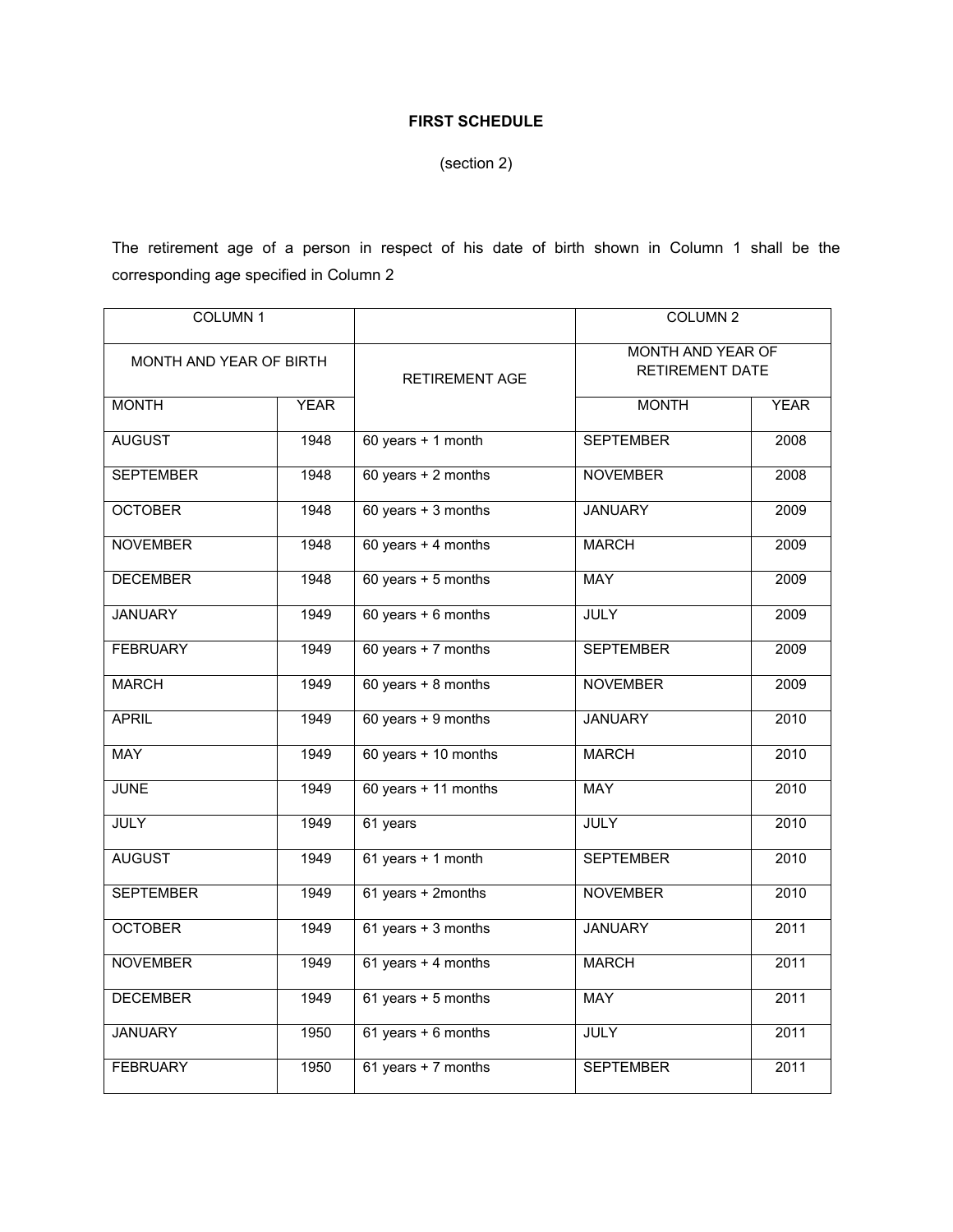| COLUMN 1                |             |                                       | COLUMN <sub>2</sub>                         |             |
|-------------------------|-------------|---------------------------------------|---------------------------------------------|-------------|
| MONTH AND YEAR OF BIRTH |             | <b>RETIREMENT AGE</b>                 | MONTH AND YEAR OF<br><b>RETIREMENT DATE</b> |             |
| <b>MONTH</b>            | <b>YEAR</b> |                                       | <b>MONTH</b>                                | <b>YEAR</b> |
| <b>MARCH</b>            | 1950        | 61 years + 8 months                   | <b>NOVEMBER</b>                             | 2011        |
| <b>APRIL</b>            | 1950        | $61$ years + 9 months                 | <b>JANUARY</b>                              | 2012        |
| <b>MAY</b>              | 1950        | $61$ years + 10 months                | <b>MARCH</b>                                | 2012        |
| <b>JUNE</b>             | 1950        | 61 years + 11 months                  | <b>MAY</b>                                  | 2012        |
| <b>JULY</b>             | 1950        | 62 years                              | <b>JULY</b>                                 | 2012        |
| <b>AUGUST</b>           | 1950        | 62 years + 1 month                    | <b>SEPTEMBER</b>                            | 2012        |
| <b>SEPTEMBER</b>        | 1950        | $62$ years + 2 months                 | <b>NOVEMBER</b>                             | 2012        |
| <b>OCTOBER</b>          | 1950        | $62$ years + 3 months                 | <b>JANUARY</b>                              | 2013        |
| <b>NOVEMBER</b>         | 1950        | $62 \text{ years} + 4 \text{ months}$ | <b>MARCH</b>                                | 2013        |
| <b>DECEMBER</b>         | 1950        | 62 years $+5$ months                  | <b>MAY</b>                                  | 2013        |
| <b>JANUARY</b>          | 1951        | $62$ years + 6 months                 | <b>JULY</b>                                 | 2013        |
| <b>FEBRUARY</b>         | 1951        | 62 years + 7 months                   | <b>SEPTEMBER</b>                            | 2013        |
| <b>MARCH</b>            | 1951        | 62 years $+ 8$ months                 | <b>NOVEMBER</b>                             | 2013        |
| <b>APRIL</b>            | 1951        | $62$ years + 9 months                 | <b>JANUARY</b>                              | 2014        |
| <b>MAY</b>              | 1951        | 62 years + 10 months                  | <b>MARCH</b>                                | 2014        |
| <b>JUNE</b>             | 1951        | 62 years $+11$ months                 | MAY                                         | 2014        |
| <b>JULY</b>             | 1951        | 63 years                              | <b>JULY</b>                                 | 2014        |
| <b>AUGUST</b>           | 1951        | 63 years + 1 month                    | <b>SEPTEMBER</b>                            | 2014        |
| <b>SEPTEMBER</b>        | 1951        | 63 years $+ 2$ months                 | <b>NOVEMBER</b>                             | 2014        |
| <b>OCTOBER</b>          | 1951        | 63 years + 3 months                   | <b>JANUARY</b>                              | 2015        |
| <b>NOVEMBER</b>         | 1951        | 63 years $+$ 4 months                 | <b>MARCH</b>                                | 2015        |
| <b>DECEMBER</b>         | 1951        | 63 years + 5 months                   | MAY                                         | 2015        |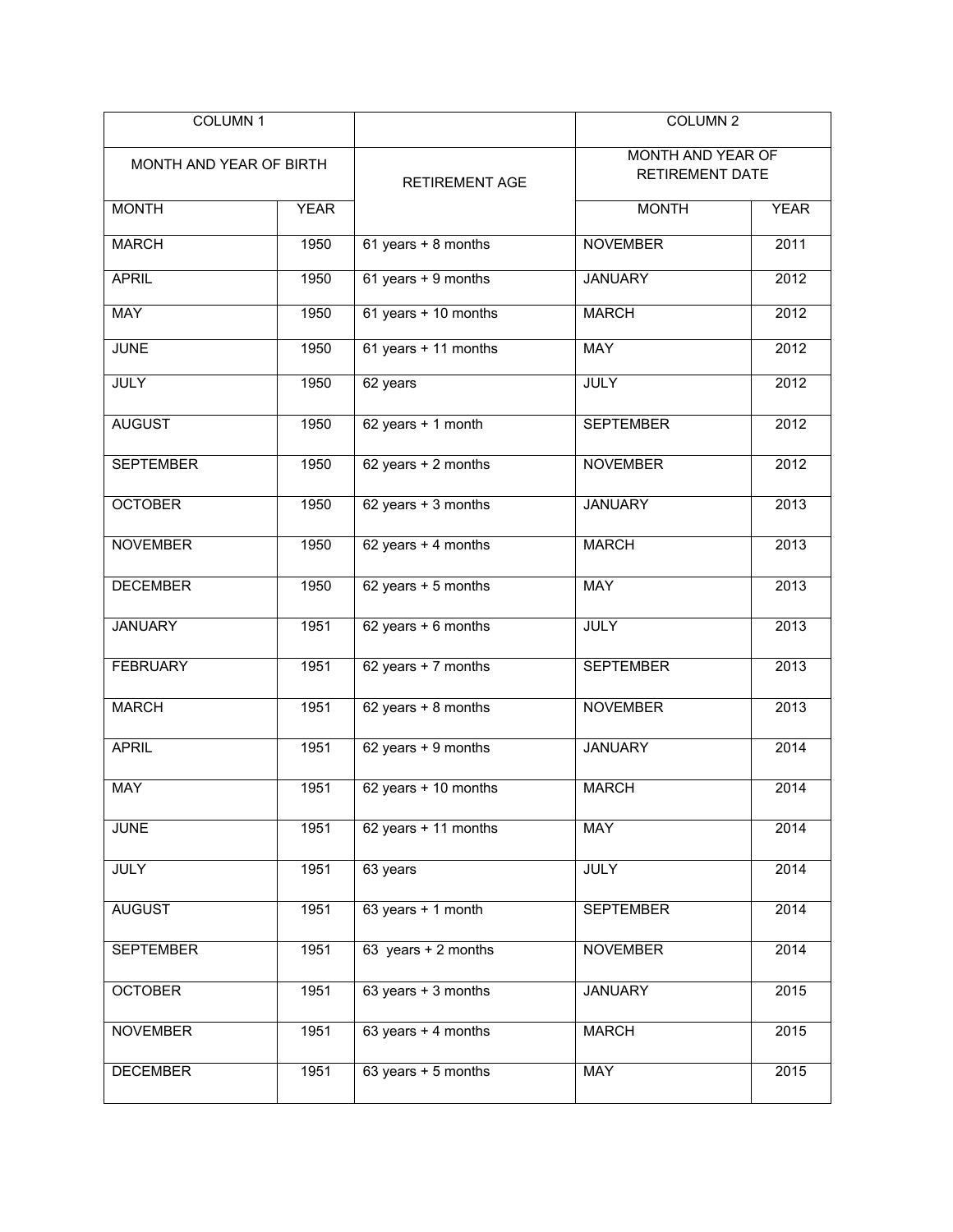| COLUMN 1                |                   |                                       | COLUMN <sub>2</sub>                         |             |
|-------------------------|-------------------|---------------------------------------|---------------------------------------------|-------------|
| MONTH AND YEAR OF BIRTH |                   | <b>RETIREMENT AGE</b>                 | MONTH AND YEAR OF<br><b>RETIREMENT DATE</b> |             |
| <b>MONTH</b>            | <b>YEAR</b>       |                                       | <b>MONTH</b>                                | <b>YEAR</b> |
| <b>JANUARY</b>          | 1952              | 63 years $+ 6$ months                 | <b>JULY</b>                                 | 2015        |
| <b>FEBRUARY</b>         | 1952              | 63 years $+ 7$ months                 | <b>SEPTEMBER</b>                            | 2015        |
| <b>MARCH</b>            | 1952              | 63 years + 8 months                   | <b>NOVEMBER</b>                             | 2015        |
| <b>APRIL</b>            | 1952              | 63 years + 9 months                   | <b>JANUARY</b>                              | 2016        |
| MAY                     | 1952              | 63 years + 10 months                  | <b>MARCH</b>                                | 2016        |
| <b>JUNE</b>             | 1952              | 63 years + 11 months                  | MAY                                         | 2016        |
| <b>JULY</b>             | 1952              | 64 years                              | <b>JULY</b>                                 | 2016        |
| <b>AUGUST</b>           | 1952              | 64 years $+ 1$ month                  | <b>SEPTEMBER</b>                            | 2016        |
| <b>SEPTEMBER</b>        | 1952              | $64$ years + 2 months                 | <b>NOVEMBER</b>                             | 2016        |
| <b>OCTOBER</b>          | 1952              | $64$ years + 3 months                 | <b>JANUARY</b>                              | 2017        |
| <b>NOVEMBER</b>         | 1952              | $64$ years + 4months                  | <b>MARCH</b>                                | 2017        |
| <b>DECEMBER</b>         | 1952              | $64$ years + 5 months                 | MAY                                         | 2017        |
| <b>JANUARY</b>          | 1953              | 64 years + 6 months                   | <b>JULY</b>                                 | 2017        |
| <b>FEBRUARY</b>         | 1953              | $64 \text{ years} + 7 \text{ months}$ | <b>SEPTEMBER</b>                            | 2017        |
| <b>MARCH</b>            | 1953              | 64 years $+8$ months                  | <b>NOVEMBER</b>                             | 2017        |
| <b>APRIL</b>            | 1953              | 64 years $+9$ months                  | <b>JANUARY</b>                              | 2018        |
| <b>MAY</b>              | 1953              | 64 years + 10 months                  | <b>MARCH</b>                                | 2018        |
| <b>JUNE</b>             | 1953              | 64 years + 11 months                  | <b>MAY</b>                                  | 2018        |
| <b>JULY</b>             | 1953              | 65 years                              | <b>JULY</b>                                 | 2018        |
| <b>AUGUST</b>           | 1953 and<br>after | On reaching 65 years                  |                                             |             |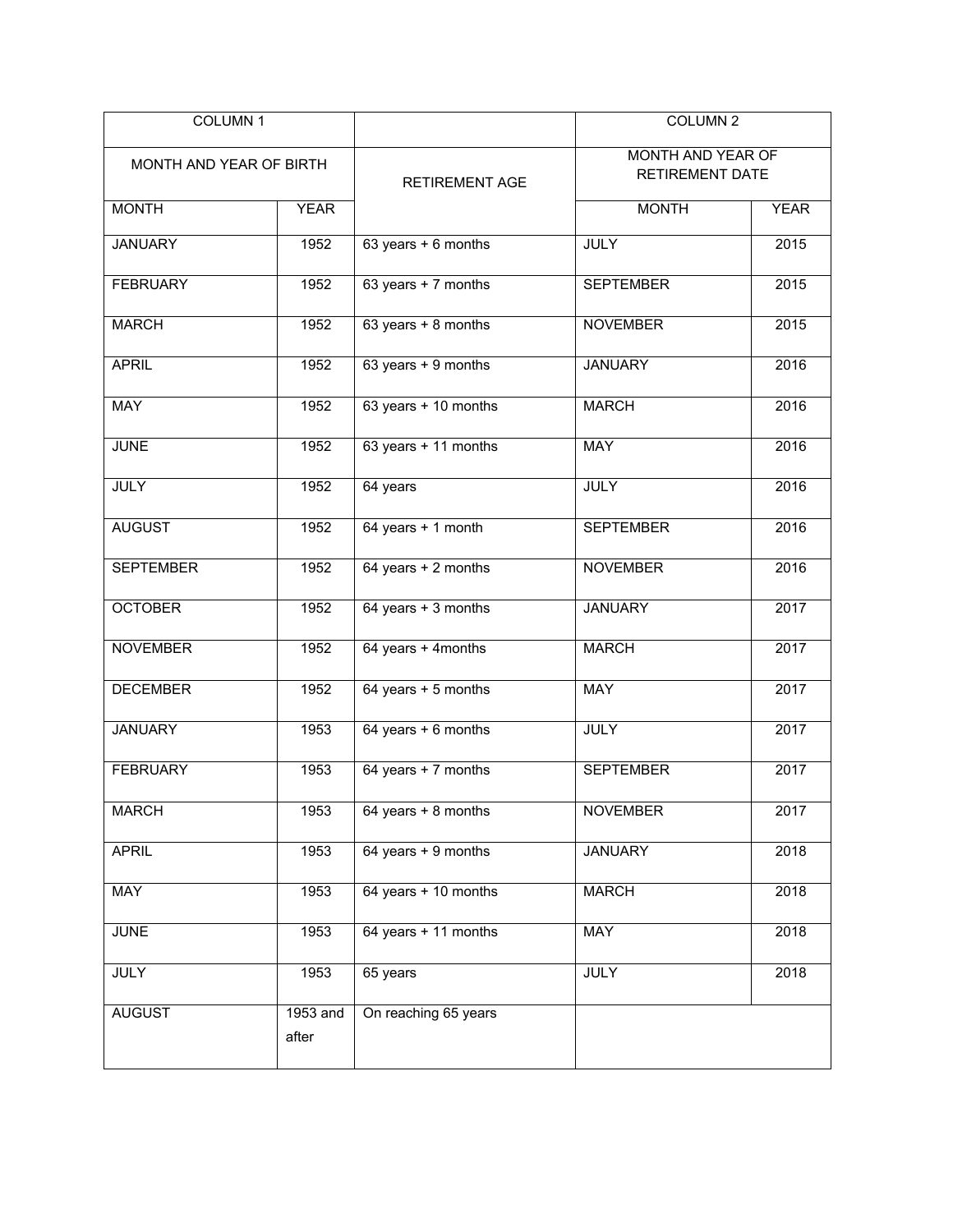#### **SECOND SCHEDULE**

[Section 8]

### **PARTICULARS OF WORK AGREEMENT/CONTRAT DU TRAVAIL/KONTRA TRAVAY**

**1.** Name of employer/*nom de l'employeur/nom lanplwayer* – ……………….….….

**………………………………………………………………………………………………**

- **2.** National Pensions Registration Number/*numéro d'enregistrement de la pension nationale/nimero anrezistreman pansion nasional*–………………….…. **………………………………………………………………………………………….…..**
- **3.** Business Registration Number/National Identity Card Number of employer/numéro d'enregistrement de l'entreprise/*numéro de Carte d'Identité Nationale de l'employeur/nimero anrezistreman lantrepriz/nimero kart idantite nasional lanplwayer* – …………………………………………….…………………….

………………………………………………………………………………………………

**4.** Address of employer/*adresse de l'employeur/ladres lanplwayer* – …….……….

………………………………………………………………………………………………

**5.** Nature of activity /*nature de l'activité/natir laktivite*– …….……………………..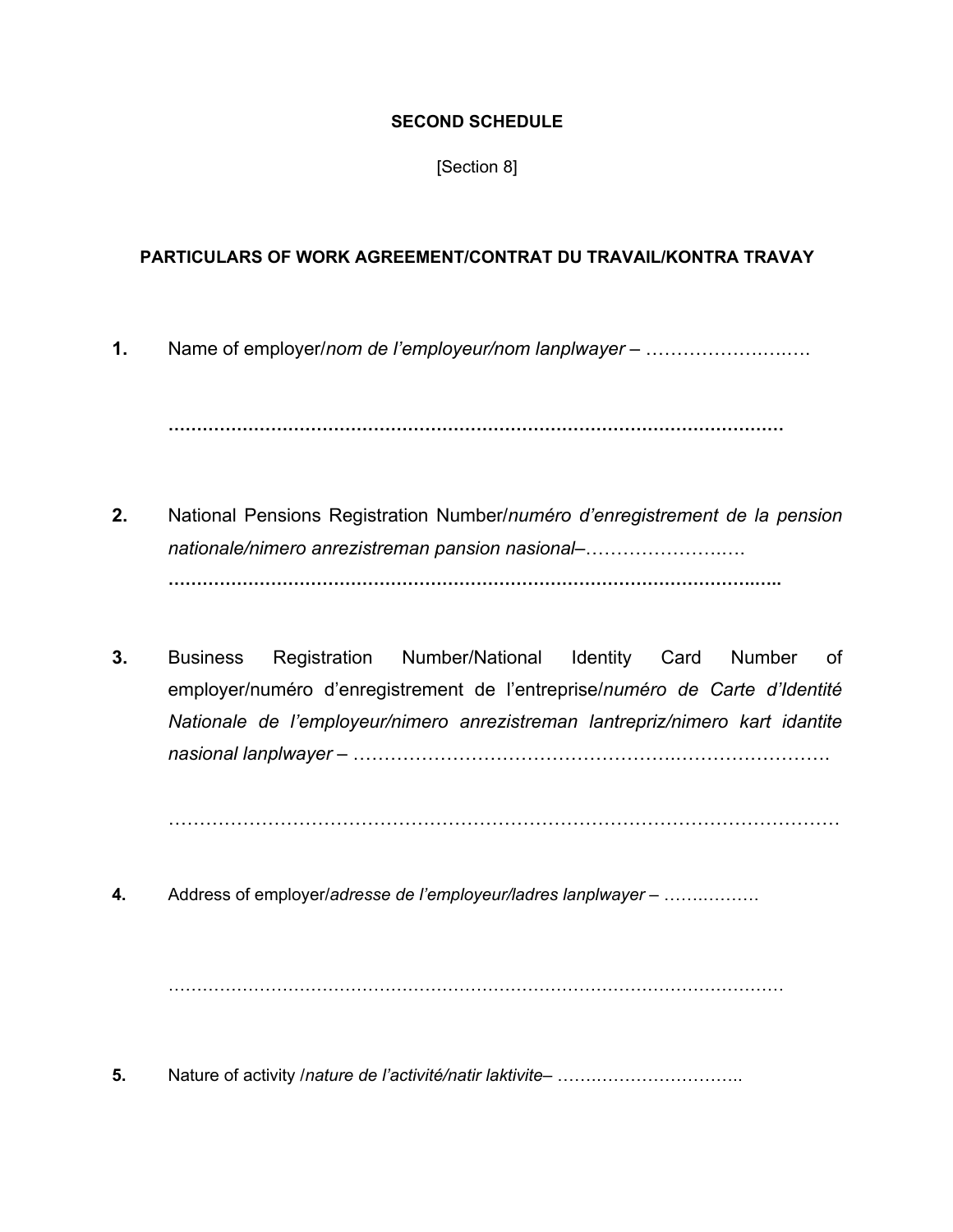| 6.  |                                                                                                                                                                                  |  |  |  |  |  |
|-----|----------------------------------------------------------------------------------------------------------------------------------------------------------------------------------|--|--|--|--|--|
|     |                                                                                                                                                                                  |  |  |  |  |  |
| 7.  |                                                                                                                                                                                  |  |  |  |  |  |
| 8.  | National Identity Card Number/Passport No. (non-citizens)/numéro de la carte d'identité<br>nationale/numéro du passeport (étrangers)/nimero kart idantite nasional/nimero paspor |  |  |  |  |  |
| 9.  | Date<br>du travailleur/dat<br>of<br>birth<br>of<br>worker/date<br>de naissance<br>nesans                                                                                         |  |  |  |  |  |
| 10. | Address of worker (specify district)/adresse du travailleur (specifiez le district)/ladres                                                                                       |  |  |  |  |  |
|     |                                                                                                                                                                                  |  |  |  |  |  |

**11.** Date of commencement of agreement/*date du début du contrat/dat komansman kontra* – …….……………..…..………………………………….………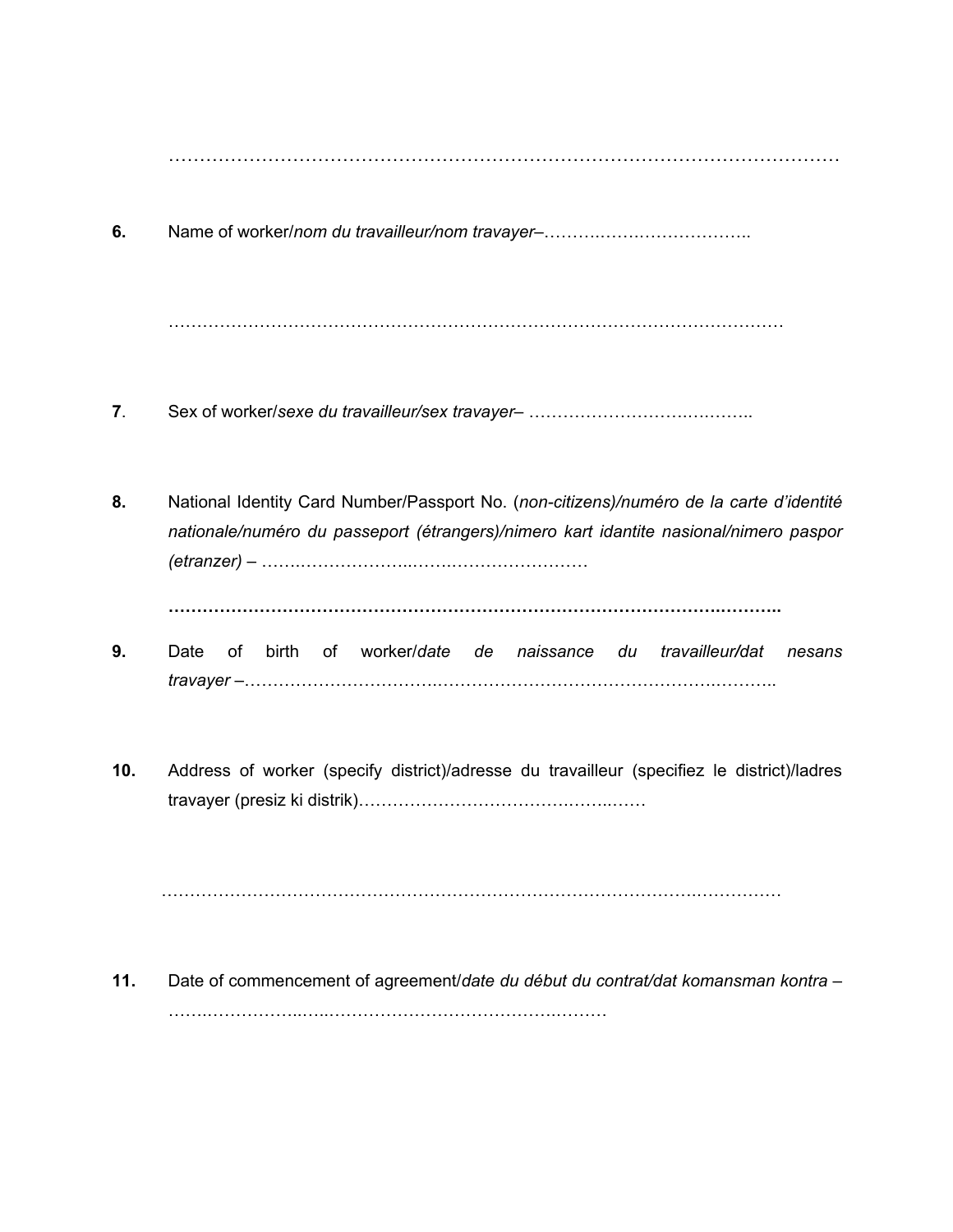**12.** Place of work/*lieu du travail/plas travay* – ………………………………………….

**………………………………………………………………………………………………**

- **13.** Grade, class or category of employment/*qualité, classe ou catégorie d'emploi/kalite, klas ou kategori travay* – ……….……………………………….... ……………………………………………………………………………………………...
- **14.** Rate and particulars of remuneration/*taux et détails de rémunération/tarif ek detay saler* …….…….…………………………………………………………………

………………………………………………………………………………………………

- **15.** Interval at which remuneration is to be paid/*intervalle auquel rémunération doit être versée/period pou lapey*– ……………………………………….………… **………………………………………………………………………………………………**
- **16.** Normal hours of work/*heures normales de travail/ler tra*vay –..…………………

……………………. …………………….

Date/ date/dat *Signature of employer/signature de*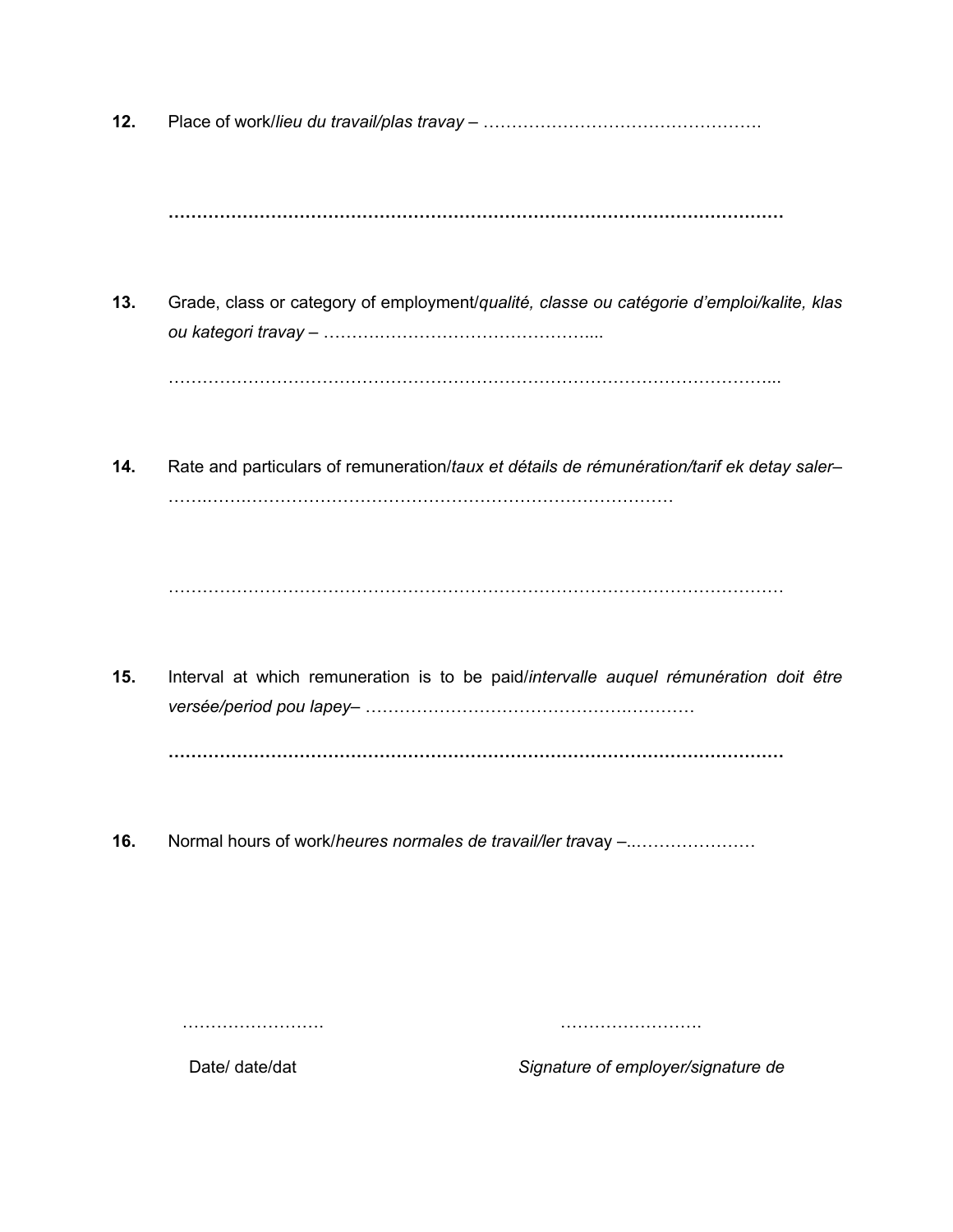*l'employeur/signatir lanplwayer*

**Repealed and replaced by** [GN No. 159 of [2013\]](https://supremecourt.govmu.org/_layouts/CLIS.DMS/search/searchdocumentbykey.aspx?ID=%5BGN%20No.%20159%20of%202013%5D&list=Legislations)

**-----------------------------**

 $\overline{\phantom{a}}$  . The set of the set of the set of the set of the set of the set of the set of the set of the set of the set of the set of the set of the set of the set of the set of the set of the set of the set of the set o

### **THIRD SCHEDULE**

(section 19(1))

(a) Payment of meal allowance (section 19(1))

Rs 70.00 per day

(b) Payment of maternity allowance (section 30(1A))

Rs 3,000

(c) Payment of death grant (section 50)

Rs 3,500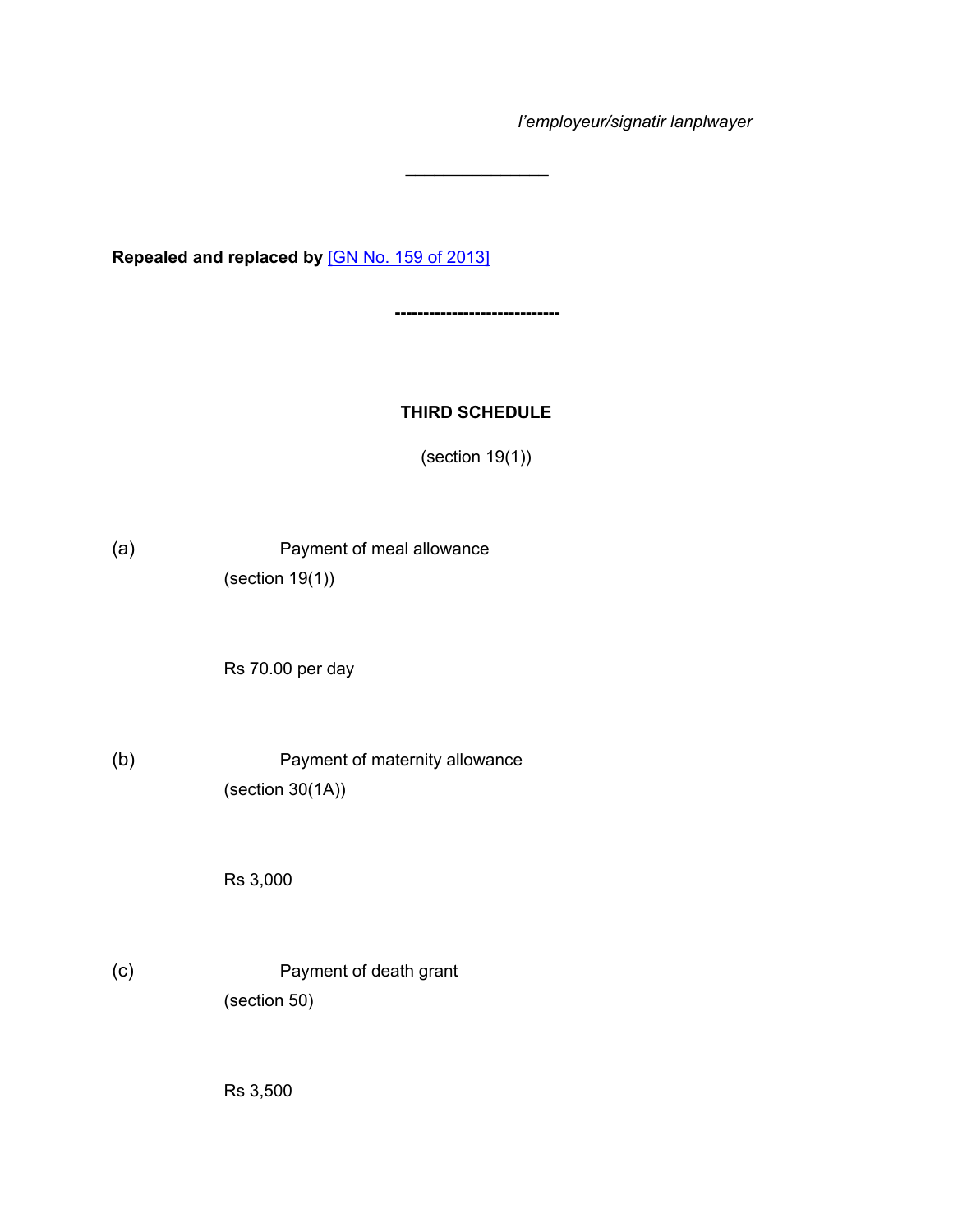Amended by [Act No. 6 of 2013]

#### **FOURTH SCHEDULE**

 $(section 21(3)(a))$ 

#### **PAYSLIP**

Pay Period  $1.$  $2.$ 3.  $\overline{4}$ 5. 6  $7^{\circ}$ 8 9. 10. Number of hours of extra work performed and the corresponding extra payment  $(i)$  $(ii)$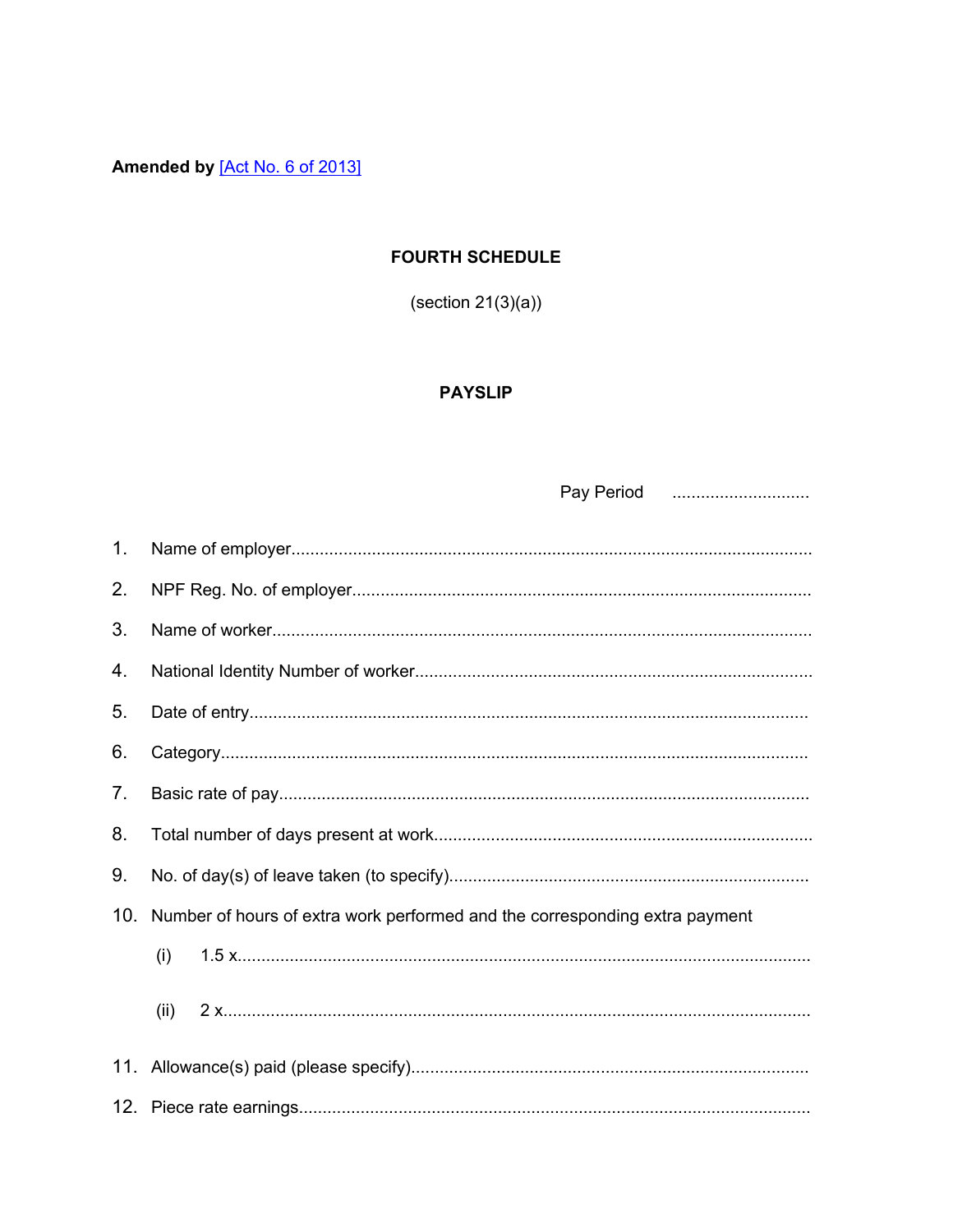### FIFTH SCHEDULE

 $(section 43(3))$ 

# 1. Particulars of employer

# 2. Particulars of worker

| (a) |                                   |
|-----|-----------------------------------|
| (b) |                                   |
| (C) |                                   |
| (d) |                                   |
| (e) |                                   |
| (f) |                                   |
|     | (delete whichever not applicable) |
| (g) |                                   |

### Amended by [Act No. 14 of 2009]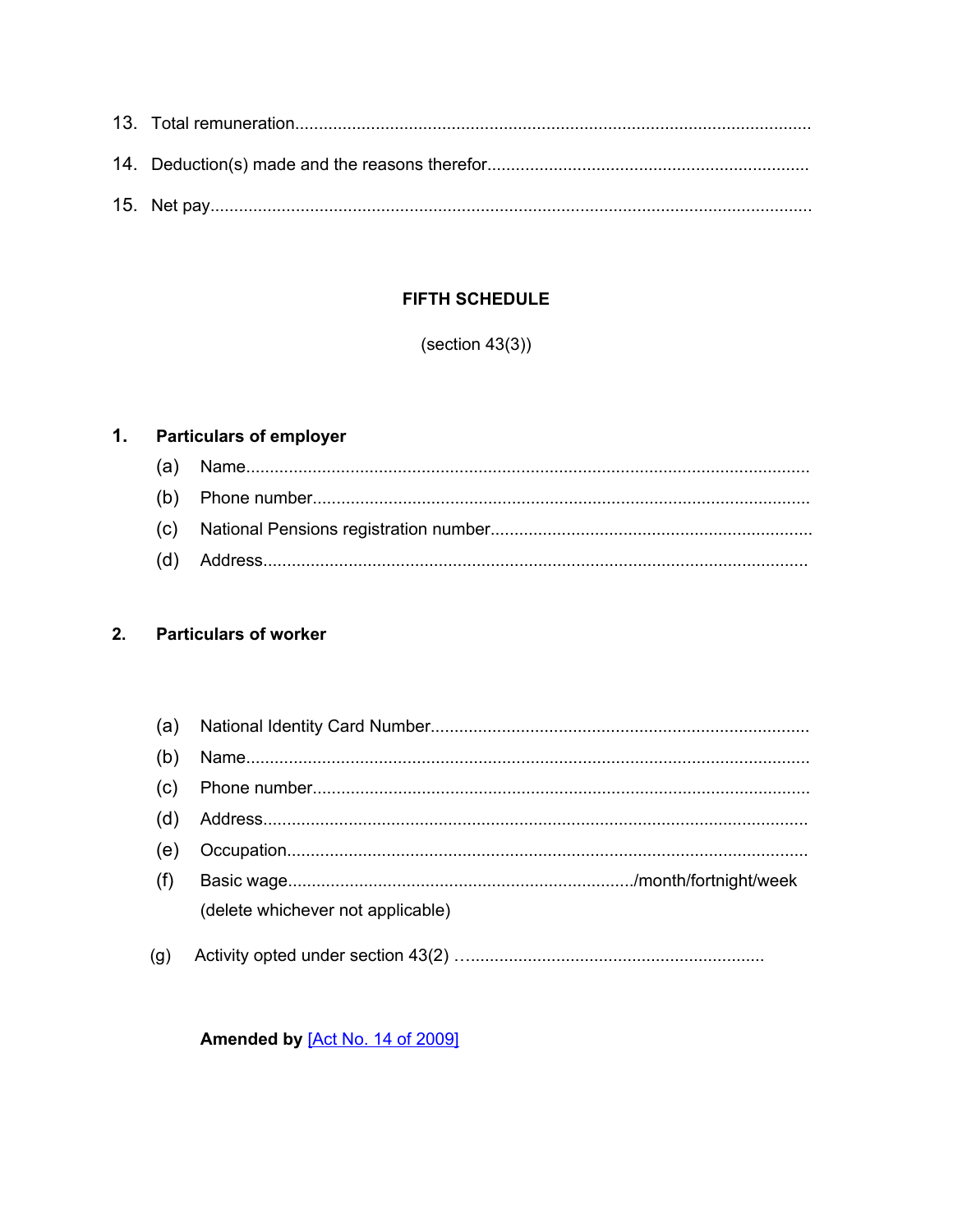#### **3. Details of employment**

I certify that the above-named worker is registered in the Workfare Programme and is entitled for the Transitional Unemployment Benefit.

.......................................... ....................................................

Date **Date Permanent Secretary** 

Ministry of Labour, Industrial

Relations & Employment

# **SIXTH SCHEDULE**

[Section 43(3B)]

# **NOTIFICATION OF REGISTRATION UNDER SECTION 43(3B) OF THE EMPLOYMENT RIGHTS ACT**

#### **1. Particulars of employer**

(a) Name ……………………………………………………………………..

(b) Phone number ……………………………………………………………..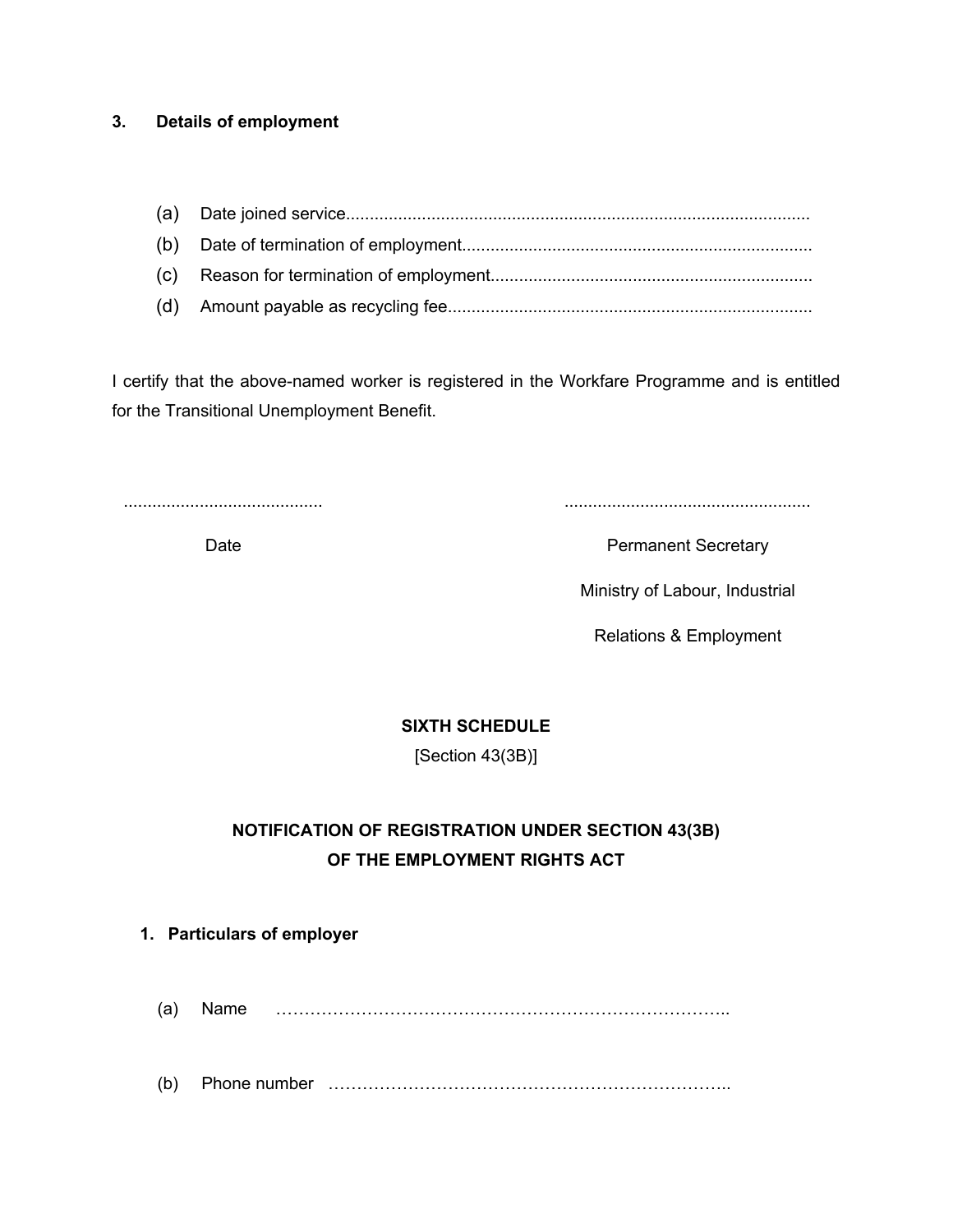|    | (c) |                                                                        |
|----|-----|------------------------------------------------------------------------|
|    | (d) |                                                                        |
| 2. |     | <b>Particulars of worker</b>                                           |
|    | (a) |                                                                        |
|    | (b) |                                                                        |
|    | (c) |                                                                        |
|    | (d) |                                                                        |
|    | (a) |                                                                        |
|    | (f) | Basic wage  /month/fortnight/week<br>(delete whichever not applicable) |
|    | (g) |                                                                        |
| 3. |     | <b>Details of employment</b>                                           |
|    | (a) | Date joined service                                                    |
|    | (b) |                                                                        |
|    | (c) |                                                                        |
|    | (d) |                                                                        |
|    |     |                                                                        |

I certify that the abovenamed worker is registered in the Workfare Programme and is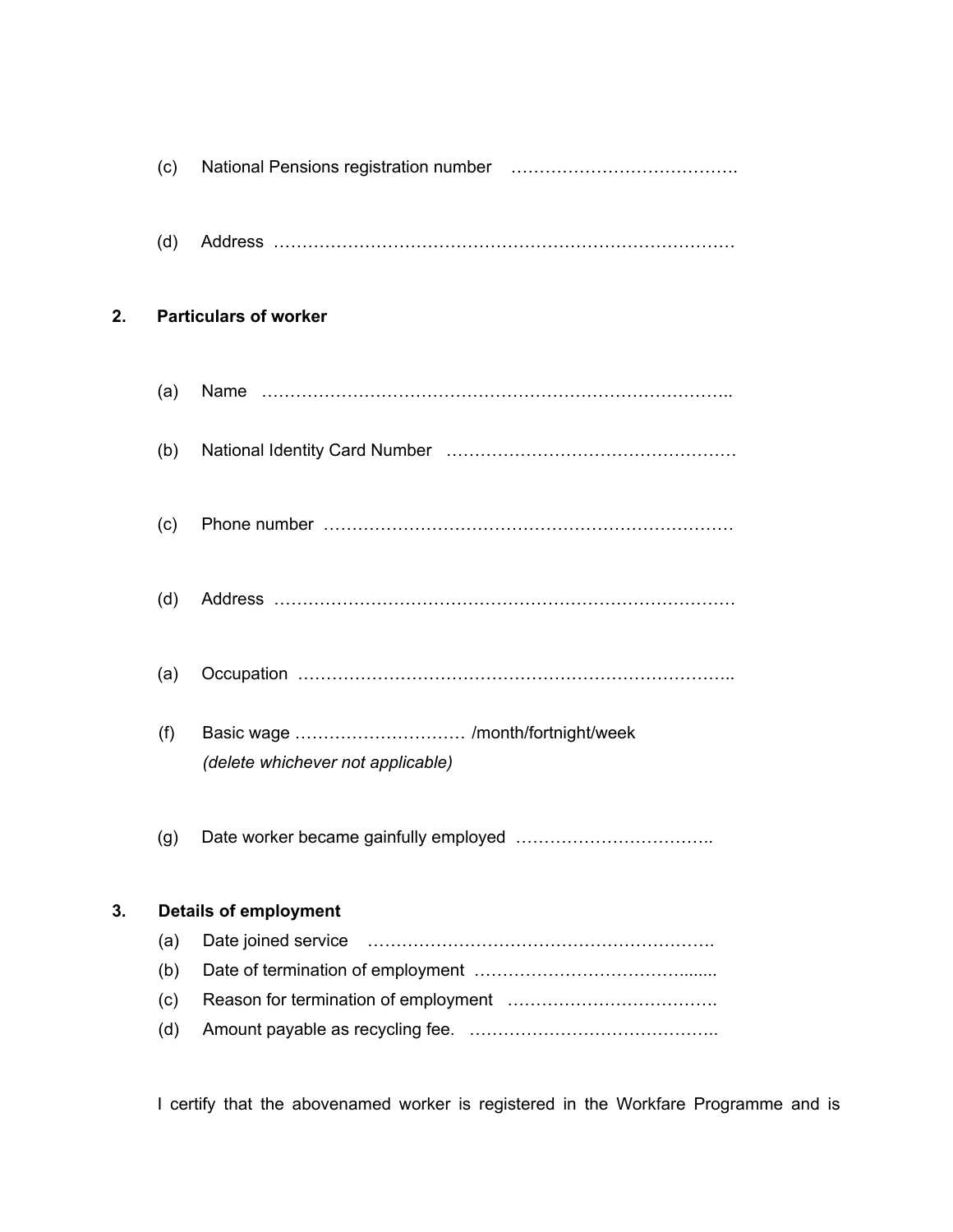entitled to the Transition Unemployment Benefit for period …………………………………………………………

………………………. …………………………………. Date **Date** Permanent Secretary

Ministry of Labour, Industrial Relations and Employment

**Added by** [Act No. 6 of [2013\]](https://supremecourt.govmu.org/_layouts/CLIS.DMS/search/searchdocumentbykey.aspx?ID=%5BAct%20No.%206%20of%202013%5D&list=Legislations)

# **SEVENTH SCHEDULE**

(section 44(1) and 45(3)(a)) **Amended by** [Act No. 14 of [2009\]](https://supremecourt.govmu.org/_layouts/CLIS.DMS/search/searchdocumentbykey.aspx?ID=%5BAct%20No.%2014%20of%202009%5D&list=Legislations)

# **TRANSITION UNEMPLOYMENT BENEFIT**

| Period after termination of employment | Rate of benefit per month                                        |
|----------------------------------------|------------------------------------------------------------------|
| First 3 months                         | 90 percent of basic wage or salary<br>but not less than Rs 3,000 |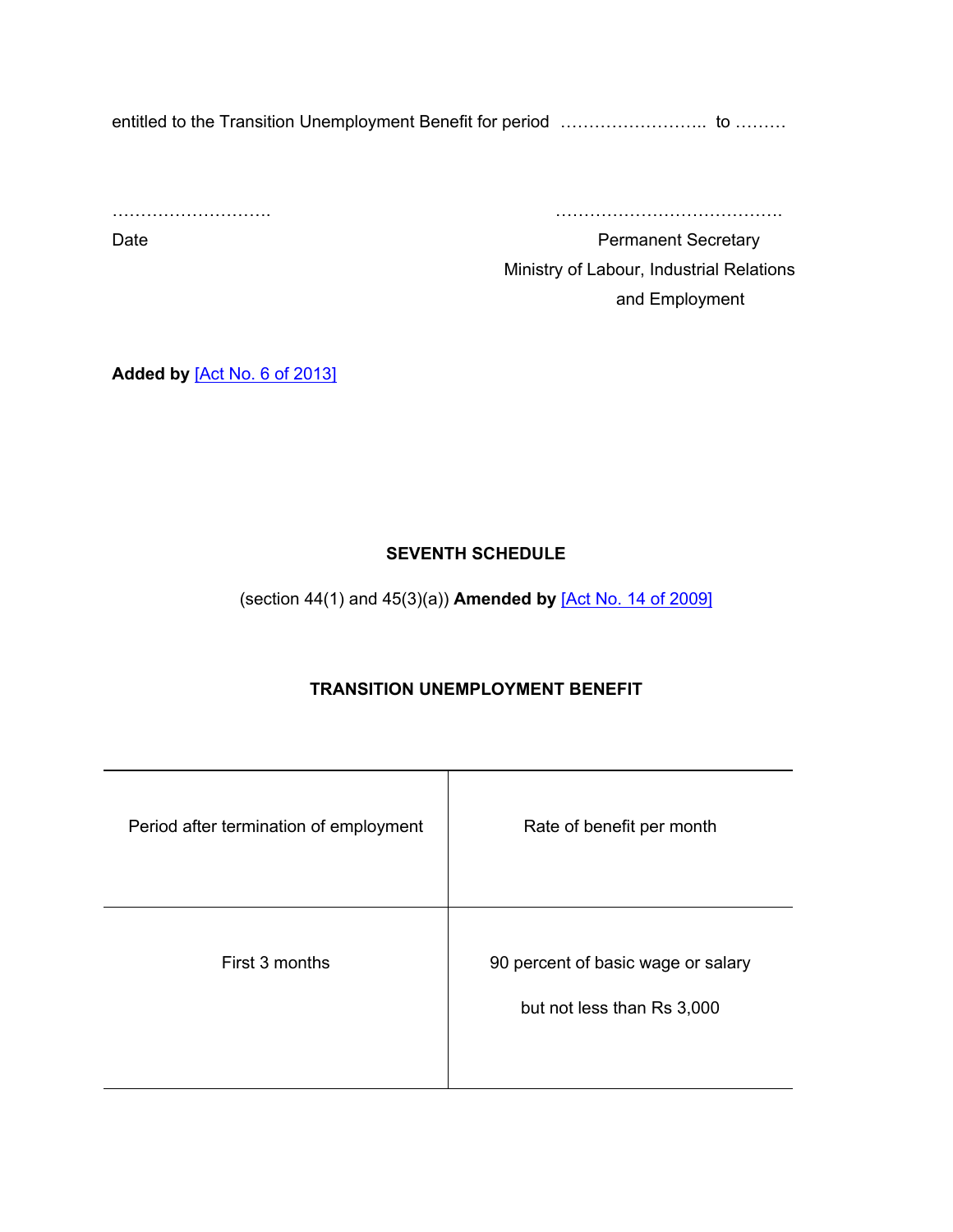| From 4th month to end of 6th month  | 60 percent of basic wage or salary<br>but not less than Rs 3,000 |
|-------------------------------------|------------------------------------------------------------------|
| From 7th month to end of 12th month | 30 percent of basic wage or salary<br>but not less than Rs 3,000 |

### **EIGHT SCHEDULE**

[Section 44(2)]

# **FINANCING OF TRANSITION UNEMPLOYMENT BENEFIT**

- 1. Subject to paragraph 2, the Transition Unemployment Benefit shall be financed from
	- (a) the one per cent contribution of the worker and of the recycling fee in the National Savings Fund account of the worker and any interest accrued thereon, to the extent of 50 per cent of the Transition Unemployment Benefit; and
	- (b) the Workfare Programme Fund to the extent of 50 per cent of the Transition Unemployment Benefit.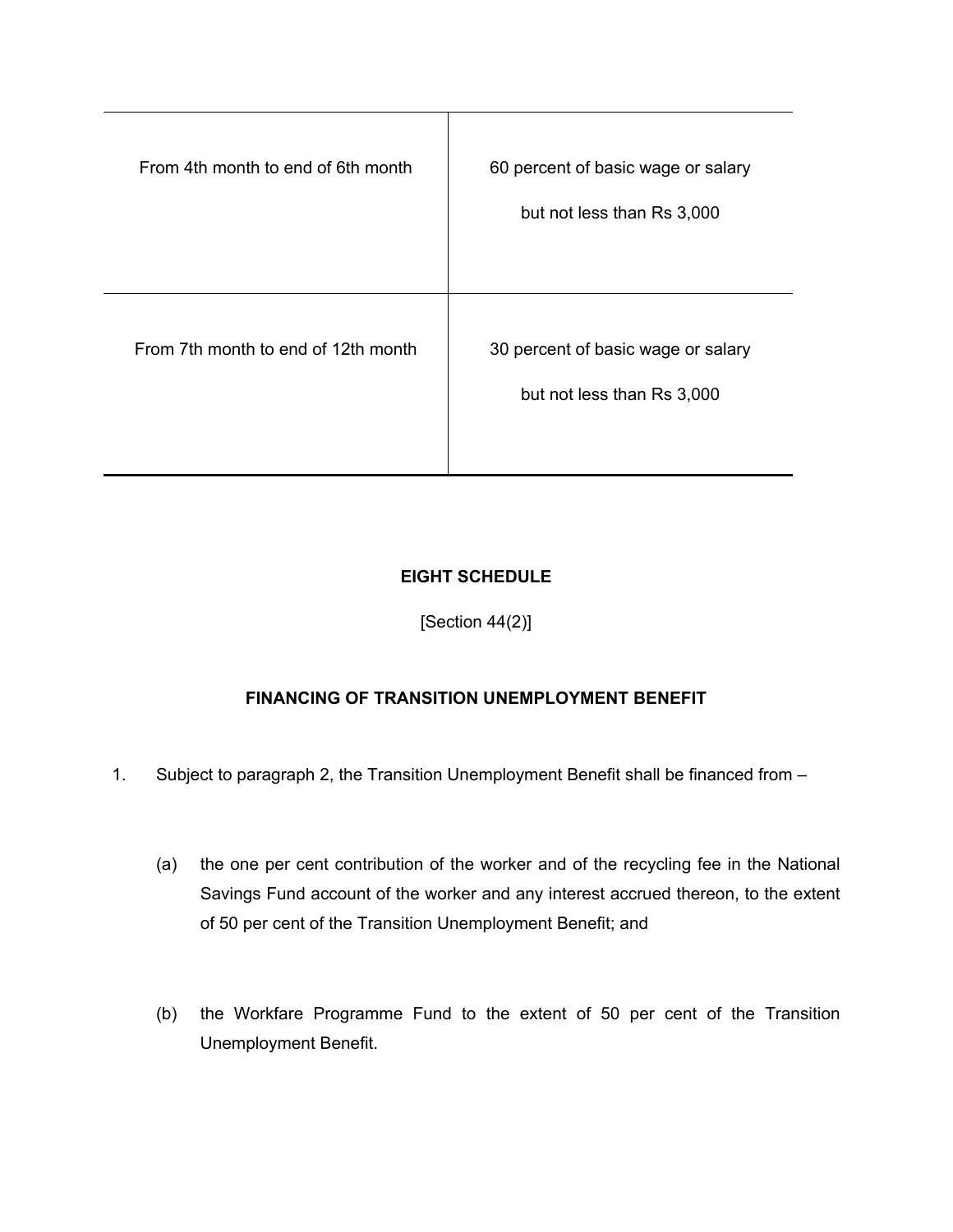- 2. Where a worker is admitted to a training and re-skilling scheme and opts for the payment of the Transition Unemployment Benefit, the benefit shall be financed from the total of –
	- (a) one-third of the one per cent contribution of the worker and of the recycling fee in the National Savings Fund account of the worker and any interest accrued thereon;
	- (b) one-third from the Workfare Programme Fund; and
	- (c) one-third from the National Empowerment Foundation.
- 3. Where the total amount under paragraph 1(a) or 2(a) is not sufficient, any deficiency shall be met from the Workfare Programme Fund.

**Amended by** [Act No. 14 of [2009\]](https://supremecourt.govmu.org/_layouts/CLIS.DMS/search/searchdocumentbykey.aspx?ID=%5BAct%20No.%2014%20of%202009%5D&list=Legislations)

**NINTH SCHEDULE**

**--------------------------------**

 $[Section 47(1)(a)]$ 

### **PAYMENT OF RECYCLING FEE**

Between 12 months and up to 6 days' basic wage or salary for 120 months of continuous every 12 months of continuous employment employment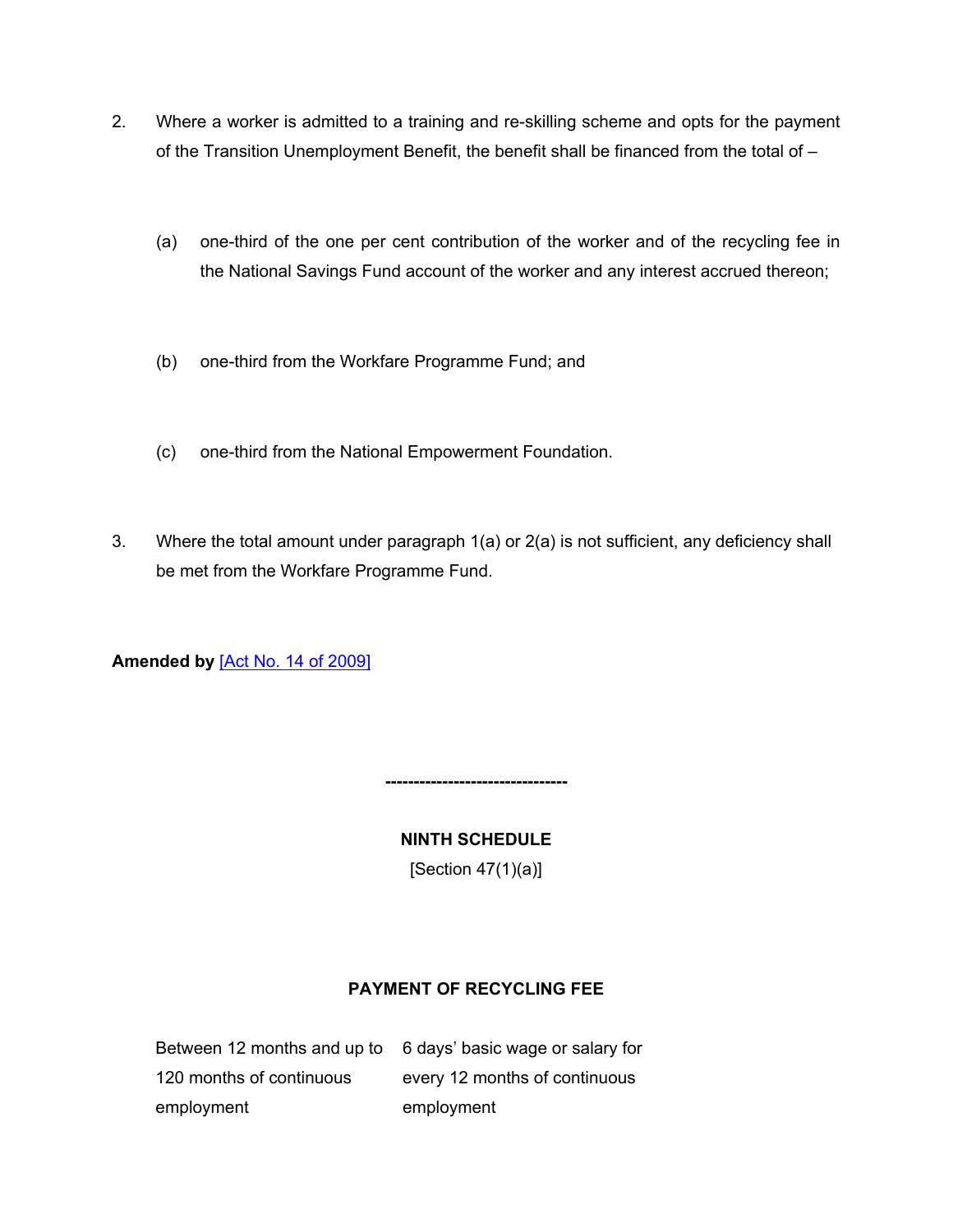employment employment

Above 120 months up to 10 days' basic wage or salary for 240 months of continuous every 12 months of continuous

More than 240 months of 15 days' basic wage or salary for continuous employment every 12 months of continuous employment

**Amended by** [Act No. 6 of [2013\]](https://supremecourt.govmu.org/_layouts/CLIS.DMS/search/searchdocumentbykey.aspx?ID=%5BAct%20No.%206%20of%202013%5D&list=Legislations)

# **TENTH SCHEDULE**

**----------------------------**

(section 47(1)(b))

### **RETURN OF RECYCLING FEE**

(to be submitted with payment)

| Name of employer                     |  |
|--------------------------------------|--|
| Tax Account number                   |  |
|                                      |  |
| Address of employer                  |  |
| <b>Total amount of Recycling Fee</b> |  |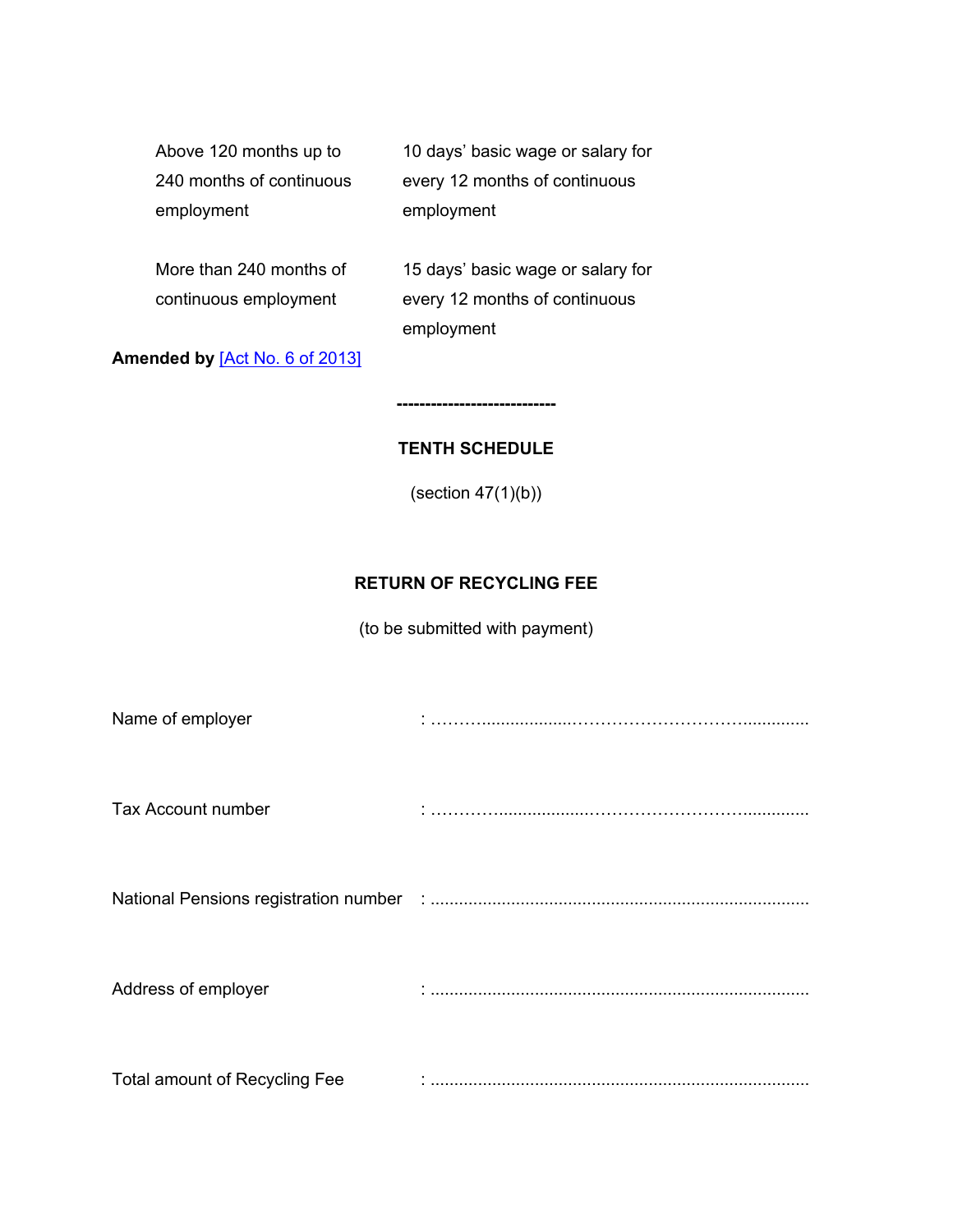I certify that to the best of my knowledge the information in this return as correct.

............................................... ...................................

Signature and name of employer Signature and name of employer

Date..........................................

### **Details of Worker**

|                         | ID No. | Name | Other names | Salary<br>(Rs) | Interval of<br>payment | Date of<br>entry | Date of<br>termination of<br>employment | Amount of<br>Recycling<br>Fee |
|-------------------------|--------|------|-------------|----------------|------------------------|------------------|-----------------------------------------|-------------------------------|
| $\overline{1}$          |        |      |             |                |                        |                  |                                         |                               |
| $\overline{2}$          |        |      |             |                |                        |                  |                                         |                               |
| $\overline{3}$          |        |      |             |                |                        |                  |                                         |                               |
| $\overline{\mathbf{4}}$ |        |      |             |                |                        |                  |                                         |                               |
| $\overline{5}$          |        |      |             |                |                        |                  |                                         |                               |
|                         |        |      |             |                |                        |                  | <b>Total</b>                            |                               |

# **ELEVENTH SCHEDULE**

(section 51)